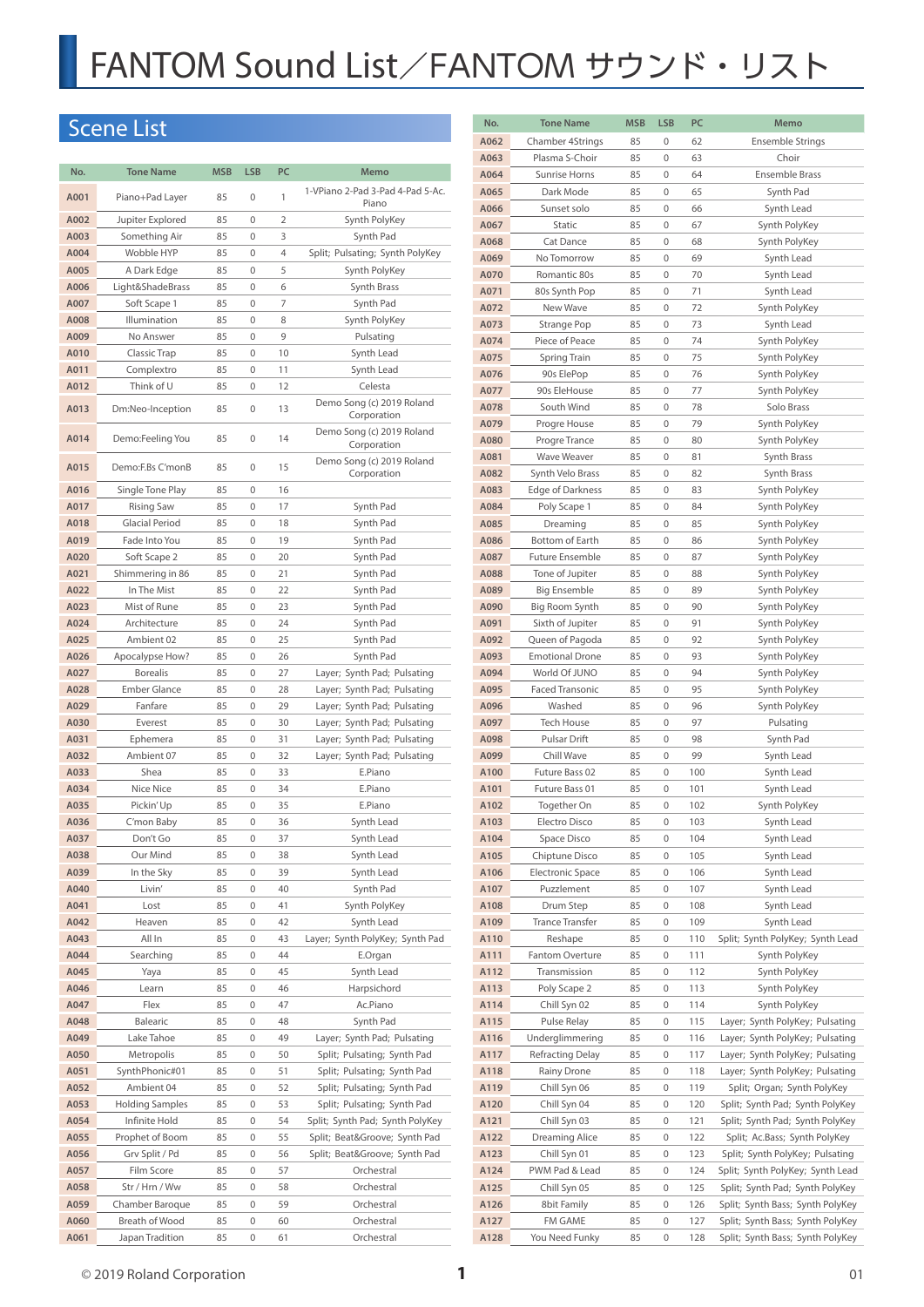| No.         | <b>Tone Name</b>        | <b>MSB</b> | <b>LSB</b> | PC             | Memo                                       |
|-------------|-------------------------|------------|------------|----------------|--------------------------------------------|
| <b>B001</b> | Intention               | 85         | 1          | $\mathbf{1}$   | Synth Brass                                |
| <b>B002</b> | Floating                | 85         | 1          | $\overline{2}$ | Synth PolyKey                              |
| <b>B003</b> | <b>Farewell Detroit</b> | 85         | 1          | 3              | Pulsating                                  |
| <b>B004</b> | Snowflakes              | 85         | 1          | 4              | Synth Lead                                 |
| <b>B005</b> | Dubtek One              | 85         | 1          | 5              | Layer; Synth PolyKey; Synth Pad            |
| <b>B006</b> | Symbiote                | 85         | 1          | 6              | Pulsating                                  |
| <b>B007</b> | Emeritus                | 85         | 1          | 7              | Pulsating                                  |
| <b>B008</b> | Hello Berlin            | 85         | 1          | 8              | Pulsating                                  |
| <b>B009</b> | <b>Oriented Music</b>   | 85         | 1          | 9              | Pulsating                                  |
| <b>B010</b> | Synth Edge              | 85         | 1          | 10             | Synth PolyKey                              |
| <b>B011</b> | Innovation              | 85         | 1          | 11             | E.Piano                                    |
| <b>B012</b> | Drizzling Night         | 85         | 1          | 12             | Synth Lead                                 |
| <b>B013</b> | Feeling of Jazz         | 85         | 1          | 13             | Sax                                        |
| <b>B014</b> | SH101 vs JUNO106        | 85         | 1          | 14             | Split; Synth Bass; Synth PolyKey           |
| <b>B015</b> | Chip Backing 1          | 85         | 1          | 15             | Split; Synth Bass; Synth PolyKey           |
| <b>B016</b> | Chip Backing 2          | 85         | 1          | 16             | Split; Pulsating; Synth PolyKey            |
| <b>B017</b> | <b>Future Pluck</b>     | 85         | 1          | 17             | Synth PolyKey                              |
| <b>B018</b> | Saw Wave Piano          | 85         | 1          | 18             | Synth PolyKey                              |
| <b>B019</b> | <b>Velocity Mallets</b> | 85         | 1          | 19             | Synth PolyKey                              |
| <b>B020</b> | Ethnic Toy              | 85         | 1          | 20             | Synth PolyKey                              |
| B021        | 808 Sweet Snow          | 85         | 1          | 21             | Synth PolyKey                              |
| <b>B022</b> | Fantasy D-50+           | 85         | 1          | 22             | Synth PolyKey                              |
| <b>B023</b> | Experimental 02         | 85         | 1          | 23             | Split; Pulsating; Synth PolyKey            |
| <b>B024</b> | <b>Ethnic Minimal 1</b> | 85         | 1          | 24             | Split; Pulsating; Synth PolyKey            |
| <b>B025</b> | Pluck&PianoW            | 85         | 1          | 25             | Split; Pulsating; Synth PolyKey            |
| <b>B026</b> | Synth Lounge            | 85         | 1          | 26             | Split; Pulsating; Synth PolyKey            |
| <b>B027</b> | Deep V-Grand            | 85         | 1          | 27             | 1-VPiano 2-Pad 3-Pluck 4-FX Pad            |
| <b>B028</b> | Stage V-Grand           | 85         | 1          | 28             | 1-VPiano 2-EP 3-Syn Brass 4-Syn<br>Str     |
| <b>B029</b> | Eastcoast V             | 85         | 1          | 29             | 1-VPiano 2-Pad 3-Pad 4-Pad                 |
| <b>B030</b> | Concerto V              | 85         | 1          | 30             | 1-VPiano 2-Syn Str 3-Vox Pad<br>4-Bell Pad |
| <b>B031</b> | Symphony V              | 85         | 1          | 31             | 1-VPiano 2-Marc Str 3-Arco Str             |
|             |                         |            |            |                | 4-Timp                                     |
| <b>B032</b> | Ac Pno+Bs Split         | 85         | 1          | 32             | Split; E.Bass; Ac.Piano                    |
| <b>B033</b> | E.Bass & 90s PF         | 85         | 1          | 33             | Split; E.Bass; Pop Piano                   |
| <b>B034</b> | Ac Pno+EP Layer         | 85         | 1          | 34             | Layer; Ac.Piano; E.Piano                   |
| <b>B035</b> | Ac Pno+Str Layer        | 85         | 1          | 35             | Layer; Ac.Piano; Ensemble<br>Strings       |
| <b>B036</b> | Ac Pno+Brs Layer        | 85         | 1          | 36             | Layer; Ac.Piano; Ensemble Brass            |
| <b>B037</b> | <b>When Poets Dream</b> | 85         | 1          | 37             | Layer; Ac.Piano; Synth Pad                 |
| <b>B038</b> | Desired Piano           | 85         | 1          | 38             | Layer; Ac.Piano; Synth Pad                 |
| B039        | Ambient 08              | 85         | 1          | 39             | Layer; Ac.Piano; Synth Pad                 |
| <b>B040</b> | Ambient 09              | 85         | 1          | 40             | Layer; Ac.Piano; Synth Pad                 |
| B041        | Insomnia Night          | 85         | 1          | 41             | Layer; Ac.Piano; Synth Pad                 |
| B042        | Ambient 01              | 85         | 1          | 42             | Split; Pulsating; Ac.Piano                 |
| <b>B043</b> | EP+Bs Split             | 85         | 1          | 43             | Split; E.Bass; E.Piano                     |
| B044        | EP+Pop Hns Split        | 85         | 1          | 44             | Split; E.Piano; Ensemble Brass             |
| <b>B045</b> | EP+Ld Split             | 85         | 1          | 45             | Split; E.Piano; Synth Lead                 |
| <b>B046</b> | EP+Syn Brs Layer        | 85         | 1          | 46             | Layer; E.Piano; Synth Brass                |
| <b>B047</b> | EP Comb 1               | 85         | 1          | 47             | Layer; E.Piano; Synth Pad                  |
| <b>B048</b> | EP+Pad Layer            | 85         | 1          | 48             | Layer; E.Piano; Synth Pad                  |
| B049        | EP Comb 2               | 85         | 1          | 49             | Layer; E.Piano; Synth Pad                  |
| <b>B050</b> | Crystallization         | 85         | 1          | 50             | E.Piano                                    |
| <b>B051</b> | FM EP X                 | 85         | 1          | 51             | E.Piano                                    |
| <b>B052</b> | Organ+Bs Split          | 85         | 1          | 52             | E.Organ                                    |
| <b>B053</b> | Dream Organ             | 85         | 1          | 53             | Layer; E.Organ; Synth PolyKey              |
| <b>B054</b> | <b>Emitting Organ</b>   | 85         | 1          | 54             | Layer; E.Organ; Synth PolyKey              |
| <b>B055</b> | E.Gt vs JUNO            | 85         | 1          | 55             | Layer; E.Guitar; Synth PolyKey             |
| <b>B056</b> | LOUD Dist E.G           | 85         | 1          | 56             | Dist.Guitar                                |
| <b>B057</b> | Bass & Poly 1           | 85         | 1          | 57             | Split; Synth Bass; Synth PolyKey           |
| <b>B058</b> | Bass & Poly 2           | 85         | 1          | 58             | Split; Synth Bass; Synth PolyKey           |
| B059        | Bass & Poly 3           | 85         | 1          | 59             | Split; Synth Bass; Synth PolyKey           |
| <b>B060</b> | Bass & Poly 4           | 85         | 1          | 60             | Split; Synth Bass; Synth PolyKey           |
| B061        | Bass & Poly 5           | 85         | 1          | 61             | Split; Synth Bass; Synth PolyKey           |
| B062        | BassLead / EpBrs        | 85         | 1          | 62             | Split; Synth Bass; Synth PolyKey           |
| <b>B063</b> | Solid Bass&2Lead        | 85         | 1          | 63             | Split; Synth Bass; Synth PolyKey           |
| <b>B064</b> | Bs Lwr / Ld Upr         | 85         | 1          | 64             | Split; Synth Bass; Synth PolyKey           |

| No.                        | <b>Tone Name</b>                 | <b>MSB</b> | <b>LSB</b> | PC         | Memo                                                         |
|----------------------------|----------------------------------|------------|------------|------------|--------------------------------------------------------------|
| <b>B065</b>                | Bit Crusher J                    | 85         | 1          | 65         | Synth Lead                                                   |
| <b>B066</b>                | Upper&LowerLeads                 | 85         | 1          | 66         | Synth Lead                                                   |
| <b>B067</b>                | Lead to Lead                     | 85         | 1          | 67         | Synth Lead                                                   |
| <b>B068</b>                | <b>Buzz Ensemble</b>             | 85         | 1          | 68         | Split; Synth PolyKey; Synth Lead                             |
| <b>B069</b>                | Progressive Neon                 | 85         | 1          | 69         | Split; E.Organ; Synth Lead                                   |
| <b>B070</b>                | Kick+Bass / Plk                  | 85         | 1          | 70         | Split; Synth Bass; Synth Lead                                |
| <b>B071</b>                | 808 HiP Conga                    | 85         | 1          | 71         | Split; Synth Bass; Synth Lead                                |
| <b>B072</b><br><b>B073</b> | Vox & Sine Lead                  | 85<br>85   | 1<br>1     | 72<br>73   | Split; Choir; Synth Lead                                     |
| <b>B074</b>                | Synth Wave 02<br>FutureB /Arp&Ld | 85         | 1          | 74         | Split; Pulsating; Synth Lead<br>Split; Pulsating; Synth Lead |
| <b>B075</b>                | Drone /FX 1                      | 85         | 1          | 75         | Synth FX                                                     |
| <b>B076</b>                | Drone /FX 2                      | 85         | 1          | 76         | Synth FX                                                     |
| <b>B077</b>                | FX Scape 1                       | 85         | 1          | 77         | Synth FX                                                     |
| <b>B078</b>                | FX Scape 2                       | 85         | 1          | 78         | Synth FX                                                     |
| <b>B079</b>                | Cassiopea                        | 85         | 1          | 79         | Synth FX                                                     |
| <b>B080</b>                | Paranormalism                    | 85         | 1          | 80         | Synth FX                                                     |
| <b>B081</b>                | Ambient 05                       | 85         | 1          | 81         | Synth FX                                                     |
| <b>B082</b>                | Neue Musik                       | 85         | 1          | 82         | Synth FX                                                     |
| <b>B083</b>                | Fun Kung Fu                      | 85         | 1          | 83         | Synth FX                                                     |
| <b>B084</b>                | Above & Below                    | 85         | 1          | 84         | Split; Beat&Groove Synth Pad                                 |
| <b>B085</b>                | You Need A Beat                  | 85         | 1          | 85         | Split; Beat&Groove Synth<br>PolyKey                          |
| <b>B086</b>                | Electro House 1                  | 85         | 1          | 86         | Split; Beat&Groove Synth<br>PolyKey                          |
| <b>B087</b>                | Electro House 3                  | 85         | 1          | 87         | Split; Beat&Groove Synth<br>PolyKey                          |
| <b>B088</b>                | 90s Synth Pop                    | 85         | 1          | 88         | Split; Beat&Groove Synth<br>PolyKey                          |
| <b>B089</b>                | ElePop/Arp                       | 85         | 1          | 89         | Split; Beat&Groove Synth<br>PolyKey                          |
| <b>B090</b>                | Run Highway                      | 85         | 1          | 90         | Split; Beat&Groove Synth<br>PolyKey                          |
| <b>B091</b>                | Reggae Dub                       | 85         | 1          | 91         | Split; Beat&Groove Synth<br>PolyKey; Percussion              |
| B092                       | <b>Electronic Onion</b>          | 85         | 1          | 92         | Split; Beat&Groove E.Organ                                   |
| <b>B093</b>                | <b>IKASU!!!! BEAT</b>            | 85         | 1          | 93         | Split; Beat&Groove Pulsating                                 |
| <b>B094</b>                | Minimal 01                       | 85         | 1          | 94         | Split; Beat&Groove Pulsating                                 |
| <b>B095</b><br><b>B096</b> | Minimal 02                       | 85         | 1<br>1     | 95         | Split; Beat&Groove Pulsating                                 |
| <b>B097</b>                | Minimal 03<br>Visitor JUNO       | 85<br>85   | 1          | 96<br>97   | Split; Beat&Groove Pulsating<br>Split; Beat&Groove Pulsating |
| <b>B098</b>                | Progressive.H                    | 85         | 1          | 98         | Split; Beat&Groove Pulsating                                 |
| <b>B099</b>                | Synth Pop                        | 85         | 1          | 99         | Split; Beat&Groove Synth Lead                                |
| <b>B100</b>                | Dance Play Kit                   | 85         | 1          | 100        | Split; Beat&Groove Synth Lead                                |
| <b>B101</b>                | Grv Split / Ld                   | 85         | 1          | 101        | Split; Beat&Groove Synth Lead                                |
| B102                       | Robo has Gone                    | 85         | 1          | 102        | Split; Beat&Groove Synth Lead                                |
| B103                       | Electro House 2                  | 85         | 1          | 103        | Split; Beat&Groove Synth Lead;<br>Percussion                 |
| <b>B104</b>                | 808 Split Comb                   | 85         | 1          | 104        | Split; Percussion; Pulsating;<br>Synth PolyKey               |
| <b>B105</b>                | 909 Split Comb                   | 85         | 1          | 105        | Split; Percussion; Pulsating;<br>Synth PolyKey               |
| <b>B106</b>                | Synth Wave 04                    | 85         | 1          | 106        | Split; Pulsating; Synth Pad                                  |
| <b>B107</b>                | MinimalAmb / Arp                 | 85         | 1          | 107        | Split; Pulsating; Synth Pad                                  |
| <b>B108</b>                | Synth Wave 03                    | 85         | 1          | 108        | Split; Pulsating; Synth PolyKey                              |
| B109                       | <b>Ethnic Minimal 2</b>          | 85         | 1          | 109        | Split; Pulsating; Synth PolyKey                              |
| <b>B110</b>                | Synth Wave 01                    | 85         | 1          | 110        | Split; Pulsating; Synth Lead                                 |
| <b>B111</b>                | Experimental 03                  | 85         | 1          | 111        | Split; Pulsating; Synth Lead                                 |
| <b>B112</b>                | Modular Split                    | 85         | 1          | 112        | Split; Pulsating; Pulsating                                  |
| <b>B113</b>                | Ambient 03                       | 85         | 1          | 113        | Layer; Pulsating; Synth Pad                                  |
| <b>B114</b>                | Tangerine                        | 85         | 1          | 114        | Layer; Pulsating; Synth Pad                                  |
| <b>B115</b>                | Which TB?                        | 85         | 1<br>1     | 115        | Pulsating                                                    |
| <b>B116</b><br><b>B117</b> | Experimental 01<br>Arp / Dly 1   | 85<br>85   | 1          | 116<br>117 | Pulsating<br>Pulsating                                       |
| <b>B118</b>                | Arp / Dly 2                      | 85         | 1          | 118        | Split; Pulsating; Synth Seq                                  |
| <b>B119</b>                | Arp / Dly 4                      | 85         | 1          | 119        | Split; Pulsating; Synth Pad                                  |
| <b>B120</b>                | Arp / Dly 8                      | 85         | 1          | 120        | Split; Pulsating; Synth Pad                                  |
| B121                       | Arp7th & DubDly                  | 85         | 1          | 121        | Split; Pulsating; Synth PolyKey                              |
| B122                       | Arp / Dly 5                      | 85         | 1          | 122        | Split; Pulsating; Synth PolyKey                              |
| B123                       | Arp / Dly 7                      | 85         | 1          | 123        | Split; Pulsating; Synth PolyKey                              |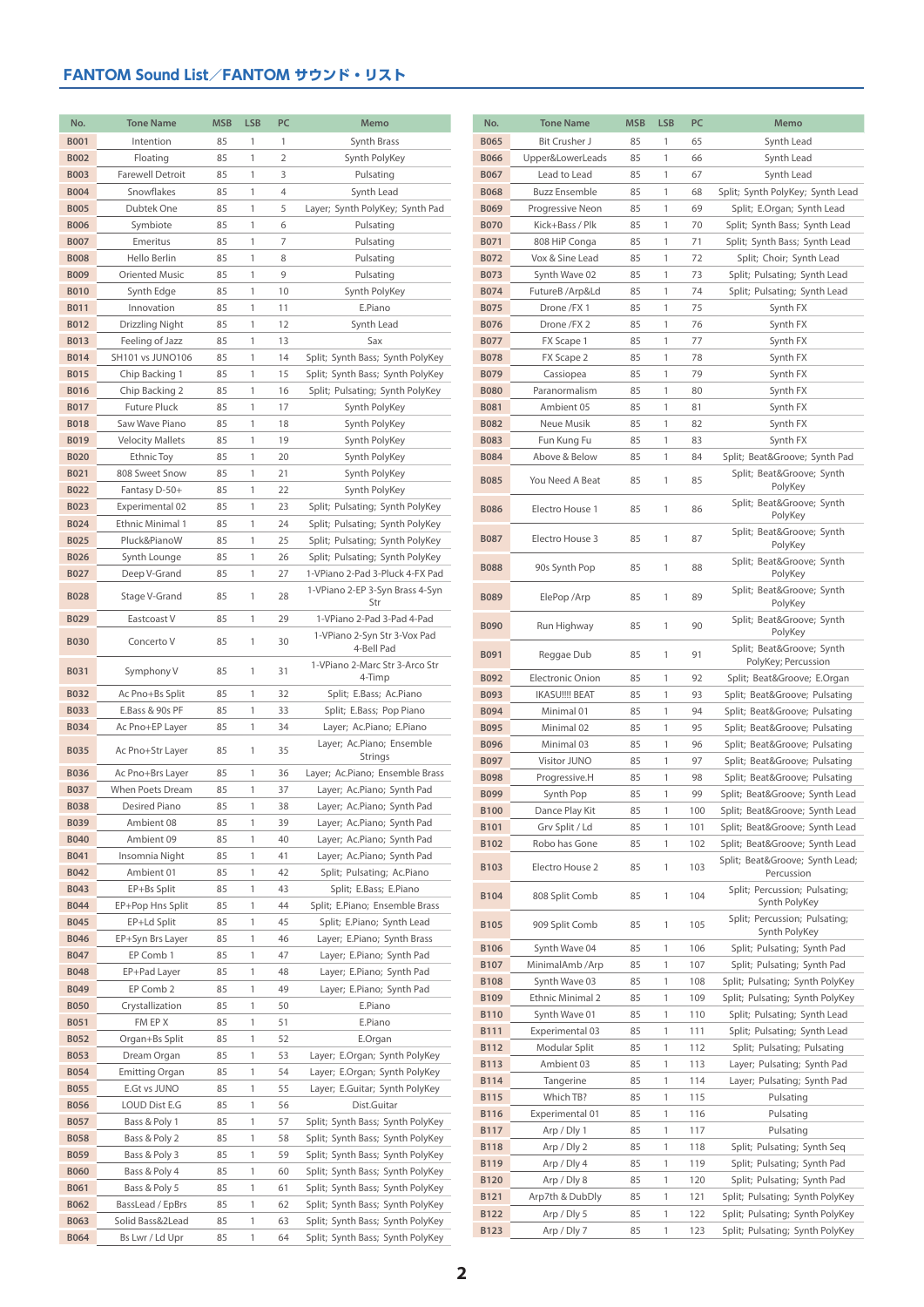| No.              | <b>Tone Name</b>      | <b>MSB</b> | <b>LSB</b>     | PC             | Memo                                                          |
|------------------|-----------------------|------------|----------------|----------------|---------------------------------------------------------------|
| <b>B124</b>      | Arp / Dly 9           | 85         | 1              | 124            | Split; Pulsating; Synth PolyKey                               |
| <b>B125</b>      | Arp / Dly 3           | 85         | 1              | 125            | Split; Pulsating; Synth PolyKey                               |
| <b>B126</b>      | Arp / Dly 6           | 85         | 1              | 126            | Split; Pulsating; Synth Lead                                  |
| <b>B127</b>      | Arp / Dly 10          | 85         | 1              | 127            | Split; Pulsating; Flute                                       |
| <b>B128</b>      | <b>INITIAL SCENE</b>  | 85         | 1              | 128            |                                                               |
| C001             | Piano Menu            | 85         | $\overline{2}$ | 1              | Various piano sounds Zones 1-8                                |
| C002             | Keyboard Menu         | 85         | 2              | $\overline{2}$ | Various eps Zones 1-4 / clavs<br>Zones 5-6 / organs Zones 7-8 |
| C003             | Pad Menu              | 85         | 2              | 3              | Various pad sounds Zones 1-8                                  |
| C <sub>004</sub> | Poly Key Menu         | 85         | $\overline{2}$ | $\overline{4}$ | Various polyphonic synth sounds<br>Zones 1-8                  |
| C005             | Synth Bass Menu       | 85         | $\overline{2}$ | 5              | Various synth bass sounds Zones<br>$1 - 8$                    |
| C006             | Hard Lead Menu        | 85         | $\overline{2}$ | 6              | Various aggressive lead sounds<br>Zones 1-8                   |
| C007             | Soft Lead Menu        | 85         | 2              | $\overline{7}$ | Various soft lead sounds Zones<br>$1 - 8$                     |
| <b>C008</b>      | Pluck Menu            | 85         | $\overline{2}$ | 8              | Various short sounds Zones 1-8                                |
| C009             | Synth Brass Menu      | 85         | $\overline{2}$ | 9              | Various synth brass sounds<br>Zones 1-8                       |
| C010             | <b>Strings Menu</b>   | 85         | $\overline{2}$ | 10             | Various ac strings Zones 1-4 /<br>synth strings Zones 5-8     |
| CO <sub>11</sub> | <b>Bell Menu</b>      | 85         | 2              | 11             | Various bell sounds Zones 1-8                                 |
| C <sub>012</sub> | FX Menu               | 85         | $\overline{2}$ | 12             | Various sound effects Zones 1-8                               |
| CO13             | E.Drum Kit Menu       | 85         | $\overline{2}$ | 13             | Various Roland drum machines<br>Zones 1-8                     |
| C <sub>014</sub> | Ac.Drum Kit Menu      | 85         | $\overline{2}$ | 14             | Various acoustic drum kits Zones<br>$1 - 8$                   |
| C015             | <b>Pulsating Menu</b> | 85         | $\overline{2}$ | 15             | Various pulsating sounds Zones<br>$1 - 8$                     |
| C <sub>016</sub> | Groove Menu           | 85         | $\overline{2}$ | 16             | Various rhythmic sounds Zones<br>$1 - 8$                      |
| C <sub>017</sub> | <b>INITIAL SCENE</b>  | 85         | $\overline{2}$ | 17             |                                                               |
| $\ddot{\cdot}$   |                       | ÷          | ÷              | ÷              |                                                               |
| C128             | <b>INITIAL SCENE</b>  | 85         | $\overline{2}$ | 128            |                                                               |
| D001             | <b>INITIAL SCENE</b>  | 85         | 3              | 1              |                                                               |
| $\ddot{\cdot}$   |                       | $\vdots$   | $\vdots$       | $\vdots$       |                                                               |
| D128             | <b>INITIAL SCENE</b>  | 85         | 3              | 128            |                                                               |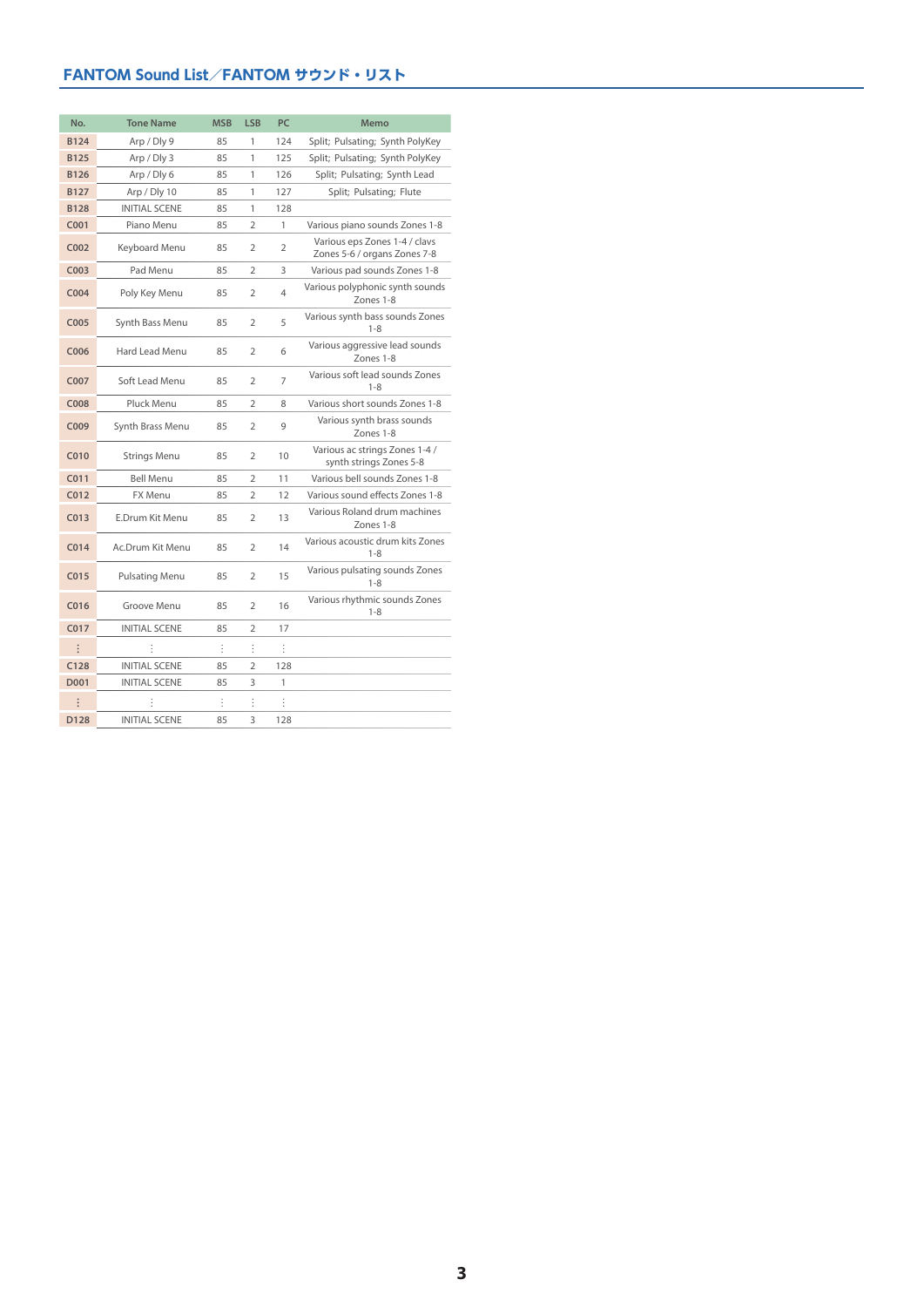## Preset Tone Lis t

# ZEN-Core Tone

| Bank | No.  | <b>Tone Name</b>        | <b>MSB</b> | <b>LSB</b> | PC             | Category         |
|------|------|-------------------------|------------|------------|----------------|------------------|
| PR-A | 0001 | AnalogAtmosphere        | 87         | 92         | 1              | 38:Synth PolyKey |
| PR-A | 0002 | Progre.Pluck Mod        | 87         | 92         | $\overline{2}$ | 38:Synth PolyKey |
| PR-A | 0003 | Stringbell Synth        | 87         | 92         | 3              | 38:Synth PolyKey |
| PR-A | 0004 | P5 Soundtrack           | 87         | 92         | $\overline{4}$ | 38:Synth PolyKey |
| PR-A | 0005 | 5th Ambi Pluck          | 87         | 92         | 5              | 38:Synth PolyKey |
| PR-A | 0006 | Juno Poly Stack         | 87         | 92         | 6              | 38:Synth PolyKey |
| PR-A | 0007 | M/S Pulse/Mod           | 87         | 92         | 7              | 38:Synth PolyKey |
| PR-A | 0008 | JUNO On Fire            | 87         | 92         | 8              | 38:Synth PolyKey |
| PR-A | 0009 | Future Poly/Mod         | 87         | 92         | 9              | 38:Synth PolyKey |
| PR-A | 0010 | Synth Edge 1            | 87         | 92         | 10             | 38:Synth PolyKey |
| PR-A | 0011 | Future Poly             | 87         | 92         | 11             | 38:Synth PolyKey |
|      |      |                         |            |            |                |                  |
| PR-A | 0012 | <b>Future Sine Poly</b> | 87         | 92         | 12             | 38:Synth PolyKey |
| PR-A | 0013 | Close to Lead           | 87         | 92         | 13             | 38:Synth PolyKey |
| PR-A | 0014 | Laser Sync Harp         | 87         | 92         | 14             | 38:Synth PolyKey |
| PR-A | 0015 | <b>Broken Toys</b>      | 87         | 92         | 15             | 38:Synth PolyKey |
| PR-A | 0016 | Arise                   | 87         | 92         | 16             | 38:Synth PolyKey |
| PR-A | 0017 | Ring Padding            | 87         | 92         | 17             | 38:Synth PolyKey |
| PR-A | 0018 | JP8 X-MOD Magic         | 87         | 92         | 18             | 38:Synth PolyKey |
| PR-A | 0019 | Heliosphere             | 87         | 92         | 19             | 38:Synth PolyKey |
| PR-A | 0020 | <b>Sweet Sustain</b>    | 87         | 92         | 20             | 38:Synth PolyKey |
| PR-A | 0021 | New Pizzagogo           | 87         | 92         | 21             | 38:Synth PolyKey |
| PR-A | 0022 | S.SAW Orch+Pizz         | 87         | 92         | 22             | 38:Synth PolyKey |
| PR-A | 0023 | Slow Sleeper            | 87         | 92         | 23             | 38:Synth PolyKey |
| PR-A | 0024 | XMod2 JazzGt            | 87         | 92         | 24             | 38:Synth PolyKey |
| PR-A | 0025 | Shine Pad               | 87         | 92         | 25             | 36:Synth Pad/Str |
| PR-A | 0026 | Ambien                  | 87         | 92         | 26             | 36:Synth Pad/Str |
| PR-A | 0027 | Formant Pad             | 87         | 92         | 27             | 36:Synth Pad/Str |
| PR-A | 0028 | XMod N Pole             | 87         | 92         | 28             | 36:Synth Pad/Str |
| PR-A | 0029 | Sawchestra              | 87         | 92         | 29             | 36:Synth Pad/Str |
| PR-A | 0030 | Release 2 Mod           | 87         | 92         | 30             | 36:Synth Pad/Str |
| PR-A | 0031 | Pad-o-wan               | 87         | 92         | 31             | 36:Synth Pad/Str |
| PR-A | 0032 | Waterfront              | 87         | 92         | 32             | 36:Synth Pad/Str |
| PR-A | 0033 | <b>Resonant Gravity</b> | 87         | 92         | 33             | 36:Synth Pad/Str |
| PR-A | 0034 | XMod Pad                | 87         | 92         | 34             | 36:Synth Pad/Str |
| PR-A | 0035 | Droner Pad              | 87         | 92         | 35             | 36:Synth Pad/Str |
| PR-A | 0036 | Chasing Amy             | 87         | 92         | 36             | 36:Synth Pad/Str |
| PR-A | 0037 | Materials Pad           | 87         | 92         | 37             | 36:Synth Pad/Str |
| PR-A | 0038 | Jarresque Pad           | 87         | 92         | 38             | 36:Synth Pad/Str |
| PR-A | 0039 | Delayed Cascade         | 87         | 92         | 39             | 36:Synth Pad/Str |
| PR-A | 0040 | Diorama                 | 87         | 92         | 40             | 36:Synth Pad/Str |
| PR-A | 0041 | Enochian                | 87         | 92         | 41             | 36:Synth Pad/Str |
| PR-A | 0042 | Firefly Chaser          | 87         | 92         | 42             |                  |
|      |      |                         |            |            |                | 36:Synth Pad/Str |
| PR-A | 0043 | Echoes of JD-XA         | 87         | 92         | 43             | 36:Synth Pad/Str |
| PR-A | 0044 | In the sky              | 87         | 92         | 44             | 36:Synth Pad/Str |
| PR-A | 0045 | Delicate                | 87         | 92         | 45             | 36:Synth Pad/Str |
| PR-A | 0046 | Hot Ring Pad            | 87         | 92         | 46             | 36:Synth Pad/Str |
| PR-A | 0047 | Blackhole for Me        | 87         | 92         | 47             | 36:Synth Pad/Str |
| PR-A | 0048 | No Juno                 | 87         | 92         | 48             | 36:Synth Pad/Str |
| PR-A | 0049 | <b>Teary Strings</b>    | 87         | 92         | 49             | 36:Synth Pad/Str |
| PR-A | 0050 | Polymod                 | 87         | 92         | 50             | 36:Synth Pad/Str |
| PR-A | 0051 | Chemtrails              | 87         | 92         | 51             | 36:Synth Pad/Str |
| PR-A | 0052 | Unreal Pad              | 87         | 92         | 52             | 36:Synth Pad/Str |
| PR-A | 0053 | Tricycle                | 87         | 92         | 53             | 36:Synth Pad/Str |
| PR-A | 0054 | Digitalis               | 87         | 92         | 54             | 36:Synth Pad/Str |
| PR-A | 0055 | XMod2 String            | 87         | 92         | 55             | 36:Synth Pad/Str |
| PR-A | 0056 | XMod2 Sweep             | 87         | 92         | 56             | 36:Synth Pad/Str |
| PR-A | 0057 | Linear Synth Pad        | 87         | 92         | 57             | 37:Synth Bellpad |
| PR-A | 0058 | Fantasia 2019           | 87         | 92         | 58             | 37:Synth Bellpad |
| PR-A | 0059 | King's Choir            | 87         | 92         | 59             | 32:Vox/Choir     |
| PR-A | 0060 | Lo-Fi Vox               | 87         | 92         | 60             | 32:Vox/Choir     |
| PR-A | 0061 | JX Cream                | 87         | 92         | 61             | 35:Synth Brass   |

| <b>Bank</b>  | No.          | <b>Tone Name</b>                   | <b>MSB</b> | <b>LSB</b> | PC         | Category                       |
|--------------|--------------|------------------------------------|------------|------------|------------|--------------------------------|
| PR-A         | 0062         | <b>FUTURE BRASS</b>                | 87         | 92         | 62         | 35:Synth Brass                 |
| PR-A         | 0063         | <b>Runner CS Brass</b>             | 87         | 92         | 63         | 35:Synth Brass                 |
| PR-A         | 0064         | Soft Brass                         | 87         | 92         | 64         | 35:Synth Brass                 |
| PR-A         | 0065         | <b>Bit Brass</b>                   | 87         | 92         | 65         | 35:Synth Brass                 |
| PR-A         | 0066         | XMod2 Soft Brs                     | 87         | 92         | 66         | 35:Synth Brass                 |
| PR-A         | 0067         | <b>Wizard Lead</b>                 | 87         | 92         | 67         | 34:Synth Lead                  |
| PR-A         | 0068         | Skunk Trunk Lead                   | 87         | 92         | 68         | 34:Synth Lead                  |
| PR-A         | 0069         | Future Sync Lead                   | 87         | 92         | 69         | 34:Synth Lead                  |
| PR-A         | 0070         | Future Vox Lead                    | 87         | 92         | 70         | 34:Synth Lead                  |
| PR-A         | 0071         | JP Ring Baby                       | 87         | 92         | 71         | 34:Synth Lead                  |
| PR-A         | 0072         | Fat Mask Lead                      | 87         | 92         | 72         | 34:Synth Lead                  |
| PR-A         | 0073         | Metal Crush                        | 87         | 92         | 73         | 34:Synth Lead                  |
| PR-A         | 0074         | Harsh Hog Lead                     | 87         | 92         | 74         | 34:Synth Lead                  |
| PR-A<br>PR-A | 0075<br>0076 | <b>XMod Lead</b>                   | 87<br>87   | 92<br>92   | 75<br>76   | 34:Synth Lead                  |
| PR-A         | 0077         | Top Hat Lead<br>Digi-8 Lead        | 87         | 92         | 77         | 34:Synth Lead<br>34:Synth Lead |
| PR-A         | 0078         | Cauldron Lead                      | 87         | 92         | 78         | 34:Synth Lead                  |
| PR-A         | 0079         | Cone Buzz Lead                     | 87         | 92         | 79         | 34:Synth Lead                  |
| PR-A         | 0080         | Mod Swallow                        | 87         | 92         | 80         | 34:Synth Lead                  |
| PR-A         | 0081         | <b>Buzzing Fly</b>                 | 87         | 92         | 81         | 34:Synth Lead                  |
| PR-A         | 0082         | <b>Brassy VA Lead</b>              | 87         | 92         | 82         | 34:Synth Lead                  |
| PR-A         | 0083         | Saw Super Sync                     | 87         | 92         | 83         | 34:Synth Lead                  |
| PR-A         | 0084         | JP-6 Rings                         | 87         | 92         | 84         | 34:Synth Lead                  |
| PR-A         | 0085         | Gabba Stabber                      | 87         | 92         | 85         | 34:Synth Lead                  |
| PR-A         | 0086         | Sync Metals                        | 87         | 92         | 86         | 34:Synth Lead                  |
| PR-A         | 0087         | Power Sync                         | 87         | 92         | 87         | 34:Synth Lead                  |
| PR-A         | 0088         | Sync XFM                           | 87         | 92         | 88         | 34:Synth Lead                  |
| PR-A         | 0089         | XMod Square                        | 87         | 92         | 89         | 34:Synth Lead                  |
| PR-A         | 0090         | XMod JP                            | 87         | 92         | 90         | 34:Synth Lead                  |
| PR-A         | 0091         | Cage's Ring Lead                   | 87         | 92         | 91         | 34:Synth Lead                  |
| PR-A         | 0092         | <b>Sync Nativity</b>               | 87         | 92         | 92         | 34:Synth Lead                  |
| PR-A         | 0093         | Ode to                             | 87         | 92         | 93         | 34:Synth Lead                  |
| PR-A         | 0094         | Bellbottom                         | 87         | 92         | 94         | 34:Synth Lead                  |
| PR-A         | 0095         | Square Easy                        | 87         | 92         | 95         | 34:Synth Lead                  |
| PR-A         | 0096         | Arasquare                          | 87         | 92         | 96         | 34:Synth Lead                  |
| PR-A<br>PR-A | 0097<br>0098 | XMod2 Soft Ld 1<br>XMod2 Soft Ld 2 | 87<br>87   | 92<br>92   | 97<br>98   | 34:Synth Lead<br>34:Synth Lead |
| PR-A         | 0099         | Ambisynthereed                     | 87         | 92         | 99         | 34:Synth Lead                  |
| PR-A         | 0100         | TB-Slayer                          | 87         | 92         | 100        | 21:Synth Bass                  |
| PR-A         | 0101         | Fizzle Pop                         | 87         | 92         | 101        | 21:Synth Bass                  |
| PR-A         | 0102         | Decay Bounce                       | 87         | 92         | 102        | 21:Synth Bass                  |
| PR-A         | 0103         | XMod2 Soft Bs                      | 87         | 92         | 103        | 21:Synth Bass                  |
| PR-A         | 0104         | Dirt Sub 1                         | 87         | 92         | 104        | 21:Synth Bass                  |
| PR-A         | 0105         | Bit Sub                            | 87         | 92         | 105        | 21:Synth Bass                  |
| PR-A         | 0106         | XMod2 LoBit Bs                     | 87         | 92         | 106        | 21:Synth Bass                  |
| PR-A         | 0107         | XMod2 Oct Bs 1                     | 87         | 92         | 107        | 21:Synth Bass                  |
| PR-A         | 0108         | XMod2 Oct Bs 2                     | 87         | 92         | 108        | 21:Synth Bass                  |
| PR-A         | 0109         | XMod2 Rubber Bs                    | 87         | 92         | 109        | 21:Synth Bass                  |
| PR-A         | 0110         | Electro Leg Bass                   | 87         | 92         | 110        | 21:Synth Bass                  |
| PR-A         | 0111         | Noisy Haus Bass                    | 87         | 92         | 111        | 21:Synth Bass                  |
| PR-A         | 0112         | 24Db Mini Ladder                   | 87         | 92         | 112        | 21:Synth Bass                  |
| PR-A         | 0113         | Bass or Lead?                      | 87         | 92         | 113        | 21:Synth Bass                  |
| PR-A         | 0114         | Water Hose Bass                    | 87         | 92         | 114        | 21:Synth Bass                  |
| PR-A<br>PR-A | 0115<br>0116 | Crizzle Bass<br>808 Lo-Bass        | 87<br>87   | 92<br>92   | 115<br>116 | 21:Synth Bass<br>21:Synth Bass |
| PR-A         | 0117         | Cone Pressure                      | 87         | 92         | 117        | 21:Synth Bass                  |
| PR-A         | 0118         | Auto JP                            | 87         | 92         | 118        | 21:Synth Bass                  |
| PR-A         | 0119         | Reso Pumper Bass                   | 87         | 92         | 119        | 21:Synth Bass                  |
| PR-A         | 0120         | Marked Bell                        | 87         | 92         | 120        | 21:Synth Bass                  |
| PR-A         | 0121         | <b>LFO Lazor Bass</b>              | 87         | 92         | 121        | 21:Synth Bass                  |
| PR-A         | 0122         | S.C House Bass                     | 87         | 92         | 122        | 21:Synth Bass                  |
| PR-A         | 0123         | Future Wobble                      | 87         | 92         | 123        | 21:Synth Bass                  |
| PR-A         | 0124         | Madness Wobble                     | 87         | 92         | 124        | 21:Synth Bass                  |
| PR-A         | 0125         | Step Mod Bass                      | 87         | 92         | 125        | 21:Synth Bass                  |
| PR-A         | 0126         | Mysterions                         | 87         | 92         | 126        | 39:Synth FX                    |
| PR-A         | 0127         | Sorrow in Space                    | 87         | 92         | 127        | 39:Synth FX                    |
| PR-A         | 0128         | Jewellery Box                      | 87         | 92         | 128        | 39:Synth FX                    |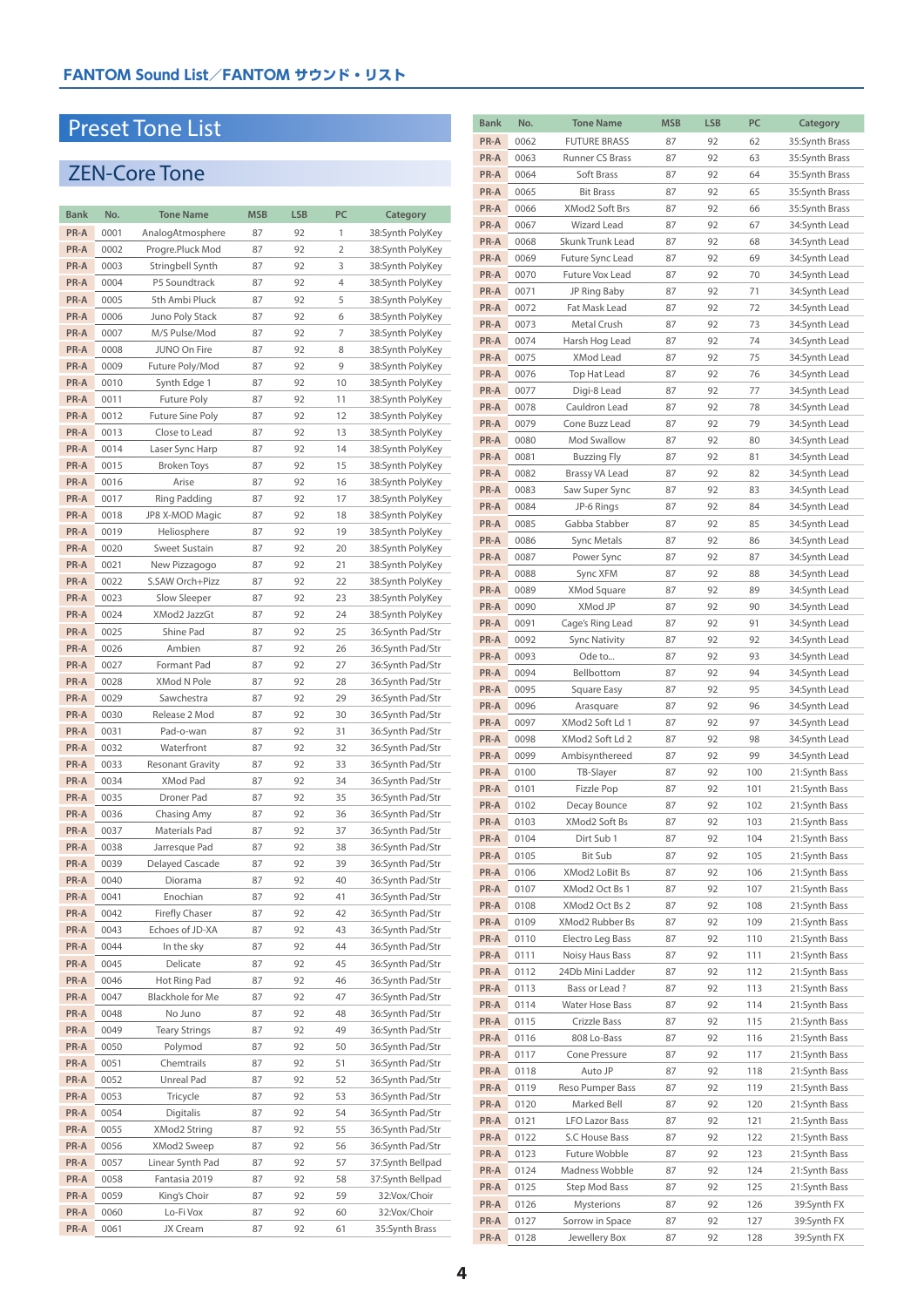| <b>Bank</b>  | No.          | <b>Tone Name</b>                  | <b>MSB</b> | <b>LSB</b> | PC             | Category                       | <b>Bank</b>  | No.          | <b>Tone Name</b>              | <b>MSB</b> | <b>LSB</b> | PC                  | Category                             |
|--------------|--------------|-----------------------------------|------------|------------|----------------|--------------------------------|--------------|--------------|-------------------------------|------------|------------|---------------------|--------------------------------------|
| PR-A         | 0129         | XMod Pizz                         | 87         | 93         | $\mathbf{1}$   | 39:Synth FX                    | PR-A         | 0196         | Tremolo E.Piano               | 87         | 93         | 68                  | 4:E.Piano1                           |
| PR-A         | 0130         | Cosine Porta                      | 87         | 93         | $\overline{2}$ | 39:Synth FX                    | PR-A         | 0197         | Phaser EP 1                   | 87         | 93         | 69                  | 4:E.Piano1                           |
| PR-A         | 0131         | Drifter                           | 87         | 93         | 3              | 39:Synth FX                    | PR-A         | 0198         | Phaser EP 2                   | 87         | 93         | 70                  | 4:E.Piano1                           |
| PR-A         | 0132         | 8th Peak                          | 87         | 93         | $\overline{4}$ | 42: Pulsating                  | PR-A         | 0199         | Chorus EP 1                   | 87         | 93         | 71                  | 4:E.Piano1                           |
| PR-A         | 0133         | Step LFO Dream                    | 87         | 93         | 5              | 42: Pulsating                  | PR-A         | 0200         | Chorus EP 2                   | 87         | 93         | 72                  | 4:E.Piano1                           |
| PR-A         | 0134         | S.C Lofi Vox                      | 87         | 93         | 6              | 42: Pulsating                  | PR-A         | 0201         | <b>Emotional EP</b>           | 87         | 93         | 73                  | 5:E.Piano2                           |
| PR-A         | 0135         | Dancing P5                        | 87         | 93         | $\overline{7}$ | 42: Pulsating                  | PR-A         | 0202         | XMod2 EP1                     | 87         | 93         | 74                  | 5:E.Piano2                           |
| PR-A         | 0136         | Layer Cake                        | 87         | 93         | 8              | 42: Pulsating                  | PR-A         | 0203         | XMod2 EP2                     | 87         | 93         | 75                  | 5:E.Piano2                           |
| PR-A<br>PR-A | 0137<br>0138 | Side Chain Syn<br>LFO Pluck / Mod | 87<br>87   | 93<br>93   | 9<br>10        | 42: Pulsating<br>42: Pulsating | PR-A<br>PR-A | 0204<br>0205 | Dinky<br>XMod2 Marimba        | 87<br>87   | 93<br>93   | 76<br>77            | 14:Bell<br>15:Mallet                 |
| PR-A         | 0139         | Vectorism                         | 87         | 93         | 11             | 42: Pulsating                  | PR-A         | 0206         | XMod2 Log Drum                | 87         | 93         | 78                  | 15:Mallet                            |
| PR-A         | 0140         | Pad-o-wan Step                    | 87         | 93         | 12             | 42: Pulsating                  | PR-A         | 0207         | Nylon Guitar                  | 87         | 93         | 79                  | 16:Ac.Guitar                         |
| PR-A         | 0141         | Ripple Shimmer                    | 87         | 93         | 13             | 42: Pulsating                  | PR-A         | 0208         | Folk Guitar                   | 87         | 93         | 80                  | 16:Ac.Guitar                         |
| PR-A         | 0142         | Frost Bite                        | 87         | 93         | 14             | 42: Pulsating                  | PR-A         | 0209         | Clean Gtr                     | 87         | 93         | 81                  | 17:E.Guitar                          |
| PR-A         | 0143         | Alpha Centauri                    | 87         | 93         | 15             | 42: Pulsating                  | PR-A         | 0210         | Chorus Gtr                    | 87         | 93         | 82                  | 17:E.Guitar                          |
| PR-A         | 0144         | Passage                           | 87         | 93         | 16             | 42: Pulsating                  | PR-A         | 0211         | Delay Gtr                     | 87         | 93         | 83                  | 17:E.Guitar                          |
| PR-A         | 0145         | Dirty Phaser                      | 87         | 93         | 17             | 42: Pulsating                  | PR-A         | 0212         | Dist Guitar 1                 | 87         | 93         | 84                  | 18:Dist.Guitar                       |
| PR-A         | 0146         | Decompose                         | 87         | 93         | 18             | 42: Pulsating                  | PR-A         | 0213         | Dist Guitar 2                 | 87         | 93         | 85                  | 18:Dist.Guitar                       |
| PR-A         | 0147         | LFO POLY MOD.F                    | 87         | 93         | 19             | 42: Pulsating                  | PR-A         | 0214         | Beach Drink                   | 87         | 93         | 86                  | 15:Mallet                            |
| PR-A         | 0148         | P5 Modulation                     | 87         | 93         | 20             | 42: Pulsating                  | PR-A         | 0215         | Violin Echo                   | 87         | 93         | 87                  | 23:Solo Strings                      |
| PR-A         | 0149         | Hyperion 4632                     | 87         | 93         | 21             | 42: Pulsating                  | PR-A         | 0216         | Small Strings                 | 87         | 93         | 88                  | 24:Ensemble<br>Strings               |
| PR-A<br>PR-A | 0150<br>0151 | Swing<br>Angels Wings             | 87<br>87   | 93<br>93   | 22<br>23       | 42: Pulsating<br>42: Pulsating |              |              |                               |            |            |                     | 24:Ensemble                          |
| PR-A         | 0152         | Dust Spark                        | 87         | 93         | 24             | 42: Pulsating                  | PR-A         | 0217         | Tremolo Str                   | 87         | 93         | 89                  | Strings                              |
| PR-A         | 0153         | Bamboo                            | 87         | 93         | 25             | 42: Pulsating                  | PR-A         | 0218         | Oboe Echo                     | 87         | 93         | 90                  | 28:Wind                              |
| PR-A         | 0154         | <b>Sickly Star</b>                | 87         | 93         | 26             | 42: Pulsating                  | PR-A         | 0219         | Flute Echo                    | 87         | 93         | 91                  | 29:Flute                             |
| PR-A         | 0155         | Strange P5                        | 87         | 93         | 27             | 42: Pulsating                  | PR-A         | 0220         | Ghost Flute                   | 87         | 93         | 92                  | 29:Flute                             |
| PR-A         | 0156         | Noise Pound                       | 87         | 93         | 28             | 42: Pulsating                  | PR-A         | 0221         | Ghost Pan                     | 87         | 93         | 93                  | 29:Flute                             |
| PR-A         | 0157         | <b>Faulty Neurons</b>             | 87         | 93         | 29             | 42: Pulsating                  | PR-A<br>PR-A | 0222<br>0223 | Dirt Sub 2<br>Dirt Sub 3      | 87<br>87   | 93<br>93   | 94<br>95            | 21:Synth Bass<br>21:Synth Bass       |
| PR-A         | 0158         | Not Quite Tine                    | 87         | 93         | 30             | 42: Pulsating                  | PR-A         | 0224         | Dust Sub                      | 87         | 93         | 96                  | 21:Synth Bass                        |
| PR-A         | 0159         | <b>Hairy Triangles</b>            | 87         | 93         | 31             | 42: Pulsating                  | PR-A         | 0225         | Spread Sub 1                  | 87         | 93         | 97                  | 21:Synth Bass                        |
| PR-A         | 0160         | Low Fidelity                      | 87         | 93         | 32             | 42: Pulsating                  | PR-A         | 0226         | Spread Sub 2                  | 87         | 93         | 98                  | 21:Synth Bass                        |
| PR-A         | 0161         | Space Hiccup                      | 87         | 93         | 33             | 42: Pulsating                  | PR-A         | 0227         | Lurking Bass                  | 87         | 93         | 99                  | 21:Synth Bass                        |
| PR-A<br>PR-A | 0162<br>0163 | Faint Light<br>Step Per Organ     | 87<br>87   | 93<br>93   | 34<br>35       | 42: Pulsating<br>42: Pulsating | PR-A         | 0228         | Bendy Mod                     | 87         | 93         | 100                 | 35:Synth Brass                       |
| PR-A         | 0164         | Donkey Cart                       | 87         | 93         | 36             | 42: Pulsating                  | PR-A         | 0229         | Fantom Overture               | 87         | 93         | 101                 | 36:Synth Pad/Str                     |
| PR-A         | 0165         | XMod2 Seq 1                       | 87         | 93         | 37             | 42: Pulsating                  | PR-A         | 0230         | Fade Pad                      | 87         | 93         | 102                 | 36:Synth Pad/Str                     |
| PR-A         | 0166         | XMod2 Seq 2                       | 87         | 93         | 38             | 42: Pulsating                  | PR-A         | 0231         | Synth Edge 2                  | 87         | 93         | 103                 | 38:Synth PolyKey                     |
| PR-A         | 0167         | XMod2 Seq 3                       | 87         | 93         | 39             | 42: Pulsating                  | PR-A         | 0232         | Randen 1986                   | 87         | 93         | 104                 | 38:Synth PolyKey                     |
| PR-A         | 0168         | Data Cram                         | 87         | 93         | 40             | 41: Phrase                     | PR-A<br>PR-A | 0233<br>0234 | Clean Me<br>Cyber Slime       | 87<br>87   | 93<br>93   | 105<br>106          | 38:Synth PolyKey<br>38:Synth PolyKey |
| PR-A         | 0169         | Electro Birds                     | 87         | 93         | 41             | 41:Phrase                      | PR-A         | 0235         | Sunrise                       | 87         | 93         | 107                 | 38:Synth PolyKey                     |
| PR-A         | 0170         | Chloroform                        | 87         | 93         | 42             | 41: Phrase                     | PR-A         | 0236         | Kaihou Keys                   | 87         | 93         | 108                 | 38:Synth PolyKey                     |
| PR-A         | 0171         | Step SQ1 /Mod                     | 87         | 93         | 43             | 41: Phrase                     | PR-A         | 0237         | Lost Box                      | 87         | 93         | 109                 | 14:Bell                              |
| PR-A         | 0172         | Step SQ2 /Mod                     | 87         | 93         | 44             | 41: Phrase                     | PR-A         | 0238         | Bugendai                      | 87         | 93         | 110                 | 39:Synth FX                          |
| PR-A<br>PR-A | 0173<br>0174 | Vox Step Lead<br>Step Growl 1     | 87<br>87   | 93<br>93   | 45<br>46       | 41: Phrase<br>41: Phrase       | PR-A         | 0239         | Home 2                        | 87         | 93         | 111                 | 49:Zone                              |
| PR-A         | 0175         | Step Growl 2                      | 87         | 93         | 47             | 41: Phrase                     |              |              |                               |            |            |                     |                                      |
| PR-A         | 0176         | Minimal Beat 1                    | 87         | 93         | 48             | 43:Beat&Groove                 | <b>Bank</b>  | No.          | <b>Tone Name</b>              | <b>MSB</b> | <b>LSB</b> | PC                  | Category                             |
| PR-A         | 0177         | Minimal Beat 2                    | 87         | 93         | 49             | 43:Beat&Groove                 | PR-B         | 0001         | AX Classic Lead               | 87         | 64         | $\mathbf{1}$        | 34:Synth Lead                        |
| PR-A         | 0178         | <b>Flutter Pulse</b>              | 87         | 93         | 50             | 42: Pulsating                  | PR-B         | 0002         | AX Jupiter Ld 1               | 87         | 64         | $\overline{2}$      | 34:Synth Lead                        |
| PR-A         | 0179         | Morse Groove                      | 87         | 93         | 51             | 42: Pulsating                  | PR-B         | 0003         | Alpha Split                   | 87         | 64         | 3                   | 34:Synth Lead                        |
| PR-A         | 0180         | 808 Conga Syn                     | 87         | 93         | 52             | 47:Percussion                  | PR-B         | 0004         | AX Warm Lead                  | 87         | 64         | 4                   | 34:Synth Lead                        |
| PR-A         | 0181         | Step Mod Per                      | 87         | 93         | 53             | 47:Percussion                  | PR-B         | 0005         | AX Saw Lead 1                 | 87         | 64         | 5                   | 34:Synth Lead                        |
| PR-A         | 0182         | Who are you?                      | 87         | 93         | 54             | 49:Zone                        | PR-B         | 0006         | AX Saw Lead 2                 | 87         | 64         | 6                   | 34:Synth Lead                        |
| PR-A         | 0183         | 80s Dive                          | 87         | 93         | 55             | 49:Zone                        | PR-B<br>PR-B | 0007<br>0008 | Edge Boost<br>AX Delayed Lead | 87<br>87   | 64<br>64   | $\overline{7}$<br>8 | 34:Synth Lead<br>34:Synth Lead       |
| PR-A         | 0184         | Home 1                            | 87         | 93         | 56             | 49:Zone                        | PR-B         | 0009         | Follow Me                     | 87         | 64         | 9                   | 34:Synth Lead                        |
| PR-A         | 0185         | Future LD Kit                     | 87         | 93         | 57             | 49:Zone                        | PR-B         | 0010         | HPF Mod Lead                  | 87         | 64         | 10                  | 34:Synth Lead                        |
| PR-A<br>PR-A | 0186<br>0187 | P&K SE Kit<br>Chiptune Kit        | 87<br>87   | 93<br>93   | 58<br>59       | 49:Zone<br>49:Zone             | PR-B         | 0011         | Hot Coffee                    | 87         | 64         | 11                  | 34:Synth Lead                        |
| PR-A         | 0188         | Step Bass&Saw                     | 87         | 93         | 60             | 49:Zone                        | PR-B         | 0012         | Phase Lead                    | 87         | 64         | 12                  | 34:Synth Lead                        |
| PR-A         | 0189         | Ac Pop Piano 1                    | 87         | 93         | 61             | 1:Ac.Piano                     | PR-B         | 0013         | Porta Saw Lead                | 87         | 64         | 13                  | 34:Synth Lead                        |
| PR-A         | 0190         | Rocker Piano                      | 87         | 93         | 62             | 1:Ac.Piano                     | PR-B         | 0014         | Windy Lead                    | 87         | 64         | 14                  | 34:Synth Lead                        |
| PR-A         | 0191         | Ragtime Piano                     | 87         | 93         | 63             | 1:Ac.Piano                     | PR-B         | 0015         | Pulstar Lead                  | 87         | 64         | 15                  | 34:Synth Lead                        |
| PR-A         | 0192         | Ac Pop Piano 2                    | 87         | 93         | 64             | 1:Ac.Piano                     | PR-B         | 0016         | Dist TB Lead                  | 87         | 64         | 16                  | 34:Synth Lead                        |
| PR-A         | 0193         | Piano + Str 1                     | 87         | 93         | 65             | 1:Ac.Piano                     | PR-B         | 0017         | GR-300 Lead 1                 | 87         | 64         | 17                  | 34:Synth Lead                        |
| PR-A         | 0194         | Piano + Str 2                     | 87         | 93         | 66             | 1:Ac.Piano                     | PR-B         | 0018         | GR-300 Lead 2                 | 87         | 64         | 18                  | 34:Synth Lead                        |
| PR-A         | 0195         | E.Piano                           | 87         | 93         | 67             | 4:E.Piano1                     | PR-B         | 0019         | AX Saw Lead 3                 | 87         | 64         | 19                  | 34:Synth Lead                        |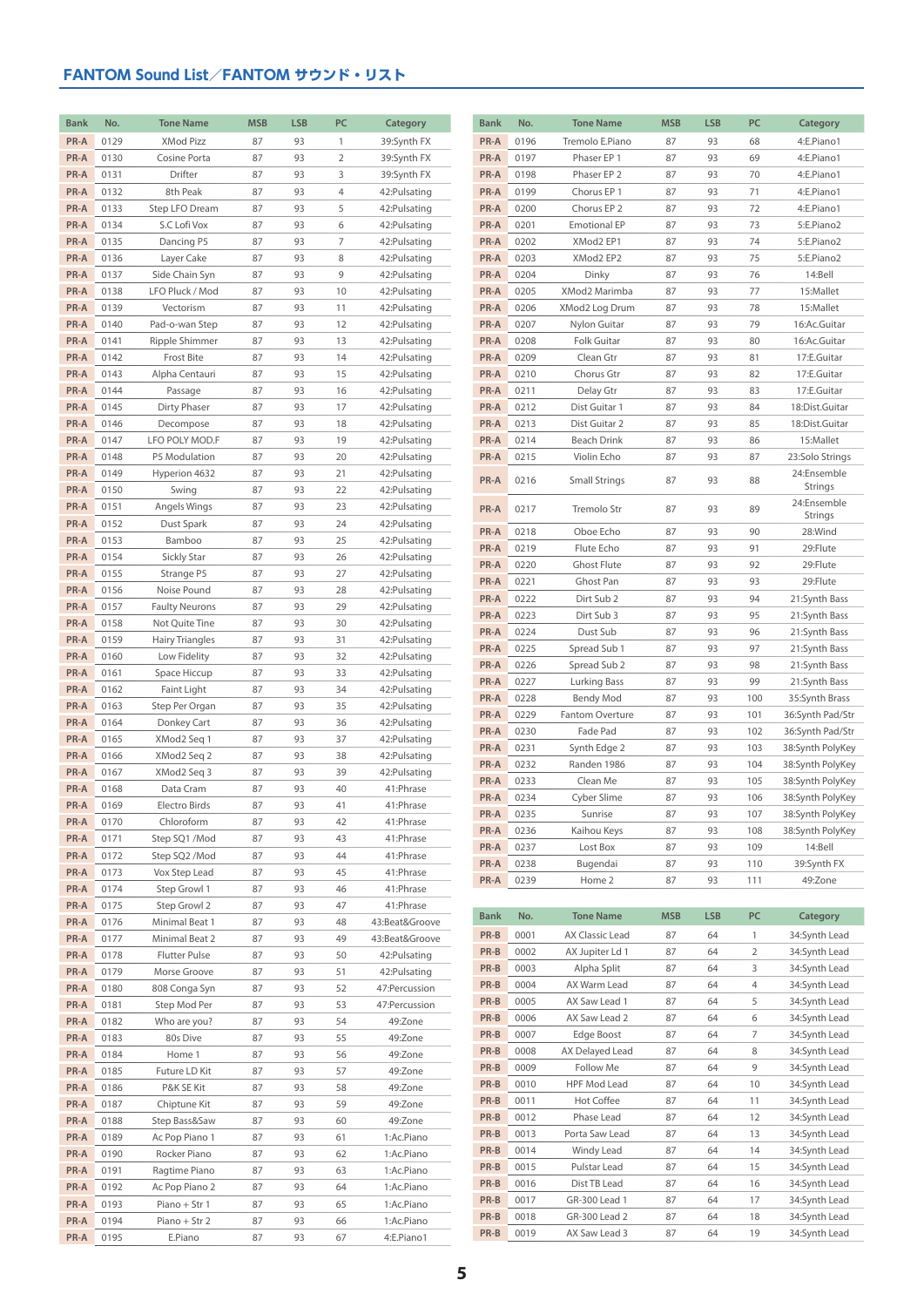| <b>Bank</b> | No.  | <b>Tone Name</b>    | <b>MSB</b> | <b>LSB</b> | PC | Category      | <b>Bank</b> | No.  | <b>Tone Name</b> | <b>MSB</b> | <b>LSB</b> | PC             | Category                       |
|-------------|------|---------------------|------------|------------|----|---------------|-------------|------|------------------|------------|------------|----------------|--------------------------------|
| PR-B        | 0020 | AX Saw Lead 4       | 87         | 64         | 20 | 34:Synth Lead | PR-B        | 0087 | Unison Reso      | 87         | 64         | 87             | 34:Synth Lead                  |
| PR-B        | 0021 | <b>Bright Pulse</b> | 87         | 64         | 21 | 34:Synth Lead | PR-B        | 0088 | Hoover Lead      | 87         | 64         | 88             | 34:Synth Lead                  |
| PR-B        | 0022 | AX Waspy Lead       | 87         | 64         | 22 | 34:Synth Lead | PR-B        | 0089 | Vintage Lead     | 87         | 64         | 89             | 34:Synth Lead                  |
| PR-B        | 0023 | Bright Square       | 87         | 64         | 23 | 34:Synth Lead | PR-B        | 0090 | Hardstyle        | 87         | 64         | 90             | 34:Synth Lead                  |
| PR-B        | 0024 | Simple Square       | 87         | 64         | 24 | 34:Synth Lead | PR-B        | 0091 | Vowel /Mod       | 87         | 64         | 91             | 34:Synth Lead                  |
| PR-B        | 0025 | Square Edge         | 87         | 64         | 25 | 34:Synth Lead | PR-B        | 0092 | Saw Boost Bs     | 87         | 64         | 92             | 21:Synth Bass                  |
| PR-B        | 0026 | X-Mod Lead          | 87         | 64         | 26 | 34:Synth Lead | PR-B        | 0093 | Hard House Bs    | 87         | 64         | 93             | 21:Synth Bass                  |
| PR-B        | 0027 | AX 5th Saw Lead     | 87         | 64         | 27 | 34:Synth Lead | PR-B        | 0094 | Rubber Bs 1      | 87         | 64         | 94             | 21:Synth Bass                  |
| PR-B        | 0028 | Oct Solid Saw       | 87         | 64         | 28 | 34:Synth Lead | PR-B        | 0095 | Punch MG Bs      | 87         | 64         | 95             | 21:Synth Bass                  |
| PR-B        | 0029 | Oct Saw Lead        | 87         | 64         | 29 | 34:Synth Lead | PR-B        | 0096 | Rubber Bs 2      | 87         | 64         | 96             | 21:Synth Bass                  |
| PR-B        | 0030 | AX Fat GR Lead      | 87         | 64         | 30 | 34:Synth Lead | PR-B        | 0097 | Spike Bass       | 87         | 64         | 97             | 21:Synth Bass                  |
| PR-B        | 0031 | Oct Juice           | 87         | 64         | 31 | 34:Synth Lead | PR-B        | 0098 | Fat MG Bass      | 87         | 64         | 98             | 21:Synth Bass                  |
| PR-B        | 0032 | AX Juicy Lead       | 87         | 64         | 32 | 34:Synth Lead | PR-B        | 0099 | AX Reso Bass 1   | 87         | 64         | 99             | 21:Synth Bass                  |
| PR-B        | 0033 | Square Stack        | 87         | 64         | 33 | 34:Synth Lead | PR-B        | 0100 | TB Dist Bass     | 87         | 64         | 100            | 21:Synth Bass                  |
| PR-B        | 0034 | 7th Stack Lead      | 87         | 64         | 34 | 34:Synth Lead | PR-B        | 0101 | MKS-50 SBs       | 87         | 64         | 101            | 21:Synth Bass                  |
| PR-B        | 0035 | Oct Square          | 87         | 64         | 35 | 34:Synth Lead | PR-B        | 0102 | AX Alpha Bass    | 87         | 64         | 102            | 21:Synth Bass                  |
| PR-B        | 0036 | Tri Stack           | 87         | 64         | 36 | 34:Synth Lead | PR-B        | 0103 | AX MG Bass 1     | 87         | 64         | 103            | 21:Synth Bass                  |
| PR-B        | 0037 | Digi Lead           | 87         | 64         | 37 | 34:Synth Lead | PR-B        | 0104 | AX Modular Bs 1  | 87         | 64         | 104            | 21:Synth Bass                  |
| PR-B        | 0038 | Fireball Lead       | 87         | 64         | 38 | 34:Synth Lead | PR-B        | 0105 | Acdg Bass        | 87         | 64         | 105            | 21:Synth Bass                  |
| PR-B        | 0039 | AX Jupiter Ld 2     | 87         | 64         | 39 | 34:Synth Lead | PR-B        | 0106 | 7th Stack Bass   | 87         | 64         | 106            | 21:Synth Bass                  |
| PR-B        | 0040 | AX Saw Lead 5       | 87         | 64         | 40 | 34:Synth Lead | PR-B        | 0107 | 101 Bass         | 87         | 64         | 107            | 21:Synth Bass                  |
| PR-B        | 0041 | Pro Fat Lead        | 87         | 64         | 41 | 34:Synth Lead | PR-B        | 0108 | Compu Bs         | 87         | 64         | 108            | 21:Synth Bass                  |
| PR-B        | 0042 | Mid Saw Lead        | 87         | 64         | 42 | 34:Synth Lead | PR-B        | 0109 | Fat Analog Bs    | 87         | 64         | 109            | 21:Synth Bass                  |
| PR-B        | 0043 | Reso Saw Lead       |            |            |    |               | PR-B        | 0110 | Rubber Bs 3      |            |            |                |                                |
| PR-B        | 0044 |                     | 87         | 64<br>64   | 43 | 34:Synth Lead | PR-B        |      |                  | 87         | 64<br>64   | 110            | 21:Synth Bass<br>21:Synth Bass |
|             |      | AX Square Lead      | 87         |            | 44 | 34:Synth Lead |             | 0111 | Long Sweep Bs    | 87         |            | 111            |                                |
| PR-B        | 0045 | Simple Tri Lead     | 87         | 64         | 45 | 34:Synth Lead | PR-B        | 0112 | MG Deep Bass     | 87         | 64         | 112            | 21:Synth Bass                  |
| PR-B        | 0046 | 2 krazy Soft        | 87         | 64         | 46 | 34:Synth Lead | PR-B        | 0113 | Round Bass       | 87         | 64         | 113            | 21:Synth Bass                  |
| PR-B        | 0047 | AX Ramp Lead        | 87         | 64         | 47 | 34:Synth Lead | PR-B        | 0114 | AX Reso Bass 2   | 87         | 64         | 114            | 21:Synth Bass                  |
| PR-B        | 0048 | Pulse Lead 1        | 87         | 64         | 48 | 34:Synth Lead | PR-B        | 0115 | AX MG Bass 2     | 87         | 64         | 115            | 21:Synth Bass                  |
| PR-B        | 0049 | Pulse Lead 2        | 87         | 64         | 49 | 34:Synth Lead | PR-B        | 0116 | Juno Sqr Bs      | 87         | 64         | 116            | 21:Synth Bass                  |
| PR-B        | 0050 | Digi-Rip Lead       | 87         | 64         | 50 | 34:Synth Lead | PR-B        | 0117 | Reso Sqr Bass    | 87         | 64         | 117            | 21:Synth Bass                  |
| PR-B        | 0051 | Theramax            | 87         | 64         | 51 | 34:Synth Lead | PR-B        | 0118 | TB Sqr Sweep Bs  | 87         | 64         | 118            | 21:Synth Bass                  |
| PR-B        | 0052 | On Air Lead         | 87         | 64         | 52 | 34:Synth Lead | PR-B        | 0119 | AX Reso Bass 3   | 87         | 64         | 119            | 21:Synth Bass                  |
| PR-B        | 0053 | Air Lead            | 87         | 64         | 53 | 34:Synth Lead | PR-B        | 0120 | Detune Tri Bs    | 87         | 64         | 120            | 21:Synth Bass                  |
| PR-B        | 0054 | AX Soft Lead        | 87         | 64         | 54 | 34:Synth Lead | PR-B        | 0121 | Triangle Bass    | 87         | 64         | 121            | 21:Synth Bass                  |
| PR-B        | 0055 | Soft Sqr Lead       | 87         | 64         | 55 | 34:Synth Lead | PR-B        | 0122 | Sine Bass        | 87         | 64         | 122            | 21:Synth Bass                  |
| PR-B        | 0056 | Tri Lead 1          | 87         | 64         | 56 | 34:Synth Lead | PR-B        | 0123 | AX Garage Bass   | 87         | 64         | 123            | 21:Synth Bass                  |
| PR-B        | 0057 | Tri Lead 2          | 87         | 64         | 57 | 34:Synth Lead | PR-B        | 0124 | Monster Bs       | 87         | 64         | 124            | 21:Synth Bass                  |
| PR-B        | 0058 | Solo Nz Peaker      | 87         | 64         | 58 | 34:Synth Lead | PR-B        | 0125 | AX Modular Bs 2  | 87         | 64         | 125            | 21:Synth Bass                  |
| PR-B        | 0059 | Whistle Lead        | 87         | 64         | 59 | 34:Synth Lead | PR-B        | 0126 | Unison Bass 1    | 87         | 64         | 126            | 21:Synth Bass                  |
| PR-B        | 0060 | AX Spooky Lead      | 87         | 64         | 60 | 34:Synth Lead | PR-B        | 0127 | Unison Bass 2    | 87         | 64         | 127            | 21:Synth Bass                  |
| PR-B        | 0061 | Sine Lead 1         | 87         | 64         | 61 | 34:Synth Lead | PR-B        | 0128 | Unison Atk Bs 1  | 87         | 64         | 128            | 21:Synth Bass                  |
| PR-B        | 0062 | Sine Lead 2         | 87         | 64         | 62 | 34:Synth Lead | PR-B        | 0129 | Unison Atk Bs 2  | 87         | 65         | $\overline{1}$ | 21:Synth Bass                  |
| PR-B        | 0063 | Simple Sine         | 87         | 64         | 63 | 34:Synth Lead | PR-B        | 0130 | Unison Atk Bs 3  | 87         | 65         | $\overline{2}$ | 21:Synth Bass                  |
| PR-B        | 0064 | Sine Atk Lead       | 87         | 64         | 64 | 34:Synth Lead | PR-B        | 0131 | Lazor Bass       | 87         | 65         | 3              | 21:Synth Bass                  |
| PR-B        | 0065 | Dist Stack          | 87         | 64         | 65 | 34:Synth Lead | PR-B        | 0132 | Nz Sync Bass     | 87         | 65         | 4              | 21:Synth Bass                  |
| PR-B        | 0066 | <b>Buzz Saw</b>     | 87         | 64         | 66 | 34:Synth Lead | PR-B        | 0133 | Dist Bass        | 87         | 65         | 5              | 21:Synth Bass                  |
| PR-B        | 0067 | <b>Buzz Nation</b>  | 87         | 64         | 67 | 34:Synth Lead | PR-B        | 0134 | Delta Bass       | 87         | 65         | 6              | 21:Synth Bass                  |
| PR-B        | 0068 | OSC Sync 1          | 87         | 64         | 68 | 34:Synth Lead | PR-B        | 0135 | Sine Bend Dn Bs  | 87         | 65         | 7              | 21:Synth Bass                  |
| PR-B        | 0069 | OSC Sync 2          | 87         | 64         | 69 | 34:Synth Lead | PR-B        | 0136 | A-i-e-i Bs       | 87         | 65         | 8              | 21:Synth Bass                  |
| PR-B        | 0070 | OSC Sync 3          | 87         | 64         | 70 | 34:Synth Lead | PR-B        | 0137 | Dist Atk Bs      | 87         | 65         | 9              | 21:Synth Bass                  |
| PR-B        | 0071 | OSC Sync 4          | 87         | 64         | 71 | 34:Synth Lead | PR-B        | 0138 | Acoustic Bs 1    | 87         | 65         | 10             | 19:Ac.Bass                     |
| PR-B        | 0072 | AX Sync Lead        | 87         | 64         | 72 | 34:Synth Lead | PR-B        | 0139 | Acoustic Bs 2    | 87         | 65         | 11             | 19:Ac.Bass                     |
| PR-B        | 0073 | Sync Lead           | 87         | 64         | 73 | 34:Synth Lead | PR-B        | 0140 | Finger E Bs 1    | 87         | 65         | 12             | 20:E.Bass                      |
| PR-B        | 0074 | Sync Tank           | 87         | 64         | 74 | 34:Synth Lead | PR-B        | 0141 | Finger E Bs 2    | 87         | 65         | 13             | 20:E.Bass                      |
| PR-B        | 0075 | 2 krazy Bright      | 87         | 64         | 75 | 34:Synth Lead | PR-B        | 0142 | Finger E Bs 3    | 87         | 65         | 14             | 20:E.Bass                      |
| PR-B        | 0076 | Dist Sync Lead      | 87         | 64         | 76 | 34:Synth Lead | PR-B        | 0143 | Finger E Bs 4    | 87         | 65         | 15             | 20:E.Bass                      |
| PR-B        | 0077 | Oct Sync            | 87         | 64         | 77 | 34:Synth Lead | PR-B        | 0144 | Pick Bass 1      | 87         | 65         | 16             | 20:E.Bass                      |
| PR-B        | 0078 | Sync Mod            | 87         | 64         | 78 | 34:Synth Lead | PR-B        | 0145 | Pick Bass 2      | 87         | 65         | 17             | 20:E.Bass                      |
| PR-B        | 0079 | Metal Sync Lead     | 87         | 64         | 79 | 34:Synth Lead | PR-B        | 0146 | AX Fretless Bs   | 87         | 65         | 18             | 20:E.Bass                      |
| PR-B        | 0080 | Saw Cross           | 87         | 64         | 80 | 34:Synth Lead | PR-B        | 0147 | AX Slap Bass     | 87         | 65         | 19             | 20:E.Bass                      |
| PR-B        | 0081 | Unison Lead         | 87         | 64         | 81 | 34:Synth Lead | PR-B        | 0148 | AX JP Strings    | 87         | 65         | 20             | 36:Synth Pad/Str               |
| PR-B        | 0082 | Unison Fat Mod      | 87         | 64         | 82 | 34:Synth Lead | PR-B        | 0149 | OB Strings       | 87         | 65         | 21             | 36:Synth Pad/Str               |
| PR-B        | 0083 | Oct Stack           | 87         | 64         | 83 | 34:Synth Lead | PR-B        | 0150 | 106 Strings      | 87         | 65         | 22             | 36:Synth Pad/Str               |
| PR-B        | 0084 | Unison Soft         | 87         | 64         | 84 | 34:Synth Lead | PR-B        | 0151 | AX Syn Strings 1 | 87         | 65         | 23             | 36:Synth Pad/Str               |
| PR-B        | 0085 | Growl Lead          | 87         | 64         | 85 | 34:Synth Lead | PR-B        | 0152 | PW Paradise      | 87         | 65         | 24             | 36:Synth Pad/Str               |
| PR-B        | 0086 | Super Saw Lead      | 87         | 64         | 86 | 34:Synth Lead | PR-B        | 0153 | AX Syn Strings 2 | 87         | 65         | 25             | 36:Synth Pad/Str               |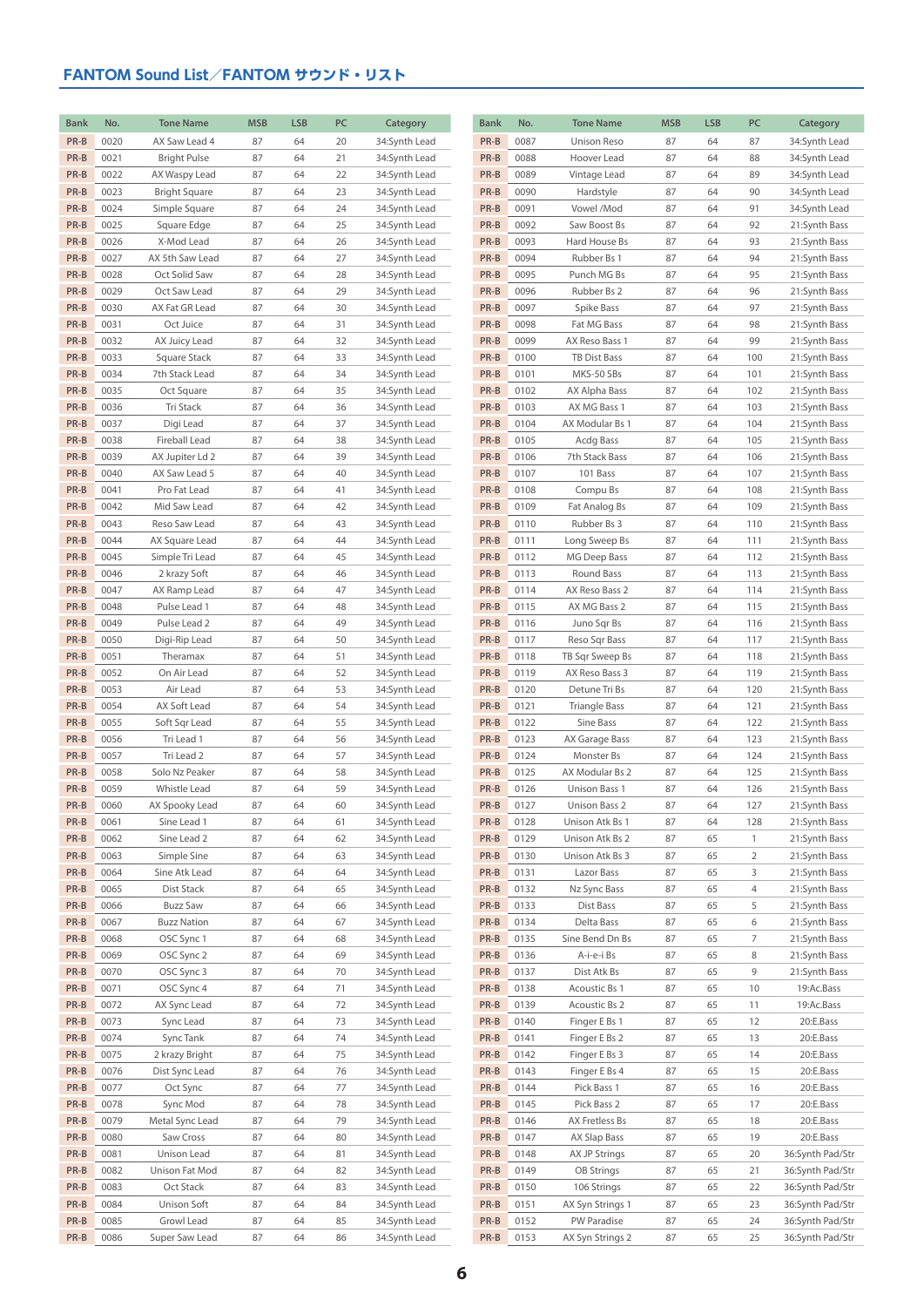| <b>Bank</b>  | No.          | <b>Tone Name</b>             | <b>MSB</b> | <b>LSB</b> | PC       | Category                             | <b>Bank</b>  | No.          | <b>Tone Name</b>               | <b>MSB</b> | <b>LSB</b> | PC             | Category                         |
|--------------|--------------|------------------------------|------------|------------|----------|--------------------------------------|--------------|--------------|--------------------------------|------------|------------|----------------|----------------------------------|
| PR-B         | 0154         | Soft Saw Pad                 | 87         | 65         | 26       | 36:Synth Pad/Str                     | PR-B         | 0214         | S-Saw Stac Pluck               | 87         | 65         | 86             | 38:Synth PolyKey                 |
| PR-B         | 0155         | Juno P13 Str                 | 87         | 65         | 27       | 36:Synth Pad/Str                     | PR-B         | 0215         | Syn Vox Key                    | 87         | 65         | 87             | 38:Synth PolyKey                 |
| PR-B         | 0156         | 5th DLA Pad                  | 87         | 65         | 28       | 36:Synth Pad/Str                     | PR-B         | 0216         | Freeze Synth                   | 87         | 65         | 88             | 38:Synth PolyKey                 |
| PR-B         | 0157         | Nu Epic Pad                  | 87         | 65         | 29       | 36:Synth Pad/Str                     | PR-B         | 0217         | <b>Mallet Pipes</b>            | 87         | 65         | 89             | 38:Synth PolyKey                 |
| PR-B         | 0158         | PWM Basic Pad                | 87         | 65         | 30       | 36:Synth Pad/Str                     | PR-B         | 0218         | Saw Pluck                      | 87         | 65         | 90             | 38:Synth PolyKey                 |
| PR-B         | 0159         | PWM Hard Pad                 | 87         | 65         | 31       | 36:Synth Pad/Str                     | PR-B         | 0219         | PW Pluck                       | 87         | 65         | 91             | 38:Synth PolyKey                 |
| PR-B         | 0160         | Sawtooth Str                 | 87         | 65         | 32       | 36:Synth Pad/Str                     | PR-B         | 0220         | Super Saw Pluck                | 87         | 65         | 92             | 38:Synth PolyKey                 |
| PR-B         | 0161         | PWM Soft Pad 1               | 87         | 65         | 33       | 36:Synth Pad/Str                     | PR-B         | 0221         | Echo Pluck                     | 87         | 65         | 93             | 38:Synth PolyKey                 |
| PR-B         | 0162         | Soft Pad 1                   | 87         | 65         | 34       | 36:Synth Pad/Str                     | PR-B         | 0222         | AX Vintage Key                 | 87         | 65         | 94             | 38:Synth PolyKey                 |
| PR-B         | 0163         | PWM Soft Pad 2               | 87         | 65         | 35       | 36:Synth Pad/Str                     | PR-B         | 0223         | Poly Synth 4                   | 87         | 65         | 95             | 38:Synth PolyKey                 |
| PR-B         | 0164         | PWM Soft Pad 3               | 87         | 65         | 36       | 36:Synth Pad/Str                     | PR-B         | 0224         | AX Saws Key                    | 87         | 65         | 96             | 38:Synth PolyKey                 |
| PR-B         | 0165         | Soft Pad 2                   | 87         | 65         | 37       | 36:Synth Pad/Str                     | PR-B         | 0225         | Sync staccato                  | 87         | 65         | 97             | 38:Synth PolyKey                 |
| PR-B         | 0166         | Chorus Pad                   | 87         | 65         | 38       | 36:Synth Pad/Str                     | PR-B         | 0226         | AX Analog Dream                | 87         | 65         | 98             | 38:Synth PolyKey                 |
| PR-B         | 0167         | AX Hollow Pad                | 87         | 65         | 39       | 36:Synth Pad/Str                     | PR-B         | 0227         | AX Dreaming Box                | 87         | 65         | 99             | 37:Synth Bellpad                 |
| PR-B         | 0168         | AX Heaven Pad                | 87         | 65         | 40       | 36:Synth Pad/Str                     | PR-B         | 0228         | D-50 Fantasia                  | 87         | 65         | 100            | 37:Synth Bellpad                 |
| PR-B         | 0169         | Shimmer Pad                  | 87         | 65         | 41       | 36:Synth Pad/Str                     | PR-B         | 0229         | AX Fantasia                    | 87         | 65         | 101            | 37:Synth Bellpad                 |
| PR-B         | 0170         | Scape Pad                    | 87         | 65         | 42       | 36:Synth Pad/Str                     | PR-B         | 0230         | AX Stacc Heaven                | 87         | 65         | 102            | 37:Synth Bellpad                 |
| PR-B         | 0171         | Str of Breath                | 87         | 65         | 43       | 36:Synth Pad/Str                     | PR-B         | 0231         | AX Org Bell                    | 87         | 65         | 103            | 37:Synth Bellpad                 |
| PR-B         | 0172         | Angels Pad                   | 87         | 65         | 44       | 36:Synth Pad/Str                     | PR-B         | 0232         | FM Sparkles                    | 87         | 65         | 104            | 14:Bell                          |
| PR-B         | 0173         | JX Strings                   | 87         | 65         | 45       | 36:Synth Pad/Str                     | PR-B         | 0233         | Snowflakes                     | 87         | 65         | 105            | 14:Bell                          |
| PR-B         | 0174         | PWM Sweep Pad 1              | 87         | 65         | 46       | 36:Synth Pad/Str                     | PR-B         | 0234         | X-Mod Bell 1                   | 87         | 65         | 106            | 14:Bell                          |
| PR-B         | 0175         | PWM Sweep Pad 2              | 87         | 65         | 47       | 36:Synth Pad/Str                     | PR-B         | 0235         | X-Mod Bell 2                   | 87         | 65         | 107            | 14:Bell                          |
| PR-B         | 0176         | Trance Sweep Pad             | 87         | 65         | 48       | 36:Synth Pad/Str                     | PR-B         | 0236         | AX Tubular Bells               | 87         | 65         | 108            | 14:Bell                          |
| PR-B         | 0177         | Phase Pad                    | 87         | 65         | 49       | 36:Synth Pad/Str                     | PR-B         | 0237         | Short Sqr Pluck                | 87         | 65         | 109            | 40:Synth Seq/Pop                 |
| PR-B         | 0178         | Cosmic Rays                  | 87         | 65         | 50       | 36:Synth Pad/Str                     | PR-B         | 0238         | 7th Stack Seg                  | 87         | 65         | 110            | 40:Synth Seg/Pop                 |
| PR-B         | 0179         | Phase Super Saw              | 87         | 65         | 51       | 36:Synth Pad/Str                     | PR-B         | 0239         | 8th Stack Seg                  | 87         | 65         | 111            | 40:Synth Seg/Pop                 |
| PR-B         | 0180         | Phase PWM Pad                | 87         | 65         | 52       | 36:Synth Pad/Str                     | PR-B         | 0240         | MG Thumper                     | 87         | 65         | 112            | 40:Synth Seq/Pop                 |
| PR-B         | 0181         | AX Voyager                   | 87         | 65         | 53       | 36:Synth Pad/Str                     | PR-B         | 0241         | PW-Echo Seq                    | 87         | 65         | 113            | 40:Synth Seq/Pop                 |
| PR-B         | 0182         | Bend Pad                     | 87         | 65         | 54       | 36:Synth Pad/Str                     | PR-B         | 0242         | Syn Atk Pluck                  | 87         | 65         | 114            | 40:Synth Seq/Pop                 |
| PR-B         | 0183         | Tuned Nz 1                   | 87         | 65         | 55       | 36:Synth Pad/Str                     | PR-B         | 0243         | 106 Brass                      | 87         | 65         | 115            | 35:Synth Brass                   |
| PR-B         | 0184         | Tuned Nz 2                   | 87         | 65         | 56       | 36:Synth Pad/Str                     | PR-B         | 0244         | AX Analog Brass                | 87         | 65         | 116            | 35:Synth Brass                   |
| PR-B         | 0185         | Tuned Nz 3                   | 87         | 65         | 57       | 36:Synth Pad/Str                     | PR-B         | 0245         | 80s Brass 1                    | 87         | 65         | 117            | 35:Synth Brass                   |
| PR-B         | 0186         | Strings 1                    | 87         | 65         | 58       | 24:Ensemble<br>Strings               | PR-B         | 0246         | Wide Syn Brass                 | 87         | 65         | 118            | 35:Synth Brass                   |
|              |              |                              |            |            |          | 24:Ensemble                          | PR-B         | 0247         | Juno Brass                     | 87         | 65         | 119            | 35:Synth Brass                   |
| PR-B         | 0187         | Strings 2                    | 87         | 65         | 59       | Strings                              | PR-B<br>PR-B | 0248<br>0249 | Poly Brass 1<br>Poly Brass 2   | 87<br>87   | 65<br>65   | 120<br>121     | 35:Synth Brass                   |
| PR-B         | 0188         | AX Mood Strings              | 87         | 65         | 60       | 24:Ensemble                          | PR-B         | 0250         | Syn Brass 1                    | 87         | 65         | 122            | 35:Synth Brass<br>35:Synth Brass |
|              |              |                              |            |            |          | Strings                              | PR-B         | 0251         | Juno P18 Brass                 | 87         | 65         | 123            | 35:Synth Brass                   |
| PR-B         | 0189         | AX 60s Strings               | 87         | 65         | 61       | 24:Ensemble<br>Strings               | PR-B         | 0252         | Apolis Brass                   | 87         | 65         | 124            | 35:Synth Brass                   |
|              |              |                              |            |            |          | 24:Ensemble                          | PR-B         | 0253         | AX JP Brass                    | 87         | 65         | 125            | 35:Synth Brass                   |
| PR-B         | 0190         | <b>AX Small Strings</b>      | 87         | 65         | 62       | <b>Strings</b>                       | PR-B         | 0254         | Oct Brass                      | 87         | 65         | 126            | 35:Synth Brass                   |
| PR-B         | 0191         | <b>Tape Strings</b>          | 87         | 65         | 63       | 24:Ensemble                          | PR-B         | 0255         | AX Soft Syn Brs                | 87         | 65         | 127            | 35:Synth Brass                   |
|              |              |                              |            |            |          | Strings                              | PR-B         | 0256         | <b>Bright Syn Brass</b>        | 87         | 65         | 128            | 35:Synth Brass                   |
| PR-B         | 0192         | <b>AX Strings Stacc</b>      | 87         | 65         | 64       | 24:Ensemble<br>Strings               | PR-B         | 0257         | Filter Env Brass               | 87         | 66         | $\mathbf{1}$   | 35:Synth Brass                   |
|              |              |                              |            |            |          | 24:Ensemble                          | PR-B         | 0258         | 80s Brass 2                    | 87         | 66         | $\overline{2}$ | 35:Synth Brass                   |
| PR-B         | 0193         | AX Pizzicato                 | 87         | 65         | 65       | Strings                              | PR-B         | 0259         | 80s Brass 3                    | 87         | 66         | 3              | 35:Synth Brass                   |
|              |              |                              |            |            |          | 24:Ensemble                          | PR-B         | 0260         | Syn Brass 2                    | 87         | 66         | 4              | 35:Synth Brass                   |
| PR-B         | 0194         | D-50 Pizz                    | 87         | 65         | 66       | Strings                              | PR-B         | 0261         | Soft Brass 1                   | 87         | 66         | 5              | 35:Synth Brass                   |
| PR-B         | 0195         | <b>AX Violin</b>             | 87         | 65         | 67       | 23:Solo Strings                      | PR-B         | 0262         | Soft Brass 2                   | 87         | 66         | 6              | 35:Synth Brass                   |
| PR-B         | 0196         | AX Viola                     | 87         | 65         | 68       | 23:Solo Strings                      | PR-B         | 0263         | Reso Soft Brass                | 87         | 66         | 7              | 35:Synth Brass                   |
| PR-B         | 0197         | AX Cello                     | 87         | 65         | 69       | 23:Solo Strings                      | PR-B         | 0264         | AX Warm Syn Brs                | 87         | 66         | 8              | 35:Synth Brass                   |
| PR-B         | 0198         | AX Contrabass                | 87         | 65         | 70       | 23:Solo Strings                      | PR-B         | 0265         | AX FM Brass                    | 87         | 66         | 9              | 35:Synth Brass                   |
| PR-B         | 0199         | Square Saw                   | 87         | 65         | 71       | 38:Synth PolyKey                     | PR-B         | 0266         | <b>Brass Sect</b>              | 87         | 66         | 10             | 27:Ensemble Brass                |
| PR-B         | 0200         | Juno SAW                     | 87         | 65         | 72       | 38:Synth PolyKey                     | PR-B         | 0267         | Soft Ac Brass                  | 87         | 66         | 11             | 27:Ensemble Brass                |
| PR-B         | 0201         | Filter Env Key               | 87         | 65         | 73       | 38:Synth PolyKey                     | PR-B         | 0268         | Sax Section 1                  | 87         | 66         | 12             | 27:Ensemble Brass                |
| PR-B         | 0202         | Mini Growl                   | 87         | 65         | 74       | 38:Synth PolyKey                     | PR-B         | 0269         | Sax Section 2                  | 87         | 66         | 13             | 27:Ensemble Brass                |
| PR-B         | 0203         | Round SQR                    | 87         | 65         | 75       | 38:Synth PolyKey                     | PR-B         | 0270         | AX Brass Atk                   | 87         | 66         | 14             | 27:Ensemble Brass                |
| PR-B         | 0204         | SQR Atk Pop                  | 87         | 65         | 76       | 38:Synth PolyKey                     | PR-B         | 0271         | Trumpeter                      | 87         | 66         | 15             | 26:Solo Brass                    |
| PR-B         | 0205         | Touchy Key                   | 87         | 65         | 77       | 38:Synth PolyKey                     | PR-B         | 0272         | AX Romantic Tp                 | 87         | 66         | 16             | 26:Solo Brass                    |
| PR-B<br>PR-B | 0206<br>0207 | Poly Synth 1                 | 87         | 65<br>65   | 78<br>79 | 38:Synth PolyKey                     | PR-B         | 0273         | AX Mute Trumpet                | 87         | 66         | 17             | 26:Solo Brass                    |
| PR-B         | 0208         | Poly Synth 2<br>Poly Synth 3 | 87<br>87   | 65         | 80       | 38:Synth PolyKey<br>38:Synth PolyKey | PR-B         | 0274         | AX Trombone                    | 87         | 66         | 18             | 26:Solo Brass                    |
| PR-B         | 0209         | Ox Synth                     | 87         | 65         | 81       | 38:Synth PolyKey                     | PR-B         | 0275         | AX Soprano Sax                 | 87         | 66         | 19             | 30:Sax                           |
| PR-B         | 0210         | Trance Synth                 | 87         | 65         | 82       | 38:Synth PolyKey                     | PR-B         | 0276         | AX Alto Sax                    | 87         | 66         | 20             | 30:Sax                           |
| PR-B         | 0211         | Super Saw Key 1              | 87         | 65         | 83       | 38:Synth PolyKey                     | PR-B<br>PR-B | 0277<br>0278 | AX Tenor Sax                   | 87<br>87   | 66         | 21<br>22       | 30:Sax                           |
| PR-B         | 0212         | Super Saw Key 2              | 87         | 65         | 84       | 38:Synth PolyKey                     | PR-B         | 0279         | Breathy Sax<br>AX Baritone Sax | 87         | 66<br>66   | 23             | 30:Sax<br>$30:$ Sax              |
| PR-B         | 0213         | AX Digitaless                | 87         | 65         | 85       | 38:Synth PolyKey                     | PR-B         | 0280         | AX Piano                       | 87         | 66         | 24             | 1:Ac.Piano                       |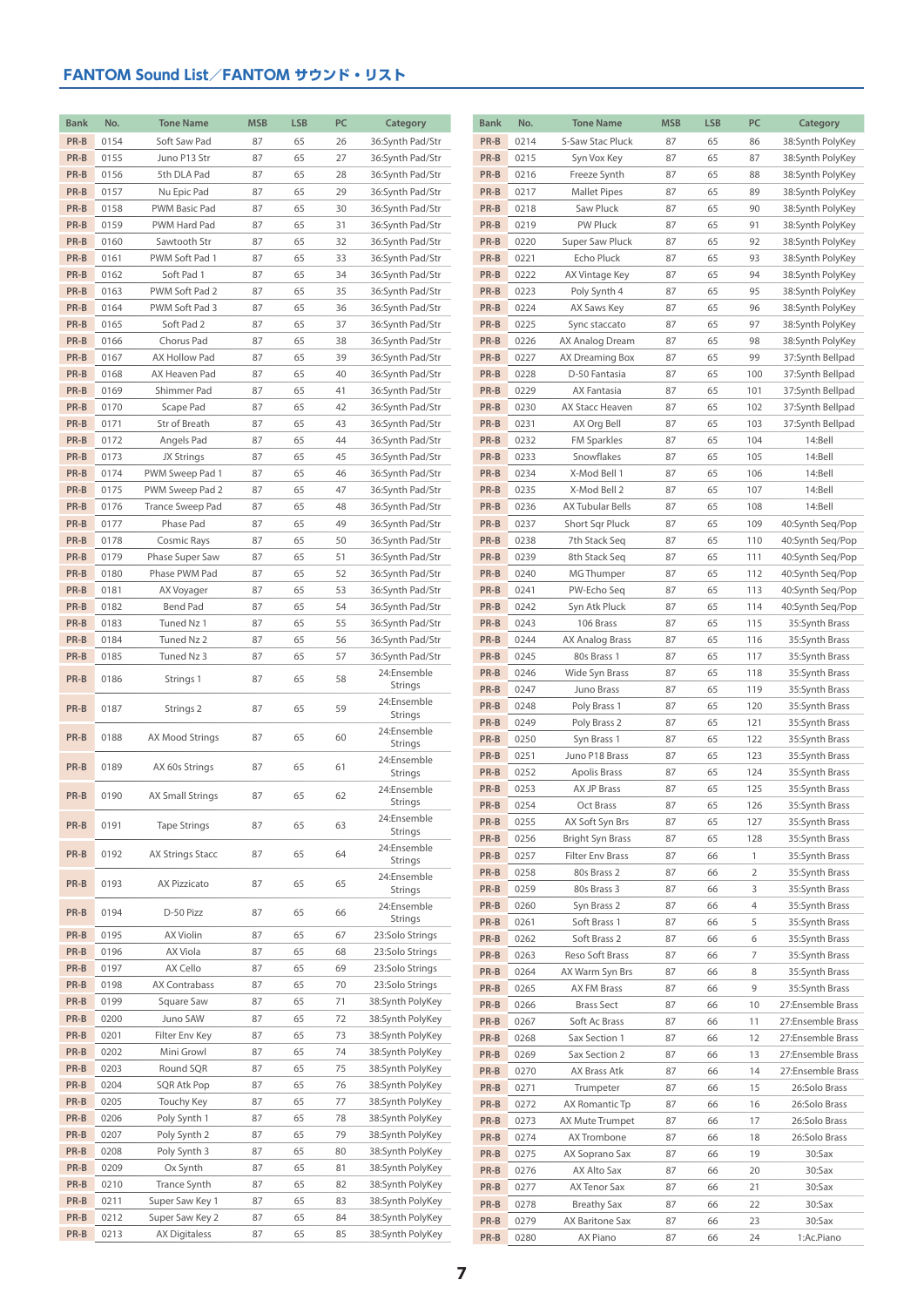| <b>Bank</b> | No.  | <b>Tone Name</b>   | <b>MSB</b> | <b>LSB</b> | PC | Category      | <b>Bank</b> | No.  | <b>Tone Name</b>  | <b>MSB</b> | <b>LSB</b> | PC  | Category          |
|-------------|------|--------------------|------------|------------|----|---------------|-------------|------|-------------------|------------|------------|-----|-------------------|
|             |      |                    |            |            |    |               | PR-B        |      |                   |            |            |     |                   |
| PR-B        | 0281 | Mono Piano         | 87         | 66         | 25 | 1:Ac.Piano    |             | 0348 | Folk Gtr 3        | 87         | 66         | 92  | 16:Ac.Guitar      |
| PR-B        | 0282 | JD-800 Piano       | 87         | 66         | 26 | 2:Pop Piano   | PR-B        | 0349 | Steel Gtr Wide    | 87         | 66         | 93  | 16:Ac.Guitar      |
| PR-B        | 0283 | AX Honky-tonk      | 87         | 66         | 27 | 2:Pop Piano   | PR-B        | 0350 | 12-str Guitar     | 87         | 66         | 94  | 16:Ac.Guitar      |
| PR-B        | 0284 | <b>DNC Piano</b>   | 87         | 66         | 28 | 2:Pop Piano   | PR-B        | 0351 | Jazz Gtr          | 87         | 66         | 95  | 17:E.Guitar       |
| PR-B        | 0285 | <b>Blend Piano</b> | 87         | 66         | 29 | 2:Pop Piano   | PR-B        | 0352 | AX Clean Guitar   | 87         | 66         | 96  | 17:E.Guitar       |
| PR-B        | 0286 | E-Grand            | 87         | 66         | 30 | 2:Pop Piano   | PR-B        | 0353 | Pick Guitar       | 87         | 66         | 97  | 17:E.Guitar       |
| PR-B        | 0287 | Metal Key          | 87         | 66         | 31 | 2:Pop Piano   | PR-B        | 0354 | <b>ST Guitar</b>  | 87         | 66         | 98  | 17:E.Guitar       |
| PR-B        | 0288 | Dyno EP            | 87         | 66         | 32 | 4:E.Piano1    | PR-B        | 0355 | Funk Gtr          | 87         | 66         | 99  | 17:E.Guitar       |
| PR-B        | 0289 | Stage EP           | 87         | 66         | 33 | 4:E.Piano1    | PR-B        | 0356 | Wah E.Gtr /Mod    | 87         | 66         | 100 | 17:E.Guitar       |
| PR-B        | 0290 | AX Vintage EP      | 87         | 66         | 34 | 4:E.Piano1    | PR-B        | 0357 | Dist Gtr 1        | 87         | 66         | 101 | 18:Dist.Guitar    |
| PR-B        | 0291 | Phase EP 1         | 87         | 66         | 35 | 4:E.Piano1    | PR-B        | 0358 | Searing Gtr 1     | 87         | 66         | 102 | 18:Dist.Guitar    |
|             | 0292 |                    | 87         | 66         |    |               | PR-B        |      |                   | 87         |            |     |                   |
| PR-B        |      | Phase EP 2         |            |            | 36 | 4:E.Piano1    |             | 0359 | Searing Gtr 2     |            | 66         | 103 | 18:Dist.Guitar    |
| PR-B        | 0293 | Phase Stage        | 87         | 66         | 37 | 4:E.Piano1    | PR-B        | 0360 | Searing Gtr 3     | 87         | 66         | 104 | 18:Dist.Guitar    |
| PR-B        | 0294 | AX Tremolo EP      | 87         | 66         | 38 | 4:E.Piano1    | PR-B        | 0361 | Dist Fingerz      | 87         | 66         | 105 | 18:Dist.Guitar    |
| PR-B        | 0295 | Psycho EP          | 87         | 66         | 39 | 4:E.Piano1    | PR-B        | 0362 | Dist Gtr 2        | 87         | 66         | 106 | 18:Dist.Guitar    |
| PR-B        | 0296 | <b>SAEP</b>        | 87         | 66         | 40 | 4:E.Piano1    | PR-B        | 0363 | Digi Dist Gtr     | 87         | 66         | 107 | 18:Dist.Guitar    |
| PR-B        | 0297 | Wurly EP           | 87         | 66         | 41 | 4:E.Piano1    | PR-B        | 0364 | Fuzz Lead         | 87         | 66         | 108 | 18:Dist.Guitar    |
| PR-B        | 0298 | Dist Wurly         | 87         | 66         | 42 | 4:E.Piano1    | PR-B        | 0365 | Oct Searing Gtr   | 87         | 66         | 109 | 18:Dist.Guitar    |
| PR-B        | 0299 | FM EP 1            | 87         | 66         | 43 | 5:E.Piano2    | PR-B        | 0366 | MS1959 II         | 87         | 66         | 110 | 18:Dist.Guitar    |
| PR-B        | 0300 | FM EP 2            | 87         | 66         | 44 | 5:E.Piano2    | PR-B        | 0367 | MS19591           | 87         | 66         | 111 | 18:Dist.Guitar    |
| PR-B        | 0301 | AX Harpsichord     | 87         | 66         | 45 | 9:Harpsichord | PR-B        | 0368 | Metal Lead        | 87         | 66         | 112 | 18:Dist.Guitar    |
| PR-B        | 0302 | AX Clav 1          | 87         | 66         | 46 | 10:Clav       | PR-B        | 0369 | COSM Searing 1    | 87         | 66         | 113 | 18:Dist.Guitar    |
| PR-B        | 0303 | AX Clav 2          | 87         | 66         | 47 | 10:Clav       | PR-B        | 0370 | COSM Searing 2    | 87         | 66         | 114 | 18:Dist.Guitar    |
|             |      |                    |            |            |    |               |             |      |                   |            |            |     |                   |
| PR-B        | 0304 | Twah Clav          | 87         | 66         | 48 | 10:Clav       | PR-B        | 0371 | OD-2 Turbo        | 87         | 66         | 115 | 18:Dist.Guitar    |
| PR-B        | 0305 | Phase Clav         | 87         | 66         | 49 | 10:Clav       | PR-B        | 0372 | <b>Guitar Rip</b> | 87         | 66         | 116 | 18:Dist.Guitar    |
| PR-B        | 0306 | AX Pulse Clav 1    | 87         | 66         | 50 | 10:Clav       | PR-B        | 0373 | Santur Stack      | 87         | 66         | 117 | 22:Plucked/Stroke |
| PR-B        | 0307 | AX Pulse Clav 2    | 87         | 66         | 51 | 10:Clav       | PR-B        | 0374 | AX Koto           | 87         | 66         | 118 | 22:Plucked/Stroke |
| PR-B        | 0308 | Sweepin Clav       | 87         | 66         | 52 | 10:Clav       | PR-B        | 0375 | AX Shamisen       | 87         | 66         | 119 | 22:Plucked/Stroke |
| PR-B        | 0309 | Lord Organ 1       | 87         | 66         | 53 | 6:E.Organ     | PR-B        | 0376 | <b>AX Sitar</b>   | 87         | 66         | 120 | 22:Plucked/Stroke |
| PR-B        | 0310 | Lord Organ 2       | 87         | 66         | 54 | 6:E.Organ     | PR-B        | 0377 | AX Harp           | 87         | 66         | 121 | 22:Plucked/Stroke |
| PR-B        | 0311 | Perc Rotary Org    | 87         | 66         | 55 | 6:E.Organ     | PR-B        | 0378 | AX Aerial Harp    | 87         | 66         | 122 | 22:Plucked/Stroke |
| PR-B        | 0312 | Rotary Org 1       | 87         | 66         | 56 | 6:E.Organ     | PR-B        | 0379 | Lost Paradise     | 87         | 66         | 123 | 22:Plucked/Stroke |
| PR-B        | 0313 | Rotary Org 2       | 87         | 66         | 57 | 6:E.Organ     | PR-B        | 0380 | AX Kalimba        | 87         | 66         | 124 | 22:Plucked/Stroke |
| PR-B        | 0314 | Rotary Org 3       | 87         | 66         | 58 | 6:E.Organ     | PR-B        | 0381 | World X           | 87         | 66         | 125 | 42: Pulsating     |
| PR-B        | 0315 | Old Fashion        | 87         | 66         | 59 | 6:E.Organ     | PR-B        | 0382 | Xadecimal         | 87         | 66         | 126 | 42: Pulsating     |
| PR-B        | 0316 | Vintage Organ 1    | 87         | 66         | 60 | 6:E.Organ     | PR-B        | 0383 | Metal Sync        | 87         | 66         | 127 | 42: Pulsating     |
| PR-B        | 0317 | Vintage Organ 2    | 87         | 66         | 61 | 6:E.Organ     | PR-B        | 0384 | 5th Stack         | 87         | 66         | 128 | 42: Pulsating     |
| PR-B        | 0318 | VK Organ 1         | 87         | 66         | 62 | 6:E.Organ     | PR-B        | 0385 | <b>HPF</b> Tap    | 87         | 67         | 1   | 42: Pulsating     |
| PR-B        |      |                    |            |            |    |               |             |      |                   |            | 67         | 2   |                   |
|             | 0319 | VK Organ 2         | 87         | 66         | 63 | 6:E.Organ     | PR-B        | 0386 | Auto Pluck        | 87         |            |     | 42: Pulsating     |
| PR-B        | 0320 | D-Bars 1           | 87         | 66         | 64 | 6:E.Organ     | PR-B        | 0387 | Step Beat         | 87         | 67         | 3   | 42: Pulsating     |
| PR-B        | 0321 | D-Bars 2           | 87         | 66         | 65 | 6:E.Organ     | PR-B        | 0388 | Side Chain Bass   | 87         | 67         | 4   | 42: Pulsating     |
| PR-B        | 0322 | D-Bars 3           | 87         | 66         | 66 | 6:E.Organ     | PR-B        | 0389 | Side Chain Pad    | 87         | 67         | 5   | 42: Pulsating     |
| PR-B        | 0323 | D-Bars 4           | 87         | 66         | 67 | 6:E.Organ     | PR-B        | 0390 | Step Slicer 1     | 87         | 67         | 6   | 42: Pulsating     |
| PR-B        | 0324 | D-Bars 5           | 87         | 66         | 68 | 6:E.Organ     | PR-B        | 0391 | Step Slicer 2     | 87         | 67         | 7   | 42: Pulsating     |
| PR-B        | 0325 | Dist Organ         | 87         | 66         | 69 | 6:E.Organ     | PR-B        | 0392 | Step Slicer 3     | 87         | 67         | 8   | 42: Pulsating     |
| PR-B        | 0326 | Juno P14 Organ     | 87         | 66         | 70 | 6:E.Organ     | PR-B        | 0393 | Step Slicer 4     | 87         | 67         | 9   | 42: Pulsating     |
| PR-B        | 0327 | D-50 Organ         | 87         | 66         | 71 | 6:E.Organ     | PR-B        | 0394 | Step Slicer 5     | 87         | 67         | 10  | 42: Pulsating     |
| PR-B        | 0328 | PositiveOrg /Mod   | 87         | 66         | 72 | 7:Pipe Organ  | PR-B        | 0395 | Step Slicer 6     | 87         | 67         | 11  | 42: Pulsating     |
| PR-B        | 0329 | <b>Grand Pipes</b> | 87         | 66         | 73 | 7:Pipe Organ  | PR-B        | 0396 | Step Slicer 7     | 87         | 67         | 12  | 42: Pulsating     |
| PR-B        | 0330 | AX Musette         | 87         | 66         | 74 | 12:Accordion  | PR-B        | 0397 | Step Slicer 8     | 87         | 67         | 13  | 42: Pulsating     |
| PR-B        | 0331 | AX Harmonica       | 87         | 66         | 75 | 13: Harmonica | PR-B        | 0398 | Step Slicer 9     | 87         | 67         | 14  | 42: Pulsating     |
| PR-B        | 0332 | Pop Flute          | 87         | 66         | 76 | 29:Flute      | PR-B        | 0399 | Wobble            | 87         | 67         | 15  | 42: Pulsating     |
| PR-B        |      |                    |            |            |    |               | PR-B        |      |                   |            |            |     |                   |
|             | 0333 | Pan Pipes          | 87         | 66         | 77 | 29:Flute      |             | 0400 | Transition 1      | 87         | 67         | 16  | 42: Pulsating     |
| PR-B        | 0334 | Pan Pipes Breath   | 87         | 66         | 78 | 29:Flute      | PR-B        | 0401 | Transition 2      | 87         | 67         | 17  | 42: Pulsating     |
| PR-B        | 0335 | Bag Shaku Lead     | 87         | 66         | 79 | 29:Flute      | PR-B        | 0402 | Oct Play          | 87         | 67         | 18  | 42: Pulsating     |
| PR-B        | 0336 | AX Shakuhachi      | 87         | 66         | 80 | 29:Flute      | PR-B        | 0403 | Bass Seq          | 87         | 67         | 19  | 42: Pulsating     |
| PR-B        | 0337 | AX Recorder        | 87         | 66         | 81 | 31:Recorder   | PR-B        | 0404 | Dist Cutter       | 87         | 67         | 20  | 42: Pulsating     |
| PR-B        | 0338 | AX Vibraphone      | 87         | 66         | 82 | 15:Mallet     | PR-B        | 0405 | Rhythm 1          | 87         | 67         | 21  | 42: Pulsating     |
| PR-B        | 0339 | AX Marimba         | 87         | 66         | 83 | 15:Mallet     | PR-B        | 0406 | Rhythm 2          | 87         | 67         | 22  | 42: Pulsating     |
| PR-B        | 0340 | AX Xylophone       | 87         | 66         | 84 | 15:Mallet     | PR-B        | 0407 | TB Loop           | 87         | 67         | 23  | 42: Pulsating     |
| PR-B        | 0341 | AX Steel Drums     | 87         | 66         | 85 | 15:Mallet     | PR-B        | 0408 | Step Refrain      | 87         | 67         | 24  | 42: Pulsating     |
| PR-B        | 0342 | AX Ethno Keys      | 87         | 66         | 86 | 15:Mallet     | PR-B        | 0409 | Pop up            | 87         | 67         | 25  | 39:Synth FX       |
| PR-B        | 0343 | AX Nylon Gtr 1     | 87         | 66         | 87 | 16:Ac.Guitar  | PR-B        | 0410 | <b>HPF Down</b>   | 87         | 67         | 26  | 39:Synth FX       |
| PR-B        | 0344 | AX Nylon Gtr 2     | 87         | 66         | 88 | 16:Ac.Guitar  | PR-B        | 0411 | Riser             | 87         | 67         | 27  | 39:Synth FX       |
| PR-B        | 0345 | AX Nylon Gtr 3     | 87         | 66         | 89 | 16:Ac.Guitar  | PR-B        | 0412 | Accelerate        | 87         | 67         | 28  | 39:Synth FX       |
|             | 0346 | Folk Gtr 1         | 87         | 66         |    | 16:Ac.Guitar  | PR-B        | 0413 | Nz Sweep Dn       | 87         | 67         | 29  | 39:Synth FX       |
| PR-B        |      |                    |            |            | 90 |               |             |      |                   |            |            |     |                   |
| PR-B        | 0347 | Folk Gtr 2         | 87         | 66         | 91 | 16:Ac.Guitar  | PR-B        | 0414 | Nz Sweep Up       | 87         | 67         | 30  | 39:Synth FX       |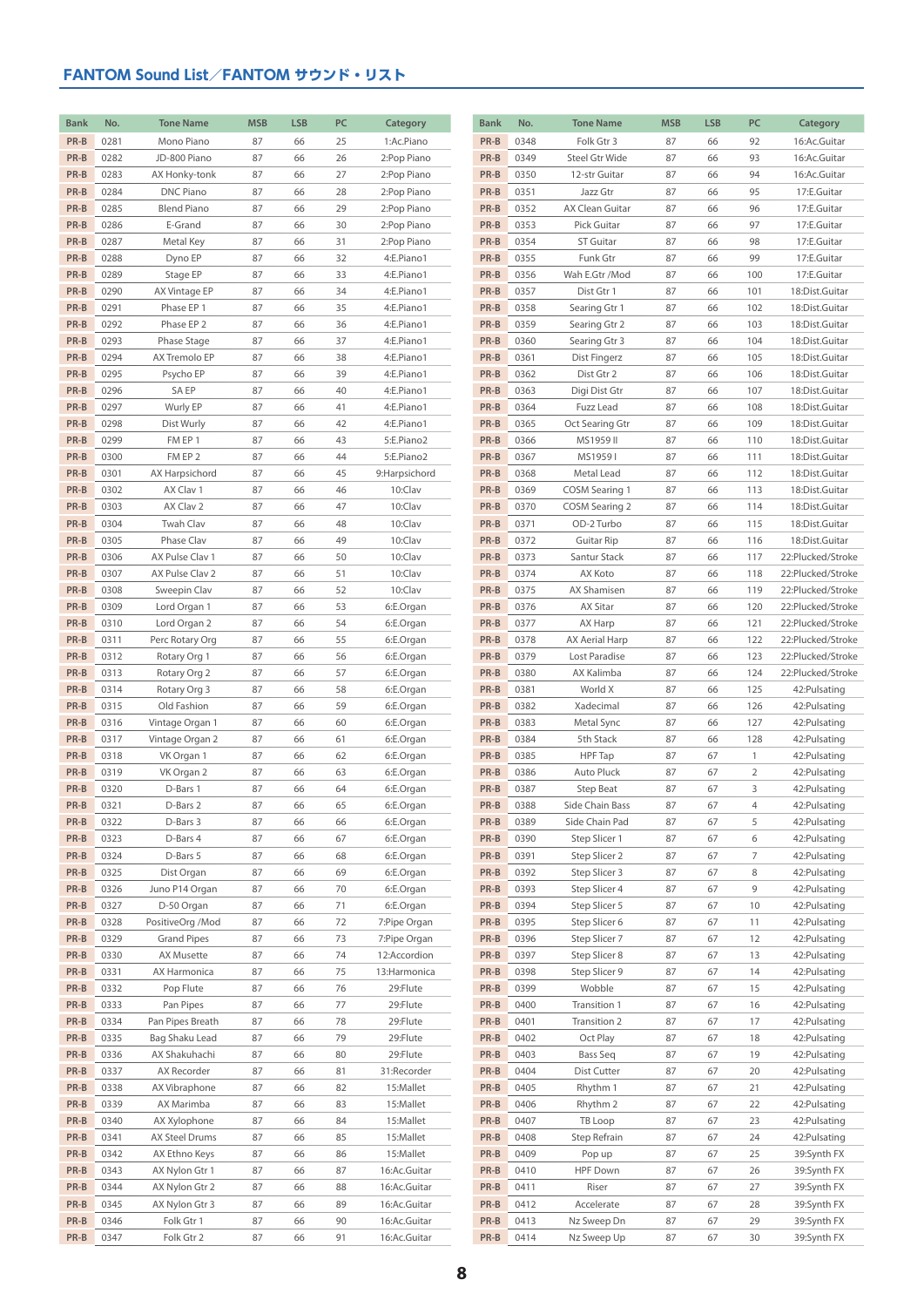| <b>Bank</b>  | No.          | <b>Tone Name</b>         | <b>MSB</b> | <b>LSB</b> | PC             | Category                          | <b>Bank</b>  | No.          | <b>Tone Name</b>           | <b>MSB</b> | <b>LSB</b> | PC       | Category                             |
|--------------|--------------|--------------------------|------------|------------|----------------|-----------------------------------|--------------|--------------|----------------------------|------------|------------|----------|--------------------------------------|
| PR-B         | 0415         | Chiptuner                | 87         | 67         | 31             | 39:Synth FX                       | PR-C         | 0021         | SL-JP Bass4                | 87         | 68         | 21       | 21:Synth Bass                        |
| PR-B         | 0416         | <b>Bit Walker</b>        | 87         | 67         | 32             | 39:Synth FX                       | PR-C         | 0022         | SL-JP Bass5                | 87         | 68         | 22       | 21:Synth Bass                        |
| PR-B<br>PR-B | 0417<br>0418 | Ring Mod 1<br>Ring Mod 2 | 87<br>87   | 67<br>67   | 33<br>34       | 39:Synth FX<br>39:Synth FX        | PR-C<br>PR-C | 0023<br>0024 | SL-JP PWM<br>SL-JP61       | 87<br>87   | 68<br>68   | 23<br>24 | 36:Synth Pad/Str<br>38:Synth PolyKey |
| PR-B         | 0419         | Ring /Mod                | 87         | 67         | 35             | 39:Synth FX                       | PR-C         | 0025         | SL-JP62                    | 87         | 68         | 25       | 36:Synth Pad/Str                     |
| PR-B         | 0420         | X-Mod Driver             | 87         | 67         | 36             | 39:Synth FX                       | PR-C         | 0026         | SL-JP63                    | 87         | 68         | 26       | 35:Synth Brass                       |
| PR-B         | 0421         | Kick/Snare               | 87         | 67         | 37             | 39:Synth FX                       | PR-C         | 0027         | SL-JP64                    | 87         | 68         | 27       | 34:Synth Lead                        |
| PR-B         | 0422         | AX Orchestra Hit         | 87         | 67         | 38             | 44:Hit                            | PR-C         | 0028         | SL-JP65                    | 87         | 68         | 28       | 34:Synth Lead                        |
| PR-B         | 0423         | AX Bass Hit              | 87         | 67         | 39             | 44:Hit                            | PR-C         | 0029         | SL-JP66                    | 87         | 68         | 29       | 34:Synth Lead                        |
| PR-B         | 0424         | AX 6th Hit               | 87         | 67         | 40             | 44:Hit                            | PR-C         | 0030         | SL-JP67                    | 87         | 68         | 30       | 36:Synth Pad/Str                     |
| PR-B         | 0425         | AX Tao Hit               | 87         | 67         | 41             | 44:Hit                            | PR-C         | 0031         | SL-JP68                    | 87         | 68         | 31       | 36:Synth Pad/Str                     |
| PR-B         | 0426         | Min7 Hit                 | 87         | 67         | 42             | 44:Hit                            | PR-C         | 0032         | SL-JP69                    | 87         | 68         | 32       | 36:Synth Pad/Str                     |
| PR-B         | 0427         | AX Major 7               | 87         | 67         | 43             | 44:Hit                            | PR-C         | 0033         | SL-JP6 10                  | 87         | 68         | 33       | 38:Synth PolyKey                     |
| PR-B         | 0428         | AX Choir 1               | 87         | 67         | 44             | 32:Vox/Choir                      | PR-C         | 0034         | SL-JP6 11                  | 87         | 68         | 34       | 38:Synth PolyKey                     |
| PR-B         | 0429         | AX Choir 2               | 87         | 67         | 45             | 32:Vox/Choir                      | PR-C         | 0035         | SL-JP6 12                  | 87         | 68         | 35       | 36:Synth Pad/Str                     |
| PR-B         | 0430         | Angels Choir             | 87         | 67         | 46             | 32:Vox/Choir                      | PR-C         | 0036         | SL-JP6 13                  | 87         | 68         | 36       | 38:Synth PolyKey                     |
| PR-B         | 0431         | Vox Pad 1                | 87         | 67         | 47             | 32:Vox/Choir                      | PR-C         | 0037         | SL-JP6 14                  | 87         | 68         | 37       | 34:Synth Lead                        |
| PR-B         | 0432         | U-Ahs /Mod               | 87         | 67         | 48             | 32:Vox/Choir                      | PR-C         | 0038         | SL-JP6 15                  | 87         | 68         | 38       | 34:Synth Lead                        |
| PR-B         | 0433         | Vox Pad 2                | 87         | 67         | 49             | 32:Vox/Choir                      | PR-C         | 0039         | SL-JP6 16                  | 87         | 68         | 39       | 38:Synth PolyKey                     |
| PR-B         | 0434         | Oh-Aah /Mod              | 87         | 67         | 50             | 32:Vox/Choir                      | PR-C         | 0040         | SL-JP6 17                  | 87         | 68         | 40       | 38:Synth PolyKey                     |
| PR-B         | 0435         | AX Aerial Choir          | 87         | 67         | 51             | 32:Vox/Choir                      | PR-C         | 0041         | SL-JP6 18                  | 87         | 68         | 41       | 34:Synth Lead                        |
| PR-B         | 0436         | AX Jazz Scat             | 87         | 67         | 52             | 33:Scat                           | PR-C         | 0042         | SL-Jn1061                  | 87         | 68         | 42       | 38:Synth PolyKey                     |
| PR-B         | 0437         | Jazz Doos                | 87         | 67         | 53             | 33:Scat                           | PR-C         | 0043         | SL-Jn1062                  | 87         | 68         | 43       | 36:Synth Pad/Str                     |
| PR-B         | 0438         | <b>Bop Voice</b>         | 87         | 67         | 54             | 33:Scat                           | PR-C         | 0044         | SL-Jn1063                  | 87         | 68         | 44       | 36:Synth Pad/Str                     |
| PR-B         | 0439         | Pop Voice                | 87         | 67         | 55             | 33:Scat                           | PR-C         | 0045         | SL-Jn1064                  | 87         | 68         | 45       | 36:Synth Pad/Str                     |
| PR-B         | 0440         | AX Synth Voice           | 87         | 67         | 56             | 32:Vox/Choir                      | PR-C         | 0046         | SL-Jn1065                  | 87         | 68         | 46       | 36:Synth Pad/Str                     |
| PR-B         | 0441         | VP-330 Choir             | 87         | 67         | 57             | 32:Vox/Choir                      | PR-C         | 0047         | SL-Jn1066                  | 87         | 68         | 47       | 21:Synth Bass                        |
| PR-B<br>PR-B | 0442<br>0443 | Syn Vox 1                | 87         | 67         | 58<br>59       | 32:Vox/Choir                      | PR-C<br>PR-C | 0048<br>0049 | SL-Jn1067                  | 87         | 68         | 48       | 21:Synth Bass                        |
| PR-B         | 0444         | Syn Vox 2<br>Org Vox     | 87<br>87   | 67<br>67   | 60             | 32:Vox/Choir<br>32:Vox/Choir      | PR-C         | 0050         | SL-Jn1068<br>SL-Jn1069     | 87<br>87   | 68<br>68   | 49<br>50 | 21:Synth Bass<br>36:Synth Pad/Str    |
| PR-B         | 0445         | Oohs Chord               | 87         | 67         | 61             | 32:Vox/Choir                      | PR-C         | 0051         | SL-Jn106 10                | 87         | 68         | 51       | 35:Synth Brass                       |
| PR-B         | 0446         | Vox Noise                | 87         | 67         | 62             | 32:Vox/Choir                      | PR-C         | 0052         | SL-Jn10611                 | 87         | 68         | 52       | 34:Synth Lead                        |
| PR-B         | 0447         | Sample Opera             | 87         | 67         | 63             | 32:Vox/Choir                      | PR-C         | 0053         | SL-Jn601                   | 87         | 68         | 53       | 36:Synth Pad/Str                     |
| PR-B         | 0448         | A E I O /Mod             | 87         | 67         | 64             | 32:Vox/Choir                      | PR-C         | 0054         | SL-Jn60 2                  | 87         | 68         | 54       | 35:Synth Brass                       |
| PR-B         | 0449         | U-A /Mod                 | 87         | 67         | 65             | 32:Vox/Choir                      | PR-C         | 0055         | SL-Jn603                   | 87         | 68         | 55       | 36:Synth Pad/Str                     |
| PR-B         | 0450         | Analog Vowel             | 87         | 67         | 66             | 32:Vox/Choir                      | PR-C         | 0056         | SL-Jn604                   | 87         | 68         | 56       | 4:E.Piano1                           |
| PR-B         | 0451         | AX Analog Voice          | 87         | 67         | 67             | 32:Vox/Choir                      | PR-C         | 0057         | SL-Jn60 5                  | 87         | 68         | 57       | 4:E.Piano1                           |
| PR-B         | 0452         | Voc.Ensemble             | 87         | 67         | 68             | 32:Vox/Choir                      | PR-C         | 0058         | SL-Jn606                   | 87         | 68         | 58       | 21:Synth Bass                        |
| PR-B         | 0453         | Voc.Sub Choir 1          | 87         | 67         | 69             | 32:Vox/Choir                      | PR-C         | 0059         | SL-Jn607                   | 87         | 68         | 59       | 36:Synth Pad/Str                     |
| PR-B         | 0454         | Voc.Robot                | 87         | 67         | 70             | 32:Vox/Choir                      | PR-C         | 0060         | SL-Jn608                   | 87         | 68         | 60       | 21:Synth Bass                        |
| PR-B         | 0455         | Voc.5th Stack            | 87         | 67         | 71             | 32:Vox/Choir                      | PR-C         | 0061         | SL-Jn609                   | 87         | 68         | 61       | 38:Synth PolyKey                     |
| PR-B         | 0456         | Voc.VP-330               | 87         | 67         | 72             | 32:Vox/Choir                      | PR-C         | 0062         | SL-Jn60 10                 | 87         | 68         | 62       | 38:Synth PolyKey                     |
| PR-B         | 0457         | Voc.Sub Choir 2          | 87         | 67         | 73             | 32:Vox/Choir                      | PR-C         | 0063         | SL-Jn60 11                 | 87         | 68         | 63       | 21:Synth Bass                        |
| PR-B         | 0458         | Voc.Saw                  | 87         | 67         | 74             | 32:Vox/Choir                      | PR-C         | 0064         | SL-Jn60sub1                | 87         | 68         | 64       | 21:Synth Bass                        |
| PR-B         | 0459         | Voc.Noise                | 87         | 67         | 75             | 32:Vox/Choir                      | PR-C         | 0065         | SL-Jn60sub2                | 87         | 68         | 65       | 21:Synth Bass                        |
|              |              |                          |            |            |                |                                   | PR-C         | 0066         | SL-Jn60sub3                | 87         | 68         | 66       | 21:Synth Bass                        |
| <b>Bank</b>  | No.          | <b>Tone Name</b>         | <b>MSB</b> | <b>LSB</b> | PC             | Category                          | PR-C         | 0067         | SL-Jn60sub4                | 87         | 68         | 67       | 21:Synth Bass                        |
| PR-C         | 0001         | SL-JP81                  | 87         | 68         | $\mathbf{1}$   | 38:Synth PolyKey                  | PR-C         | 0068         | SL-Jn60sub5                | 87         | 68         | 68       | 21:Synth Bass                        |
| PR-C         | 0002         | SL-JP82                  | 87         | 68         | $\overline{2}$ | 38:Synth PolyKey                  | PR-C<br>PR-C | 0069<br>0070 | SL-Jn60sub6<br>SL-Jn60sub7 | 87         | 68         | 69       | 21:Synth Bass<br>21:Synth Bass       |
| PR-C         | 0003         | SL-JP83                  | 87         | 68         | 3              | 34:Synth Lead                     | PR-C         | 0071         | SL-Jn60 Bs1                | 87<br>87   | 68<br>68   | 70<br>71 | 21:Synth Bass                        |
| PR-C         | 0004         | SL-JP84                  | 87         | 68         | 4              | 34:Synth Lead                     | PR-C         | 0072         | SL-Jn60 Bs2                | 87         | 68         | 72       | 21:Synth Bass                        |
| PR-C         | 0005         | SL-JP85                  | 87         | 68         | 5              | 36:Synth Pad/Str                  | PR-C         | 0073         | SL-Jn60 Bs3                | 87         | 68         | 73       | 21:Synth Bass                        |
| PR-C         | 0006         | SL-JP86                  | 87         | 68         | 6              | 21:Synth Bass                     | PR-C         | 0074         | SL-Jn60 Ply                | 87         | 68         | 74       | 38:Synth PolyKey                     |
| PR-C<br>PR-C | 0007         | SL-JP87                  | 87         | 68         | 7              | 21:Synth Bass                     | PR-C         | 0075         | SL-Jn60 SBr                | 87         | 68         | 75       | 35:Synth Brass                       |
| PR-C         | 0008<br>0009 | SL-JP88<br>SL-JP89       | 87<br>87   | 68<br>68   | 8<br>9         | 36:Synth Pad/Str<br>21:Synth Bass | PR-C         | 0076         | SL-Jn60Bell1               | 87         | 68         | 76       | 4:E.Piano1                           |
| PR-C         | 0010         | SI-JP8 10                | 87         | 68         | 10             | 38:Synth PolyKey                  | PR-C         | 0077         | SL-Jn60Bell2               | 87         | 68         | 77       | 4:E.Piano1                           |
| PR-C         | 0011         | SL-JP8 11                | 87         | 68         | 11             | 38:Synth PolyKey                  | PR-C         | 0078         | SL-Jn60Syn1                | 87         | 68         | 78       | 38:Synth PolyKey                     |
| PR-C         | 0012         | SL-JP8 12                | 87         | 68         | 12             | 36:Synth Pad/Str                  | PR-C         | 0079         | SL-Jn60Syn2                | 87         | 68         | 79       | 38:Synth PolyKey                     |
| PR-C         | 0013         | SL-JP8 13                | 87         | 68         | 13             | 35:Synth Brass                    | PR-C         | 0080         | SL-Jn60Syn3                | 87         | 68         | 80       | 38:Synth PolyKey                     |
| PR-C         | 0014         | SL-JP8 14                | 87         | 68         | 14             | 35:Synth Brass                    | PR-C         | 0081         | SL-Jn60Syn4                | 87         | 68         | 81       | 38:Synth PolyKey                     |
| PR-C         | 0015         | SL-JP8 15                | 87         | 68         | 15             | 35:Synth Brass                    | PR-C         | 0082         | SL-Jn60Syn5                | 87         | 68         | 82       | 38:Synth PolyKey                     |
| PR-C         | 0016         | SL-JP8 16                | 87         | 68         | 16             | 36:Synth Pad/Str                  | PR-C         | 0083         | SL-TB Saw 1                | 87         | 68         | 83       | 21:Synth Bass                        |
| PR-C         | 0017         | SL-JP8 17                | 87         | 68         | 17             | 38:Synth PolyKey                  | PR-C         | 0084         | SL-TB Saw1A                | 87         | 68         | 84       | 21:Synth Bass                        |
| PR-C         | 0018         | SL-JP Bass1              | 87         | 68         | 18             | 21:Synth Bass                     | PR-C         | 0085         | SL-TB Saw 2                | 87         | 68         | 85       | 21:Synth Bass                        |
| PR-C         | 0019         | SL-JP Bass2              | 87         | 68         | 19             | 21:Synth Bass                     | PR-C         | 0086         | SL-TB Saw2A                | 87         | 68         | 86       | 21:Synth Bass                        |
| PR-C         | 0020         | SL-JP Bass3              | 87         | 68         | 20             | 21:Synth Bass                     | PR-C         | 0087         | SL-TB Saw 3                | 87         | 68         | 87       | 21:Synth Bass                        |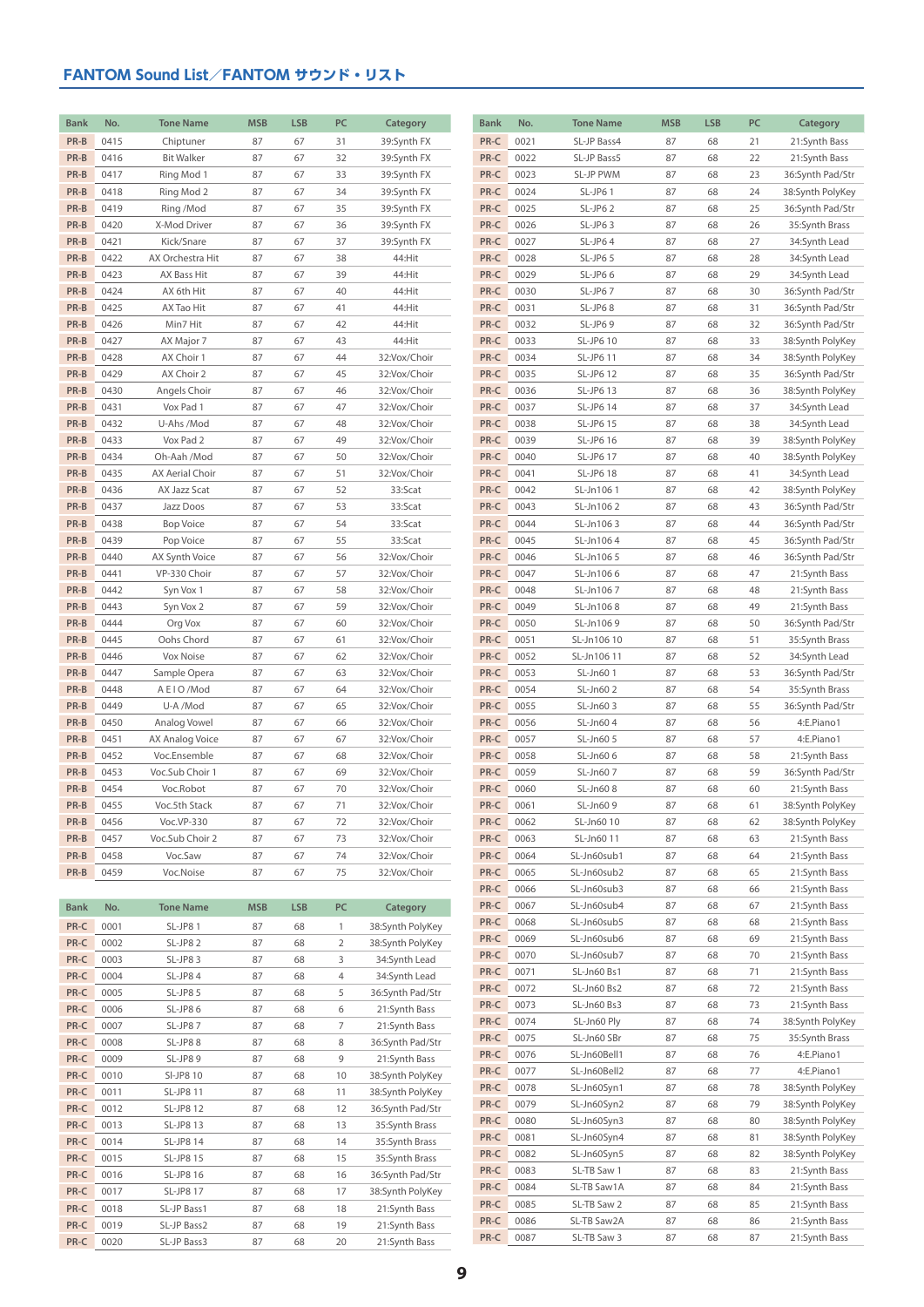| <b>Bank</b>  | No.          | <b>Tone Name</b>       | <b>MSB</b> | <b>LSB</b> | PC             | Category                       | <b>Bank</b>  | No.          | <b>Tone Name</b>           |
|--------------|--------------|------------------------|------------|------------|----------------|--------------------------------|--------------|--------------|----------------------------|
| PR-C         | 0088         | SL-TB Saw3A            | 87         | 68         | 88             | 21:Synth Bass                  | PR-D         | 0025         | OB Strings 1               |
| PR-C         | 0089         | SL-TB Saw 4            | 87         | 68         | 89             | 21:Synth Bass                  | PR-D         | 0026         | OB Strings 2               |
| PR-C         | 0090         | SL-TB Saw4A            | 87         | 68         | 90             | 21:Synth Bass                  | PR-D         | 0027         | OB Strings 3               |
| PR-C         | 0091         | SL-TB Saw 5            | 87         | 68         | 91             | 21:Synth Bass                  | PR-D         | 0028         | OB Strings 4               |
| PR-C         | 0092         | SL-TB Saw5A            | 87         | 68         | 92             | 21:Synth Bass                  | PR-D         | 0029         | OB Strings 5               |
| PR-C         | 0093         | SL-TB Saw 6            | 87         | 68         | 93             | 21:Synth Bass                  | PR-D         | 0030         | OB Strings 6               |
| PR-C         | 0094         | SL-TB Saw6A            | 87         | 68         | 94             | 21:Synth Bass                  | PR-D         | 0031         | Vintage 1                  |
| PR-C         | 0095         | SL-TB Sqr 1            | 87         | 68         | 95             | 21:Synth Bass                  | PR-D         | 0032         | Vintage 2                  |
| PR-C         | 0096         | SL-TB Sqr1A            | 87         | 68         | 96             | 21:Synth Bass                  | PR-D         | 0033         | Vintage 3                  |
| PR-C         | 0097         | SL-TB Sqr 2            | 87         | 68         | 97             | 21:Synth Bass                  | PR-D         | 0034         | Vintage 4                  |
| PR-C         | 0098         | SL-TB Sqr2A            | 87         | 68         | 98             | 21:Synth Bass                  | PR-D         | 0035         | Vintage 5                  |
| PR-C         | 0099         | SL-TB Sqr 3            | 87         | 68         | 99             | 21:Synth Bass                  | PR-D         | 0036         | Vintage 6                  |
| PR-C         | 0100         | SL-TB Sqr3A            | 87         | 68         | 100            | 21:Synth Bass                  | PR-D         | 0037         | Vintage 7                  |
| PR-C         | 0101         | SL-TB Sqr 4            | 87         | 68         | 101            | 21:Synth Bass                  | PR-D         | 0038         | Vintage 8                  |
| PR-C         | 0102         | SL-TB Sqr4A            | 87         | 68         | 102            | 21:Synth Bass                  | PR-D         | 0039         | Vintage 9                  |
| PR-C         | 0103         | SL-TB Sqr 5            | 87         | 68         | 103            | 21:Synth Bass                  | PR-D         | 0040         | Vintage 10                 |
| PR-C         | 0104         | SL-TB Sqr5A            | 87         | 68         | 104            | 21:Synth Bass                  | PR-D         | 0041         | Vintage 11                 |
| PR-C         | 0105         | SL-TB Sqr 6            | 87         | 68         | 105            | 21:Synth Bass                  | PR-D         | 0042         | Soft Pad 1                 |
| PR-C         | 0106         | SL-TB Sqr6A            | 87         | 68         | 106            | 21:Synth Bass                  | PR-D         | 0043         | Soft Pad 2                 |
| PR-C         | 0107         | SL-SH1011              | 87         | 68         | 107            | 34:Synth Lead                  | PR-D         | 0044         | Soft Pad 3                 |
| PR-C         | 0108         | SL-SH1012              | 87         | 68         | 108            | 34:Synth Lead                  | PR-D         | 0045         | Soft Pad 4                 |
| PR-C         | 0109         | SL-SH1013              | 87         | 68         | 109            | 34:Synth Lead                  | PR-D         | 0046         | Soft Pad 5                 |
| PR-C         | 0110         | SL-SH1014              | 87         | 68         | 110            | 21:Synth Bass                  | PR-D         | 0047         | Soft Pad 6                 |
| PR-C         | 0111         | SL-SH1015              | 87         | 68         | 111            | 34:Synth Lead                  | PR-D         | 0048         | Soft Pad 7                 |
| PR-C         | 0112         | SL-SH1016              | 87         | 68         | 112            | 21:Synth Bass                  | PR-D         | 0049         | Soft Pad 8                 |
| PR-C<br>PR-C | 0113         | SL-SH1017              | 87         | 68         | 113            | 21:Synth Bass                  | PR-D<br>PR-D | 0050<br>0051 | Soft Pad 9                 |
| PR-C         | 0114<br>0115 | SL-SH1018<br>SL-SH1019 | 87<br>87   | 68<br>68   | 114<br>115     | 34:Synth Lead<br>21:Synth Bass | PR-D         | 0052         | Soft Pad 10<br>Soft Pad 11 |
| PR-C         | 0116         | SL-SH101 10            | 87         | 68         | 116            | 21:Synth Bass                  | PR-D         | 0053         | Soft Pad 12                |
| PR-C         | 0117         | SL-SH101 11            | 87         | 68         | 117            | 34:Synth Lead                  | PR-D         | 0054         | Soft Pad 13                |
| PR-C         | 0118         | SL-SH101 12            | 87         | 68         | 118            | 21:Synth Bass                  | PR-D         | 0055         | Soft Pad 14                |
| PR-C         | 0119         | SL-D501                | 87         | 68         | 119            | 37:Synth Bellpad               | PR-D         | 0056         | Soft Pad 15                |
| PR-C         | 0120         | SL-D502                | 87         | 68         | 120            | 37:Synth Bellpad               | PR-D         | 0057         | Soft Pad 16                |
| PR-C         | 0121         | SL-D503                | 87         | 68         | 121            | 37:Synth Bellpad               | PR-D         | 0058         | Soft Pad 17                |
| PR-C         | 0122         | SL-D504                | 87         | 68         | 122            | 36:Synth Pad/Str               | PR-D         | 0059         | Oct Str 1                  |
| PR-C         | 0123         | SL-D505                | 87         | 68         | 123            | 37:Synth Bellpad               | PR-D         | 0060         | Oct Str 2                  |
| PR-C         | 0124         | SL-D506                | 87         | 68         | 124            | 38:Synth PolyKey               | PR-D         | 0061         | Oct Str 3                  |
| PR-C         | 0125         | SL-D507                | 87         | 68         | 125            | 38:Synth PolyKey               | PR-D         | 0062         | Oct Str 4                  |
| PR-C         | 0126         | SL-D508                | 87         | 68         | 126            | 37:Synth Bellpad               | PR-D         | 0063         | Oct Str 5                  |
| PR-C         | 0127         | SL-D509                | 87         | 68         | 127            | 38:Synth PolyKey               | PR-D         | 0064         | Oct Str 6                  |
| PR-C         | 0128         | SL-D50 10              | 87         | 68         | 128            | 36:Synth Pad/Str               | PR-D         | 0065         | Oct Str 7                  |
|              |              |                        |            |            |                |                                | PR-D         | 0066         | Cloud Pad                  |
| <b>Bank</b>  | No.          | <b>Tone Name</b>       | <b>MSB</b> | <b>LSB</b> | PC             | Category                       | PR-D         | 0067         | Slow Pad 1                 |
| PR-D         | 0001         | JP8 Strings1           | 87         | 69         | $\mathbf{1}$   | 36:Synth Pad/Str               | PR-D         | 0068         | Slow Pad 2                 |
| PR-D         | 0002         | JP8 Strings2           | 87         | 69         | $\overline{2}$ | 36:Synth Pad/Str               | PR-D         | 0069         | Brite Str 1                |
| PR-D         | 0003         | JP8 Strings3           | 87         | 69         | 3              | 36:Synth Pad/Str               | PR-D         | 0070         | Brite Str 2                |
|              |              |                        |            |            |                |                                |              |              |                            |

| PR-D | 0002 | JP8 Strings2      | 87 | 69 | 2              | 36:Synth Pad/Str |
|------|------|-------------------|----|----|----------------|------------------|
| PR-D | 0003 | JP8 Strings3      | 87 | 69 | 3              | 36:Synth Pad/Str |
| PR-D | 0004 | JP8 Strings4      | 87 | 69 | $\overline{4}$ | 36:Synth Pad/Str |
| PR-D | 0005 | JP8 Strings5      | 87 | 69 | 5              | 36:Synth Pad/Str |
| PR-D | 0006 | JP8 Strings6      | 87 | 69 | 6              | 36:Synth Pad/Str |
| PR-D | 0007 | JP8 Strings7      | 87 | 69 | $\overline{7}$ | 36:Synth Pad/Str |
| PR-D | 0008 | JP8 Strings8      | 87 | 69 | 8              | 36:Svnth Pad/Str |
| PR-D | 0009 | JP8 Strings9      | 87 | 69 | 9              | 36:Synth Pad/Str |
| PR-D | 0010 | JP8Strings10      | 87 | 69 | 10             | 36:Synth Pad/Str |
| PR-D | 0011 | JP8Strings11      | 87 | 69 | 11             | 36:Synth Pad/Str |
| PR-D | 0012 | JP8Strings12      | 87 | 69 | 12             | 36:Svnth Pad/Str |
| PR-D | 0013 | JP8Strings13      | 87 | 69 | 13             | 36:Synth Pad/Str |
| PR-D | 0014 | JP8Strings14      | 87 | 69 | 14             | 36:Synth Pad/Str |
| PR-D | 0015 | JP8Strings15      | 87 | 69 | 15             | 36:Synth Pad/Str |
| PR-D | 0016 | JP8Strings16      | 87 | 69 | 16             | 36:Synth Pad/Str |
| PR-D | 0017 | JP-8 Pad 1        | 87 | 69 | 17             | 36:Synth Pad/Str |
| PR-D | 0018 | JP-8 Pad 2        | 87 | 69 | 18             | 36:Synth Pad/Str |
| PR-D | 0019 | JP-8 Pad 3        | 87 | 69 | 19             | 36:Synth Pad/Str |
| PR-D | 0020 | JP-8 Pad 4        | 87 | 69 | 20             | 36:Synth Pad/Str |
| PR-D | 0021 | <b>JUNO Str 1</b> | 87 | 69 | 21             | 36:Synth Pad/Str |
| PR-D | 0022 | JUNO Str 2        | 87 | 69 | 22             | 36:Synth Pad/Str |
| PR-D | 0023 | JUNO Str 3        | 87 | 69 | 23             | 36:Synth Pad/Str |
| PR-D | 0024 | JX Strings        | 87 | 69 | 24             | 36:Synth Pad/Str |

| Bank | No.  | <b>Tone Name</b> | MSB | <b>LSB</b> | PC | Category         |
|------|------|------------------|-----|------------|----|------------------|
| PR-D | 0025 | OB Strings 1     | 87  | 69         | 25 | 36:Synth Pad/Str |
| PR-D | 0026 | OB Strings 2     | 87  | 69         | 26 | 36:Synth Pad/Str |
| PR-D | 0027 | OB Strings 3     | 87  | 69         | 27 | 36:Synth Pad/Str |
| PR-D | 0028 | OB Strings 4     | 87  | 69         | 28 | 36:Synth Pad/Str |
| PR-D | 0029 | OB Strings 5     | 87  | 69         | 29 | 36:Synth Pad/Str |
| PR-D | 0030 | OB Strings 6     | 87  | 69         | 30 | 36:Synth Pad/Str |
| PR-D | 0031 | Vintage 1        | 87  | 69         | 31 | 36:Synth Pad/Str |
|      |      |                  |     |            |    |                  |
| PR-D | 0032 | Vintage 2        | 87  | 69         | 32 | 36:Synth Pad/Str |
| PR-D | 0033 | Vintage 3        | 87  | 69         | 33 | 36:Synth Pad/Str |
| PR-D | 0034 | Vintage 4        | 87  | 69         | 34 | 36:Synth Pad/Str |
| PR-D | 0035 | Vintage 5        | 87  | 69         | 35 | 36:Synth Pad/Str |
| PR-D | 0036 | Vintage 6        | 87  | 69         | 36 | 36:Synth Pad/Str |
| PR-D | 0037 | Vintage 7        | 87  | 69         | 37 | 36:Synth Pad/Str |
| PR-D | 0038 | Vintage 8        | 87  | 69         | 38 | 36:Synth Pad/Str |
| PR-D | 0039 | Vintage 9        | 87  | 69         | 39 | 36:Synth Pad/Str |
| PR-D | 0040 | Vintage 10       | 87  | 69         | 40 | 36:Synth Pad/Str |
| PR-D | 0041 | Vintage 11       | 87  | 69         | 41 | 36:Synth Pad/Str |
| PR-D | 0042 | Soft Pad 1       | 87  | 69         | 42 | 36:Synth Pad/Str |
| PR-D | 0043 | Soft Pad 2       | 87  | 69         | 43 | 36:Synth Pad/Str |
| PR-D | 0044 | Soft Pad 3       | 87  | 69         | 44 | 36:Synth Pad/Str |
| PR-D | 0045 | Soft Pad 4       | 87  | 69         | 45 | 36:Synth Pad/Str |
| PR-D | 0046 | Soft Pad 5       | 87  | 69         | 46 | 36:Synth Pad/Str |
| PR-D | 0047 | Soft Pad 6       | 87  | 69         | 47 | 36:Synth Pad/Str |
| PR-D | 0048 | Soft Pad 7       | 87  | 69         | 48 | 36:Synth Pad/Str |
| PR-D | 0049 | Soft Pad 8       | 87  | 69         | 49 | 36:Synth Pad/Str |
| PR-D | 0050 | Soft Pad 9       | 87  | 69         | 50 | 36:Synth Pad/Str |
| PR-D | 0051 | Soft Pad 10      | 87  | 69         | 51 | 36:Synth Pad/Str |
| PR-D | 0052 | Soft Pad 11      | 87  | 69         | 52 | 36:Synth Pad/Str |
| PR-D | 0053 | Soft Pad 12      | 87  | 69         | 53 | 36:Synth Pad/Str |
| PR-D | 0054 | Soft Pad 13      | 87  | 69         | 54 | 36:Synth Pad/Str |
| PR-D |      |                  | 87  | 69         |    |                  |
| PR-D | 0055 | Soft Pad 14      |     |            | 55 | 36:Synth Pad/Str |
|      | 0056 | Soft Pad 15      | 87  | 69         | 56 | 36:Synth Pad/Str |
| PR-D | 0057 | Soft Pad 16      | 87  | 69         | 57 | 36:Synth Pad/Str |
| PR-D | 0058 | Soft Pad 17      | 87  | 69         | 58 | 36:Synth Pad/Str |
| PR-D | 0059 | Oct Str 1        | 87  | 69         | 59 | 36:Synth Pad/Str |
| PR-D | 0060 | Oct Str 2        | 87  | 69         | 60 | 36:Synth Pad/Str |
| PR-D | 0061 | Oct Str 3        | 87  | 69         | 61 | 36:Synth Pad/Str |
| PR-D | 0062 | Oct Str 4        | 87  | 69         | 62 | 36:Synth Pad/Str |
| PR-D | 0063 | Oct Str 5        | 87  | 69         | 63 | 36:Synth Pad/Str |
| PR-D | 0064 | Oct Str 6        | 87  | 69         | 64 | 36:Synth Pad/Str |
| PR-D | 0065 | Oct Str 7        | 87  | 69         | 65 | 36:Synth Pad/Str |
| PR-D | 0066 | Cloud Pad        | 87  | 69         | 66 | 36:Synth Pad/Str |
| PR-D | 0067 | Slow Pad 1       | 87  | 69         | 67 | 36:Synth Pad/Str |
| PR-D | 0068 | Slow Pad 2       | 87  | 69         | 68 | 36:Synth Pad/Str |
| PR-D | 0069 | Brite Str 1      | 87  | 69         | 69 | 36:Synth Pad/Str |
| PR-D | 0070 | Brite Str 2      | 87  | 69         | 70 | 36:Synth Pad/Str |
| PR-D | 0071 | Brite Str 3      | 87  | 69         | 71 | 36:Synth Pad/Str |
| PR-D | 0072 | Brite Str 4      | 87  | 69         | 72 | 36:Synth Pad/Str |
| PR-D | 0073 | Boreal Pad       | 87  | 69         | 73 | 36:Synth Pad/Str |
| PR-D | 0074 | Flange Str       | 87  | 69         | 74 | 36:Synth Pad/Str |
| PR-D | 0075 | Organ Pad 1      | 87  | 69         | 75 | 36:Synth Pad/Str |
| PR-D | 0076 | Organ Pad 2      | 87  | 69         | 76 | 36:Synth Pad/Str |
| PR-D | 0077 | Organ Pad 3      | 87  | 69         | 77 | 36:Synth Pad/Str |
| PR-D | 0078 | Organ Pad 4      | 87  | 69         | 78 | 36:Synth Pad/Str |
| PR-D | 0079 | Digi Str 1       | 87  | 69         | 79 | 36:Synth Pad/Str |
| PR-D | 0080 | Digi Str 2       | 87  | 69         | 80 | 36:Synth Pad/Str |
| PR-D | 0081 | Digi Pad 1       | 87  | 69         | 81 | 36:Synth Pad/Str |
| PR-D | 0082 | Digi Pad 2       | 87  | 69         | 82 | 36:Synth Pad/Str |
| PR-D | 0083 | Digi Pad 3       | 87  | 69         | 83 | 36:Synth Pad/Str |
| PR-D | 0084 | Digi Pad 4       | 87  | 69         | 84 | 36:Synth Pad/Str |
| PR-D | 0085 | Heaven Pad 1     | 87  | 69         | 85 | 36:Synth Pad/Str |
|      |      |                  |     |            |    |                  |
| PR-D | 0086 | Heaven Pad 2     | 87  | 69         | 86 | 36:Synth Pad/Str |
| PR-D | 0087 | Heaven Pad 3     | 87  | 69         | 87 | 36:Synth Pad/Str |
| PR-D | 0088 | Heaven Pad 4     | 87  | 69         | 88 | 36:Synth Pad/Str |
| PR-D | 0089 | Voice Heaven     | 87  | 69         | 89 | 36:Synth Pad/Str |
| PR-D | 0090 | ChordOfCnada     | 87  | 69         | 90 | 36:Synth Pad/Str |
| PR-D | 0091 | Awakening        | 87  | 69         | 91 | 36:Synth Pad/Str |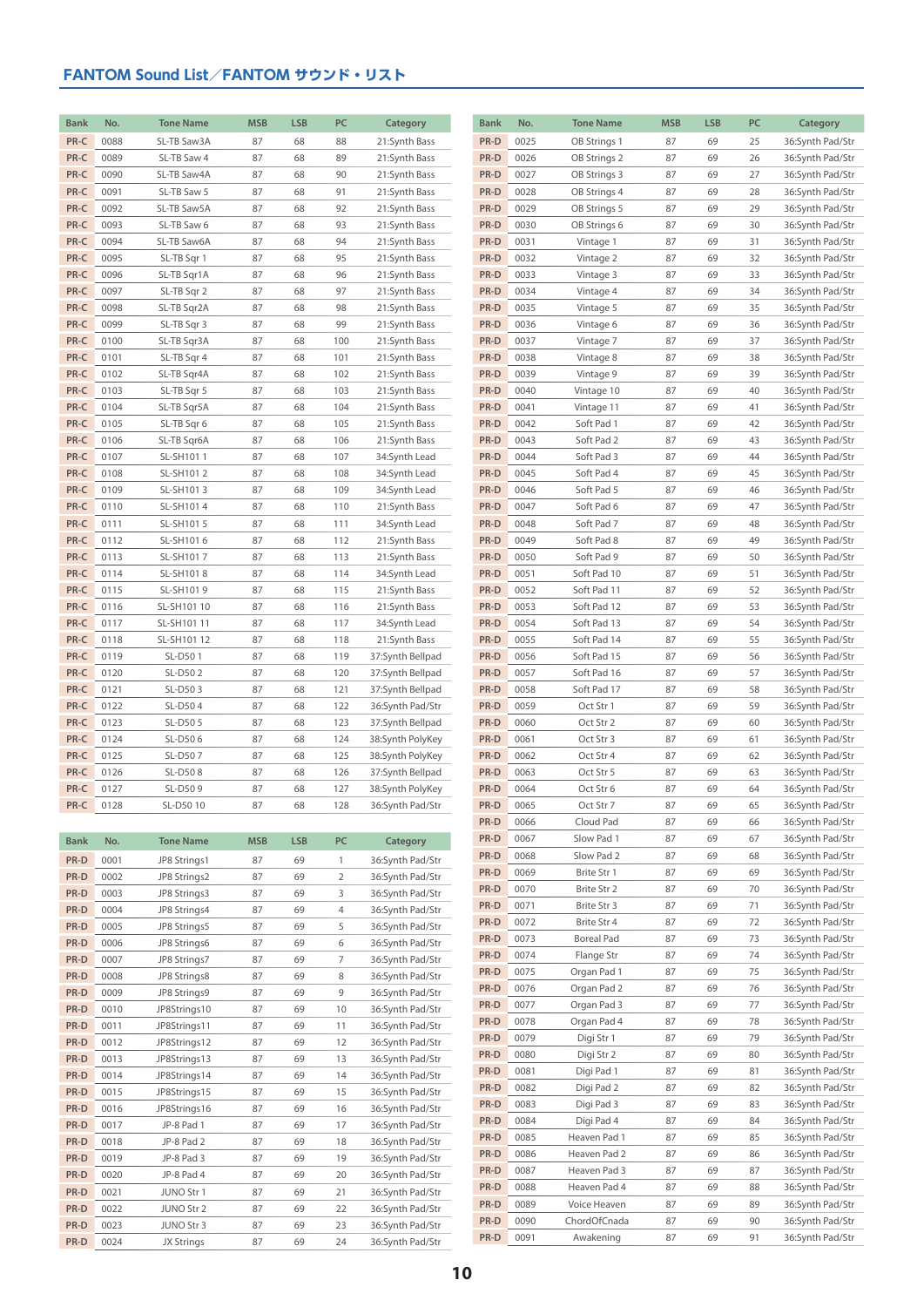| <b>Bank</b>  | No.          | <b>Tone Name</b>       | <b>MSB</b> | <b>LSB</b> | PC                  | Category                             | <b>Bank</b>  | No.          | <b>Tone Name</b>       | <b>MSB</b> | <b>LSB</b> | PC       | Category                       |
|--------------|--------------|------------------------|------------|------------|---------------------|--------------------------------------|--------------|--------------|------------------------|------------|------------|----------|--------------------------------|
| PR-D         | 0092         | JP8 Hollow 1           | 87         | 69         | 92                  | 36:Synth Pad/Str                     | PR-D         | 0159         | Sweep Pad 11           | 87         | 70         | 31       | 36:Synth Pad/Str               |
| PR-D         | 0093         | JP8 Hollow 2           | 87         | 69         | 93                  | 36:Synth Pad/Str                     | PR-D         | 0160         | Sweep Pad 12           | 87         | 70         | 32       | 36:Synth Pad/Str               |
| PR-D         | 0094         | JP8 Hollow 3           | 87         | 69         | 94                  | 36:Synth Pad/Str                     | PR-D         | 0161         | Sweep Pad 13           | 87         | 70         | 33       | 36:Synth Pad/Str               |
| PR-D         | 0095         | Hollow Pad 1           | 87         | 69         | 95                  | 36:Synth Pad/Str                     | PR-D         | 0162         | Sweep Pad 14           | 87         | 70         | 34       | 36:Synth Pad/Str               |
| PR-D         | 0096         | Hollow Pad 2           | 87         | 69         | 96                  | 36:Synth Pad/Str                     | PR-D         | 0163         | Sweep Pad 15           | 87         | 70         | 35       | 36:Synth Pad/Str               |
| PR-D         | 0097         | Simple Air             | 87         | 69         | 97                  | 36:Synth Pad/Str                     | PR-D         | 0164         | Sweep Pad 16           | 87         | 70         | 36       | 36:Synth Pad/Str               |
| PR-D         | 0098         | Air Pad                | 87         | 69         | 98                  | 36:Synth Pad/Str                     | PR-D         | 0165         | Sweep Pad 17           | 87         | 70         | 37       | 36:Synth Pad/Str               |
| PR-D         | 0099         | Glass Pad              | 87         | 69         | 99                  | 36:Synth Pad/Str                     | PR-D         | 0166         | Chronic Pad            | 87         | 70         | 38       | 36:Synth Pad/Str               |
| PR-D         | 0100         | Flute Pad              | 87         | 69         | 100                 | 36:Synth Pad/Str                     | PR-D         | 0167         | Sweep JD               | 87         | 70         | 39       | 36:Synth Pad/Str               |
| PR-D         | 0101         | Seek Flute             | 87         | 69         | 101                 | 36:Synth Pad/Str                     | PR-D         | 0168         | SweepNz Pad            | 87         | 70         | 40       | 36:Synth Pad/Str               |
| PR-D         | 0102         | Syn Pad 1              | 87         | 69         | 102                 | 36:Synth Pad/Str                     | PR-D         | 0169         | HPF Pad                | 87         | 70         | 41       | 36:Synth Pad/Str               |
| PR-D         | 0103         | Syn Pad 2              | 87         | 69         | 103                 | 36:Synth Pad/Str                     | PR-D         | 0170         | Iso Pad                | 87         | 70         | 42       | 36:Synth Pad/Str               |
| PR-D         | 0104         | Syn Pad 3              | 87         | 69         | 104                 | 36:Synth Pad/Str                     | PR-D         | 0171         | Reverie Pad            | 87         | 70         | 43       | 36:Synth Pad/Str               |
| PR-D         | 0105         | Syn Pad 4              | 87         | 69         | 105                 | 36:Synth Pad/Str                     | PR-D         | 0172         | PWM Pad 1              | 87         | 70         | 44       | 36:Synth Pad/Str               |
| PR-D         | 0106         | Syn Pad 5              | 87         | 69         | 106                 | 36:Synth Pad/Str                     | PR-D         | 0173         | PWM Pad 2              | 87         | 70         | 45       | 36:Synth Pad/Str               |
| PR-D         | 0107         | Syn Pad 6              | 87         | 69         | 107                 | 36:Synth Pad/Str                     | PR-D         | 0174         | Stack Pad              | 87         | 70         | 46       | 36:Synth Pad/Str               |
| PR-D         | 0108         | Syn Pad 7              | 87         | 69         | 108                 | 36:Synth Pad/Str                     | PR-D         | 0175         | Fanta Synth            | 87         | 70         | 47       | 36:Synth Pad/Str               |
| PR-D         | 0109         | Syn Pad 8              | 87         | 69         | 109                 | 36:Synth Pad/Str                     | PR-D         | 0176         | Deepity                | 87         | 70         | 48       | 36:Synth Pad/Str               |
| PR-D         | 0110         | Syn Pad 9              | 87         | 69         | 110                 | 36:Synth Pad/Str                     | PR-D         | 0177         | Fair Pad               | 87         | 70         | 49       | 36:Synth Pad/Str               |
| PR-D         | 0111         | Syn Pad 10             | 87         | 69         | 111                 | 36:Synth Pad/Str                     | PR-D         | 0178         | Revalation             | 87         | 70         | 50       | 36:Synth Pad/Str               |
| PR-D         | 0112         | Syn Pad 11             | 87         | 69         | 112                 | 36:Synth Pad/Str                     | PR-D         | 0179         | Trance Pad             | 87         | 70         | 51       | 36:Synth Pad/Str               |
| PR-D         | 0113         | Syn Pad 12             | 87         | 69         | 113                 | 36:Synth Pad/Str                     | PR-D         | 0180         | Alan's Pad             | 87         | 70         | 52       | 36:Synth Pad/Str               |
| PR-D         | 0114         | Syn Pad 13             | 87         | 69         | 114                 | 36:Synth Pad/Str                     | PR-D         | 0181         | Dreamwarp              | 87         | 70         | 53       | 36:Synth Pad/Str               |
| PR-D         | 0115         | Syn Pad 14             | 87         | 69         | 115                 | 36:Synth Pad/Str                     | PR-D         | 0182         | <b>Emote String</b>    | 87         | 70         | 54       | 36:Synth Pad/Str               |
| PR-D         | 0116         | Syn Pad 15             | 87         | 69         | 116                 | 36:Synth Pad/Str                     | PR-D         | 0183         | PortamentPad           | 87         | 70         | 55       | 36:Synth Pad/Str               |
| PR-D         | 0117         | Syn Pad 16             | 87         | 69         | 117                 | 36:Synth Pad/Str                     | PR-D         | 0184         | Cincosoft              | 87         | 70         | 56       | 36:Synth Pad/Str               |
| PR-D         | 0118         | Syn Pad 17             | 87         | 69         | 118                 | 36:Synth Pad/Str                     | PR-D         | 0185         | 5th Pad 1              | 87         | 70         | 57       | 36:Synth Pad/Str               |
| PR-D         | 0119         | Syn Pad 18             | 87         | 69         | 119                 | 36:Synth Pad/Str                     | PR-D         | 0186         | 5th Pad 2              | 87         | 70         | 58       | 36:Synth Pad/Str               |
| PR-D         | 0120         | Syn Pad 19             | 87         | 69         | 120                 | 36:Synth Pad/Str                     | PR-D         | 0187         | 5th Pad 3              | 87         | 70         | 59       | 36:Synth Pad/Str               |
| PR-D         | 0121         | Syn Pad 20             | 87         | 69         | 121                 | 36:Synth Pad/Str                     | PR-D         | 0188         | Metal Pad              | 87         | 70         | 60       | 36:Synth Pad/Str               |
| PR-D         | 0122         | Syn Pad 21             | 87         | 69         | 122                 | 36:Synth Pad/Str                     | PR-D         | 0189         | Legend Pad             | 87         | 70         | 61       | 36:Synth Pad/Str               |
| PR-D         | 0123         | Syn Pad 22             | 87         | 69         | 123                 | 36:Synth Pad/Str                     | PR-D         | 0190         | GlassFx Pad            | 87         | 70         | 62       | 36:Synth Pad/Str               |
| PR-D         | 0124         | Syn Pad 23             | 87         | 69         | 124                 | 36:Synth Pad/Str                     | PR-D         | 0191         | Glass Forest           | 87         | 70         | 63       | 36:Synth Pad/Str               |
| PR-D         | 0125         | Hybrid Str 1           | 87         | 69         | 125                 | 36:Synth Pad/Str                     | PR-D         | 0192         | Jungle-Pool            | 87         | 70         | 64       | 36:Synth Pad/Str               |
| PR-D         | 0126         | Hybrid Str 2           | 87         | 69         | 126                 | 36:Synth Pad/Str                     | PR-D         | 0193         | Xadecimal              | 87         | 70         | 65       | 36:Synth Pad/Str               |
| PR-D         | 0127         | Hybrid Str 3           | 87         | 69         | 127                 | 36:Synth Pad/Str                     | PR-D         | 0194         | <b>HPF Strings</b>     | 87         | 70         | 66       | 36:Synth Pad/Str               |
| PR-D         | 0128         | LFO Pad 1              | 87         | 69         | 128                 | 36:Synth Pad/Str                     | PR-D         | 0195         | Gate Game              | 87         | 70         | 67       | 36:Synth Pad/Str               |
| PR-D         | 0129         | LFO Pad 2              | 87         | 70         | $\mathbf{1}$        | 36:Synth Pad/Str                     | PR-D         | 0196         | Horror Pad             | 87         | 70         | 68       | 36:Synth Pad/Str               |
| PR-D<br>PR-D | 0130<br>0131 | RETROX 139             | 87<br>87   | 70<br>70   | $\overline{2}$<br>3 | 36:Synth Pad/Str                     | PR-D<br>PR-D | 0197<br>0198 | PLS Pad 1<br>PLS Pad 2 | 87<br>87   | 70<br>70   | 69<br>70 | 42: Pulsating                  |
| PR-D         |              | I Sync So              | 87         |            | $\overline{4}$      | 36:Synth Pad/Str                     | PR-D         |              | PLS Pad 3              | 87         |            |          | 42: Pulsating                  |
| PR-D         | 0132<br>0133 | Sea Waves<br>FireFlies | 87         | 70<br>70   | 5                   | 36:Synth Pad/Str<br>36:Synth Pad/Str | PR-D         | 0199<br>0200 | PLS Pad 4              | 87         | 70         | 71       | 42: Pulsating<br>42: Pulsating |
| PR-D         | 0134         | Particles              | 87         | 70         | 6                   | 36:Synth Pad/Str                     | PR-D         | 0201         | PLS Pad 5              | 87         | 70<br>70   | 72<br>73 | 42: Pulsating                  |
| PR-D         | 0135         | Phr Str 1              | 87         | 70         | 7                   | 36:Synth Pad/Str                     | PR-D         | 0202         | PLS Pad 6              | 87         | 70         | 74       | 42: Pulsating                  |
| PR-D         | 0136         | Phr Str 2              | 87         | 70         | 8                   | 36:Synth Pad/Str                     | PR-D         | 0203         | PLS Pad 7              | 87         | 70         | 75       | 42: Pulsating                  |
| PR-D         | 0137         | Phr Str 3              | 87         | 70         | 9                   | 36:Synth Pad/Str                     | PR-D         | 0204         | PLS Pad 8              | 87         | 70         | 76       | 42: Pulsating                  |
| PR-D         | 0138         | Phr Str 4              | 87         | 70         | 10                  | 36:Synth Pad/Str                     | PR-D         | 0205         | PLS Pad 9              | 87         | 70         | 77       | 42: Pulsating                  |
| PR-D         | 0139         | Phr Str 5              | 87         | 70         | 11                  | 36:Synth Pad/Str                     | PR-D         | 0206         | PLS Pad 10             | 87         | 70         | 78       | 42: Pulsating                  |
| PR-D         | 0140         | Phr Str 6              | 87         | 70         | 12                  | 36:Synth Pad/Str                     | PR-D         | 0207         | PLS Pad 11             | 87         | 70         | 79       | 42: Pulsating                  |
| PR-D         | 0141         | Phr Str 7              | 87         | 70         | 13                  | 36:Synth Pad/Str                     | PR-D         | 0208         | PLS Pad 12             | 87         | 70         | 80       | 42: Pulsating                  |
| PR-D         | 0142         | Phr Str 8              | 87         | 70         | 14                  | 36:Synth Pad/Str                     | PR-D         | 0209         | PLS Pad 13             | 87         | 70         | 81       | 42: Pulsating                  |
| PR-D         | 0143         | Phr Str 9              | 87         | 70         | 15                  | 36:Synth Pad/Str                     | PR-D         | 0210         | PLS Pad 14             | 87         | 70         | 82       | 42:Pulsating                   |
| PR-D         | 0144         | Phr Str 10             | 87         | 70         | 16                  | 36:Synth Pad/Str                     | PR-D         | 0211         | PLS Pad 15             | 87         | 70         | 83       | 42: Pulsating                  |
| PR-D         | 0145         | Phr Str 11             | 87         | 70         | 17                  | 36:Synth Pad/Str                     | PR-D         | 0212         | PLS Pad 16             | 87         | 70         | 84       | 42: Pulsating                  |
| PR-D         | 0146         | Stone Pad              | 87         | 70         | 18                  | 36:Synth Pad/Str                     | PR-D         | 0213         | <b>PLS Strings</b>     | 87         | 70         | 85       | 42: Pulsating                  |
| PR-D         | 0147         | JP8 Stone 1            | 87         | 70         | 19                  | 36:Synth Pad/Str                     | PR-D         | 0214         | <b>LFO Hollow</b>      | 87         | 70         | 86       | 42: Pulsating                  |
| PR-D         | 0148         | JP8 Stone 2            | 87         | 70         | 20                  | 36:Synth Pad/Str                     | PR-D         | 0215         | Goes A Pad             | 87         | 70         | 87       | 42: Pulsating                  |
| PR-D         | 0149         | Sweep Pad 1            | 87         | 70         | 21                  | 36:Synth Pad/Str                     | PR-D         | 0216         | Metal PLS              | 87         | 70         | 88       | 42: Pulsating                  |
| PR-D         | 0150         | Sweep Pad 2            | 87         | 70         | 22                  | 36:Synth Pad/Str                     | PR-D         | 0217         | Trip 2 Mars            | 87         | 70         | 89       | 42: Pulsating                  |
| PR-D         | 0151         | Sweep Pad 3            | 87         | 70         | 23                  | 36:Synth Pad/Str                     | PR-D         | 0218         | Fist Pumper1           | 87         | 70         | 90       | 42: Pulsating                  |
| PR-D         | 0152         | Sweep Pad 4            | 87         | 70         | 24                  | 36:Synth Pad/Str                     | PR-D         | 0219         | Fist Pumper2           | 87         | 70         | 91       | 42: Pulsating                  |
| PR-D         | 0153         | Sweep Pad 5            | 87         | 70         | 25                  | 36:Synth Pad/Str                     | PR-D         | 0220         | Pulsatron              | 87         | 70         | 92       | 42: Pulsating                  |
| PR-D         | 0154         | Sweep Pad 6            | 87         | 70         | 26                  | 36:Synth Pad/Str                     | PR-D         | 0221         | LFO Poly               | 87         | 70         | 93       | 42: Pulsating                  |
| PR-D         | 0155         | Sweep Pad 7            | 87         | 70         | 27                  | 36:Synth Pad/Str                     | PR-D         | 0222         | LFO Saw 1              | 87         | 70         | 94       | 42: Pulsating                  |
| PR-D         | 0156         | Sweep Pad 8            | 87         | 70         | 28                  | 36:Synth Pad/Str                     | PR-D         | 0223         | LFO Saw 2              | 87         | 70         | 95       | 42: Pulsating                  |
| PR-D         | 0157         | Sweep Pad 9            | 87         | 70         | 29                  | 36:Synth Pad/Str                     | PR-D         | 0224         | Thick Pans             | 87         | 70         | 96       | 42: Pulsating                  |
| PR-D         | 0158         | Sweep Pad 10           | 87         | 70         | 30                  | 36:Synth Pad/Str                     | PR-D         | 0225         | LFO Ripple             | 87         | 70         | 97       | 42: Pulsating                  |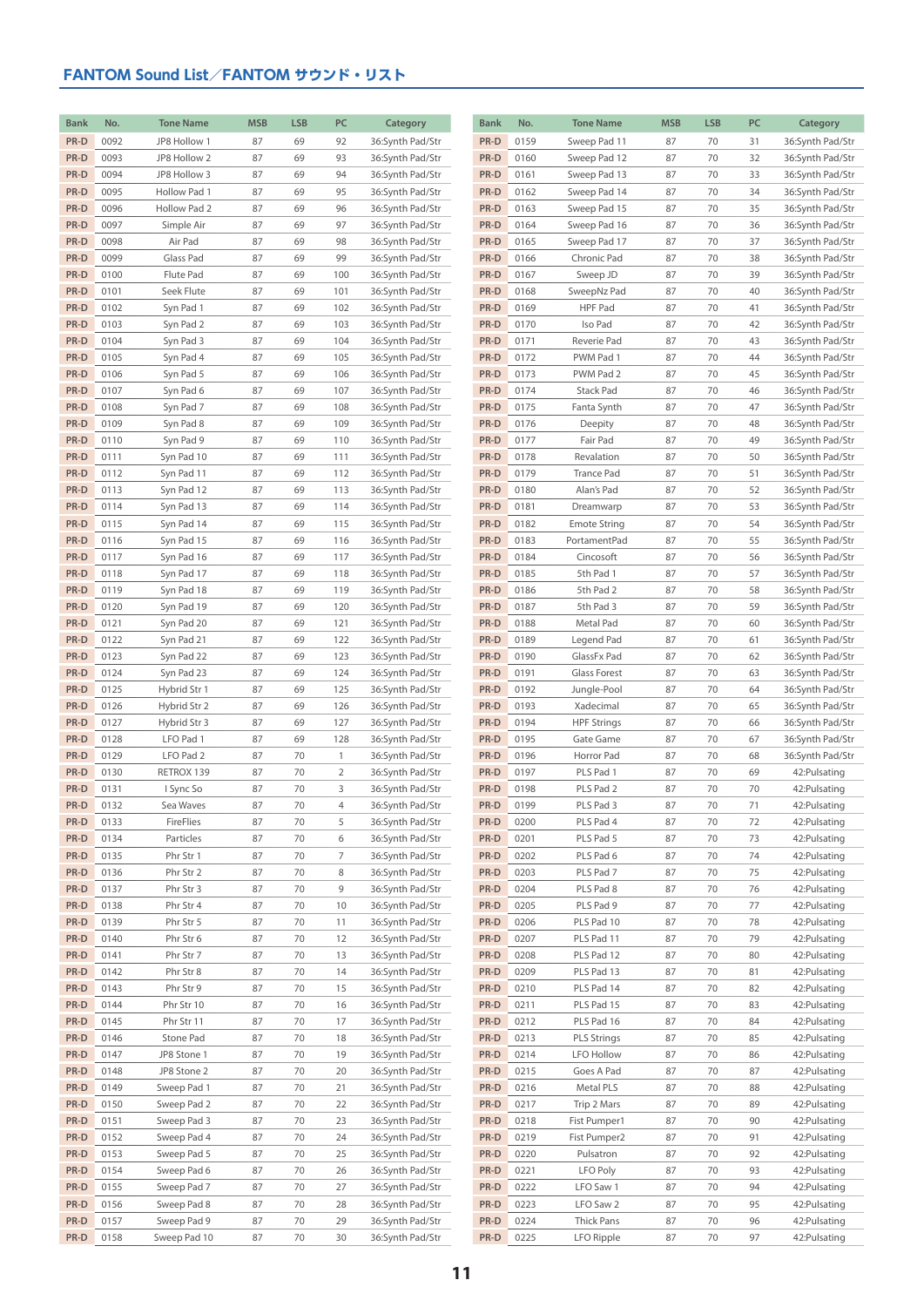| <b>Bank</b>  | No.          | <b>Tone Name</b>         | <b>MSB</b> | <b>LSB</b> | PC             | Category                         | <b>Bank</b>  | No.          | <b>Tone Name</b>             | <b>MSB</b> | <b>LSB</b> | PC       | Category                             |
|--------------|--------------|--------------------------|------------|------------|----------------|----------------------------------|--------------|--------------|------------------------------|------------|------------|----------|--------------------------------------|
| PR-D         | 0226         | JayMeJay                 | 87         | 70         | 98             | 42: Pulsating                    | PR-D         | 0293         | OB Brs                       | 87         | 71         | 37       | 35:Synth Brass                       |
| PR-D         | 0227         | Karmalog                 | 87         | 70         | 99             | 42: Pulsating                    | PR-D         | 0294         | Euro Express                 | 87         | 71         | 38       | 35:Synth Brass                       |
| PR-D         | 0228         | MINIM-L                  | 87         | 70         | 100            | 42: Pulsating                    | PR-D         | 0295         | Syn Brs 1                    | 87         | 71         | 39       | 35:Synth Brass                       |
| PR-D         | 0229         | <b>Trance Staff</b>      | 87         | 70         | 101            | 42: Pulsating                    | PR-D         | 0296         | Syn Brs 2                    | 87         | 71         | 40       | 35:Synth Brass                       |
| PR-D         | 0230         | Radanceky                | 87         | 70         | 102            | 42: Pulsating                    | PR-D         | 0297         | Syn Brs 3                    | 87         | 71         | 41       | 35:Synth Brass                       |
| PR-D         | 0231         | 12303                    | 87         | 70         | 103            | 42: Pulsating                    | PR-D         | 0298         | Syn Brs 4                    | 87         | 71         | 42       | 35:Synth Brass                       |
| PR-D         | 0232         | Experiment               | 87         | 70         | 104            | 42: Pulsating                    | PR-D         | 0299         | Syn Brs 5                    | 87         | 71         | 43       | 35:Synth Brass                       |
| PR-D         | 0233         | Pulserelay               | 87         | 70         | 105            | 42: Pulsating                    | PR-D         | 0300         | Syn Brs 6                    | 87         | 71         | 44       | 35:Synth Brass                       |
| PR-D         | 0234         | Jazz Bubbles             | 87         | 70         | 106            | 42: Pulsating                    | PR-D         | 0301         | Syn Brs 7                    | 87         | 71         | 45       | 35:Synth Brass                       |
| PR-D         | 0235         | Psychoscilo              | 87         | 70         | 107            | 42: Pulsating                    | PR-D         | 0302         | Syn Brs 8                    | 87         | 71         | 46       | 35:Synth Brass                       |
| PR-D         | 0236         | PXZoon                   | 87         | 70         | 108            | 42: Pulsating                    | PR-D         | 0303         | Syn Brs 9                    | 87         | 71         | 47       | 35:Synth Brass                       |
| PR-D         | 0237         | <b>Welding Bell</b>      | 87         | 70         | 109            | 42: Pulsating                    | PR-D         | 0304         | Syn Brs 10                   | 87         | 71         | 48       | 35:Synth Brass                       |
| PR-D         | 0238         | Glassphemia              | 87         | 70         | 110            | 42: Pulsating                    | PR-D         | 0305         | Syn Brs 11                   | 87         | 71         | 49       | 35:Synth Brass                       |
| PR-D         | 0239         | Strobe Bell              | 87         | 70         | 111            | 42: Pulsating                    | PR-D         | 0306         | Syn Brs 12                   | 87         | 71         | 50       | 35:Synth Brass                       |
| PR-D         | 0240         | Sawflutter               | 87         | 70         | 112            | 42: Pulsating                    | PR-D         | 0307         | Syn Brs 13                   | 87         | 71         | 51       | 35:Synth Brass                       |
| PR-D<br>PR-D | 0241         | Dronified                | 87         | 70<br>70   | 113            | 42: Pulsating                    | PR-D<br>PR-D | 0308         | Soft SynBrs1                 | 87<br>87   | 71<br>71   | 52       | 35:Synth Brass                       |
| PR-D         | 0242<br>0243 | Tri-Vector<br>Syn Vox 1  | 87<br>87   | 70         | 114            | 42: Pulsating                    | PR-D         | 0309<br>0310 | Soft SynBrs2<br>Soft SynBrs3 | 87         | 71         | 53<br>54 | 35:Synth Brass                       |
| PR-D         | 0244         | Syn Vox 2                | 87         | 70         | 115<br>116     | 32:Vox/Choir<br>32:Vox/Choir     | PR-D         | 0311         | Soft SynBrs4                 | 87         | 71         | 55       | 35:Synth Brass<br>35:Synth Brass     |
| PR-D         | 0245         | Syn Vox 3                | 87         | 70         | 117            | 32:Vox/Choir                     | PR-D         | 0312         | Soft SynBrs5                 | 87         | 71         | 56       | 35:Synth Brass                       |
| PR-D         | 0246         | JD80 SoftVox             | 87         | 70         | 118            | 32:Vox/Choir                     | PR-D         | 0313         | Dyn SynBrs                   | 87         | 71         | 57       | 35:Synth Brass                       |
| PR-D         | 0247         | Valley Air               | 87         | 70         | 119            | 32:Vox/Choir                     | PR-D         | 0314         | Quiet Brs                    | 87         | 71         | 58       | 35:Synth Brass                       |
| PR-D         | 0248         | Vox Pad 1                | 87         | 70         | 120            | 32:Vox/Choir                     | PR-D         | 0315         | Brassrub                     | 87         | 71         | 59       | 35:Synth Brass                       |
| PR-D         | 0249         | Vox Pad 2                | 87         | 70         | 121            | 32:Vox/Choir                     | PR-D         | 0316         | Poly Brass 1                 | 87         | 71         | 60       | 35:Synth Brass                       |
| PR-D         | 0250         | Vox Pad 3                | 87         | 70         | 122            | 32:Vox/Choir                     | PR-D         | 0317         | Poly Brass 2                 | 87         | 71         | 61       | 35:Synth Brass                       |
| PR-D         | 0251         | Vox Pad 4                | 87         | 70         | 123            | 32:Vox/Choir                     | PR-D         | 0318         | Poly Brass 3                 | 87         | 71         | 62       | 35:Synth Brass                       |
| PR-D         | 0252         | Vox Pad 5                | 87         | 70         | 124            | 32:Vox/Choir                     | PR-D         | 0319         | Poly Brass 4                 | 87         | 71         | 63       | 35:Synth Brass                       |
| PR-D         | 0253         | 5th Vox Pad              | 87         | 70         | 125            | 32:Vox/Choir                     | PR-D         | 0320         | Poly Brass 5                 | 87         | 71         | 64       | 35:Synth Brass                       |
| PR-D         | 0254         | Moving Chr               | 87         | 70         | 126            | 32:Vox/Choir                     | PR-D         | 0321         | Octa Brass                   | 87         | 71         | 65       | 35:Synth Brass                       |
| PR-D         | 0255         | VP-330 Chr               | 87         | 70         | 127            | 32:Vox/Choir                     | PR-D         | 0322         | Reso Brs 1                   | 87         | 71         | 66       | 35:Synth Brass                       |
| PR-D         | 0256         | HyperVentChr             | 87         | 70         | 128            | 32:Vox/Choir                     | PR-D         | 0323         | Reso Brs 2                   | 87         | 71         | 67       | 35:Synth Brass                       |
| PR-D         | 0257         | Vento Choir              | 87         | 71         | $\mathbf{1}$   | 32:Vox/Choir                     | PR-D         | 0324         | Slow Brs 1                   | 87         | 71         | 68       | 35:Synth Brass                       |
| PR-D         | 0258         | Scat Dow                 | 87         | 71         | $\overline{2}$ | 33:Scat                          | PR-D         | 0325         | Slow Brs 2                   | 87         | 71         | 69       | 35:Synth Brass                       |
| PR-D         | 0259         | JP8 Brs 1                | 87         | 71         | 3              | 35:Synth Brass                   | PR-D         | 0326         | FM Brass                     | 87         | 71         | 70       | 35:Synth Brass                       |
| PR-D         | 0260         | JP8 Brs 2                | 87         | 71         | 4              | 35:Synth Brass                   | PR-D         | 0327         | <b>Hybrid Brass</b>          | 87         | 71         | 71       | 35:Synth Brass                       |
| PR-D         | 0261         | JP8 Brs 3                | 87         | 71         | 5              | 35:Synth Brass                   | PR-D         | 0328         | Power JP                     | 87         | 71         | 72       | 35:Synth Brass                       |
| PR-D         | 0262         | JP8 Brs 4                | 87         | 71         | 6              | 35:Synth Brass                   | PR-D         | 0329         | Power SynBrs                 | 87         | 71         | 73       | 35:Synth Brass                       |
| PR-D         | 0263         | JP8 Brs 5                | 87         | 71         | 7              | 35:Synth Brass                   | PR-D         | 0330         | Love Brs                     | 87         | 71         | 74       | 35:Synth Brass                       |
| PR-D<br>PR-D | 0264<br>0265 | JP8 Brs 6                | 87<br>87   | 71<br>71   | 8<br>9         | 35:Synth Brass                   | PR-D<br>PR-D | 0331<br>0332 | LoveBrs Pad                  | 87<br>87   | 71<br>71   | 75<br>76 | 35:Synth Brass                       |
| PR-D         | 0266         | JUNO Brs 1<br>JUNO Brs 2 | 87         | 71         | 10             | 35:Synth Brass<br>35:Synth Brass | PR-D         | 0333         | 42 Brass<br>80sBrsScoop1     | 87         | 71         | 77       | 35:Synth Brass<br>35:Synth Brass     |
| PR-D         | 0267         | JUNO Brs 3               | 87         | 71         | 11             | 35:Synth Brass                   | PR-D         | 0334         | 80sBrsScoop2                 | 87         | 71         | 78       | 35:Synth Brass                       |
| PR-D         | 0268         | JUNO Brs 4               | 87         | 71         | 12             | 35:Synth Brass                   | PR-D         | 0335         | ResoSweepBrs                 | 87         | 71         | 79       | 35:Synth Brass                       |
| PR-D         | 0269         | JUNO Brs 5               | 87         | 71         | 13             | 35:Synth Brass                   | PR-D         | 0336         | Porta Brs                    | 87         | 71         | 80       | 35:Synth Brass                       |
| PR-D         | 0270         | JUNO Brs 6               | 87         | 71         | 14             | 35:Synth Brass                   | PR-D         | 0337         | Xpand Brs 1                  | 87         | 71         | 81       | 35:Synth Brass                       |
| PR-D         | 0271         | JUNO Brs 7               | 87         | 71         | 15             | 35:Synth Brass                   | PR-D         | 0338         | Xpand Brs 2                  | 87         | 71         | 82       | 35:Synth Brass                       |
| PR-D         | 0272         | JUNO Brs 8               | 87         | 71         | 16             | 35:Synth Brass                   | PR-D         | 0339         | Saws Key 1                   | 87         | 71         | 83       | 38:Synth PolyKey                     |
| PR-D         | 0273         | JUNO Brs 9               | 87         | 71         | 17             | 35:Synth Brass                   | PR-D         | 0340         | Saws Key 2                   | 87         | 71         | 84       | 38:Synth PolyKey                     |
| PR-D         | 0274         | JUNO Brs 10              | 87         | 71         | 18             | 35:Synth Brass                   | PR-D         | 0341         | Saws Key 3                   | 87         | 71         | 85       | 38:Synth PolyKey                     |
| PR-D         | 0275         | JP8000 Brs 1             | 87         | 71         | 19             | 35:Synth Brass                   | PR-D         | 0342         | Saws Key 4                   | 87         | 71         | 86       | 38:Synth PolyKey                     |
| PR-D         | 0276         | JP8000 Brs 2             | 87         | 71         | 20             | 35:Synth Brass                   | PR-D         | 0343         | Saws Key 5                   | 87         | 71         | 87       | 38:Synth PolyKey                     |
| PR-D         | 0277         | 80s Brs 1                | 87         | 71         | 21             | 35:Synth Brass                   | PR-D         | 0344         | Saws Key 6                   | 87         | 71         | 88       | 38:Synth PolyKey                     |
| PR-D         | 0278         | 80s Brs 2                | 87         | 71         | 22             | 35:Synth Brass                   | PR-D         | 0345         | Saws Key 7                   | 87         | 71         | 89       | 38:Synth PolyKey                     |
| PR-D         | 0279         | 80s Brs 3                | 87         | 71         | 23             | 35:Synth Brass                   | PR-D         | 0346         | Saws Key 8                   | 87         | 71         | 90       | 38:Synth PolyKey                     |
| PR-D         | 0280         | 80s Brs 4                | 87         | 71         | 24             | 35:Synth Brass                   | PR-D         | 0347         | Saws Key 9                   | 87         | 71         | 91       | 38:Synth PolyKey                     |
| PR-D         | 0281         | 80s Brs 5                | 87         | 71         | 25             | 35:Synth Brass                   | PR-D         | 0348         | Saws Key 10                  | 87         | 71         | 92       | 38:Synth PolyKey                     |
| PR-D         | 0282         | 80s Brs 6                | 87         | 71         | 26             | 35:Synth Brass                   | PR-D         | 0349         | Laserthroat                  | 87         | 71         | 93       | 38:Synth PolyKey                     |
| PR-D         | 0283         | 80s Brs 7                | 87         | 71         | 27             | 35:Synth Brass                   | PR-D         | 0350         | Poly Key 1                   | 87         | 71         | 94       | 38:Synth PolyKey                     |
| PR-D         | 0284         | 80s Brs 8                | 87         | 71<br>71   | 28             | 35:Synth Brass                   | PR-D<br>PR-D | 0351<br>0352 | Poly Key 2                   | 87         | 71         | 95       | 38:Synth PolyKey                     |
| PR-D<br>PR-D | 0285<br>0286 | 80s Brs 9<br>80s Brs 10  | 87<br>87   | 71         | 29<br>30       | 35:Synth Brass<br>35:Synth Brass | PR-D         | 0353         | Poly Key 3<br>Poly Key 4     | 87<br>87   | 71<br>71   | 96<br>97 | 38:Synth PolyKey<br>38:Synth PolyKey |
| PR-D         | 0287         | 80s Brs 11               | 87         | 71         | 31             | 35:Synth Brass                   | PR-D         | 0354         | JP80 WaveSyn                 | 87         | 71         | 98       | 38:Synth PolyKey                     |
| PR-D         | 0288         | SynBrs Str               | 87         | 71         | 32             | 35:Synth Brass                   | PR-D         | 0355         | Poly Syn 1                   | 87         | 71         | 99       | 38:Synth PolyKey                     |
| PR-D         | 0289         | Analog Brs 1             | 87         | 71         | 33             | 35:Synth Brass                   | PR-D         | 0356         | Poly Syn 2                   | 87         | 71         | 100      | 38:Synth PolyKey                     |
| PR-D         | 0290         | Analog Brs 2             | 87         | 71         | 34             | 35:Synth Brass                   | PR-D         | 0357         | Poly Syn 3                   | 87         | 71         | 101      | 38:Synth PolyKey                     |
| PR-D         | 0291         | Analog Brs 3             | 87         | 71         | 35             | 35:Synth Brass                   | PR-D         | 0358         | Poly Syn 4                   | 87         | 71         | 102      | 38:Synth PolyKey                     |
| PR-D         | 0292         | Analog Brs 4             | 87         | 71         | 36             | 35:Synth Brass                   | PR-D         | 0359         | Poly Syn 5                   | 87         | 71         | 103      | 38:Synth PolyKey                     |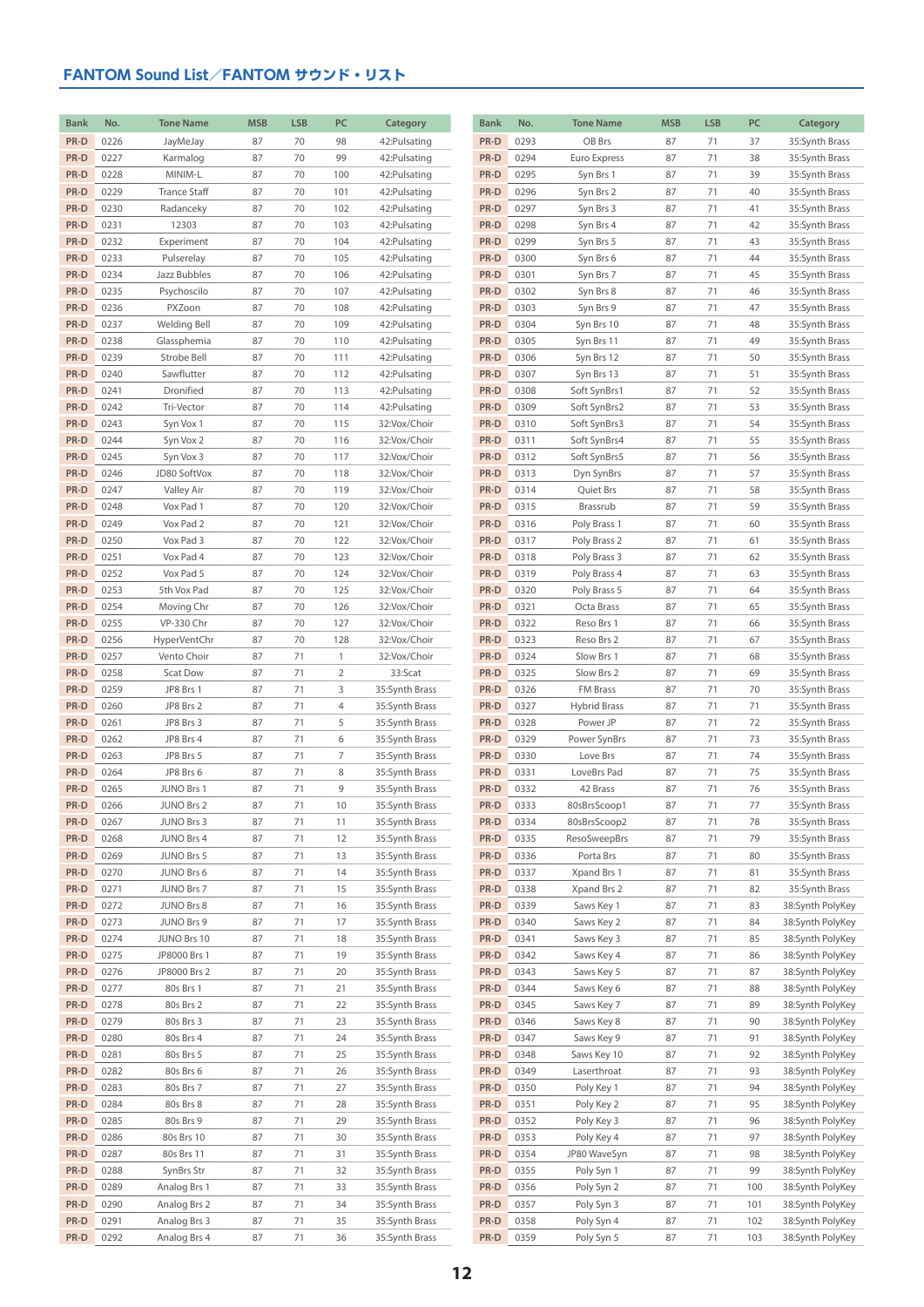| <b>Bank</b>  | No.          | <b>Tone Name</b>             | <b>MSB</b> | <b>LSB</b> | PC             | Category                             | <b>Bank</b>  | No.          | <b>Tone Name</b>              | <b>MSB</b> | <b>LSB</b> | PC       | Category                             |
|--------------|--------------|------------------------------|------------|------------|----------------|--------------------------------------|--------------|--------------|-------------------------------|------------|------------|----------|--------------------------------------|
| PR-D         | 0360         | Poly Syn 6                   | 87         | 71         | 104            | 38:Synth PolyKey                     | PR-D         | 0427         | Tekno Poly 1                  | 87         | 72         | 43       | 38:Synth PolyKey                     |
| PR-D         | 0361         | Poly Syn 7                   | 87         | 71         | 105            | 38:Synth PolyKey                     | PR-D         | 0428         | Tekno Poly 2                  | 87         | 72         | 44       | 38:Synth PolyKey                     |
| PR-D         | 0362         | Poly Syn 8                   | 87         | 71         | 106            | 38:Synth PolyKey                     | PR-D         | 0429         | Tekno Poly 3                  | 87         | 72         | 45       | 38:Synth PolyKey                     |
| PR-D         | 0363         | Poly Syn 9                   | 87         | 71         | 107            | 38:Synth PolyKey                     | PR-D         | 0430         | J-Pop Kira 1                  | 87         | 72         | 46       | 38:Synth PolyKey                     |
| PR-D         | 0364         | Poly Syn 10                  | 87         | 71         | 108            | 38:Synth PolyKey                     | PR-D         | 0431         | J-Pop Kira 2                  | 87         | 72         | 47       | 38:Synth PolyKey                     |
| PR-D         | 0365         | Poly Syn 11                  | 87         | 71         | 109            | 38:Synth PolyKey                     | PR-D         | 0432         | Square Poly                   | 87         | 72         | 48       | 38:Synth PolyKey                     |
| PR-D         | 0366         | Poly Syn 12                  | 87         | 71         | 110            | 38:Synth PolyKey                     | PR-D         | 0433         | Slow Poly                     | 87         | 72         | 49       | 38:Synth PolyKey                     |
| PR-D         | 0367         | Poly Syn 13                  | 87         | 71         | 111            | 38:Synth PolyKey                     | PR-D         | 0434         | Vox Poly                      | 87         | 72         | 50       | 38:Synth PolyKey                     |
| PR-D         | 0368         | Poly Syn 14                  | 87         | 71         | 112            | 38:Synth PolyKey                     | PR-D         | 0435         | S-SawPoly 1                   | 87         | 72         | 51       | 38:Synth PolyKey                     |
| PR-D         | 0369         | Poly Syn 15                  | 87         | 71         | 113            | 38:Synth PolyKey                     | PR-D         | 0436         | S-SawPoly 2                   | 87         | 72         | 52       | 38:Synth PolyKey                     |
| PR-D         | 0370         | Poly Syn 16                  | 87         | 71         | 114            | 38:Synth PolyKey                     | PR-D         | 0437         | S-SawPoly 3                   | 87         | 72         | 53       | 38:Synth PolyKey                     |
| PR-D         | 0371         | Poly Syn 17                  | 87         | 71         | 115            | 38:Synth PolyKey                     | PR-D         | 0438         | S-SawPoly 4                   | 87         | 72         | 54       | 38:Synth PolyKey                     |
| PR-D         | 0372         | Poly Syn 18                  | 87         | 71         | 116            | 38:Synth PolyKey                     | PR-D         | 0439         | S-SawPoly 5                   | 87         | 72         | 55       | 38:Synth PolyKey                     |
| PR-D         | 0373         | Poly Syn 19                  | 87         | 71         | 117            | 38:Synth PolyKey                     | PR-D         | 0440         | S-SawPoly 6                   | 87         | 72         | 56       | 38:Synth PolyKey                     |
| PR-D         | 0374         | Poly Syn 20                  | 87         | 71         | 118            | 38:Synth PolyKey                     | PR-D         | 0441         | S-SawPoly 7                   | 87         | 72         | 57       | 38:Synth PolyKey                     |
| PR-D         | 0375         | Poly Syn 21                  | 87         | 71         | 119            | 38:Synth PolyKey                     | PR-D         | 0442         | S-SawPoly 8                   | 87         | 72         | 58       | 38:Synth PolyKey                     |
| PR-D         | 0376         | Poly Syn 22                  | 87         | 71         | 120            | 38:Synth PolyKey                     | PR-D         | 0443         | S-SawPoly 9                   | 87         | 72         | 59       | 38:Synth PolyKey                     |
| PR-D         | 0377         | Poly Syn 23                  | 87         | 71         | 121            | 38:Synth PolyKey                     | PR-D         | 0444         | S-SawPoly 10                  | 87         | 72         | 60       | 38:Synth PolyKey                     |
| PR-D         | 0378         | Poly Syn 24                  | 87         | 71         | 122            | 38:Synth PolyKey                     | PR-D         | 0445         | S-SawPoly 11                  | 87         | 72         | 61       | 38:Synth PolyKey                     |
| PR-D         | 0379         | Poly Syn 25                  | 87         | 71         | 123            | 38:Synth PolyKey                     | PR-D         | 0446         | S-SawPoly 12                  | 87         | 72         | 62       | 38:Synth PolyKey                     |
| PR-D         | 0380         | Poly Syn 26                  | 87         | 71         | 124            | 38:Synth PolyKey                     | PR-D         | 0447         | S-SawPoly 13                  | 87         | 72         | 63       | 38:Synth PolyKey                     |
| PR-D         | 0381         | Saw Dtune                    | 87         | 71         | 125            | 38:Synth PolyKey                     | PR-D         | 0448         | Trance Key 1                  | 87         | 72         | 64       | 38:Synth PolyKey                     |
| PR-D         | 0382         | Jester                       | 87         | 71         | 126            | 38:Synth PolyKey                     | PR-D         | 0449         | Trance Key 2                  | 87         | 72         | 65       | 38:Synth PolyKey                     |
| PR-D         | 0383         | <b>Fusion Decay</b>          | 87         | 71         | 127            | 38:Synth PolyKey                     | PR-D         | 0450         | Trance Key 3                  | 87         | 72         | 66       | 38:Synth PolyKey                     |
| PR-D         | 0384         | Polysubito                   | 87         | 71         | 128            | 38:Synth PolyKey                     | PR-D         | 0451         | Trance Key 4                  | 87         | 72         | 67       | 38:Synth PolyKey                     |
| PR-D         | 0385         | Wave Scan                    | 87         | 72         | $\mathbf{1}$   | 38:Synth PolyKey                     | PR-D         | 0452         | Trance Key 5                  | 87         | 72         | 68       | 38:Synth PolyKey                     |
| PR-D         | 0386         | Wire String                  | 87         | 72         | $\overline{2}$ | 38:Synth PolyKey                     | PR-D         | 0453         | Trance Key 6                  | 87         | 72         | 69       | 38:Synth PolyKey                     |
| PR-D         | 0387         | <b>Brusky Key</b>            | 87         | 72         | 3              | 38:Synth PolyKey                     | PR-D         | 0454         | Delay Reso                    | 87         | 72         | 70       | 38:Synth PolyKey                     |
| PR-D         | 0388         | Cutter Key                   | 87         | 72         | 4              | 38:Synth PolyKey                     | PR-D         | 0455         | 3Delay Poly                   | 87         | 72         | 71       | 38:Synth PolyKey                     |
| PR-D         | 0389         | PolySyn Atk                  | 87         | 72         | 5              | 38:Synth PolyKey                     | PR-D         | 0456         | JP80 FatPoly                  | 87         | 72         | 72       | 38:Synth PolyKey                     |
| PR-D<br>PR-D | 0390<br>0391 | Harpsitone<br>Digi Key 1     | 87<br>87   | 72<br>72   | 6<br>7         | 38:Synth PolyKey<br>38:Synth PolyKey | PR-D<br>PR-D | 0457<br>0458 | Poly Fat<br><b>Trance Saw</b> | 87<br>87   | 72<br>72   | 73<br>74 | 38:Synth PolyKey<br>38:Synth PolyKey |
| PR-D         | 0392         | Digi Key 2                   | 87         | 72         | 8              | 38:Synth PolyKey                     | PR-D         | 0459         | SoHo Lucky                    | 87         | 72         | 75       | 38:Synth PolyKey                     |
| PR-D         | 0393         | Digi Key 3                   | 87         | 72         | 9              | 38:Synth PolyKey                     | PR-D         | 0460         | <b>DLM SUM</b>                | 87         | 72         | 76       | 38:Synth PolyKey                     |
| PR-D         | 0394         | Digi Key 4                   | 87         | 72         | 10             | 38:Synth PolyKey                     | PR-D         | 0461         | H@sWillFall                   | 87         | 72         | 77       | 38:Synth PolyKey                     |
| PR-D         | 0395         | Digi Key 5                   | 87         | 72         | 11             | 38:Synth PolyKey                     | PR-D         | 0462         | A Log 4 Ana                   | 87         | 72         | 78       | 38:Synth PolyKey                     |
| PR-D         | 0396         | Digi Key 6                   | 87         | 72         | 12             | 38:Synth PolyKey                     | PR-D         | 0463         | Log An A                      | 87         | 72         | 79       | 38:Synth PolyKey                     |
| PR-D         | 0397         | Digi Poly 1                  | 87         | 72         | 13             | 38:Synth PolyKey                     | PR-D         | 0464         | Androdrops                    | 87         | 72         | 80       | 38:Synth PolyKey                     |
| PR-D         | 0398         | Digi Poly 2                  | 87         | 72         | 14             | 38:Synth PolyKey                     | PR-D         | 0465         | <b>Vntg Stack</b>             | 87         | 72         | 81       | 38:Synth PolyKey                     |
| PR-D         | 0399         | Bit Poly 1                   | 87         | 72         | 15             | 38:Synth PolyKey                     | PR-D         | 0466         | ANORMANALOG                   | 87         | 72         | 82       | 38:Synth PolyKey                     |
| PR-D         | 0400         | Bit Poly 2                   | 87         | 72         | 16             | 38:Synth PolyKey                     | $PR-D$       | 0467         | Don't you                     | 87         | 72         | 83       | 38:Synth PolyKey                     |
| PR-D         | 0401         | Bit Poly 3                   | 87         | 72         | 17             | 38:Synth PolyKey                     | PR-D         | 0468         | Nailbiter                     | 87         | 72         | 84       | 38:Synth PolyKey                     |
| PR-D         | 0402         | Bit Poly 4                   | 87         | 72         | 18             | 38:Synth PolyKey                     | PR-D         | 0469         | EinsZweiDry                   | 87         | 72         | 85       | 38:Synth PolyKey                     |
| PR-D         | 0403         | Bit Poly 5                   | 87         | 72         | 19             | 38:Synth PolyKey                     | PR-D         | 0470         | Analog Key 1                  | 87         | 72         | 86       | 38:Synth PolyKey                     |
| PR-D         | 0404         | Bit Poly 6                   | 87         | 72         | 20             | 38:Synth PolyKey                     | PR-D         | 0471         | Analog Key 2                  | 87         | 72         | 87       | 38:Synth PolyKey                     |
| PR-D         | 0405         | Bit Poly 7                   | 87         | 72         | 21             | 38:Synth PolyKey                     | PR-D         | 0472         | Paperclip                     | 87         | 72         | 88       | 38:Synth PolyKey                     |
| PR-D         | 0406         | Bit Poly 8                   | 87         | 72         | 22             | 38:Synth PolyKey                     | PR-D         | 0473         | Sqr Key                       | 87         | 72         | 89       | 38:Synth PolyKey                     |
| PR-D         | 0407         | Bit Poly 9                   | 87         | 72         | 23             | 38:Synth PolyKey                     | PR-D         | 0474         | Tri Key                       | 87         | 72         | 90       | 38:Synth PolyKey                     |
| PR-D         | 0408         | Bit Poly 10                  | 87         | 72         | 24             | 38:Synth PolyKey                     | PR-D         | 0475         | JP-8 PatchF2                  | 87         | 72         | 91       | 38:Synth PolyKey                     |
| PR-D         | 0409         | 5th Poly 1                   | 87         | 72         | 25             | 38:Synth PolyKey                     | PR-D         | 0476         | Fantasy 1                     | 87         | 72         | 92       | 37:Synth Bellpad                     |
| PR-D         | 0410         | 5th Poly 2                   | 87         | 72         | 26             | 38:Synth PolyKey                     | PR-D         | 0477         | Fantasy 2                     | 87         | 72         | 93       | 37:Synth Bellpad                     |
| PR-D         | 0411         | 5th Poly 3                   | 87         | 72         | 27             | 38:Synth PolyKey                     | PR-D         | 0478         | Fantasy 3                     | 87         | 72         | 94       | 37:Synth Bellpad                     |
| PR-D         | 0412         | Poly Aug 5th                 | 87         | 72         | 28             | 38:Synth PolyKey                     | PR-D         | 0479         | Fantasy 4                     | 87         | 72         | 95       | 37:Synth Bellpad                     |
| PR-D         | 0413         | 5th Key                      | 87         | 72         | 29             | 38:Synth PolyKey                     | PR-D         | 0480         | Fantasy 5                     | 87         | 72         | 96       | 37:Synth Bellpad                     |
| PR-D         | 0414         | HPF Poly 1                   | 87         | 72         | 30             | 38:Synth PolyKey                     | PR-D         | 0481         | Fantasy Pad                   | 87         | 72         | 97       | 37:Synth Bellpad                     |
| PR-D         | 0415         | HPF Poly 2                   | 87         | 72         | 31             | 38:Synth PolyKey                     | PR-D         | 0482         | What Key!                     | 87         | 72         | 98       | 37:Synth Bellpad                     |
| PR-D         | 0416         | BPF Poly 1                   | 87         | 72         | 32             | 38:Synth PolyKey                     | PR-D         | 0483         | EP-Cool Pad                   | 87         | 72         | 99       | 37:Synth Bellpad                     |
| PR-D         | 0417         | BPF Poly 2                   | 87         | 72         | 33             | 38:Synth PolyKey                     | PR-D         | 0484         | D50 Stack                     | 87         | 72         | 100      | 37:Synth Bellpad                     |
| PR-D         | 0418         | Sweep Poly 1                 | 87         | 72         | 34             | 38:Synth PolyKey                     | PR-D         | 0485         | D-52 Babe                     | 87         | 72         | 101      | 37:Synth Bellpad                     |
| PR-D         | 0419         | Sweep Poly 2                 | 87         | 72         | 35             | 38:Synth PolyKey                     | PR-D         | 0486         | Dreaming 1                    | 87         | 72         | 102      | 37:Synth Bellpad                     |
| PR-D         | 0420         | Sweep Poly 3                 | 87         | 72         | 36             | 38:Synth PolyKey                     | PR-D         | 0487         | Dreaming 2                    | 87         | 72         | 103      | 37:Synth Bellpad                     |
| PR-D         | 0421         | Scoop Poly 1                 | 87         | 72         | 37             | 38:Synth PolyKey                     | PR-D         | 0488         | Dreaming 3                    | 87         | 72         | 104      | 37:Synth Bellpad                     |
| PR-D         | 0422         | Scoop Poly 2                 | 87         | 72         | 38             | 38:Synth PolyKey                     | PR-D         | 0489         | Dreaming 4                    | 87         | 72         | 105      | 37:Synth Bellpad                     |
| PR-D         | 0423         | Scoop Poly 3                 | 87         | 72         | 39             | 38:Synth PolyKey                     | PR-D         | 0490         | Dreaming 5                    | 87         | 72         | 106      | 37:Synth Bellpad                     |
| PR-D         | 0424         | Scoop Poly 4                 | 87         | 72         | 40             | 38:Synth PolyKey                     | PR-D         | 0491         | Dreaming 6                    | 87         | 72         | 107      | 37:Synth Bellpad                     |
| PR-D<br>PR-D | 0425<br>0426 | Scoop Poly 5<br>Scoop Poly 6 | 87<br>87   | 72<br>72   | 41<br>42       | 38:Synth PolyKey<br>38:Synth PolyKey | PR-D<br>PR-D | 0492<br>0493 | Dreaming 7<br>Dreambell       | 87<br>87   | 72<br>72   | 108      | 37:Synth Bellpad<br>37:Synth Bellpad |
|              |              |                              |            |            |                |                                      |              |              |                               |            |            | 109      |                                      |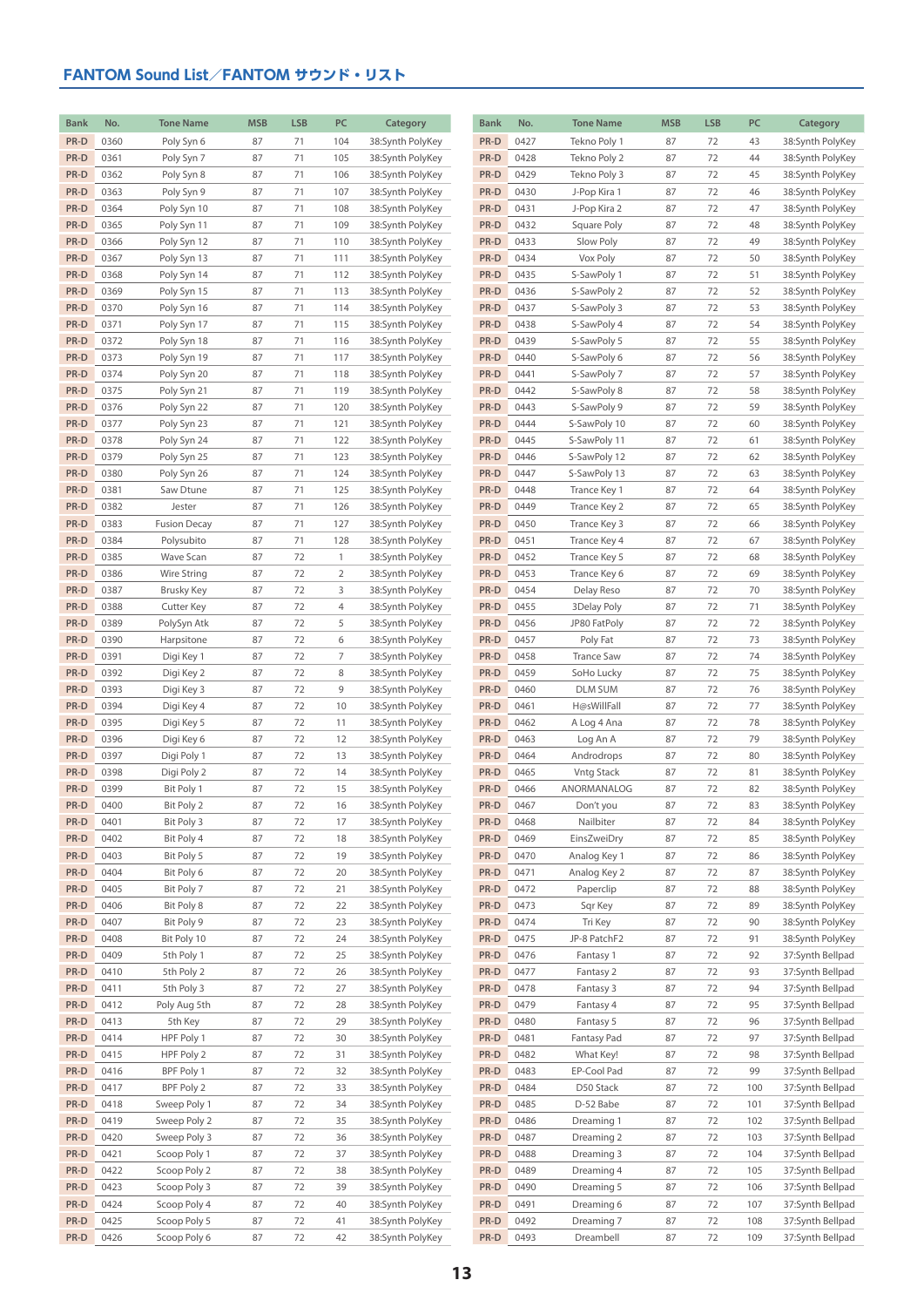| <b>Bank</b>  | No.          | <b>Tone Name</b>         | <b>MSB</b> | <b>LSB</b> | PC             | Category                             | <b>Bank</b>  | No.          | <b>Tone Name</b>            | <b>MSB</b> | <b>LSB</b> | PC         | Category                             |
|--------------|--------------|--------------------------|------------|------------|----------------|--------------------------------------|--------------|--------------|-----------------------------|------------|------------|------------|--------------------------------------|
| PR-D         | 0494         | DreamingBox              | 87         | 72         | 110            | 37:Synth Bellpad                     | PR-D         | 0561         | <b>SEQ 15</b>               | 87         | 73         | 49         | 40:Synth Seq/Pop                     |
| PR-D         | 0495         | New Jupiter              | 87         | 72         | 111            | 37:Synth Bellpad                     | PR-D         | 0562         | <b>SEQ 16</b>               | 87         | 73         | 50         | 40:Synth Seq/Pop                     |
| PR-D         | 0496         | Analog Dream             | 87         | 72         | 112            | 37:Synth Bellpad                     | PR-D         | 0563         | <b>SEQ 17</b>               | 87         | 73         | 51         | 40:Synth Seq/Pop                     |
| PR-D         | 0497         | Huge MIDI 1              | 87         | 72         | 113            | 37:Synth Bellpad                     | PR-D         | 0564         | SEQ 18                      | 87         | 73         | 52         | 40:Synth Seq/Pop                     |
| PR-D         | 0498         | Huge MIDI 2              | 87         | 72         | 114            | 37:Synth Bellpad                     | PR-D         | 0565         | <b>SEQ 19</b>               | 87         | 73         | 53         | 40:Synth Seq/Pop                     |
| PR-D         | 0499         | Huge MIDI 3              | 87         | 72         | 115            | 37:Synth Bellpad                     | PR-D         | 0566         | <b>SEQ 20</b>               | 87         | 73         | 54         | 40:Synth Seq/Pop                     |
| PR-D         | 0500         | MIDI Key                 | 87         | 72         | 116            | 37:Synth Bellpad                     | PR-D         | 0567         | <b>SEQ 21</b>               | 87         | 73         | 55         | 40:Synth Seq/Pop                     |
| PR-D         | 0501         | Pipe Key                 | 87         | 72         | 117            | 37:Synth Bellpad                     | PR-D         | 0568         | SEQ 22                      | 87         | 73         | 56         | 40:Synth Seq/Pop                     |
| PR-D         | 0502         | Vox Key                  | 87         | 72         | 118            | 37:Synth Bellpad                     | PR-D         | 0569         | SEQ 23                      | 87         | 73         | 57         | 40:Synth Seq/Pop                     |
| PR-D         | 0503         | Magichand                | 87         | 72         | 119            | 37:Synth Bellpad                     | PR-D         | 0570         | <b>SEQ 24</b>               | 87         | 73         | 58         | 40:Synth Seq/Pop                     |
| PR-D         | 0504         | AnalogBell 1             | 87         | 72         | 120            | 37:Synth Bellpad                     | PR-D         | 0571         | SEQ <sub>25</sub>           | 87         | 73         | 59         | 40:Synth Seq/Pop                     |
| PR-D         | 0505         | AnalogBell 2             | 87         | 72         | 121            | 37:Synth Bellpad                     | PR-D         | 0572         | SEQ 26                      | 87         | 73         | 60         | 40:Synth Seq/Pop                     |
| PR-D         | 0506         | AnalogBell 3             | 87         | 72         | 122            | 37:Synth Bellpad                     | PR-D         | 0573         | <b>SEQ 27</b>               | 87         | 73         | 61         | 40:Synth Seq/Pop                     |
| PR-D         | 0507         | AnalogBell 4             | 87         | 72         | 123            | 37:Synth Bellpad                     | PR-D         | 0574         | SEQ 28                      | 87         | 73         | 62         | 40:Synth Seq/Pop                     |
| PR-D         | 0508         | Synth Sniper             | 87         | 72         | 124            | 37:Synth Bellpad                     | PR-D         | 0575         | <b>SEQ 29</b>               | 87         | 73         | 63         | 40:Synth Seq/Pop                     |
| PR-D<br>PR-D | 0509         | <b>Temper Bell</b>       | 87         | 72<br>72   | 125            | 37:Synth Bellpad                     | PR-D<br>PR-D | 0576         | SEQ 30                      | 87         | 73         | 64         | 40:Synth Seq/Pop                     |
| PR-D         | 0510<br>0511 | Icycle<br>Pipe Chatter   | 87<br>87   | 72         | 126<br>127     | 37:Synth Bellpad<br>37:Synth Bellpad | PR-D         | 0577<br>0578 | SEQ <sub>31</sub><br>SEQ 32 | 87<br>87   | 73<br>73   | 65<br>66   | 40:Synth Seq/Pop<br>40:Synth Seq/Pop |
| PR-D         | 0512         | Spring Wind              | 87         | 72         | 128            | 37:Synth Bellpad                     | PR-D         | 0579         | SEQ 33                      | 87         | 73         | 67         | 40:Synth Seq/Pop                     |
| PR-D         | 0513         | JP80 SynHarp             | 87         | 73         | $\mathbf{1}$   | 37:Synth Bellpad                     | PR-D         | 0580         | SEQ 34                      | 87         | 73         | 68         | 40:Synth Seq/Pop                     |
| PR-D         | 0514         | Bell 1                   | 87         | 73         | $\overline{2}$ | 14:Bell                              | PR-D         | 0581         | <b>SEQ 35</b>               | 87         | 73         | 69         | 40:Synth Seq/Pop                     |
| PR-D         | 0515         | Bell 2                   | 87         | 73         | 3              | 14:Bell                              | PR-D         | 0582         | SEQ 36                      | 87         | 73         | 70         | 40:Synth Seq/Pop                     |
| PR-D         | 0516         | Bell 3                   | 87         | 73         | $\overline{4}$ | 14:Bell                              | PR-D         | 0583         | SEQ 37                      | 87         | 73         | 71         | 40:Synth Seq/Pop                     |
| PR-D         | 0517         | Bell 4                   | 87         | 73         | 5              | 14:Bell                              | PR-D         | 0584         | SEQ 38                      | 87         | 73         | 72         | 40:Synth Seq/Pop                     |
| PR-D         | 0518         | Bell 5                   | 87         | 73         | 6              | 14:Bell                              | PR-D         | 0585         | SEQ 39                      | 87         | 73         | 73         | 40:Synth Seq/Pop                     |
| PR-D         | 0519         | Bell 6                   | 87         | 73         | $\overline{7}$ | 14:Bell                              | PR-D         | 0586         | Stubby Mono                 | 87         | 73         | 74         | 40:Synth Seq/Pop                     |
| PR-D         | 0520         | Bell 7                   | 87         | 73         | 8              | 14:Bell                              | PR-D         | 0587         | Scrt Decay                  | 87         | 73         | 75         | 40:Synth Seq/Pop                     |
| PR-D         | 0521         | Bell 8                   | 87         | 73         | 9              | 14:Bell                              | PR-D         | 0588         | <b>R&amp;B Bs 1</b>         | 87         | 73         | 76         | 21:Synth Bass                        |
| PR-D         | 0522         | Bell 9                   | 87         | 73         | 10             | 14:Bell                              | PR-D         | 0589         | R&B Bs 2                    | 87         | 73         | 77         | 21:Synth Bass                        |
| PR-D         | 0523         | Bell 10                  | 87         | 73         | 11             | 14:Bell                              | PR-D         | 0590         | R&B Bs 3                    | 87         | 73         | 78         | 21:Synth Bass                        |
| PR-D         | 0524         | Bell 11                  | 87         | 73         | 12             | 14:Bell                              | PR-D         | 0591         | R&B Bs 4                    | 87         | 73         | 79         | 21:Synth Bass                        |
| PR-D         | 0525         | Bell 12                  | 87         | 73         | 13             | 14:Bell                              | PR-D         | 0592         | <b>R&amp;B Bs 5</b>         | 87         | 73         | 80         | 21:Synth Bass                        |
| PR-D         | 0526         | Bell 13                  | 87         | 73         | 14             | 14:Bell                              | PR-D         | 0593         | R&B Bs 6                    | 87         | 73         | 81         | 21:Synth Bass                        |
| PR-D         | 0527         | Bell 14                  | 87         | 73         | 15             | 14:Bell                              | PR-D         | 0594         | <b>R&amp;B Bs 7</b>         | 87         | 73         | 82         | 21:Synth Bass                        |
| PR-D         | 0528         | Bell 15                  | 87         | 73         | 16             | 14:Bell                              | PR-D         | 0595         | R&B Bs 8                    | 87         | 73         | 83         | 21:Synth Bass                        |
| PR-D<br>PR-D | 0529         | Bell 16                  | 87         | 73         | 17             | 14:Bell<br>14:Bell                   | PR-D<br>PR-D | 0596<br>0597 | <b>R&amp;B Bs 9</b>         | 87         | 73         | 84         | 21:Synth Bass                        |
| PR-D         | 0530<br>0531 | Bell 17<br>Bell 18       | 87<br>87   | 73<br>73   | 18<br>19       | 14:Bell                              | PR-D         | 0598         | MG Bs 1<br>MG Bs 2          | 87<br>87   | 73<br>73   | 85<br>86   | 21:Synth Bass<br>21:Synth Bass       |
| PR-D         | 0532         | Bell 19                  | 87         | 73         | 20             | 14:Bell                              | PR-D         | 0599         | MG Bs 3                     | 87         | 73         | 87         | 21:Synth Bass                        |
| PR-D         | 0533         | Bell 20                  | 87         | 73         | 21             | 14:Bell                              | PR-D         | 0600         | MG Bs 4                     | 87         | 73         | 88         | 21:Synth Bass                        |
| PR-D         | 0534         | Bell 21                  | 87         | 73         | 22             | 14:Bell                              | PR-D         | 0601         | MG Bs 5                     | 87         | 73         | 89         | 21:Synth Bass                        |
| PR-D         | 0535         | Bell 22                  | 87         | 73         | 23             | 14:Bell                              | PR-D         | 0602         | MG Bs 6                     | 87         | 73         | 90         | 21:Synth Bass                        |
| PR-D         | 0536         | Tower Bell               | 87         | 73         | 24             | 14:Bell                              | PR-D         | 0603         | MG Bs 7                     | 87         | 73         | 91         | 21:Synth Bass                        |
| PR-D         | 0537         | Tubular Bell             | 87         | 73         | 25             | 14:Bell                              | PR-D         | 0604         | MG Bs 8                     | 87         | 73         | 92         | 21:Synth Bass                        |
| PR-D         | 0538         | OrganBell 1              | 87         | 73         | 26             | 14:Bell                              | PR-D         | 0605         | MG Bs 9                     | 87         | 73         | 93         | 21:Synth Bass                        |
| PR-D         | 0539         | OrganBell 2              | 87         | 73         | 27             | 14:Bell                              | PR-D         | 0606         | MG Bs 10                    | 87         | 73         | 94         | 21:Synth Bass                        |
| PR-D         | 0540         | OrganBell 3              | 87         | 73         | 28             | 14:Bell                              | PR-D         | 0607         | MG Bs 11                    | 87         | 73         | 95         | 21:Synth Bass                        |
| PR-D         | 0541         | Kalimbell                | 87         | 73         | 29             | 14:Bell                              | PR-D         | 0608         | MG Bs 12                    | 87         | 73         | 96         | 21:Synth Bass                        |
| PR-D         | 0542         | JP80 Bell                | 87         | 73         | 30             | 14:Bell                              | PR-D         | 0609         | MG Bs 13                    | 87         | 73         | 97         | 21:Synth Bass                        |
| PR-D         | 0543         | Glass Amb                | 87         | 73         | 31             | 14:Bell                              | PR-D         | 0610         | MG Bs 14                    | 87         | 73         | 98         | 21:Synth Bass                        |
| PR-D         | 0544         | Digi Crystal             | 87         | 73         | 32             | 14:Bell                              | PR-D         | 0611         | MG Bs 15                    | 87         | 73         | 99         | 21:Synth Bass                        |
| PR-D<br>PR-D | 0545         | Icy Keys<br>JP-8 PatchH1 | 87         | 73         | 33<br>34       | 14:Bell<br>14:Bell                   | PR-D<br>PR-D | 0612         | MG Bs 16                    | 87         | 73         | 100        | 21:Synth Bass                        |
| PR-D         | 0546<br>0547 |                          | 87<br>87   | 73<br>73   | 35             | 40:Synth Seq/Pop                     | PR-D         | 0613<br>0614 | MG Bs 17                    | 87<br>87   | 73<br>73   | 101<br>102 | 21:Synth Bass<br>21:Synth Bass       |
| PR-D         | 0548         | SEQ 1<br>SEQ 2           | 87         | 73         | 36             | 40:Synth Seq/Pop                     | PR-D         | 0615         | MG Bs 18<br>MG Bs 19        | 87         | 73         | 103        | 21:Synth Bass                        |
| PR-D         | 0549         | SEQ <sub>3</sub>         | 87         | 73         | 37             | 40:Synth Seq/Pop                     | PR-D         | 0616         | MG Bs 20                    | 87         | 73         | 104        | 21:Synth Bass                        |
| PR-D         | 0550         | SEQ 4                    | 87         | 73         | 38             | 40:Synth Seq/Pop                     | PR-D         | 0617         | MG Bs 21                    | 87         | 73         | 105        | 21:Synth Bass                        |
| PR-D         | 0551         | SEQ 5                    | 87         | 73         | 39             | 40:Synth Seq/Pop                     | PR-D         | 0618         | MG Bs 22                    | 87         | 73         | 106        | 21:Synth Bass                        |
| PR-D         | 0552         | SEQ 6                    | 87         | 73         | 40             | 40:Synth Seq/Pop                     | PR-D         | 0619         | MG Bs 23                    | 87         | 73         | 107        | 21:Synth Bass                        |
| PR-D         | 0553         | SEQ <sub>7</sub>         | 87         | 73         | 41             | 40:Synth Seq/Pop                     | PR-D         | 0620         | MG Bs 24                    | 87         | 73         | 108        | 21:Synth Bass                        |
| PR-D         | 0554         | SEQ 8                    | 87         | 73         | 42             | 40:Synth Seq/Pop                     | PR-D         | 0621         | MG Bs 25                    | 87         | 73         | 109        | 21:Synth Bass                        |
| PR-D         | 0555         | SEQ 9                    | 87         | 73         | 43             | 40:Synth Seq/Pop                     | PR-D         | 0622         | MG Bs 26                    | 87         | 73         | 110        | 21:Synth Bass                        |
| PR-D         | 0556         | <b>SEQ 10</b>            | 87         | 73         | 44             | 40:Synth Seq/Pop                     | PR-D         | 0623         | Thickness Bs                | 87         | 73         | 111        | 21:Synth Bass                        |
| PR-D         | 0557         | <b>SEQ 11</b>            | 87         | 73         | 45             | 40:Synth Seq/Pop                     | PR-D         | 0624         | Plastic Bs                  | 87         | 73         | 112        | 21:Synth Bass                        |
| PR-D         | 0558         | SEQ 12                   | 87         | 73         | 46             | 40:Synth Seq/Pop                     | PR-D         | 0625         | Alpha Bs 1                  | 87         | 73         | 113        | 21:Synth Bass                        |
| PR-D         | 0559         | SEQ 13                   | 87         | 73         | 47             | 40:Synth Seq/Pop                     | PR-D         | 0626         | Alpha Bs 2                  | 87         | 73         | 114        | 21:Synth Bass                        |
| PR-D         | 0560         | SEQ 14                   | 87         | 73         | 48             | 40:Synth Seq/Pop                     | PR-D         | 0627         | Alpha Bs 3                  | 87         | 73         | 115        | 21:Synth Bass                        |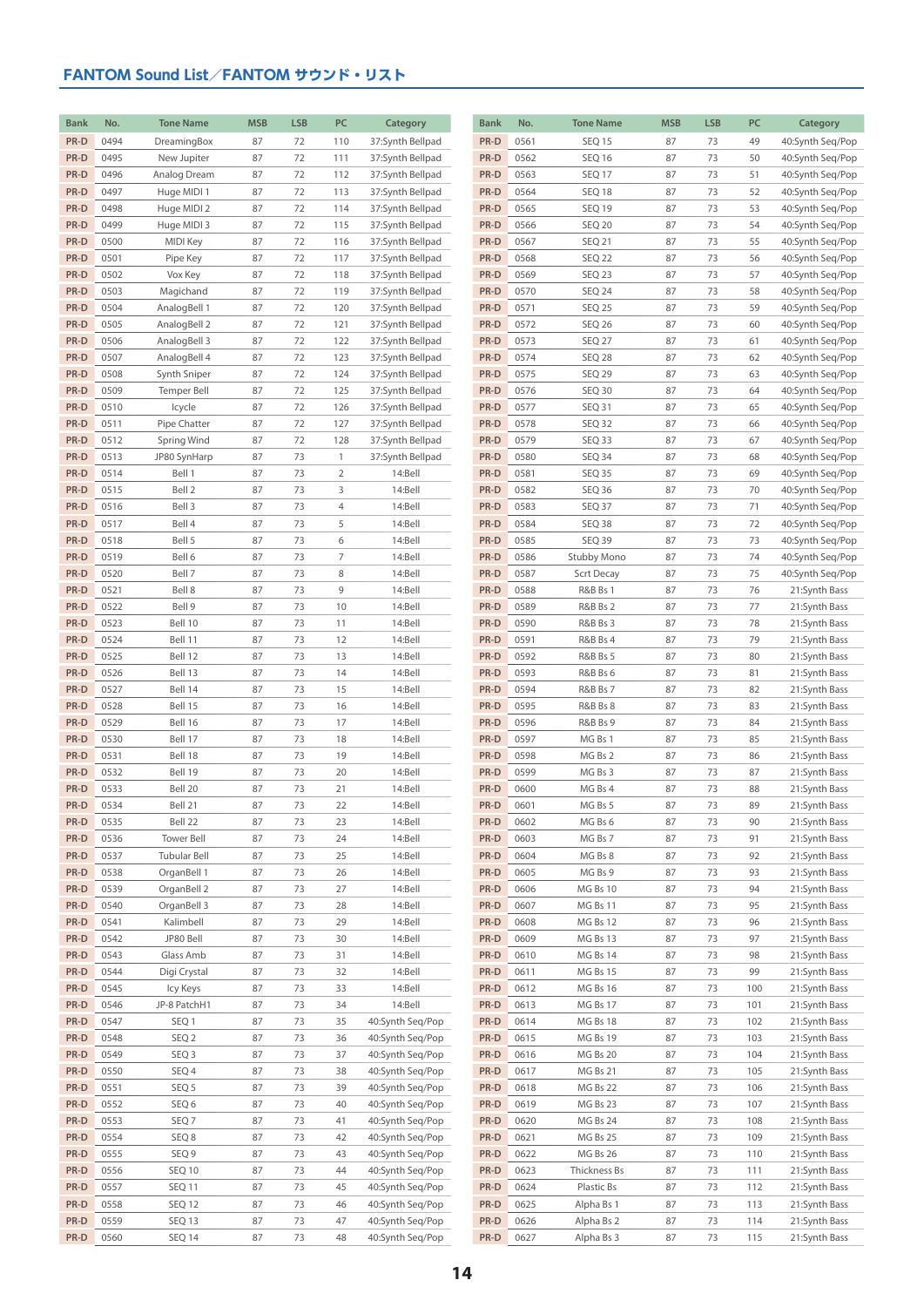| <b>Bank</b> | No.  | <b>Tone Name</b> | <b>MSB</b> | <b>LSB</b> | PC             | Category      | <b>Bank</b> | No.  | <b>Tone Name</b> | <b>MSB</b> | <b>LSB</b> | PC  | Category      |
|-------------|------|------------------|------------|------------|----------------|---------------|-------------|------|------------------|------------|------------|-----|---------------|
| PR-D        | 0628 | Flat6Bs          | 87         | 73         | 116            | 21:Synth Bass | PR-D        | 0695 | Garage Bs 2      | 87         | 74         | 55  | 21:Synth Bass |
| PR-D        | 0629 | Decay Bs 1       | 87         | 73         | 117            | 21:Synth Bass | PR-D        | 0696 | Low Bs 1         | 87         | 74         | 56  | 21:Synth Bass |
| PR-D        | 0630 | Decay Bs 2       | 87         | 73         | 118            | 21:Synth Bass | PR-D        | 0697 | Low Bs 2         | 87         | 74         | 57  | 21:Synth Bass |
| PR-D        | 0631 | Decay Bs 3       | 87         | 73         | 119            | 21:Synth Bass | PR-D        | 0698 | Low Bs 3         | 87         | 74         | 58  | 21:Synth Bass |
| PR-D        | 0632 | Decay Bs 4       | 87         | 73         | 120            | 21:Synth Bass | PR-D        | 0699 | Low Bs 4         | 87         | 74         | 59  | 21:Synth Bass |
| PR-D        | 0633 | 106 Bass 1       | 87         | 73         | 121            | 21:Synth Bass | PR-D        | 0700 | Low Bs 5         | 87         | 74         | 60  | 21:Synth Bass |
| PR-D        | 0634 | 106 Bass 2       | 87         | 73         | 122            | 21:Synth Bass | PR-D        | 0701 | Low Bs 6         | 87         | 74         | 61  | 21:Synth Bass |
| PR-D        | 0635 | 106 Bass 3       | 87         | 73         | 123            | 21:Synth Bass | PR-D        | 0702 | Tri Bass 1       | 87         | 74         | 62  | 21:Synth Bass |
| PR-D        | 0636 | 106 Bass 4       | 87         | 73         | 124            | 21:Synth Bass | PR-D        | 0703 | Tri Bass 2       | 87         | 74         | 63  | 21:Synth Bass |
| PR-D        | 0637 | 106 Bass 5       | 87         | 73         | 125            | 21:Synth Bass | PR-D        | 0704 | Fat Analog 1     | 87         | 74         | 64  | 21:Synth Bass |
| PR-D        | 0638 | Breakdown Bs     | 87         | 73         | 126            | 21:Synth Bass | PR-D        | 0705 | Fat Analog 2     | 87         | 74         | 65  | 21:Synth Bass |
| PR-D        | 0639 | Dopebass         | 87         | 73         | 127            | 21:Synth Bass | PR-D        | 0706 | Reso Bs 1        | 87         | 74         | 66  | 21:Synth Bass |
| PR-D        | 0640 | MC202 Bs 1       | 87         | 73         | 128            | 21:Synth Bass | PR-D        | 0707 | Reso Bs 2        | 87         | 74         | 67  | 21:Synth Bass |
| PR-D        | 0641 | MC202 Bs 2       | 87         | 74         | $\mathbf{1}$   | 21:Synth Bass | PR-D        | 0708 | Reso Bs 3        | 87         | 74         | 68  | 21:Synth Bass |
| PR-D        | 0642 | Pulse Bs 1       | 87         | 74         | $\overline{2}$ | 21:Synth Bass | PR-D        | 0709 | Reso Bs 4        | 87         | 74         | 69  | 21:Synth Bass |
| PR-D        | 0643 | Pulse Bs 2       | 87         | 74         | 3              | 21:Synth Bass | PR-D        | 0710 | Reso Bs 5        | 87         | 74         | 70  | 21:Synth Bass |
| PR-D        | 0644 | Pulse Bs 3       | 87         | 74         | 4              | 21:Synth Bass | PR-D        | 0711 | Reso Bs 6        | 87         | 74         | 71  | 21:Synth Bass |
| PR-D        | 0645 | Pulse Bs 4       | 87         | 74         | 5              | 21:Synth Bass | PR-D        | 0712 | Reso Bs 7        | 87         | 74         | 72  | 21:Synth Bass |
| PR-D        | 0646 | FM Bs 1          | 87         | 74         | 6              | 21:Synth Bass | PR-D        | 0713 | Reso Bs 8        | 87         | 74         | 73  | 21:Synth Bass |
| PR-D        | 0647 | FM Bs 2          | 87         | 74         | 7              | 21:Synth Bass | PR-D        | 0714 | Reso Bs 9        | 87         | 74         | 74  | 21:Synth Bass |
| PR-D        | 0648 | JP Bs            | 87         | 74         | 8              | 21:Synth Bass | PR-D        | 0715 | Reso Bs 10       | 87         | 74         | 75  | 21:Synth Bass |
| PR-D        | 0649 | Compu Bass 1     | 87         | 74         | 9              | 21:Synth Bass | PR-D        | 0716 | Reso Bs 11       | 87         | 74         | 76  | 21:Synth Bass |
| PR-D        | 0650 | Compu Bass 2     | 87         | 74         | 10             | 21:Synth Bass | PR-D        | 0717 | Reso Bs 12       | 87         | 74         | 77  | 21:Synth Bass |
| PR-D        | 0651 | Detune Bs 1      | 87         | 74         | 11             | 21:Synth Bass | PR-D        | 0718 | Reso Bs 13       | 87         | 74         | 78  | 21:Synth Bass |
| PR-D        | 0652 | Detune Bs 2      | 87         | 74         | 12             | 21:Synth Bass | PR-D        | 0719 | Reso Bs 14       | 87         | 74         | 79  | 21:Synth Bass |
| PR-D        | 0653 | Detune Bs 3      | 87         | 74         | 13             | 21:Synth Bass | PR-D        | 0720 | Reso Bs 15       | 87         | 74         | 80  | 21:Synth Bass |
| PR-D        | 0654 | Detune Bs 4      | 87         | 74         | 14             | 21:Synth Bass | PR-D        | 0721 | Reso Bs 16       | 87         | 74         | 81  | 21:Synth Bass |
| PR-D        | 0655 | Intrusive Bs     | 87         | 74         | 15             | 21:Synth Bass | PR-D        | 0722 | Reso Bs 17       | 87         | 74         | 82  | 21:Synth Bass |
| PR-D        | 0656 | SH-101 Bs 1      | 87         | 74         | 16             | 21:Synth Bass | PR-D        | 0723 | Reso Bs 18       | 87         | 74         | 83  | 21:Synth Bass |
| PR-D        | 0657 | SH-101 Bs 2      | 87         | 74         | 17             | 21:Synth Bass | PR-D        | 0724 | Reso Bs 19       | 87         | 74         | 84  | 21:Synth Bass |
| PR-D        | 0658 | Sweep Bs 1       | 87         | 74         | 18             | 21:Synth Bass | PR-D        | 0725 | Reso Bs 20       | 87         | 74         | 85  | 21:Synth Bass |
| PR-D        | 0659 | Sweep Bs 2       | 87         | 74         | 19             | 21:Synth Bass | PR-D        | 0726 | Reso Bs 21       | 87         | 74         | 86  | 21:Synth Bass |
| PR-D        | 0660 | Sweep Bs 3       | 87         | 74         | 20             | 21:Synth Bass | PR-D        | 0727 | Reso Bs 22       | 87         | 74         | 87  | 21:Synth Bass |
| PR-D        | 0661 | Sweep Bs 4       | 87         | 74         | 21             | 21:Synth Bass | PR-D        | 0728 | Reso Bs 23       | 87         | 74         | 88  | 21:Synth Bass |
| PR-D        | 0662 | Sweep Bs 5       | 87         | 74         | 22             | 21:Synth Bass | PR-D        | 0729 | Reso Bs 24       | 87         | 74         | 89  | 21:Synth Bass |
| PR-D        | 0663 | Sweep Bs 6       | 87         | 74         | 23             | 21:Synth Bass | PR-D        | 0730 | Camblast         | 87         | 74         | 90  | 21:Synth Bass |
| PR-D        | 0664 | Sweep Bs 7       | 87         | 74         | 24             | 21:Synth Bass | PR-D        | 0731 | LA SynBs         | 87         | 74         | 91  | 21:Synth Bass |
| PR-D        | 0665 | Rubbertouch      | 87         | 74         | 25             | 21:Synth Bass | PR-D        | 0732 | Fat SynBs        | 87         | 74         | 92  | 21:Synth Bass |
| PR-D        | 0666 | P5 Bs 1          | 87         | 74         | 26             | 21:Synth Bass | PR-D        | 0733 | Syn Bs 1         | 87         | 74         | 93  | 21:Synth Bass |
| PR-D        | 0667 | P5 Bs 2          | 87         | 74         | 27             | 21:Synth Bass | PR-D        | 0734 | Syn Bs 2         | 87         | 74         | 94  | 21:Synth Bass |
| PR-D        | 0668 | P5 Bs 3          | 87         | 74         | 28             | 21:Synth Bass | $PR-D$      | 0735 | Syn Bs 3         | 87         | 74         | 95  | 21:Synth Bass |
| PR-D        | 0669 | P5 Bs 4          | 87         | 74         | 29             | 21:Synth Bass | PR-D        | 0736 | Rubber Bs 1      | 87         | 74         | 96  | 21:Synth Bass |
| PR-D        | 0670 | P5 Bs 5          | 87         | 74         | 30             | 21:Synth Bass | PR-D        | 0737 | Rubber Bs 2      | 87         | 74         | 97  | 21:Synth Bass |
| PR-D        | 0671 | Juno60 Bs        | 87         | 74         | 31             | 21:Synth Bass | PR-D        | 0738 | Dynamic Bs 1     | 87         | 74         | 98  | 21:Synth Bass |
| PR-D        | 0672 | D-50 Bs          | 87         | 74         | 32             | 21:Synth Bass | PR-D        | 0739 | Dynamic Bs 2     | 87         | 74         | 99  | 21:Synth Bass |
| PR-D        | 0673 | MKS-50 Bs        | 87         | 74         | 33             | 21:Synth Bass | PR-D        | 0740 | Round Bs         | 87         | 74         | 100 | 21:Synth Bass |
| PR-D        | 0674 | Wide Bs 1        | 87         | 74         | 34             | 21:Synth Bass | PR-D        | 0741 | Acid Bs 1        | 87         | 74         | 101 | 21:Synth Bass |
| PR-D        | 0675 | Wide Bs 2        | 87         | 74         | 35             | 21:Synth Bass | PR-D        | 0742 | Acid Bs 2        | 87         | 74         | 102 | 21:Synth Bass |
| PR-D        | 0676 | Wide Bs 3        | 87         | 74         | 36             | 21:Synth Bass | PR-D        | 0743 | Acid Bs 3        | 87         | 74         | 103 | 21:Synth Bass |
| PR-D        | 0677 | Wide Bs 4        | 87         | 74         | 37             | 21:Synth Bass | PR-D        | 0744 | Acid Bs 4        | 87         | 74         | 104 | 21:Synth Bass |
| PR-D        | 0678 | BASSH 10         | 87         | 74         | 38             | 21:Synth Bass | PR-D        | 0745 | Acid Bs 5        | 87         | 74         | 105 | 21:Synth Bass |
| PR-D        | 0679 | Chow Bs 1        | 87         | 74         | 39             | 21:Synth Bass | PR-D        | 0746 | Acid Bs 6        | 87         | 74         | 106 | 21:Synth Bass |
| PR-D        | 0680 | Chow Bs 2        | 87         | 74         | 40             | 21:Synth Bass | PR-D        | 0747 | Spike Bs 1       | 87         | 74         | 107 | 21:Synth Bass |
| PR-D        | 0681 | House Bs         | 87         | 74         | 41             | 21:Synth Bass | PR-D        | 0748 | Spike Bs 2       | 87         | 74         | 108 | 21:Synth Bass |
| PR-D        | 0682 | JP-4 Bs          | 87         | 74         | 42             | 21:Synth Bass | PR-D        | 0749 | H&S Bass         | 87         | 74         | 109 | 21:Synth Bass |
| PR-D        | 0683 | SH Square Bs     | 87         | 74         | 43             | 21:Synth Bass | PR-D        | 0750 | Short Bs 1       | 87         | 74         | 110 | 21:Synth Bass |
| PR-D        | 0684 | JunoSqr Bs 1     | 87         | 74         | 44             | 21:Synth Bass | PR-D        | 0751 | Short Bs 2       | 87         | 74         | 111 | 21:Synth Bass |
| PR-D        | 0685 | JunoSqr Bs 2     | 87         | 74         | 45             | 21:Synth Bass | PR-D        | 0752 | Short Bs 3       | 87         | 74         | 112 | 21:Synth Bass |
| PR-D        | 0686 | TB Bass 1        | 87         | 74         | 46             | 21:Synth Bass | PR-D        | 0753 | HH Bs 1          | 87         | 74         | 113 | 21:Synth Bass |
| PR-D        | 0687 | TB Bass 2        | 87         | 74         | 47             | 21:Synth Bass | PR-D        | 0754 | HH Bs 2          | 87         | 74         | 114 | 21:Synth Bass |
| PR-D        | 0688 | TB Dist Bs 1     | 87         | 74         | 48             | 21:Synth Bass | PR-D        | 0755 | HH Bs 3          | 87         | 74         | 115 | 21:Synth Bass |
| PR-D        | 0689 | TB Dist Bs 2     | 87         | 74         | 49             | 21:Synth Bass | PR-D        | 0756 | HH Bs 4          | 87         | 74         | 116 | 21:Synth Bass |
| PR-D        | 0690 | Agresso Bass     | 87         | 74         | 50             | 21:Synth Bass | PR-D        | 0757 | HH Bs 5          | 87         | 74         | 117 | 21:Synth Bass |
| PR-D        | 0691 | Show Me Low      | 87         | 74         | 51             | 21:Synth Bass | PR-D        | 0758 | HH Bs 6          | 87         | 74         | 118 | 21:Synth Bass |
| PR-D        | 0692 | Organ Bs         | 87         | 74         | 52             | 21:Synth Bass | PR-D        | 0759 | Arpaccio         | 87         | 74         | 119 | 21:Synth Bass |
| PR-D        | 0693 | Muffled Bass     | 87         | 74         | 53             | 21:Synth Bass | PR-D        | 0760 | Carmelcorn       | 87         | 74         | 120 | 21:Synth Bass |
| PR-D        | 0694 | Garage Bs 1      | 87         | 74         | 54             | 21:Synth Bass | PR-D        | 0761 | NoiseBs          | 87         | 74         | 121 | 21:Synth Bass |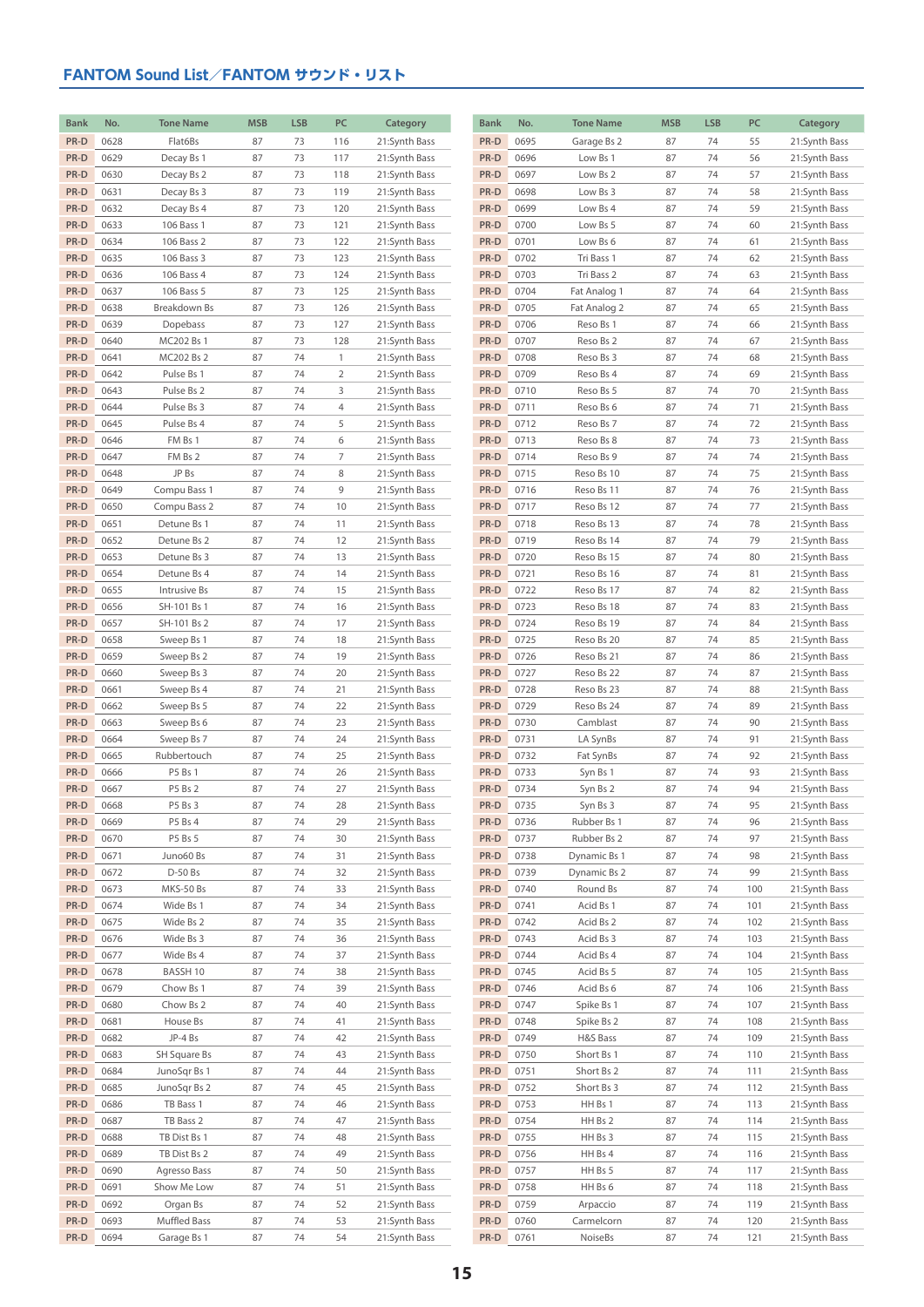| <b>Bank</b>  | No.          | <b>Tone Name</b>             | <b>MSB</b> | <b>LSB</b> | PC             | Category                       | Bank         | No.          | <b>Tone Name</b>           | <b>MSB</b> | <b>LSB</b> | PC         | Category                       |
|--------------|--------------|------------------------------|------------|------------|----------------|--------------------------------|--------------|--------------|----------------------------|------------|------------|------------|--------------------------------|
| PR-D         | 0762         | Soft Bs                      | 87         | 74         | 122            | 21:Synth Bass                  | PR-D         | 0829         | Saw Lead 18                | 87         | 75         | 61         | 34:Synth Lead                  |
| PR-D         | 0763         | Slow Bs                      | 87         | 74         | 123            | 21:Synth Bass                  | PR-D         | 0830         | Saw Lead 19                | 87         | 75         | 62         | 34:Synth Lead                  |
| PR-D         | 0764         | Square Bs 1                  | 87         | 74         | 124            | 21:Synth Bass                  | PR-D         | 0831         | Saw Lead 20                | 87         | 75         | 63         | 34:Synth Lead                  |
| PR-D         | 0765         | Square Bs 2                  | 87         | 74         | 125            | 21:Synth Bass                  | PR-D         | 0832         | Saw Lead 21                | 87         | 75         | 64         | 34:Synth Lead                  |
| PR-D         | 0766         | Square Bs 3                  | 87         | 74         | 126            | 21:Synth Bass                  | PR-D         | 0833         | Saw Lead 22                | 87         | 75         | 65         | 34:Synth Lead                  |
| PR-D         | 0767         | Square Bs 4                  | 87         | 74         | 127            | 21:Synth Bass                  | PR-D         | 0834         | Saw Lead 23                | 87         | 75         | 66         | 34:Synth Lead                  |
| PR-D         | 0768         | Squaresville                 | 87         | 74         | 128            | 21:Synth Bass                  | PR-D         | 0835         | Saw Lead 24                | 87         | 75         | 67         | 34:Synth Lead                  |
| PR-D         | 0769         | PWM Bass 1                   | 87         | 75         | $\mathbf{1}$   | 21:Synth Bass                  | PR-D         | 0836         | Saw Lead 25                | 87         | 75         | 68         | 34:Synth Lead                  |
| PR-D         | 0770         | PWM Bass 2                   | 87         | 75         | $\overline{2}$ | 21:Synth Bass                  | PR-D         | 0837         | Saw Lead 26                | 87         | 75         | 69         | 34:Synth Lead                  |
| PR-D         | 0771         | Modular Bs 1                 | 87         | 75         | 3              | 21:Synth Bass                  | PR-D         | 0838         | Saw Lead 27                | 87         | 75         | 70         | 34:Synth Lead                  |
| PR-D         | 0772         | Modular Bs 2                 | 87         | 75         | 4              | 21:Synth Bass                  | PR-D         | 0839         | Saw Lead 28                | 87         | 75         | 71         | 34:Synth Lead                  |
| PR-D         | 0773         | Modular Bs 3                 | 87         | 75         | 5              | 21:Synth Bass                  | PR-D         | 0840         | Saw Lead 29                | 87         | 75         | 72         | 34:Synth Lead                  |
| PR-D         | 0774         | Modular Bs 4                 | 87         | 75         | 6              | 21:Synth Bass                  | PR-D         | 0841         | Saw Lead 30                | 87         | 75         | 73         | 34:Synth Lead                  |
| PR-D         | 0775         | Modular Bs 5                 | 87         | 75         | 7              | 21:Synth Bass                  | PR-D         | 0842         | Saw Lead 31                | 87         | 75         | 74         | 34:Synth Lead                  |
| PR-D         | 0776         | Modular Bs 6                 | 87         | 75         | 8              | 21:Synth Bass                  | PR-D         | 0843         | Saw Lead 32                | 87         | 75         | 75         | 34:Synth Lead                  |
| PR-D         | 0777         | Unison Bs 1                  | 87         | 75         | 9              | 21:Synth Bass                  | PR-D         | 0844         | Saw Lead 33                | 87         | 75         | 76         | 34:Synth Lead                  |
| PR-D         | 0778         | Unison Bs 2                  | 87         | 75         | 10             | 21:Synth Bass                  | PR-D         | 0845         | Saw Lead 34                | 87         | 75         | 77         | 34:Synth Lead                  |
| PR-D         | 0779         | Unison Bs 3                  | 87         | 75         | 11             | 21:Synth Bass                  | PR-D         | 0846         | Saw Lead 35                | 87         | 75         | 78         | 34:Synth Lead                  |
| PR-D         | 0780         | Unison Bs 4                  | 87         | 75         | 12             | 21:Synth Bass                  | PR-D         | 0847         | Saw Lead 36                | 87         | 75         | 79         | 34:Synth Lead                  |
| PR-D         | 0781         | Monster Bs 1                 | 87         | 75         | 13             | 21:Synth Bass                  | PR-D         | 0848         | Saw Lead 37                | 87         | 75         | 80         | 34:Synth Lead                  |
| PR-D         | 0782         | Monster Bs 2                 | 87         | 75         | 14             | 21:Synth Bass                  | PR-D         | 0849         | Saw Lead 38                | 87         | 75         | 81         | 34:Synth Lead                  |
| PR-D<br>PR-D | 0783<br>0784 | Monster Bs 3<br>Monster Bs 4 | 87<br>87   | 75<br>75   | 15<br>16       | 21:Synth Bass<br>21:Synth Bass | PR-D<br>PR-D | 0850<br>0851 | Saw Lead 39<br>Saw Lead 40 | 87<br>87   | 75<br>75   | 82<br>83   | 34:Synth Lead<br>34:Synth Lead |
| PR-D         | 0785         | Monster Bs 5                 | 87         | 75         | 17             | 21:Synth Bass                  | PR-D         | 0852         | Saw Lead 41                | 87         | 75         | 84         | 34:Synth Lead                  |
| PR-D         | 0786         | Monster Bs 6                 | 87         | 75         | 18             | 21:Synth Bass                  | PR-D         | 0853         | Saw Lead 42                | 87         | 75         | 85         | 34:Synth Lead                  |
| PR-D         | 0787         | Monster Bs 7                 | 87         | 75         | 19             | 21:Synth Bass                  | PR-D         | 0854         | Saw Lead 43                | 87         | 75         | 86         | 34:Synth Lead                  |
| PR-D         | 0788         | Monster Bs 8                 | 87         | 75         | 20             | 21:Synth Bass                  | PR-D         | 0855         | Saw Lead 44                | 87         | 75         | 87         | 34:Synth Lead                  |
| PR-D         | 0789         | Bit Bs 1                     | 87         | 75         | 21             | 21:Synth Bass                  | PR-D         | 0856         | Saw Lead 45                | 87         | 75         | 88         | 34:Synth Lead                  |
| PR-D         | 0790         | Bit Bs 2                     | 87         | 75         | 22             | 21:Synth Bass                  | PR-D         | 0857         | CC Saw Ld 1                | 87         | 75         | 89         | 34:Synth Lead                  |
| PR-D         | 0791         | Bit Bs 3                     | 87         | 75         | 23             | 21:Synth Bass                  | PR-D         | 0858         | CC Saw Ld 2                | 87         | 75         | 90         | 34:Synth Lead                  |
| PR-D         | 0792         | Bit Bs 4                     | 87         | 75         | 24             | 21:Synth Bass                  | PR-D         | 0859         | CC Saw Ld 3                | 87         | 75         | 91         | 34:Synth Lead                  |
| PR-D         | 0793         | SuperSawBs 1                 | 87         | 75         | 25             | 21:Synth Bass                  | PR-D         | 0860         | CC Saw Ld 4                | 87         | 75         | 92         | 34:Synth Lead                  |
| PR-D         | 0794         | SuperSawBs 2                 | 87         | 75         | 26             | 21:Synth Bass                  | PR-D         | 0861         | CC Saw Ld 5                | 87         | 75         | 93         | 34:Synth Lead                  |
| PR-D         | 0795         | SuperSawBs 3                 | 87         | 75         | 27             | 21:Synth Bass                  | PR-D         | 0862         | Bad Axe                    | 87         | 75         | 94         | 34:Synth Lead                  |
| PR-D         | 0796         | SuperSawBs 4                 | 87         | 75         | 28             | 21:Synth Bass                  | PR-D         | 0863         | <b>Buzz Cut</b>            | 87         | 75         | 95         | 34:Synth Lead                  |
| PR-D         | 0797         | SuperSawBs 5                 | 87         | 75         | 29             | 21:Synth Bass                  | PR-D         | 0864         | Cutting Lead               | 87         | 75         | 96         | 34:Synth Lead                  |
| PR-D         | 0798         | Sync Bs 1                    | 87         | 75         | 30             | 21:Synth Bass                  | PR-D         | 0865         | Fat GR Lead                | 87         | 75         | 97         | 34:Synth Lead                  |
| PR-D         | 0799         | Sync Bs 2                    | 87         | 75         | 31             | 21:Synth Bass                  | PR-D         | 0866         | <b>Bright Pls</b>          | 87         | 75         | 98         | 34:Synth Lead                  |
| PR-D         | 0800         | Sync Bs 3                    | 87         | 75         | 32             | 21:Synth Bass                  | PR-D         | 0867         | Juicy JP                   | 87         | 75         | 99         | 34:Synth Lead                  |
| PR-D         | 0801         | Sync Bs 4                    | 87         | 75         | 33             | 21:Synth Bass                  | PR-D         | 0868         | Abakababra                 | 87         | 75         | 100        | 34:Synth Lead                  |
| PR-D         | 0802         | SubOSC Bs 1                  | 87         | 75         | 34             | 21:Synth Bass                  | PR-D         | 0869         | Crossfire                  | 87         | 75         | 101        | 34:Synth Lead                  |
| PR-D         | 0803         | SubOSC Bs 2                  | 87         | 75         | 35             | 21:Synth Bass                  | PR-D         | 0870         | Borrowed                   | 87         | 75         | 102        | 34:Synth Lead                  |
| PR-D         | 0804         | Ramp Bs                      | 87         | 75         | 36             | 21:Synth Bass                  | PR-D         | 0871         | PulstarLd 1                | 87         | 75         | 103        | 34:Synth Lead                  |
| PR-D         | 0805         | LFO Bs 1                     | 87         | 75         | 37             | 21:Synth Bass                  | PR-D         | 0872         | PulstarLd 2                | 87         | 75         | 104        | 34:Synth Lead                  |
| PR-D         | 0806         | LFO Bs 2                     | 87         | 75         | 38             | 21:Synth Bass                  | PR-D         | 0873         | Dirty Saw Ld               | 87         | 75         | 105        | 34:Synth Lead                  |
| PR-D         | 0807         | LFO Bs 3                     | 87         | 75         | 39             | 21:Synth Bass                  | PR-D         | 0874         | Leadership                 | 87         | 75         | 106        | 34:Synth Lead                  |
| PR-D         | 0808         | LFO Bs 4                     | 87         | 75         | 40             | 21:Synth Bass                  | PR-D         | 0875         | <b>Ripping Mini</b>        | 87         | 75         | 107        | 34:Synth Lead                  |
| PR-D         | 0809<br>0810 | Crackbass<br>Basschunk       | 87         | 75<br>75   | 41             | 21:Synth Bass                  | PR-D<br>PR-D | 0876<br>0877 | Love Lead                  | 87         | 75<br>75   | 108<br>109 | 34:Synth Lead                  |
| PR-D<br>PR-D | 0811         | Hi-Energy Bs                 | 87<br>87   | 75         | 42<br>43       | 21:Synth Bass<br>21:Synth Bass | PR-D         | 0878         | EQ Lead 1<br>EQ Lead 2     | 87<br>87   | 75         | 110        | 34:Synth Lead<br>34:Synth Lead |
| PR-D         | 0812         | Saw Lead 1                   | 87         | 75         | 44             | 34:Synth Lead                  | PR-D         | 0879         | Stn MG Lead                | 87         | 75         | 111        | 34:Synth Lead                  |
| PR-D         | 0813         | Saw Lead 2                   | 87         | 75         | 45             | 34:Synth Lead                  | PR-D         | 0880         | Octa Juice                 | 87         | 75         | 112        | 34:Synth Lead                  |
| PR-D         | 0814         | Saw Lead 3                   | 87         | 75         | 46             | 34:Synth Lead                  | PR-D         | 0881         | CR Lead                    | 87         | 75         | 113        | 34:Synth Lead                  |
| PR-D         | 0815         | Saw Lead 4                   | 87         | 75         | 47             | 34:Synth Lead                  | PR-D         | 0882         | Hip Lead                   | 87         | 75         | 114        | 34:Synth Lead                  |
| PR-D         | 0816         | Saw Lead 5                   | 87         | 75         | 48             | 34:Synth Lead                  | PR-D         | 0883         | Chubby Lead                | 87         | 75         | 115        | 34:Synth Lead                  |
| PR-D         | 0817         | Saw Lead 6                   | 87         | 75         | 49             | 34:Synth Lead                  | PR-D         | 0884         | Super Saws                 | 87         | 75         | 116        | 34:Synth Lead                  |
| PR-D         | 0818         | Saw Lead 7                   | 87         | 75         | 50             | 34:Synth Lead                  | PR-D         | 0885         | NuWave                     | 87         | 75         | 117        | 34:Synth Lead                  |
| PR-D         | 0819         | Saw Lead 8                   | 87         | 75         | 51             | 34:Synth Lead                  | PR-D         | 0886         | Flangepig                  | 87         | 75         | 118        | 34:Synth Lead                  |
| PR-D         | 0820         | Saw Lead 9                   | 87         | 75         | 52             | 34:Synth Lead                  | PR-D         | 0887         | Bodyart                    | 87         | 75         | 119        | 34:Synth Lead                  |
| PR-D         | 0821         | Saw Lead 10                  | 87         | 75         | 53             | 34:Synth Lead                  | PR-D         | 0888         | Buzz Synth                 | 87         | 75         | 120        | 34:Synth Lead                  |
| PR-D         | 0822         | Saw Lead 11                  | 87         | 75         | 54             | 34:Synth Lead                  | PR-D         | 0889         | Hard Synth                 | 87         | 75         | 121        | 34:Synth Lead                  |
| PR-D         | 0823         | Saw Lead 12                  | 87         | 75         | 55             | 34:Synth Lead                  | PR-D         | 0890         | Dance Saw 1                | 87         | 75         | 122        | 34:Synth Lead                  |
| PR-D         | 0824         | Saw Lead 13                  | 87         | 75         | 56             | 34:Synth Lead                  | PR-D         | 0891         | Dance Saw 2                | 87         | 75         | 123        | 34:Synth Lead                  |
| PR-D         | 0825         | Saw Lead 14                  | 87         | 75         | 57             | 34:Synth Lead                  | PR-D         | 0892         | Funky Lead                 | 87         | 75         | 124        | 34:Synth Lead                  |
| PR-D         | 0826         | Saw Lead 15                  | 87         | 75         | 58             | 34:Synth Lead                  | PR-D         | 0893         | WaveShape Ld               | 87         | 75         | 125        | 34:Synth Lead                  |
| PR-D         | 0827         | Saw Lead 16                  | 87         | 75         | 59             | 34:Synth Lead                  | PR-D         | 0894         | Synchro Lead               | 87         | 75         | 126        | 34:Synth Lead                  |
| PR-D         | 0828         | Saw Lead 17                  | 87         | 75         | 60             | 34:Synth Lead                  | PR-D         | 0895         | LFO Saw Ld                 | 87         | 75         | 127        | 34:Synth Lead                  |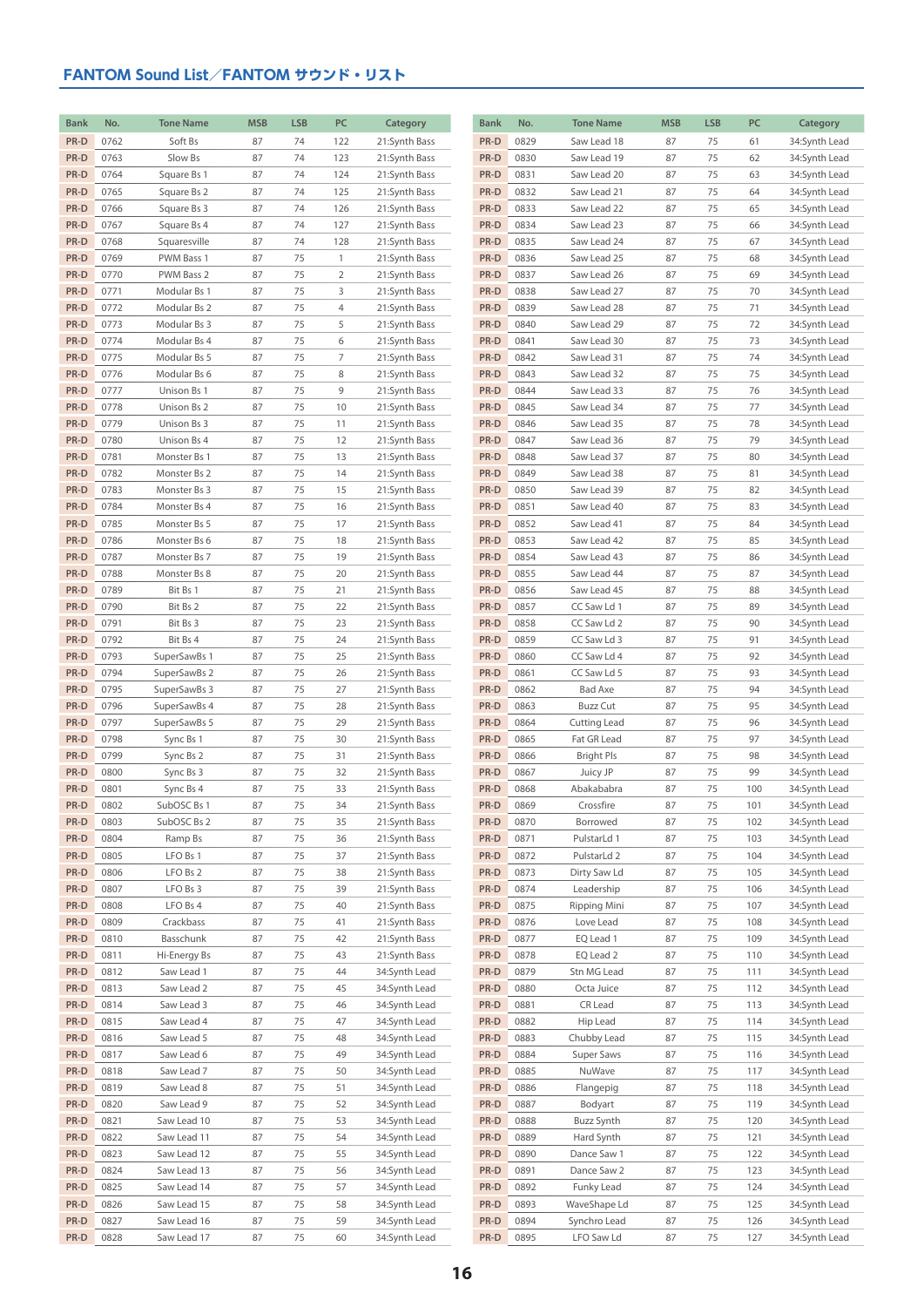| <b>Bank</b>  | No.          | <b>Tone Name</b>           | <b>MSB</b> | <b>LSB</b> | PC             | Category                       | <b>Bank</b>  | No.          | <b>Tone Name</b>         | <b>MSB</b> | <b>LSB</b> | PC           | Category                       |
|--------------|--------------|----------------------------|------------|------------|----------------|--------------------------------|--------------|--------------|--------------------------|------------|------------|--------------|--------------------------------|
| PR-D         | 0896         | Juno Soft Ld               | 87         | 75         | 128            | 34:Synth Lead                  | PR-D         | 0963         | SynOcarina 1             | 87         | 76         | 67           | 34:Synth Lead                  |
| PR-D         | 0897         | Oct Lead                   | 87         | 76         | $\mathbf{1}$   | 34:Synth Lead                  | PR-D         | 0964         | SynOcarina 2             | 87         | 76         | 68           | 34:Synth Lead                  |
| PR-D         | 0898         | Slow Lead 1                | 87         | 76         | $\overline{2}$ | 34:Synth Lead                  | PR-D         | 0965         | SynOcarina 3             | 87         | 76         | 69           | 34:Synth Lead                  |
| PR-D         | 0899         | Slow Lead 2                | 87         | 76         | 3              | 34:Synth Lead                  | PR-D         | 0966         | Crawler                  | 87         | 76         | 70           | 34:Synth Lead                  |
| PR-D         | 0900         | Slow Lead 3                | 87         | 76         | 4              | 34:Synth Lead                  | PR-D         | 0967         | OB Lead 1                | 87         | 76         | 71           | 34:Synth Lead                  |
| PR-D         | 0901         | Slow Lead 4                | 87         | 76         | 5              | 34:Synth Lead                  | PR-D         | 0968         | OB Lead 2                | 87         | 76         | 72           | 34:Synth Lead                  |
| PR-D         | 0902         | Slow Lead 5                | 87         | 76         | 6              | 34:Synth Lead                  | PR-D         | 0969         | Tri Lead 1               | 87         | 76         | 73           | 34:Synth Lead                  |
| PR-D         | 0903         | Slow Lead 6                | 87         | 76         | $\overline{7}$ | 34:Synth Lead                  | PR-D         | 0970         | Tri Lead 2               | 87         | 76         | 74           | 34:Synth Lead                  |
| PR-D         | 0904         | Slow Lead 7                | 87         | 76         | 8              | 34:Synth Lead                  | PR-D         | 0971         | Tri Lead 3               | 87         | 76         | 75           | 34:Synth Lead                  |
| PR-D         | 0905         | Slow Lead 8                | 87         | 76         | 9              | 34:Synth Lead                  | PR-D         | 0972         | Tri Lead 4               | 87         | 76         | 76           | 34:Synth Lead                  |
| PR-D         | 0906         | Slow Lead 9                | 87         | 76         | 10             | 34:Synth Lead                  | PR-D         | 0973         | Softy Lead               | 87         | 76         | 77           | 34:Synth Lead                  |
| PR-D         | 0907         | Slow Lead 10               | 87         | 76         | 11             | 34:Synth Lead                  | PR-D         | 0974         | Sine Lead 1              | 87         | 76         | 78           | 34:Synth Lead                  |
| PR-D         | 0908         | Slow Lead 11               | 87         | 76         | 12             | 34:Synth Lead                  | PR-D         | 0975         | Sine Lead 2              | 87         | 76         | 79           | 34:Synth Lead                  |
| PR-D         | 0909         | Slow Lead 12               | 87         | 76         | 13             | 34:Synth Lead                  | PR-D         | 0976         | Sine Lead 3              | 87         | 76         | 80           | 34:Synth Lead                  |
| PR-D         | 0910         | AnaVox Ld 1                | 87         | 76         | 14             | 34:Synth Lead                  | PR-D         | 0977         | Sine Lead 4              | 87         | 76         | 81           | 34:Synth Lead                  |
| PR-D         | 0911         | AnaVox Ld 2                | 87         | 76         | 15             | 34:Synth Lead                  | PR-D         | 0978         | Sine Lead 5              | 87         | 76         | 82           | 34:Synth Lead                  |
| PR-D         | 0912         | AnaVox Ld 3                | 87         | 76         | 16             | 34:Synth Lead                  | PR-D         | 0979         | OSC-SyncLd 1             | 87         | 76         | 83           | 34:Synth Lead                  |
| PR-D         | 0913         | AnaVox Ld 4                | 87         | 76         | 17             | 34:Synth Lead                  | PR-D         | 0980         | OSC-SyncLd 2             | 87         | 76         | 84           | 34:Synth Lead                  |
| PR-D         | 0914         | Pulse Lead 1               | 87         | 76         | 18             | 34:Synth Lead                  | PR-D         | 0981         | OSC-SyncLd 3             | 87         | 76         | 85           | 34:Synth Lead                  |
| PR-D         | 0915         | Pulse Lead 2               | 87         | 76         | 19             | 34:Synth Lead                  | PR-D         | 0982         | OSC-SyncLd 4             | 87         | 76         | 86           | 34:Synth Lead                  |
| PR-D         | 0916         | Pulse Lead 3               | 87         | 76         | 20             | 34:Synth Lead                  | PR-D         | 0983         | OSC-SyncLd 5             | 87         | 76         | 87           | 34:Synth Lead                  |
| PR-D         | 0917         | BellSaw Ld 1               | 87         | 76         | 21             | 34:Synth Lead                  | PR-D         | 0984         | OSC-SyncLd 6             | 87         | 76         | 88           | 34:Synth Lead                  |
| PR-D         | 0918         | BellSaw Ld 2               | 87         | 76         | 22             | 34:Synth Lead                  | PR-D         | 0985         | OSC-SyncLd 7             | 87         | 76         | 89           | 34:Synth Lead                  |
| PR-D         | 0919         | Bell Lead 1                | 87         | 76         | 23             | 34:Synth Lead                  | PR-D         | 0986         | OSC-SyncLd 8             | 87         | 76         | 90           | 34:Synth Lead                  |
| PR-D         | 0920         | Bell Lead 2                | 87         | 76         | 24             | 34:Synth Lead                  | PR-D         | 0987         | Disturb Sync             | 87         | 76         | 91           | 34:Synth Lead                  |
| PR-D         | 0921         | Bell Lead 3                | 87         | 76         | 25             | 34:Synth Lead                  | PR-D         | 0988         | Digi Lead 1              | 87         | 76         | 92           | 34:Synth Lead                  |
| PR-D         | 0922         | Dig n D                    | 87         | 76         | 26             | 34:Synth Lead                  | PR-D         | 0989         | Digi Lead 2              | 87         | 76         | 93           | 34:Synth Lead                  |
| PR-D         | 0923         | Juicy Lead 1               | 87         | 76         | 27             | 34:Synth Lead                  | PR-D         | 0990         | Waspy Lead               | 87         | 76         | 94           | 34:Synth Lead                  |
| PR-D         | 0924         | Juicy Lead 2               | 87         | 76         | 28             | 34:Synth Lead                  | PR-D         | 0991         | Stitcher                 | 87         | 76         | 95           | 34:Synth Lead                  |
| PR-D         | 0925         | Portament Ld               | 87         | 76         | 29             | 34:Synth Lead                  | PR-D         | 0992         | Sweet 5th 1              | 87         | 76         | 96           | 34:Synth Lead                  |
| PR-D         | 0926         | Reso Juno                  | 87         | 76         | 30             | 34:Synth Lead                  | PR-D         | 0993         | Sweet 5th 2              | 87         | 76         | 97           | 34:Synth Lead                  |
| PR-D         | 0927         | Air Lead 1                 | 87         | 76         | 31             | 34:Synth Lead                  | PR-D         | 0994         | SoloNzPeaker             | 87         | 76         | 98           | 34:Synth Lead                  |
| PR-D         | 0928         | Air Lead 2                 | 87         | 76         | 32             | 34:Synth Lead                  | PR-D         | 0995         | Release Ld               | 87         | 76         | 99           | 34:Synth Lead                  |
| PR-D         | 0929         | Reso Pulser                | 87         | 76         | 33             | 34:Synth Lead                  | PR-D         | 0996         | Syn Lead 1               | 87         | 76         | 100          | 34:Synth Lead                  |
| PR-D         | 0930         | Growl Lead                 | 87         | 76         | 34             | 34:Synth Lead                  | PR-D         | 0997         | Syn Lead 2               | 87         | 76         | 101          | 34:Synth Lead                  |
| PR-D         | 0931         | Vintager 1                 | 87         | 76         | 35             | 34:Synth Lead                  | PR-D         | 0998         | Syn Lead 3               | 87         | 76         | 102          | 34:Synth Lead                  |
| PR-D         | 0932         | Vintager 2                 | 87         | 76         | 36             | 34:Synth Lead                  | PR-D         | 0999         | Syn Lead 4               | 87         | 76         | 103          | 34:Synth Lead                  |
| PR-D         | 0933         | Vintager 3                 | 87         | 76         | 37             | 34:Synth Lead                  | PR-D         | 1000         | Syn Lead 5               | 87         | 76         | 104          | 34:Synth Lead                  |
| PR-D         | 0934<br>0935 | SuperSaw Ld                | 87         | 76<br>76   | 38<br>39       | 34:Synth Lead                  | PR-D         | 1001<br>1002 | Syn Lead 6               | 87<br>87   | 76<br>76   | 105<br>106   | 34:Synth Lead                  |
| PR-D<br>PR-D | 0936         | 5th SawLead1               | 87<br>87   |            | 40             | 34:Synth Lead                  | PR-D<br>PR-D | 1003         | Syn Lead 7               | 87         |            |              | 34:Synth Lead                  |
| PR-D         | 0937         | 5th SawLead2<br>Simple Sqr | 87         | 76<br>76   | 41             | 34:Synth Lead                  | PR-D         | 1004         | Syn Lead 8<br>Syn Lead 9 | 87         | 76<br>76   | 107<br>108   | 34:Synth Lead<br>34:Synth Lead |
| PR-D         | 0938         | Round Sqr 1                | 87         | 76         | 42             | 34:Synth Lead<br>34:Synth Lead | PR-D         | 1005         | Syn Lead 10              | 87         | 76         | 109          | 34:Synth Lead                  |
| PR-D         | 0939         | Round Sqr 2                | 87         | 76         | 43             | 34:Synth Lead                  | PR-D         | 1006         | Syn Lead 11              | 87         | 76         | 110          | 34:Synth Lead                  |
| PR-D         | 0940         | Square Ld 1                | 87         | 76         | 44             | 34:Synth Lead                  | PR-D         | 1007         | Tekno Ld 1               | 87         | 76         | 111          | 34:Synth Lead                  |
| PR-D         | 0941         | Square Ld 2                | 87         | 76         | 45             | 34:Synth Lead                  | PR-D         | 1008         | Tekno Ld 2               | 87         | 76         | 112          | 34:Synth Lead                  |
| PR-D         | 0942         | Square Ld 3                | 87         | 76         | 46             | 34:Synth Lead                  | PR-D         | 1009         | Tekno Ld 3               | 87         | 76         | 113          | 34:Synth Lead                  |
| PR-D         | 0943         | Square Ld 4                | 87         | 76         | 47             | 34:Synth Lead                  | PR-D         | 1010         | Tekno Ld 4               | 87         | 76         | 114          | 34:Synth Lead                  |
| PR-D         | 0944         | Square Ld 5                | 87         | 76         | 48             | 34:Synth Lead                  | PR-D         | 1011         | Tekno Ld 5               | 87         | 76         | 115          | 34:Synth Lead                  |
| PR-D         | 0945         | Square Ld 6                | 87         | 76         | 49             | 34:Synth Lead                  | PR-D         | 1012         | Tekno Ld 6               | 87         | 76         | 116          | 34:Synth Lead                  |
| PR-D         | 0946         | Square Ld 7                | 87         | 76         | 50             | 34:Synth Lead                  | PR-D         | 1013         | Tekno Ld 7               | 87         | 76         | 117          | 34:Synth Lead                  |
| PR-D         | 0947         | Square Ld 8                | 87         | 76         | 51             | 34:Synth Lead                  | PR-D         | 1014         | Tekno Ld 8               | 87         | 76         | 118          | 34:Synth Lead                  |
| PR-D         | 0948         | Square Ld 9                | 87         | 76         | 52             | 34:Synth Lead                  | PR-D         | 1015         | Tekno Ld 9               | 87         | 76         | 119          | 34:Synth Lead                  |
| PR-D         | 0949         | Square Ld 10               | 87         | 76         | 53             | 34:Synth Lead                  | PR-D         | 1016         | Tekno Ld 10              | 87         | 76         | 120          | 34:Synth Lead                  |
| PR-D         | 0950         | Square Ld 11               | 87         | 76         | 54             | 34:Synth Lead                  | PR-D         | 1017         | Tekno Ld 11              | 87         | 76         | 121          | 34:Synth Lead                  |
| PR-D         | 0951         | Square Ld 12               | 87         | 76         | 55             | 34:Synth Lead                  | PR-D         | 1018         | Tekno Ld 12              | 87         | 76         | 122          | 34:Synth Lead                  |
| PR-D         | 0952         | Square Ld 13               | 87         | 76         | 56             | 34:Synth Lead                  | PR-D         | 1019         | Tekno Ld 13              | 87         | 76         | 123          | 34:Synth Lead                  |
| PR-D         | 0953         | Square Ld 14               | 87         | 76         | 57             | 34:Synth Lead                  | PR-D         | 1020         | Tekno Ld 14              | 87         | 76         | 124          | 34:Synth Lead                  |
| PR-D         | 0954         | Square Ld 15               | 87         | 76         | 58             | 34:Synth Lead                  | PR-D         | 1021         | Tekno Ld 15              | 87         | 76         | 125          | 34:Synth Lead                  |
| PR-D         | 0955         | Squareoff                  | 87         | 76         | 59             | 34:Synth Lead                  | PR-D         | 1022         | Tekno Ld 16              | 87         | 76         | 126          | 34:Synth Lead                  |
| PR-D         | 0956         | Brite Sqr 1                | 87         | 76         | 60             | 34:Synth Lead                  | PR-D         | 1023         | Tekno Ld 17              | 87         | 76         | 127          | 34:Synth Lead                  |
| PR-D         | 0957         | Brite Sqr 2                | 87         | 76         | 61             | 34:Synth Lead                  | PR-D         | 1024         | Tekno Ld 18              | 87         | 76         | 128          | 34:Synth Lead                  |
| PR-D         | 0958         | Brite Sqr 3                | 87         | 76         | 62             | 34:Synth Lead                  | PR-D         | 1025         | Tekno Ld 19              | 87         | 77         | $\mathbf{1}$ | 34:Synth Lead                  |
| PR-D         | 0959         | Cpt McSquare               | 87         | 76         | 63             | 34:Synth Lead                  | PR-D         | 1026         | Tekno Ld 20              | 87         | 77         | 2            | 34:Synth Lead                  |
| PR-D         | 0960         | Tekno Sqr                  | 87         | 76         | 64             | 34:Synth Lead                  | PR-D         | 1027         | Tekno Ld 21              | 87         | 77         | 3            | 34:Synth Lead                  |
| PR-D         | 0961         | Octa Square                | 87         | 76         | 65             | 34:Synth Lead                  | PR-D         | 1028         | Tekno Ld 22              | 87         | 77         | 4            | 34:Synth Lead                  |
| PR-D         | 0962         | Pure Square                | 87         | 76         | 66             | 34:Synth Lead                  | PR-D         | 1029         | Tekno Ld 23              | 87         | 77         | 5            | 34:Synth Lead                  |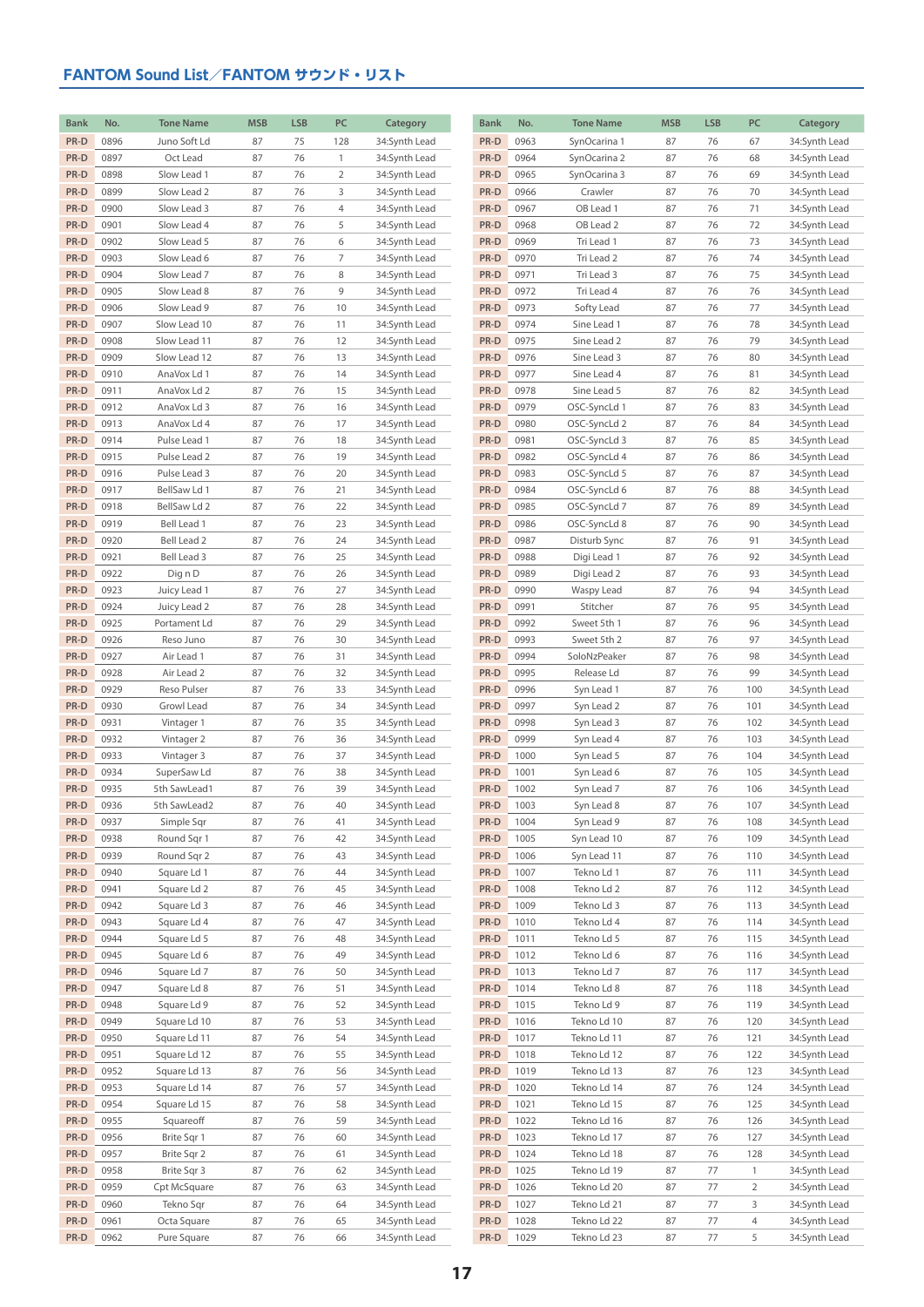| <b>Bank</b> | No.  | <b>Tone Name</b>   | <b>MSB</b> | <b>LSB</b> | PC | Category      | <b>Bank</b> | No.  | <b>Tone Name</b>     | <b>MSB</b> | <b>LSB</b> | PC           | Category    |
|-------------|------|--------------------|------------|------------|----|---------------|-------------|------|----------------------|------------|------------|--------------|-------------|
| PR-D        | 1030 | Tekno Ld 24        | 87         | 77         | 6  | 34:Synth Lead | PR-D        | 1097 | Pulse Clav           | 87         | 77         | 73           | 10:Clav     |
| PR-D        | 1031 | Tekno Ld 25        | 87         | 77         | 7  | 34:Synth Lead | PR-D        | 1098 | Toy Box 1            | 87         | 77         | 74           | 15:Mallet   |
| PR-D        | 1032 | Tekno Ld 26        | 87         | 77         | 8  | 34:Synth Lead | PR-D        | 1099 | Toy Box 2            | 87         | 77         | 75           | 15:Mallet   |
| PR-D        | 1033 | Tekno Ld 27        | 87         | 77         | 9  | 34:Synth Lead | PR-D        | 1100 | Ethno Keys           | 87         | 77         | 76           | 15:Mallet   |
| PR-D        | 1034 | Tekno Ld 28        | 87         | 77         | 10 | 34:Synth Lead | PR-D        |      |                      | 87         | 77         | 77           | 24:Ensemble |
| PR-D        | 1035 | Tekno Ld 29        | 87         | 77         | 11 | 34:Synth Lead |             | 1101 | Mood String          |            |            |              | Strings     |
| PR-D        | 1036 | Tekno Ld 30        | 87         | 77         | 12 | 34:Synth Lead | PR-D        | 1102 | Orch Hit             | 87         | 77         | 78           | 44:Hit      |
| PR-D        | 1037 | Tekno Ld 31        | 87         | 77         | 13 | 34:Synth Lead | PR-D        | 1103 | Philly Hit 1         | 87         | 77         | 79           | 44:Hit      |
| PR-D        | 1038 | Tekno Ld 32        | 87         | 77         | 14 | 34:Synth Lead | PR-D        | 1104 | Philly Hit 2         | 87         | 77         | 80           | 44:Hit      |
| PR-D        | 1039 | Tekno Ld 33        | 87         | 77         | 15 | 34:Synth Lead | PR-D        | 1105 | Philly Hit 3         | 87         | 77         | 81           | 44:Hit      |
| PR-D        | 1040 | Tekno Ld 34        | 87         | 77         | 16 | 34:Synth Lead | PR-D        | 1106 | Philly Hit 4         | 87         | 77         | 82           | 44:Hit      |
| PR-D        | 1041 | Tekno Ld 35        | 87         | 77         | 17 | 34:Synth Lead | PR-D        | 1107 | House Hit 1          | 87         | 77         | 83           | 44:Hit      |
| PR-D        | 1042 | Tekno Ld 36        | 87         | 77         | 18 | 34:Synth Lead | PR-D        | 1108 | House Hit 2          | 87         | 77         | 84           | 44:Hit      |
| PR-D        | 1043 | JP80 Ring-80       | 87         | 77         | 19 | 34:Synth Lead | PR-D        | 1109 | LoFi Hit             | 87         | 77         | 85           | 44:Hit      |
| PR-D        | 1044 | Distroubled        | 87         | 77         | 20 | 34:Synth Lead |             |      |                      |            |            |              |             |
| PR-D        | 1045 | Hover Dive 1       | 87         | 77         | 21 | 34:Synth Lead | <b>Bank</b> | No.  | <b>Tone Name</b>     | <b>MSB</b> | <b>LSB</b> | PC           | Category    |
| PR-D        | 1046 | Hover Dive 2       | 87         | 77         | 22 | 34:Synth Lead | PR-E        | 0001 | 128voicePno          | 87         | 78         | $\mathbf{1}$ | 1:Ac.Piano  |
| PR-D        | 1047 | OhWowWow           | 87         | 77         | 23 | 34:Synth Lead | PR-E        | 0002 | <b>Bright Piano</b>  | 87         | 78         | 2            | 1:Ac.Piano  |
| PR-D        | 1048 | Broken Lead        | 87         | 77         | 24 | 34:Synth Lead | PR-E        | 0003 | Classique            | 87         | 78         | 3            | 1:Ac.Piano  |
| PR-D        | 1049 | FX1                | 87         | 77         | 25 | 45:Sound FX   | PR-E        | 0004 | Nice Piano           | 87         | 78         | 4            | 1:Ac.Piano  |
| PR-D        | 1050 | FX <sub>2</sub>    | 87         | 77         | 26 | 45:Sound FX   | PR-E        | 0005 | Piano Thang          | 87         | 78         | 5            | 1:Ac.Piano  |
| PR-D        | 1051 | FX <sub>3</sub>    | 87         | 77         | 27 | 45:Sound FX   | PR-E        | 0006 | Power Grand          | 87         | 78         | 6            |             |
| PR-D        |      | FX4                | 87         | 77         |    | 45:Sound FX   |             |      |                      |            |            |              | 2:Pop Piano |
|             | 1052 |                    |            |            | 28 |               | PR-E        | 0007 | House Piano          | 87         | 78         | 7            | 2:Pop Piano |
| PR-D        | 1053 | FX <sub>5</sub>    | 87         | 77         | 29 | 45:Sound FX   | PR-E        | 0008 | E.Grand              | 87         | 78         | 8            | 2:Pop Piano |
| PR-D        | 1054 | FX6                | 87         | 77         | 30 | 45:Sound FX   | PR-E        | 0009 | <b>MIDIed Grand</b>  | 87         | 78         | 9            | 2:Pop Piano |
| PR-D        | 1055 | FX7                | 87         | 77         | 31 | 45:Sound FX   | PR-E        | 0010 | Piano Blend          | 87         | 78         | 10           | 2:Pop Piano |
| PR-D        | 1056 | FX8                | 87         | 77         | 32 | 45:Sound FX   | PR-E        | 0011 | <b>West Coast</b>    | 87         | 78         | 11           | 2:Pop Piano |
| PR-D        | 1057 | FX <sub>9</sub>    | 87         | 77         | 33 | 45:Sound FX   | PR-E        | 0012 | PianoStrings         | 87         | 78         | 12           | 1:Ac.Piano  |
| PR-D        | 1058 | <b>FX10</b>        | 87         | 77         | 34 | 45:Sound FX   | PR-E        | 0013 | Bs/Pno+Brs           | 87         | 78         | 13           | 1:Ac.Piano  |
| PR-D        | 1059 | <b>FX11</b>        | 87         | 77         | 35 | 45:Sound FX   | PR-E        | 0014 | Water EP             | 87         | 78         | 14           | 4:E.Piano1  |
| PR-D        | 1060 | <b>FX12</b>        | 87         | 77         | 36 | 45:Sound FX   | PR-E        | 0015 | S.A.E.P.             | 87         | 78         | 15           | 5:E.Piano2  |
| PR-D        | 1061 | <b>FX13</b>        | 87         | 77         | 37 | 45:Sound FX   | PR-E        | 0016 | SA EP 1              | 87         | 78         | 16           | 4:E.Piano1  |
| PR-D        | 1062 | <b>FX14</b>        | 87         | 77         | 38 | 45:Sound FX   | PR-E        | 0017 | SA EP 2              | 87         | 78         | 17           | 4:E.Piano1  |
| PR-D        | 1063 | <b>FX15</b>        | 87         | 77         | 39 | 45:Sound FX   | PR-E        | 0018 | Stiky EP             | 87         | 78         | 18           | 5:E.Piano2  |
| PR-D        | 1064 | <b>FX16</b>        | 87         | 77         | 40 | 45:Sound FX   | PR-E        | 0019 | Dig EP               | 87         | 78         | 19           | 5:E.Piano2  |
| PR-D        | 1065 | <b>FX17</b>        | 87         | 77         | 41 | 45:Sound FX   | PR-E        | 0020 | Nylon EPiano         | 87         | 78         | 20           | 5:E.Piano2  |
| PR-D        | 1066 | <b>FX18</b>        | 87         | 77         | 42 | 45:Sound FX   | PR-E        | 0021 | Nylon EP             | 87         | 78         | 21           | 5:E.Piano2  |
| PR-D        | 1067 | <b>FX19</b>        | 87         | 77         | 43 | 45:Sound FX   | PR-E        | 0022 | EP Mix               | 87         | 78         | 22           | 4:E.Piano1  |
| PR-D        | 1068 | <b>FX 20</b>       | 87         | 77         | 44 | 45:Sound FX   | PR-E        | 0023 | Psycho EP            | 87         | 78         | 23           | 4:E.Piano1  |
| PR-D        | 1069 | <b>FX 21</b>       | 87         | 77         | 45 | 45:Sound FX   | PR-E        | 0024 | Tremo EP             | 87         | 78         | 24           | 4:E.Piano1  |
| PR-D        | 1070 | <b>FX 22</b>       | 87         | 77         | 46 | 45:Sound FX   | PR-E        | 0025 | <b>MK-80 EP</b>      | 87         | 78         | 25           | 5:E.Piano2  |
| PR-D        | 1071 | <b>FX23</b>        | 87         | 77         | 47 | 45:Sound FX   | PR-E        | 0026 | MK-80 Phaser         | 87         | 78         | 26           | 5:E.Piano2  |
| PR-D        | 1072 | <b>FX 24</b>       | 87         | 77         | 48 | 45:Sound FX   | PR-E        | 0027 | Delicate EP          | 87         | 78         | 27           | 5:E.Piano2  |
| PR-D        | 1073 | <b>FX 25</b>       | 87         | 77         | 49 | 45:Sound FX   | PR-E        | 0028 | Octa EP1             | 87         | 78         | 28           | 5:E.Piano2  |
| PR-D        | 1074 | Zapper             | 87         | 77         | 50 | 45:Sound FX   | PR-E        | 0029 | Octa EP <sub>2</sub> | 87         | 78         | 29           | 5:E.Piano2  |
| PR-D        | 1075 | Sci-Fi Sweep       | 87         | 77         | 51 | 45:Sound FX   | PR-E        | 0030 | JV EP+               | 87         | 78         | 30           | 5:E.Piano2  |
| PR-D        | 1076 | War Drum           | 87         | 77         | 52 | 45:Sound FX   | PR-E        | 0031 | EP+Mod Pad           | 87         | 78         | 31           | 5:E.Piano2  |
| PR-D        | 1077 | Vox FX             | 87         | 77         | 53 | 45:Sound FX   | PR-E        | 0032 | Mr.Mellow            | 87         | 78         | 32           | 5:E.Piano2  |
| PR-D        | 1078 | Atomspheric        | 87         | 77         | 54 | 45:Sound FX   | PR-E        | 0033 | Comp Clav            | 87         | 78         | 33           | 10:Clav     |
| PR-D        | 1079 | Angry Words        | 87         | 77         | 55 | 45:Sound FX   | PR-E        | 0034 | Klavinet             | 87         | 78         | 34           | 10:Clav     |
| PR-D        | 1080 | $F6 =$ Critter     | 87         | 77         | 56 | 45:Sound FX   | PR-E        | 0035 | <b>Winger Clav</b>   | 87         | 78         | 35           | 10:Clav     |
| PR-D        | 1081 | FreeJazz           | 87         | 77         | 57 | 45:Sound FX   | PR-E        | 0036 | Phaze Clav 1         | 87         | 78         | 36           | 10:Clav     |
| PR-D        | 1082 | FM EP 1            | 87         | 77         | 58 | 4:E.Piano1    | PR-E        | 0037 | Phaze Clav 2         | 87         | 78         | 37           | 10:Clav     |
| PR-D        | 1083 | FM EP 2            | 87         | 77         | 59 | 4:E.Piano1    | PR-E        | 0038 | Phuzz Clav           | 87         | 78         | 38           | 10:Clav     |
| PR-D        | 1084 | FM EP 3            | 87         | 77         | 60 | 4:E.Piano1    | PR-E        | 0039 | Chorus Clav          | 87         | 78         | 39           | 10:Clav     |
| PR-D        | 1085 | FM EP 4            | 87         | 77         | 61 | 4:E.Piano1    | PR-E        | 0040 | Claviduck            | 87         | 78         | 40           | 10:Clav     |
| PR-D        | 1086 | FM EP 5            | 87         | 77         | 62 | 4:E.Piano1    | PR-E        | 0041 | Velo-Rez Clv         | 87         | 78         | 41           | 10:Clav     |
| PR-D        | 1087 | FM EP 6            | 87         | 77         | 63 | 4:E.Piano1    | PR-E        | 0042 | Clavicembalo         | 87         | 78         | 42           | 10:Clav     |
| PR-D        | 1088 | <b>FM EPhaser</b>  | 87         | 77         | 64 | 4:E.Piano1    | PR-E        | 0043 | Analog Clav1         | 87         | 78         | 43           | 10:Clav     |
| PR-D        | 1089 | EP Belle           | 87         | 77         | 65 | 4:E.Piano1    | PR-E        | 0044 | Analog Clav2         | 87         | 78         | 44           | 10:Clav     |
| PR-D        | 1090 | 80's EP            | 87         | 77         | 66 | 4:E.Piano1    | PR-E        | 0045 | Metal Clav           | 87         | 78         | 45           | 10:Clav     |
| PR-D        | 1091 | <b>Spirit Tine</b> | 87         | 77         | 67 | 4:E.Piano1    | PR-E        | 0046 | <b>Full Stops</b>    | 87         | 78         | 46           | 6:E.Organ   |
| PR-D        | 1092 | 70's E.Org 1       | 87         | 77         | 68 | 6:E.Organ     | PR-E        | 0047 | <b>Ballad B</b>      | 87         | 78         | 47           | 6:E.Organ   |
| PR-D        | 1093 | 70's E.Org 2       | 87         | 77         | 69 | 6:E.Organ     | PR-E        | 0048 | <b>Mellow Bars</b>   | 87         | 78         | 48           | 6:E.Organ   |
| PR-D        | 1094 | Theater 1          | 87         | 77         | 70 | 6:E.Organ     | PR-E        | 0049 | AugerMentive         | 87         | 78         | 49           | 6:E.Organ   |
| PR-D        | 1095 | Theater 2          | 87         | 77         | 71 | 6:E.Organ     | PR-E        | 0050 | Perky B              | 87         | 78         | 50           | 6:E.Organ   |
| PR-D        | 1096 | Theater 3          | 87         | 77         | 72 | 6:E.Organ     | PR-E        | 0051 | The Big Spin         | 87         | 78         | 51           | 6:E.Organ   |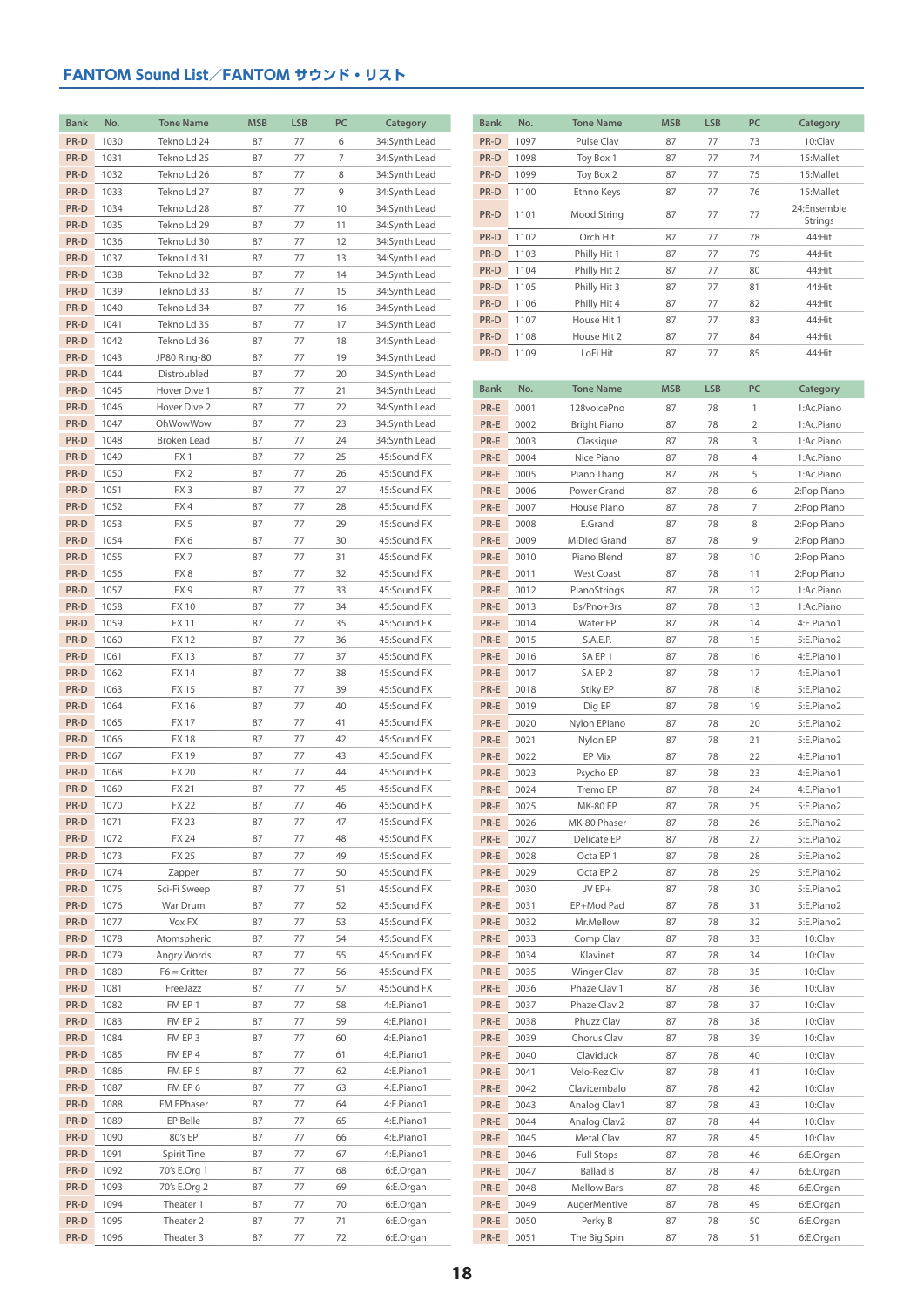| <b>Bank</b> | No.  | <b>Tone Name</b>        | <b>MSB</b> | <b>LSB</b> | PC  | Category          | <b>Bank</b> | No.  | <b>Tone Name</b>    | <b>MSB</b> | <b>LSB</b> | PC             | Category         |
|-------------|------|-------------------------|------------|------------|-----|-------------------|-------------|------|---------------------|------------|------------|----------------|------------------|
| PR-E        | 0052 | Gospel Spin             | 87         | 78         | 52  | 6:E.Organ         | PR-E        | 0119 | Twin ST Gtr         | 87         | 78         | 119            | 17:E.Guitar      |
| PR-E        | 0053 | Roller Spin             | 87         | 78         | 53  | 6:E.Organ         | PR-E        | 0120 | JV ST Gtr           | 87         | 78         | 120            | 17:E.Guitar      |
| PR-E        | 0054 |                         |            | 78         | 54  |                   | PR-E        |      |                     | 87         | 78         | 121            |                  |
| PR-E        |      | Rocker Spin             | 87         |            |     | 6:E.Organ         |             | 0121 | Syn ST Gtr          |            |            |                | 17:E.Guitar      |
|             | 0055 | Tone Wh.Solo            | 87         | 78         | 55  | 6:E.Organ         | PR-E        | 0122 | Rotary Gtr          | 87         | 78         | 122            | 17:E.Guitar      |
| PR-E        | 0056 | Purple Spin             | 87         | 78         | 56  | 6:E.Organ         | PR-E        | 0123 | Muted Gtr           | 87         | 78         | 123            | 17:E.Guitar      |
| PR-E        | 0057 | 60's LeadORG            | 87         | 78         | 57  | 6:E.Organ         | PR-E        | 0124 | SwitchOnMute        | 87         | 78         | 124            | 17:E.Guitar      |
| PR-E        | 0058 | Assalt Organ            | 87         | 78         | 58  | 6:E.Organ         | PR-E        | 0125 | Power Trip          | 87         | 78         | 125            | 18:Dist.Guitar   |
| PR-E        | 0059 | D-50 Organ              | 87         | 78         | 59  | 6:E.Organ         | PR-E        | 0126 | Crunch Split        | 87         | 78         | 126            | 18:Dist.Guitar   |
| PR-E        | 0060 | Cathedral               | 87         | 78         | 60  | 7:Pipe Organ      | PR-E        | 0127 | Rezodrive           | 87         | 78         | 127            | 18:Dist.Guitar   |
| PR-E        | 0061 | Church Pipes            | 87         | 78         | 61  | 7:Pipe Organ      | PR-E        | 0128 | RockYurSocks        | 87         | 78         | 128            | 18:Dist.Guitar   |
| PR-E        | 0062 | Poly Key                | 87         | 78         | 62  | 38:Synth PolyKey  | PR-E        | 0129 | Dist Gtr 1          | 87         | 79         | $\mathbf{1}$   | 18:Dist.Guitar   |
| PR-E        | 0063 | Poly Saws               | 87         | 78         | 63  | 38:Synth PolyKey  | PR-E        | 0130 | Dist Gtr 2          | 87         | 79         | $\overline{2}$ | 18:Dist.Guitar   |
| PR-E        | 0064 | Poly Pulse              | 87         | 78         | 64  | 38:Synth PolyKey  | PR-E        | 0131 | R&R Chunk           | 87         | 79         | 3              | 18:Dist.Guitar   |
| PR-E        | 0065 | Dual Profs              | 87         | 78         | 65  | 38:Synth PolyKey  | PR-E        | 0132 | Phripphuzz          | 87         | 79         | 4              | 18:Dist.Guitar   |
| PR-E        | 0066 | Saw Mass                | 87         | 78         | 66  | 38:Synth PolyKey  | PR-E        | 0133 | Grungeroni          | 87         | 79         | 5              | 18:Dist.Guitar   |
| PR-E        | 0067 | Poly Split              | 87         | 78         | 67  | 38:Synth PolyKey  | PR-E        | 0134 | <b>Black Widow</b>  | 87         | 79         | 6              | 18:Dist.Guitar   |
| PR-E        | 0068 | Poly Brass              | 87         | 78         | 68  | 35:Synth Brass    | PR-E        | 0135 | Velo-Wah Gtr        | 87         | 79         | $\overline{7}$ | 17:E.Guitar      |
| PR-E        | 0069 | Stackoid                | 87         | 78         | 69  | 38:Synth PolyKey  | PR-E        | 0136 | Mod-Wah Gtr         | 87         | 79         | 8              | 18:Dist.Guitar   |
| PR-E        | 0070 | Poly Rock               | 87         | 78         | 70  | 38:Synth PolyKey  | PR-E        | 0137 | Pick Bass           | 87         | 79         | 9              | 20:E.Bass        |
| PR-E        | 0071 | D-50 Stack              | 87         | 78         | 71  | 37:Synth Bellpad  | PR-E        | 0138 | Hip Bass            | 87         | 79         | 10             | 20:E.Bass        |
| PR-E        | 0072 | Fantasia JV             | 87         | 78         | 72  | 37:Synth Bellpad  | PR-E        | 0139 | Perc.Bass           | 87         | 79         | 11             | 20:E.Bass        |
| PR-E        | 0073 | Jimmee Dee              | 87         | 78         | 73  | 37:Synth Bellpad  | PR-E        | 0140 | Homey Bass          | 87         | 79         | 12             | 20:E.Bass        |
| PR-E        | 0074 | Heavenals               | 87         | 78         | 74  | 37:Synth Bellpad  | PR-E        | 0141 | <b>Finger Bass</b>  | 87         | 79         | 13             | 20:E.Bass        |
| PR-E        | 0075 | Mallet Pad              | 87         | 78         | 75  | 37:Synth Bellpad  | PR-E        | 0142 | Nylon Bass          | 87         | 79         | 14             | 19:Ac.Bass       |
| PR-E        | 0076 | Huff N Stuff            | 87         | 78         | 76  | 37:Synth Bellpad  | PR-E        | 0143 | Ac.Upright          | 87         | 79         | 15             | 19:Ac.Bass       |
| PR-E        | 0077 | Puff 1080               | 87         | 78         | 77  | 38:Synth PolyKey  | PR-E        | 0144 | Wet Fretls          | 87         | 79         | 16             | 20:E.Bass        |
| PR-E        | 0078 | BellVox 1080            | 87         | 78         | 78  | 37:Synth Bellpad  | PR-E        | 0145 | Fretls Dry          | 87         | 79         | 17             | 20:E.Bass        |
| PR-E        | 0079 | <b>Fantasy Vox</b>      | 87         | 78         | 79  | 37:Synth Bellpad  | PR-E        | 0146 | Slap Bass 1         | 87         | 79         | 18             | 20:E.Bass        |
| PR-E        | 0080 |                         | 87         | 78         | 80  |                   | PR-E        | 0147 |                     | 87         | 79         | 19             | 20:E.Bass        |
| PR-E        |      | Square Keys             | 87         |            |     | 38:Synth PolyKey  |             |      | Slap Bass 2         | 87         | 79         | 20             |                  |
|             | 0081 | Childlike               |            | 78         | 81  | 14:Bell           | PR-E        | 0148 | Slap Bass 3         |            |            |                | 20:E.Bass        |
| PR-E        | 0082 | Music Box               | 87         | 78         | 82  | 14:Bell           | PR-E        | 0149 | Slap Bass 4         | 87         | 79         | 21             | 20:E.Bass        |
| PR-E        | 0083 | Toy Box                 | 87         | 78         | 83  | 14:Bell           | PR-E        | 0150 | 4 Pole Bass 1       | 87         | 79         | 22             | 21:Synth Bass    |
| PR-E        | 0084 | Wave Bells              | 87         | 78         | 84  | 14:Bell           | PR-E        | 0151 | <b>Tick Bass</b>    | 87         | 79         | 23             | 21:Synth Bass    |
| PR-E        | 0085 | Tria Bells              | 87         | 78         | 85  | 14:Bell           | PR-E        | 0152 | House Bass          | 87         | 79         | 24             | 21:Synth Bass    |
| PR-E        | 0086 | <b>Beauty Bells</b>     | 87         | 78         | 86  | 14:Bell           | PR-E        | 0153 | Mondo Bass          | 87         | 79         | 25             | 21:Synth Bass    |
| PR-E        | 0087 | <b>Music Bells</b>      | 87         | 78         | 87  | 14:Bell           | PR-E        | 0154 | Clk AnalogBs        | 87         | 79         | 26             | 21:Synth Bass    |
| PR-E        | 0088 | Pretty Bells            | 87         | 78         | 88  | 14:Bell           | PR-E        | 0155 | Bass In Face        | 87         | 79         | 27             | 21:Synth Bass    |
| PR-E        | 0089 | Pulse Key               | 87         | 78         | 89  | 38:Synth PolyKey  | PR-E        | 0156 | 101Bass             | 87         | 79         | 28             | 21:Synth Bass    |
| PR-E        | 0090 | Wide Tubular            | 87         | 78         | 90  | 14:Bell           | PR-E        | 0157 | Noiz Bass           | 87         | 79         | 29             | 21:Synth Bass    |
| PR-E        | 0091 | AmbienceVibe            | 87         | 78         | 91  | 15:Mallet         | PR-E        | 0158 | Super Jup Bs        | 87         | 79         | 30             | 21:Synth Bass    |
| PR-E        | 0092 | Warm Vibes              | 87         | 78         | 92  | 15:Mallet         | PR-E        | 0159 | Occitan Bass        | 87         | 79         | 31             | 21:Synth Bass    |
| PR-E        | 0093 | Dyna Marimba            | 87         | 78         | 93  | 15:Mallet         | PR-E        | 0160 | Hugo Bass           | 87         | 79         | 32             | 21:Synth Bass    |
| PR-E        | 0094 | Bass Marimba            | 87         | 78         | 94  | 15:Mallet         | PR-E        | 0161 | Multi Bass          | 87         | 79         | 33             | 21:Synth Bass    |
| PR-E        | 0095 | Nomad Perc              | 87         | 78         | 95  | 15:Mallet         | PR-E        | 0162 | Moist Bass          | 87         | 79         | 34             | 21:Synth Bass    |
| PR-E        | 0096 | Ethno Metals            | 87         | 78         | 96  | 14:Bell           | PR-E        | 0163 | <b>BritelowBass</b> | 87         | 79         | 35             | 21:Synth Bass    |
| PR-E        | 0097 | Islands Mlt             | 87         | 78         | 97  | 15:Mallet         | PR-E        | 0164 | Untamed Bass        | 87         | 79         | 36             | 21:Synth Bass    |
| PR-E        | 0098 | Steelin Keys            | 87         | 78         | 98  | 15:Mallet         | PR-E        | 0165 | Rubber Bass         | 87         | 79         | 37             | 21:Synth Bass    |
| PR-E        | 0099 | <b>Steel Drums</b>      | 87         | 78         | 99  | 15:Mallet         | PR-E        | 0166 | Stereoww Bs         | 87         | 79         | 38             | 21:Synth Bass    |
| PR-E        | 0100 | <b>Voicey Pizz</b>      | 87         | 78         | 100 | 23:Solo Strings   | PR-E        | 0167 | Wonder Bass         | 87         | 79         | 39             | 21:Synth Bass    |
| PR-E        | 0101 | Sitar                   | 87         | 78         | 101 | 22:Plucked/Stroke | PR-E        | 0168 | Deep Bass           | 87         | 79         | 40             | 21:Synth Bass    |
| PR-E        | 0102 | Drone Split             | 87         | 78         | 102 | 22:Plucked/Stroke | PR-E        | 0169 | Super JX Bs         | 87         | 79         | 41             | 21:Synth Bass    |
| PR-E        | 0103 | Ethnopluck              | 87         | 78         | 103 | 22:Plucked/Stroke | PR-E        | 0170 | W <red>-Bass</red>  | 87         | 79         | 42             | 21:Synth Bass    |
| PR-E        | 0104 | Jamisen                 | 87         | 78         | 104 | 22:Plucked/Stroke | PR-E        | 0171 | <b>HI-Ring Bass</b> | 87         | 79         | 43             | 21:Synth Bass    |
| PR-E        | 0105 | Dulcimer                | 87         | 78         | 105 | 22:Plucked/Stroke | PR-E        | 0172 | Euro Bass           | 87         | 79         | 44             | 21:Synth Bass    |
| PR-E        | 0106 | East Melody             | 87         | 78         | 106 | 22:Plucked/Stroke | PR-E        | 0173 | SinusoidRave        | 87         | 79         | 45             | 21:Synth Bass    |
| PR-E        | 0107 | MandolinTrem            | 87         | 78         | 107 | 22:Plucked/Stroke | PR-E        | 0174 | Alternative         | 87         | 79         | 46             | 42: Pulsating    |
| PR-E        | 0108 | Nylon Gtr               | 87         | 78         | 108 | 16:Ac.Guitar      | PR-E        | 0175 | Acid Line           | 87         | 79         | 47             | 42: Pulsating    |
| PR-E        | 0109 | <b>Gtr Strings</b>      | 87         | 78         | 109 | 16:Ac.Guitar      | PR-E        | 0176 | Auto TB-303         | 87         | 79         | 48             | 34:Synth Lead    |
| PR-E        | 0110 | Steel Away              | 87         | 78         | 110 | 16:Ac.Guitar      | PR-E        | 0177 | Hihat Tekno         | 87         | 79         | 49             | 39:Synth FX      |
| PR-E        | 0111 | Heavenly Gtr            | 87         | 78         | 111 | 16:Ac.Guitar      | PR-E        | 0178 | Velo Tekno 1        | 87         | 79         | 50             | 34:Synth Lead    |
| PR-E        | 0112 | 12str Gtr 1             | 87         | 78         | 112 | 16:Ac.Guitar      | PR-E        | 0179 | Raggatronic         | 87         | 79         | 51             | 42: Pulsating    |
| PR-E        | 0113 | 12str Gtr 2             | 87         | 78         | 113 | 16:Ac.Guitar      | PR-E        | 0180 | <b>Blade Racer</b>  | 87         | 79         | 52             | 42: Pulsating    |
| PR-E        | 0114 | Jz Gtr Hall             | 87         | 78         | 114 | 17:E.Guitar       | PR-E        | 0181 | S&H Pad             | 87         | 79         | 53             | 42: Pulsating    |
| PR-E        | 0115 | LetterFrmPat            | 87         | 78         | 115 | 17:E.Guitar       | PR-E        | 0182 | Syncrosonix         | 87         | 79         | 54             | 42: Pulsating    |
| PR-E        | 0116 | Jazz Scat + Gtr         | 87         | 78         | 116 | 17:E.Guitar       | PR-E        | 0183 | Fooled Again        | 87         | 79         | 55             | 42: Pulsating    |
| PR-E        | 0117 |                         |            | 78         | 117 | 17:E.Guitar       | PR-E        | 0184 | Alive               |            | 79         | 56             | 42: Pulsating    |
| PR-E        | 0118 | Lounge Gig<br>JC ST Gtr | 87<br>87   | 78         | 118 | 17:E.Guitar       | PR-E        | 0185 | Velo Tekno 2        | 87<br>87   | 79         | 57             | 40:Synth Seq/Pop |
|             |      |                         |            |            |     |                   |             |      |                     |            |            |                |                  |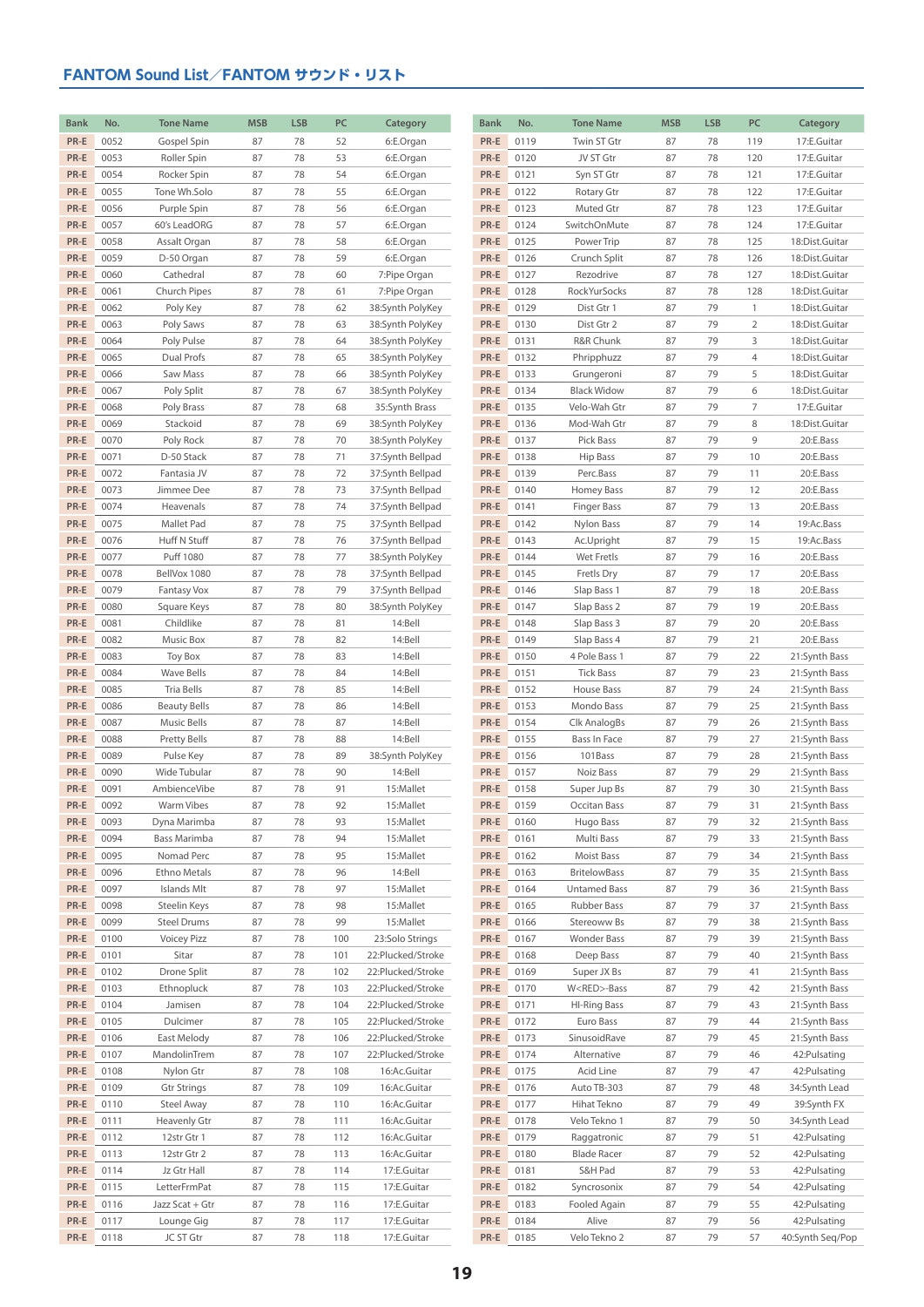| <b>Bank</b>  | No.          | <b>Tone Name</b>           | <b>MSB</b> | <b>LSB</b> | <b>PC</b>  | Category                       | <b>Bank</b>  | No.          | <b>Tone Name</b>                 | <b>MSB</b> | <b>LSB</b> | PC             | Category                         |
|--------------|--------------|----------------------------|------------|------------|------------|--------------------------------|--------------|--------------|----------------------------------|------------|------------|----------------|----------------------------------|
| PR-E         | 0186         | Rezoid                     | 87         | 79         | 58         | 38:Synth PolyKey               | PR-E         | 0252         | Majestic Tpt                     | 87         | 79         | 124            | 26:Solo Brass                    |
| PR-E         | 0187         | Raverborg                  | 87         | 79         | 59         | 34:Synth Lead                  | PR-E         | 0253         | Voluntare                        | 87         | 79         | 125            | 26:Solo Brass                    |
| PR-E         | 0188         | <b>Blow Hit</b>            | 87         | 79         | 60         | 44:Hit                         | PR-E         | 0254         | 2Trumpets                        | 87         | 79         | 126            | 27:Ensemble Brass                |
| PR-E         | 0189         | Hammer Bell                | 87         | 79         | 61         | 14:Bell                        | PR-E         | 0255         | <b>Tpt Sect</b>                  | 87         | 79         | 127            | 27:Ensemble Brass                |
| PR-E         | 0190         | Seq Mallet                 | 87         | 79         | 62         | 40:Synth Seq/Pop               | PR-E         | 0256         | Mute TP mod                      | 87         | 79         | 128            | 26:Solo Brass                    |
| PR-E         | 0191         | Intentions                 | 87         | 79         | 63         | 38:Synth PolyKey               | PR-E         | 0257         | Harmon Mute                      | 87         | 80         | $\mathbf{1}$   | 26:Solo Brass                    |
| PR-E         | 0192         | Pick It                    | 87         | 79         | 64         | 38:Synth PolyKey               | PR-E         | 0258         | Tp&Sax Sect                      | 87         | 80         | $\overline{2}$ | 27:Ensemble Brass                |
| PR-E         | 0193         | Analog Seq                 | 87         | 79         | 65         | 40:Synth Seq/Pop               | PR-E         | 0259         | Sax+Tp+Tb                        | 87         | 80         | 3              | 27:Ensemble Brass                |
| PR-E         | 0194         | <b>Impact Vox</b>          | 87         | 79         | 66         | 38:Synth PolyKey               | PR-E         | 0260         | <b>Brass Sect</b>                | 87         | 80         | $\overline{4}$ | 27:Ensemble Brass                |
| PR-E         | 0195         | TeknoSoloVox               | 87         | 79         | 67         | 38:Synth PolyKey               | PR-E         | 0261         | Trombone                         | 87         | 80         | 5              | 26:Solo Brass                    |
| PR-E         | 0196         | X-Mod Man                  | 87         | 79         | 68         | 42: Pulsating                  | PR-E         | 0262         | <b>Hybrid Bones</b>              | 87         | 80         | 6              | 27:Ensemble Brass                |
| PR-E         | 0197         | $Paz \leq z \leq z$        | 87         | 79         | 69         | 42: Pulsating                  | PR-E         | 0263         | Noble Horns                      | 87         | 80         | 7              | 27:Ensemble Brass                |
| PR-E         | 0198         | 4 Hits 4 You               | 87         | 79         | 70         | 44:Hit                         | PR-E         | 0264         | Massed Horns                     | 87         | 80         | 8              | 27:Ensemble Brass                |
| PR-E         | 0199         | Impact                     | 87         | 79         | 71         | 44:Hit                         | PR-E         | 0265         | Horn Swell                       | 87         | 80         | 9              | 27:Ensemble Brass                |
| PR-E         | 0200         | Phase Hit                  | 87         | 79         | 72         | 44:Hit                         | PR-E         | 0266         | Brass It!                        | 87         | 80         | 10             | 35:Synth Brass                   |
| PR-E<br>PR-E | 0201<br>0202 | Tekno Hit 1<br>Tekno Hit 2 | 87<br>87   | 79<br>79   | 73<br>74   | 44:Hit<br>44:Hit               | PR-E<br>PR-E | 0267<br>0268 | <b>Brass Attack</b><br>Archimede | 87<br>87   | 80<br>80   | 11<br>12       | 35:Synth Brass                   |
| PR-E         | 0203         | Tekno Hit 3                | 87         | 79         | 75         | 44:Hit                         | PR-E         | 0269         | Rugby Horn                       | 87         | 80         | 13             | 35:Synth Brass<br>35:Synth Brass |
| PR-E         | 0204         | Reverse Hit                | 87         | 79         | 76         | 44:Hit                         | PR-E         | 0270         | MKS-80 Brass                     | 87         | 80         | 14             | 35:Synth Brass                   |
| PR-E         | 0205         | SquareLead 1               | 87         | 79         | 77         | 34:Synth Lead                  | PR-E         | 0271         | True ANALOG                      | 87         | 80         | 15             | 35:Synth Brass                   |
| PR-E         | 0206         | SquareLead 2               | 87         | 79         | 78         | 34:Synth Lead                  | PR-E         | 0272         | Dark Vox                         | 87         | 80         | 16             | 32:Vox/Choir                     |
| PR-E         | 0207         | You and Luck               | 87         | 79         | 79         | 34:Synth Lead                  | PR-E         | 0273         | RandomVowels                     | 87         | 80         | 17             | 32:Vox/Choir                     |
| PR-E         | 0208         | <b>Belly Lead</b>          | 87         | 79         | 80         | 34:Synth Lead                  | PR-E         | 0274         | Angels Sing                      | 87         | 80         | 18             | 32:Vox/Choir                     |
| PR-E         | 0209         | WhistlinAtom               | 87         | 79         | 81         | 34:Synth Lead                  | PR-E         | 0275         | Pvox Oooze                       | 87         | 80         | 19             | 32:Vox/Choir                     |
| PR-E         | 0210         | Edye Boost                 | 87         | 79         | 82         | 34:Synth Lead                  | PR-E         | 0276         | Longing                          | 87         | 80         | 20             | 32:Vox/Choir                     |
| PR-E         | 0211         | MG Solo                    | 87         | 79         | 83         | 34:Synth Lead                  | PR-E         | 0277         | Arasian Morn                     | 87         | 80         | 21             | 32:Vox/Choir                     |
| PR-E         | 0212         | FXM Saw Lead               | 87         | 79         | 84         | 34:Synth Lead                  | PR-E         | 0278         | <b>Beauty Vox</b>                | 87         | 80         | 22             | 32:Vox/Choir                     |
| PR-E         | 0213         | Sawteeth                   | 87         | 79         | 85         | 34:Synth Lead                  | PR-E         | 0279         | Mary-AnneVox                     | 87         | 80         | 23             | 32:Vox/Choir                     |
| PR-E         | 0214         | Smoothe                    | 87         | 79         | 86         | 34:Synth Lead                  | PR-E         | 0280         | <b>Belltree Vox</b>              | 87         | 80         | 24             | 32:Vox/Choir                     |
| PR-E         | 0215         | MG Lead                    | 87         | 79         | 87         | 34:Synth Lead                  | PR-E         | 0281         | Vox Panner                       | 87         | 80         | 25             | 32:Vox/Choir                     |
| PR-E         | 0216         | MG Interval                | 87         | 79         | 88         | 34:Synth Lead                  | PR-E         | 0282         | Spaced Voxx                      | 87         | 80         | 26             | 32:Vox/Choir                     |
| PR-E         | 0217         | Pulse Lead 1               | 87         | 79         | 89         | 34:Synth Lead                  | PR-E         | 0283         | Glass Voices                     | 87         | 80         | 27             | 32:Vox/Choir                     |
| PR-E         | 0218         | Pulse Lead 2               | 87         | 79         | 90         | 34:Synth Lead                  | PR-E         | 0284         | Tubular Vox                      | 87         | 80         | 28             | 32:Vox/Choir                     |
| PR-E         | 0219         | Little Devil               | 87         | 79         | 91         | 34:Synth Lead                  | PR-E         | 0285         | Velo Voxx                        | 87         | 80         | 29             | 32:Vox/Choir                     |
| PR-E         | 0220         | Loud SynLead               | 87         | 79         | 92         | 34:Synth Lead                  | PR-E<br>PR-E | 0286<br>0287 | Wavox<br>Doos                    | 87<br>87   | 80<br>80   | 30<br>31       | 32:Vox/Choir<br>33:Scat          |
| PR-E         | 0221         | Analog Lead                | 87         | 79         | 93         | 34:Synth Lead                  | PR-E         | 0288         | Synvox Comps                     | 87         | 80         | 32             | 32:Vox/Choir                     |
| PR-E         | 0222         | 5th Lead                   | 87         | 79         | 94         | 34:Synth Lead                  | PR-E         | 0289         | Vocal Oohz                       | 87         | 80         | 33             | 32:Vox/Choir                     |
| PR-E         | 0223         | Flute                      | 87         | 79         | 95         | 29:Flute                       | PR-E         | 0290         | LFO Vox                          | 87         | 80         | 34             | 42: Pulsating                    |
| PR-E         | 0224         | Piccolo                    | 87         | 79         | 96         | 29:Flute                       |              |              |                                  |            |            |                | 24:Ensemble                      |
| PR-E         | 0225         | <b>VOX Flute</b>           | 87         | 79         | 97         | 29:Flute                       | PR-E         | 0291         | St.Strings                       | 87         | 80         | 35             | <b>Strings</b>                   |
| PR-E         | 0226         | Air Lead                   | 87         | 79         | 98         | 29:Flute                       | PR-E         | 0292         | <b>Warm Strings</b>              | 87         | 80         | 36             | 24:Ensemble                      |
| PR-E         | 0227         | Pan Pipes                  | 87         | 79         | 99         | 29:Flute                       |              |              |                                  |            |            |                | <b>Strings</b><br>24:Ensemble    |
| PR-E         | 0228         | Airplaaane                 | 87         | 79         | 100        | 38:Synth PolyKey               | PR-E         | 0293         | Somber Str                       | 87         | 80         | 37             | Strings                          |
| PR-E         | 0229         | Taj Mahal                  | 87         | 79         | 101        | 29:Flute                       | PR-E         | 0294         | Marcato                          | 87         | 80         | 38             | 24:Ensemble                      |
| PR-E         | 0230         | Raya Shaku                 | 87         | 79         | 102        | 29:Flute                       |              |              |                                  |            |            |                | Strings                          |
| PR-E<br>PR-E | 0231<br>0232 | Oboe mf<br>Oboe Express    | 87<br>87   | 79<br>79   | 103<br>104 | 28:Wind<br>28:Wind             | PR-E         | 0295         | <b>Bright Str</b>                | 87         | 80         | 39             | 24:Ensemble                      |
| PR-E         | 0233         | Clarinet mp                | 87         | 79         | 105        | 28:Wind                        |              |              |                                  |            |            |                | Strings<br>24:Ensemble           |
| PR-E         | 0234         | ClariExpress               | 87         | 79         | 106        | 28:Wind                        | PR-E         | 0296         | <b>String Ens</b>                | 87         | 80         | 40             | Strings                          |
| PR-E         | 0235         | Mitzva Split               | 87         | 79         | 107        | 28:Wind                        | PR-E         | 0297         | TremoloStrng                     | 87         | 80         | 41             | 24:Ensemble                      |
| PR-E         | 0236         | ChamberWinds               | 87         | 79         | 108        | 28:Wind                        |              |              |                                  |            |            |                | Strings                          |
| PR-E         | 0237         | ChamberWoods               | 87         | 79         | 109        | 28:Wind                        | PR-E         | 0298         | Chambers                         | 87         | 80         | 42             | 24:Ensemble<br>Strings           |
| PR-E         | 0238         | Film Orch                  | 87         | 79         | 110        | 25:Orchestral                  | PR-E         | 0299         | ViolinCello                      | 87         | 80         | 43             | 23:Solo Strings                  |
| PR-E         | 0239         | Sop.Sax mf                 | 87         | 79         | 111        | 30:Sax                         | PR-E         | 0300         | Symphonique                      | 87         | 80         | 44             | 25:Orchestral                    |
| PR-E         | 0240         | Alto Sax                   | 87         | 79         | 112        | 30:Sax                         |              |              |                                  |            |            |                | 24:Ensemble                      |
| PR-E         | 0241         | AltoLead Sax               | 87         | 79         | 113        | 30:Sax                         | PR-E         | 0301         | Film Octaves                     | 87         | 80         | 45             | Strings                          |
| PR-E         | 0242         | <b>Tenor Sax</b>           | 87         | 79         | 114        | 30:Sax                         | PR-E         | 0302         | Film Layers                      | 87         | 80         | 46             | 25:Orchestral                    |
| PR-E         | 0243         | <b>Baritone Sax</b>        | 87         | 79         | 115        | 30:Sax                         | PR-E         | 0303         | <b>Bass Pizz</b>                 | 87         | 80         | 47             | 24:Ensemble                      |
| PR-E         | 0244         | Take A Tenor               | 87         | 79         | 116        | 30:Sax                         |              |              |                                  |            |            |                | Strings<br>24:Ensemble           |
| PR-E         | 0245         | Sax Section                | 87         | 79         | 117        | 30:Sax                         | PR-E         | 0304         | Real Pizz                        | 87         | 80         | 48             | Strings                          |
| PR-E         | 0246         | <b>Bigband Sax</b>         | 87         | 79         | 118        | 30:Sax                         | PR-E         | 0305         | Harp On It                       | 87         | 80         | 49             | 22:Plucked/Stroke                |
| PR-E         | 0247         | Harmonica                  | 87         | 79         | 119        | 13: Harmonica                  | PR-E         | 0306         | Harp                             | 87         | 80         | 50             | 22:Plucked/Stroke                |
| PR-E<br>PR-E | 0248<br>0249 | Harmo Blues<br>BluesHarp   | 87<br>87   | 79<br>79   | 120<br>121 | 13: Harmonica<br>13: Harmonica | PR-E         | 0307         | JP-8 Str 1                       | 87         | 80         | 51             | 36:Synth Pad/Str                 |
| PR-E         | 0250         | <b>Hillbillys</b>          | 87         | 79         | 122        | 13: Harmonica                  | PR-E         | 0308         | JP-8 Str 2                       | 87         | 80         | 52             | 36:Synth Pad/Str                 |
| PR-E         | 0251         | French Bags                | 87         | 79         | 123        | 28:Wind                        | PR-E         | 0309         | E-Motion Pad                     | 87         | 80         | 53             | 36:Synth Pad/Str                 |
|              |              |                            |            |            |            |                                | PR-E         | 0310         | JP-8 Str 3                       | 87         | 80         | 54             | 36:Synth Pad/Str                 |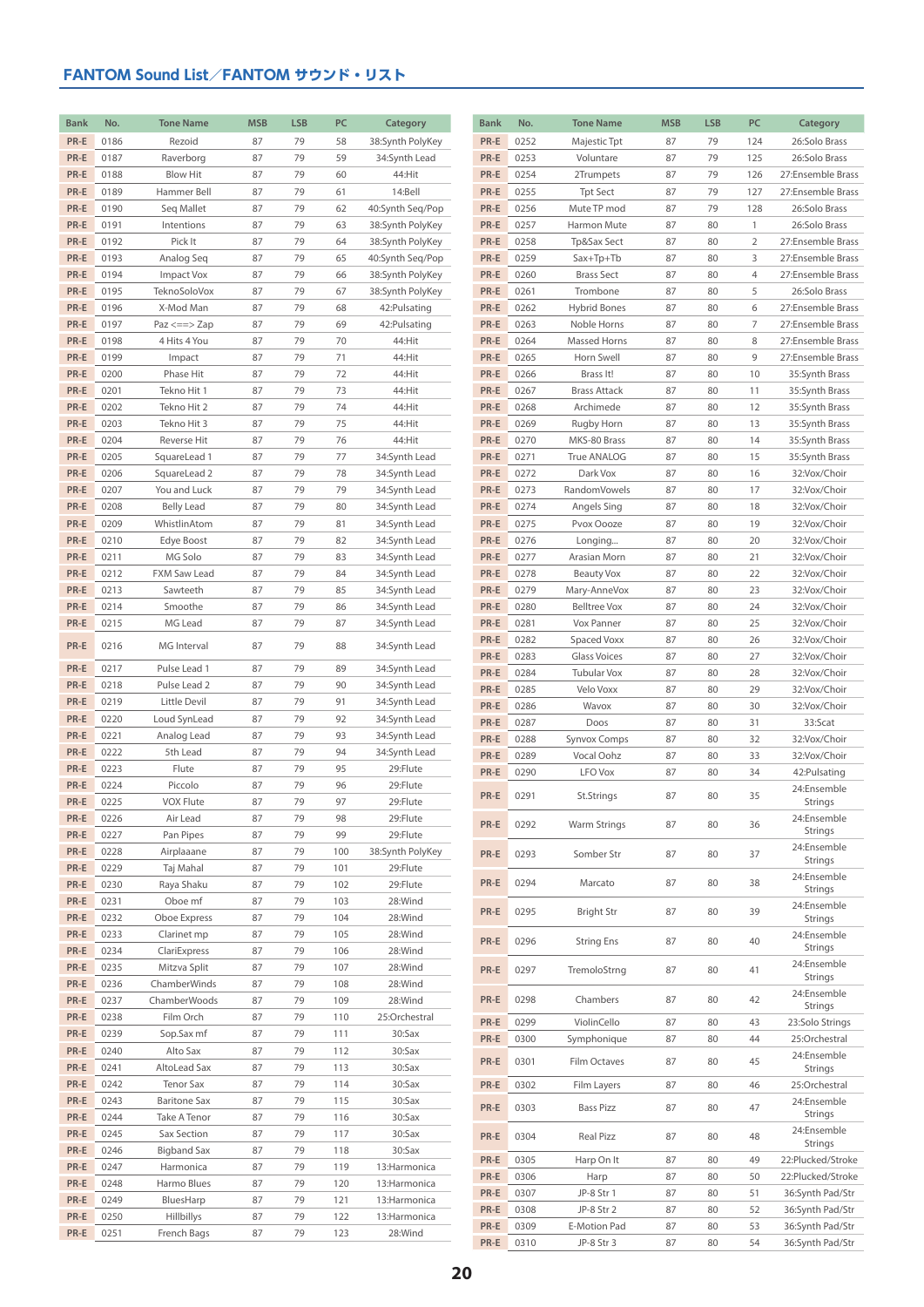| <b>Bank</b>  | No.          | <b>Tone Name</b>           | <b>MSB</b> | <b>LSB</b> | PC         | Category                             | <b>Bank</b>  | No.          | <b>Tone Name</b>             | <b>MSB</b> | <b>LSB</b> | PC             | Category                       |
|--------------|--------------|----------------------------|------------|------------|------------|--------------------------------------|--------------|--------------|------------------------------|------------|------------|----------------|--------------------------------|
| PR-E         | 0311         | Vintage Orch               | 87         | 80         | 55         | 36:Synth Pad/Str                     | PR-E         | 0378         | Cyber Space                  | 87         | 80         | 122            | 39:Synth FX                    |
| PR-E         | 0312         | <b>JUNO Strings</b>        | 87         | 80         | 56         | 36:Synth Pad/Str                     | PR-E         | 0379         | Biosphere                    | 87         | 80         | 123            | 39:Synth FX                    |
| PR-E         | 0313         | Gigantalog                 | 87         | 80         | 57         | 36:Synth Pad/Str                     | PR-E         | 0380         | Variable Run                 | 87         | 80         | 124            | 43:Beat&Groove                 |
| PR-E         | 0314         | <b>PWM Strings</b>         | 87         | 80         | 58         | 36:Synth Pad/Str                     | PR-E         | 0381         | Ice Hall                     | 87         | 80         | 125            | 36:Synth Pad/Str               |
| PR-E         | 0315         | Warmth                     | 87         | 80         | 59         | 36:Synth Pad/Str                     | PR-E         | 0382         | ComputerRoom                 | 87         | 80         | 126            | 39:Synth FX                    |
| PR-E         | 0316         | ORBit Pad                  | 87         | 80         | 60         | 36:Synth Pad/Str                     | PR-E         | 0383         | Inverted                     | 87         | 80         | 127            | 39:Synth FX                    |
| PR-E         | 0317         | Deep Strings               | 87         | 80         | 61         | 36:Synth Pad/Str                     | PR-E         | 0384         | Terminate                    | 87         | 80         | 128            | 39:Synth FX                    |
| PR-E         | 0318         | Pulsify                    | 87         | 80         | 62         | 36:Synth Pad/Str                     | PR-E         | 0385         | Echo Piano                   | 87         | 81         | $\overline{1}$ | 1:Ac.Piano                     |
| PR-E         | 0319         | Pulse Pad                  | 87         | 80         | 63         | 36:Synth Pad/Str                     | PR-E         | 0386         | Upright Pno                  | 87         | 81         | $\overline{2}$ | 1:Ac.Piano                     |
| PR-E         | 0320         | Greek Power                | 87         | 80         | 64         | 36:Synth Pad/Str                     | PR-E         | 0387         | RD-1000                      | 87         | 81         | 3              | 2:Pop Piano                    |
| PR-E         | 0321         | Harmonicum                 | 87         | 80         | 65         | 36:Synth Pad/Str                     | PR-E         | 0388         | Player's EP                  | 87         | 81         | 4              | 4:E.Piano1                     |
| PR-E         | 0322         | D-50 Heaven                | 87         | 80         | 66         | 36:Synth Pad/Str                     | PR-E         | 0389         | D-50 EP                      | 87         | 81         | 5              | 5:E.Piano2                     |
| PR-E         | 0323         | Afro Horns                 | 87         | 80         | 67         | 35:Synth Brass                       | PR-E         | 0390         | Innocent EP                  | 87         | 81         | 6              | 5:E.Piano2                     |
| PR-E         | 0324         | Pop Pad                    | 87         | 80         | 68         | 36:Synth Pad/Str                     | PR-E         | 0391         | Echo EP                      | 87         | 81         | 7              | 5:E.Piano2                     |
| PR-E         | 0325         | Dreamesque                 | 87         | 80         | 69         | 36:Synth Pad/Str                     | PR-E         | 0392         | See-Thru EP                  | 87         | 81         | 8              | 5:E.Piano2                     |
| PR-E         | 0326         | Square Pad                 | 87         | 80         | 70         | 36:Synth Pad/Str                     | PR-E         | 0393         | FM BellPiano                 | 87         | 81         | 9              | 5:E.Piano2                     |
| PR-E         | 0327         | JP-8 Hollow                | 87         | 80         | 71         | 36:Synth Pad/Str                     | PR-E         | 0394         | Ring E.Piano                 | 87         | 81         | 10             | 5:E.Piano2                     |
| PR-E         | 0328         | JP-8Haunting               | 87         | 80         | 72         | 36:Synth Pad/Str                     | PR-E         | 0395         | Soap Opera                   | 87         | 81         | 11             | 6:E.Organ                      |
| PR-E         | 0329         | Heirborne                  | 87         | 80         | 73         | 36:Synth Pad/Str                     | PR-E         | 0396         | Dirty Organ                  | 87         | 81         | 12             | 6:E.Organ                      |
| PR-E         | 0330         | Hush Pad                   | 87         | 80         | 74         | 36:Synth Pad/Str                     | PR-E         | 0397         | Surf's Up!                   | 87         | 81         | 13             | 6:E.Organ                      |
| PR-E         | 0331<br>0332 | Jet Pad 1                  | 87         | 80         | 75         | 36:Synth Pad/Str                     | PR-E         | 0398<br>0399 | Organesque                   | 87         | 81         | 14             | 6:E.Organ                      |
| PR-E<br>PR-E | 0333         | Jet Pad 2<br>Phaze Pad     | 87<br>87   | 80<br>80   | 76<br>77   | 36:Synth Pad/Str<br>36:Synth Pad/Str | PR-E<br>PR-E | 0400         | pp Harmonium<br>PieceOfCheez | 87<br>87   | 81<br>81   | 15<br>16       | 7:Pipe Organ<br>10:Clav        |
| PR-E         | 0334         | Phaze Str                  | 87         | 80         | 78         | 36:Synth Pad/Str                     | PR-E         | 0401         | Harpsy Clav                  | 87         | 81         | 17             | 10:Clav                        |
| PR-E         | 0335         | Jet Str Ens                | 87         | 80         | 79         | 36:Synth Pad/Str                     | PR-E         | 0402         | Exotic Velo                  | 87         | 81         | 18             | 15:Mallet                      |
| PR-E         | 0336         | Pivotal Pad                | 87         | 80         | 80         | 36:Synth Pad/Str                     | PR-E         | 0403         | HolidayCheer                 | 87         | 81         | 19             | 37:Synth Bellpad               |
| PR-E         | 0337         | 3D Flanged                 | 87         | 80         | 81         | 36:Synth Pad/Str                     | PR-E         | 0404         | Morning Lite                 | 87         | 81         | 20             | 37:Synth Bellpad               |
| PR-E         | 0338         | Fantawine                  | 87         | 80         | 82         | 36:Synth Pad/Str                     | PR-E         | 0405         | Prefab Chime                 | 87         | 81         | 21             | 14:Bell                        |
| PR-E         | 0339         | Glassy Pad                 | 87         | 80         | 83         | 36:Synth Pad/Str                     | PR-E         | 0406         | <b>Belfry Chime</b>          | 87         | 81         | 22             | 14:Bell                        |
| PR-E         | 0340         | <b>Moving Glass</b>        | 87         | 80         | 84         | 36:Synth Pad/Str                     | PR-E         | 0407         | Stacc.Heaven                 | 87         | 81         | 23             | 37:Synth Bellpad               |
| PR-E         | 0341         | Glasswaves                 | 87         | 80         | 85         | 36:Synth Pad/Str                     | PR-E         | 0408         | 2.2 Bell Pad                 | 87         | 81         | 24             | 37:Synth Bellpad               |
| PR-E         | 0342         | Shiny Pad                  | 87         | 80         | 86         | 36:Synth Pad/Str                     | PR-E         | 0409         | Far East                     | 87         | 81         | 25             | 38:Synth PolyKey               |
| PR-E         | 0343         | ShiftedGlass               | 87         | 80         | 87         | 36:Synth Pad/Str                     | PR-E         | 0410         | <b>Wire Pad</b>              | 87         | 81         | 26             | 38:Synth PolyKey               |
| PR-E         | 0344         | Chime Pad                  | 87         | 80         | 88         | 37:Synth Bellpad                     | PR-E         | 0411         | PhaseBlipper                 | 87         | 81         | 27             | 38:Synth PolyKey               |
| PR-E         | 0345         | Spin Pad                   | 87         | 80         | 89         | 36:Synth Pad/Str                     | PR-E         | 0412         | Sweep Clav                   | 87         | 81         | 28             | 38:Synth PolyKey               |
| PR-E         | 0346         | Rotary Pad                 | 87         | 80         | 90         | 36:Synth Pad/Str                     | PR-E         | 0413         | Glider                       | 87         | 81         | 29             | 38:Synth PolyKey               |
| PR-E         | 0347         | Dawn 2 Dusk                | 87         | 80         | 91         | 36:Synth Pad/Str                     | PR-E         | 0414         | Solo Steel                   | 87         | 81         | 30             | 16:Ac.Guitar                   |
| PR-E         | 0348         | Aurora                     | 87         | 80         | 92         | 36:Synth Pad/Str                     | PR-E         | 0415         | DesertCrystl                 | 87         | 81         | 31             | 16:Ac.Guitar                   |
| PR-E         | 0349         | Strobe Mode                | 87         | 80         | 93         | 42: Pulsating                        | PR-E         | 0416         | Clear Guitar                 | 87         | 81         | 32             | 17:E.Guitar                    |
| PR-E         | 0350         | Albion                     | 87         | 80         | 94         | 42: Pulsating                        | PR-E         | 0417         | Solo ST Gtr                  | 87         | 81         | 33             | 17:E.Guitar                    |
| PR-E         | 0351         | Running Pad                | 87         | 80         | 95         | 42: Pulsating                        | PR-E         | 0418         | Feed Me!                     | 87         | 81         | 34             | 18:Dist.Guitar                 |
| PR-E         | 0352         | Stepped Pad                | 87         | 80         | 96         | 42: Pulsating                        | PR-E         | 0419         | <b>Tube Smoke</b>            | 87         | 81         | 35             | 18:Dist.Guitar                 |
| PR-E         | 0353         | Random Pad                 | 87         | 80         | 97         | 42: Pulsating                        | PR-E         | 0420         | Creamy                       | 87         | 81         | 36             | 18:Dist.Guitar                 |
| PR-E         | 0354         | SoundtrkDANC               | 87         | 80         | 98         | 42: Pulsating                        | PR-E         | 0421         | <b>Blusey OD</b>             | 87         | 81         | 37             | 18:Dist.Guitar                 |
| PR-E         | 0355         | Flying Waltz               | 87         | 80         | 99         | 42: Pulsating                        | PR-E         | 0422         | Grindstone                   | 87         | 81         | 38             | 18:Dist.Guitar                 |
| PR-E         | 0356         | Vanishing                  | 87         | 80         | 100        | 39:Synth FX                          | PR-E         | 0423         | OD 5ths                      | 87         | 81         | 39             | 18:Dist.Guitar                 |
| PR-E         | 0357         | 5th Sweep                  | 87         | 80         | 101        | 36:Synth Pad/Str                     | PR-E         | 0424         | East Europe                  | 87         | 81         | 40             | 22:Plucked/Stroke              |
| PR-E         | 0358         | Phazweep                   | 87         | 80         | 102        | 42: Pulsating                        | PR-E         | 0425         | Dulcitar                     | 87         | 81         | 41             | 22:Plucked/Stroke              |
| PR-E         | 0359         | Big BPF                    | 87         | 80         | 103        | 38:Synth PolyKey                     | PR-E         | 0426         | Atmos Harp                   | 87         | 81         | 42             | 22:Plucked/Stroke              |
| PR-E         | 0360         | MG Sweep                   | 87         | 80         | 104        | 38:Synth PolyKey                     | PR-E         | 0427         | Pilgrimage                   | 87         | 81         | 43             | 22:Plucked/Stroke              |
| PR-E         | 0361         | CeremonyTimp               | 87         | 80         | 105        | 47: Percussion                       | PR-E         | 0428         | 202 Rude Bs                  | 87         | 81         | 44             | 21:Synth Bass                  |
| PR-E<br>PR-E | 0362<br>0363 | Dyno Toms<br>Sands of Time | 87<br>87   | 80<br>80   | 106<br>107 | 47: Percussion                       | PR-E<br>PR-E | 0429<br>0430 | 2 Pole Bass<br>4 Pole Bass 2 | 87<br>87   | 81         | 45<br>46       | 21:Synth Bass                  |
| PR-E         | 0364         | Inertia                    | 87         | 80         | 108        | 39:Synth FX<br>39:Synth FX           | PR-E         | 0431         | Phaser MC                    | 87         | 81<br>81   | 47             | 21:Synth Bass<br>21:Synth Bass |
| PR-E         | 0365         | Vektogram                  | 87         | 80         | 109        | 39:Synth FX                          | PR-E         | 0432         | Miniphaser                   | 87         | 81         | 48             | 21:Synth Bass                  |
| PR-E         | 0366         | Crash Pad                  | 87         | 80         | 110        | 36:Synth Pad/Str                     | PR-E         | 0433         | Acid TB                      | 87         | 81         | 49             | 21:Synth Bass                  |
| PR-E         | 0367         | Feedback VOX               | 87         | 80         | 111        | 36:Synth Pad/Str                     | PR-E         | 0434         | Full Orchest                 | 87         | 81         | 50             | 25:Orchestral                  |
| PR-E         | 0368         | Cascade                    | 87         | 80         | 112        | 39:Synth FX                          | PR-E         | 0435         | Str + Winds                  | 87         | 81         | 51             | 25:Orchestral                  |
| PR-E         | 0369         | Shattered                  | 87         | 80         | 113        | 39:Synth FX                          | PR-E         | 0436         | Flute 2080                   | 87         | 81         | 52             | 29:Flute                       |
| PR-E         | 0370         | NextFrontier               | 87         | 80         | 114        | 39:Synth FX                          | PR-E         | 0437         | Scat Flute                   | 87         | 81         | 53             | 33:Scat                        |
| PR-E         | 0371         | Pure Tibet                 | 87         | 80         | 115        | 39:Synth FX                          | PR-E         | 0438         | Sax Choir                    | 87         | 81         | 54             | 30:Sax                         |
| PR-E         | 0372         | Chime Wash                 | 87         | 80         | 116        | 39:Synth FX                          | PR-E         | 0439         | <b>Ballad Trump</b>          | 87         | 81         | 55             | 26:Solo Brass                  |
| PR-E         | 0373         | Night Shade                | 87         | 80         | 117        | 39:Synth FX                          | PR-E         | 0440         | Sm.Brass Grp                 | 87         | 81         | 56             | 27:Ensemble Brass              |
| PR-E         | 0374         | Tortured                   | 87         | 80         | 118        | 39:Synth FX                          | PR-E         | 0441         | Royale                       | 87         | 81         | 57             | 27:Ensemble Brass              |
| PR-E         | 0375         | Dissimilate                | 87         | 80         | 119        | 39:Synth FX                          | PR-E         | 0442         | <b>Brass Mutes</b>           | 87         | 81         | 58             | 27:Ensemble Brass              |
| PR-E         | 0376         | Dunes                      | 87         | 80         | 120        | 39:Synth FX                          | PR-E         | 0443         | <b>Breathy Brs</b>           | 87         | 81         | 59             | 35:Synth Brass                 |
| PR-E         | 0377         | Ocean Floor                | 87         | 80         | 121        | 39:Synth FX                          | PR-E         | 0444         | 3 Osc Brass                  | 87         | 81         | 60             | 35:Synth Brass                 |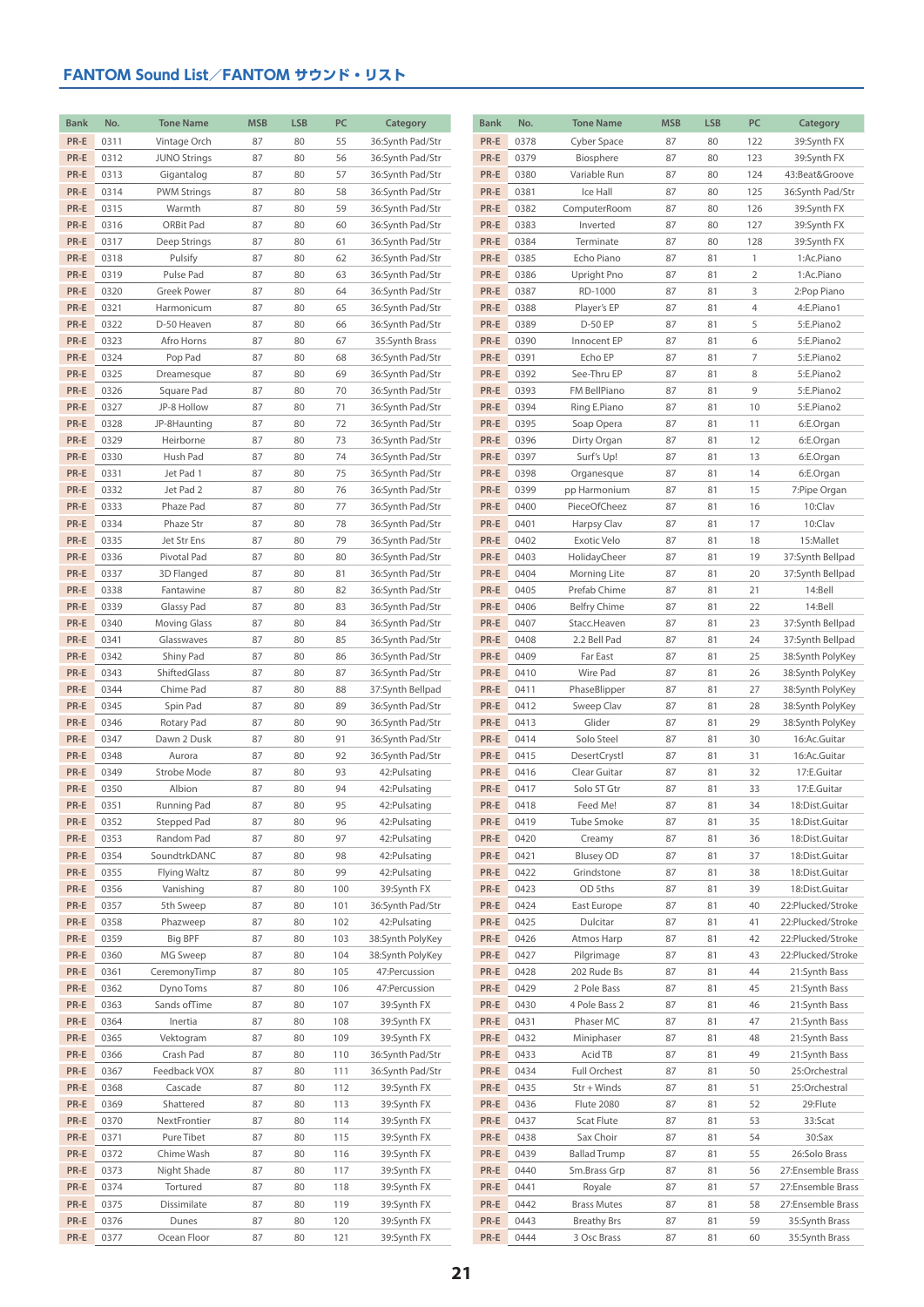| <b>Bank</b>  | No.          | <b>Tone Name</b>                 | <b>MSB</b> | <b>LSB</b> | PC         | Category                             | <b>Bank</b>  | No.          | <b>Tone Name</b>        | <b>MSB</b> | <b>LSB</b> | PC             | Category                             |
|--------------|--------------|----------------------------------|------------|------------|------------|--------------------------------------|--------------|--------------|-------------------------|------------|------------|----------------|--------------------------------------|
| PR-E         | 0445         | P5 Polymod                       | 87         | 81         | 61         | 35:Synth Brass                       | PR-E         | 0512         | Rain Forest             | 87         | 81         | 128            | 45:Sound FX                          |
| PR-E         | 0446         | <b>Triumph Brs</b>               | 87         | 81         | 62         | 35:Synth Brass                       | PR-E         | 0513         | Grand XV                | 87         | 82         | $\mathbf{1}$   | 1:Ac.Piano                           |
| PR-E         | 0447         | Techno Dream                     | 87         | 81         | 63         | 38:Synth PolyKey                     | PR-E         | 0514         | Contemplate             | 87         | 82         | $\overline{2}$ | 1:Ac.Piano                           |
| PR-E         | 0448         | Organizer                        | 87         | 81         | 64         | 38:Synth PolyKey                     | PR-E         | 0515         | Rock Piano              | 87         | 82         | 3              | 1:Ac.Piano                           |
| PR-E         | 0449         | Civilization                     | 87         | 81         | 65         | 38:Synth PolyKey                     | PR-E         | 0516         | RockPiano Ch            | 87         | 82         | $\overline{4}$ | 1:Ac.Piano                           |
| PR-E         | 0450         | Mental Chord                     | 87         | 81         | 66         | 34:Synth Lead                        | PR-E         | 0517         | Pianomonics             | 87         | 82         | 5              | 1:Ac.Piano                           |
| PR-E         | 0451         | House Chord                      | 87         | 81         | 67         | 34:Synth Lead                        | PR-E         | 0518         | Piano+SftPad            | 87         | 82         | 6              | 1:Ac.Piano                           |
| PR-E         | 0452         | Sequalog                         | 87         | 81         | 68         | 38:Synth PolyKey                     | PR-E         | 0519         | WarmVoxPiano            | 87         | 82         | $\overline{7}$ | 1:Ac.Piano                           |
| PR-E         | 0453         | <b>Booster Bips</b>              | 87         | 81         | 69         | 34:Synth Lead                        | PR-E         | 0520         | Y2K Concerto            | 87         | 82         | 8              | 1:Ac.Piano                           |
| PR-E         | 0454         | VintagePlunk                     | 87         | 81         | 70         | 34:Synth Lead                        | PR-E         | 0521         | Piano+AirPad            | 87         | 82         | 9              | 1:Ac.Piano                           |
| PR-E         | 0455         | Plik-Plok                        | 87         | 81         | 71         | 40:Synth Seq/Pop                     | PR-E         | 0522         | ChoraLeader             | 87         | 82         | 10             | 1:Ac.Piano                           |
| PR-E         | 0456         | RingSequence                     | 87         | 81         | 72         | 40:Synth Seq/Pop                     | PR-E         | 0523         | SparklePiano            | 87         | 82         | 11             | 5:E.Piano2                           |
| PR-E         | 0457         | Cyber Swing                      | 87         | 81         | 73         | 40:Synth Seq/Pop                     | PR-E         | 0524         | Retro EP                | 87         | 82         | 12             | 4:E.Piano1                           |
| PR-E         | 0458         | Keep: )                          | 87         | 81         | 74         | 38:Synth PolyKey                     | PR-E         | 0525         | Fat EP                  | 87         | 82         | 13             | 4:E.Piano1                           |
| PR-E         | 0459         | Resojuice                        | 87         | 81         | 75         | 34:Synth Lead                        | PR-E         | 0526         | EP Trem                 | 87         | 82         | 14             | 4:E.Piano1                           |
| PR-E         | 0460         | B'on d'moov!                     | 87         | 81         | 76         | 38:Synth PolyKey                     | PR-E         | 0527         | Phaser Dyno             | 87         | 82         | 15             | 4:E.Piano1                           |
| PR-E         | 0461         | Dist TB-303                      | 87         | 81         | 77         | 34:Synth Lead                        | PR-E         | 0528         | Hit EP                  | 87         | 82         | 16             | 4:E.Piano1                           |
| PR-E         | 0462         | Temple of JV                     | 87         | 81         | 78         | 42: Pulsating                        | PR-E         | 0529         | Sweet Tynes             | 87         | 82         | 17             | 4:E.Piano1<br>5:E.Piano2             |
| PR-E         | 0463         | Planet Asia                      | 87         | 81         | 79         | 42: Pulsating                        | PR-E         | 0530         | Pluk EP                 | 87         | 82<br>82   | 18             |                                      |
| PR-E<br>PR-E | 0464<br>0465 | Afterlife<br><b>Trancing Pad</b> | 87<br>87   | 81<br>81   | 80<br>81   | 42: Pulsating<br>42: Pulsating       | PR-E<br>PR-E | 0531<br>0532 | EP Trip<br>Ambi EP      | 87<br>87   | 82         | 19<br>20       | 5:E.Piano2<br>4:E.Piano1             |
| PR-E         | 0466         | Pulsatronic                      | 87         | 81         | 82         | 42: Pulsating                        | PR-E         | 0533         | Rholitzer               | 87         | 82         | 21             | 4:E.Piano1                           |
| PR-E         | 0467         | <b>Cyber Dreams</b>              | 87         | 81         | 83         | 42: Pulsating                        | PR-E         | 0534         | Wurlie                  | 87         | 82         | 22             | 4:E.Piano1                           |
| PR-E         | 0468         | Warm Pipe                        | 87         | 81         | 84         | 34:Synth Lead                        | PR-E         | 0535         | FM Delight              | 87         | 82         | 23             | 5:E.Piano2                           |
| PR-E         | 0469         | Pure Pipe                        | 87         | 81         | 85         | 34:Synth Lead                        | PR-E         | 0536         | Cutter Clav             | 87         | 82         | 24             | 10:Clav                              |
| PR-E         | 0470         | SH-2000                          | 87         | 81         | 86         | 34:Synth Lead                        | PR-E         | 0537         | Mute Clav D6            | 87         | 82         | 25             | 10:Clav                              |
| PR-E         | 0471         | X? Whistle                       | 87         | 81         | 87         | 34:Synth Lead                        | PR-E         | 0538         | PhazeWahClav            | 87         | 82         | 26             | 10:Clav                              |
| PR-E         | 0472         | Jay Vee Solo                     | 87         | 81         | 88         | 34:Synth Lead                        | PR-E         | 0539         | St.Harpsichd            | 87         | 82         | 27             | 9:Harpsichord                        |
| PR-E         | 0473         | Progresso Ld                     | 87         | 81         | 89         | 34:Synth Lead                        | PR-E         | 0540         | 3PartInventn            | 87         | 82         | 28             | 9:Harpsichord                        |
| PR-E         | 0474         | Adrenaline                       | 87         | 81         | 90         | 34:Synth Lead                        | PR-E         | 0541         | Soft Perky              | 87         | 82         | 29             | 6:E.Organ                            |
| PR-E         | 0475         | Enlighten                        | 87         | 81         | 91         | 32:Vox/Choir                         | PR-E         | 0542         | Fullness                | 87         | 82         | 30             | 6:E.Organ                            |
| PR-E         | 0476         | Glass Blower                     | 87         | 81         | 92         | 37:Synth Bellpad                     | PR-E         | 0543         | Paleface 1              | 87         | 82         | 31             | 6:E.Organ                            |
| PR-E         | 0477         | Earth Blow                       | 87         | 81         | 93         | 36:Synth Pad/Str                     | PR-E         | 0544         | Paleface 2              | 87         | 82         | 32             | 6:E.Organ                            |
| PR-E         | 0478         | JX SqrCarpet                     | 87         | 81         | 94         | 36:Synth Pad/Str                     | PR-E         | 0545         | Soft B                  | 87         | 82         | 33             | 6:E.Organ                            |
| PR-E         | 0479         | Dimensional                      | 87         | 81         | 95         | 36:Synth Pad/Str                     | PR-E         | 0546         | <b>British B</b>        | 87         | 82         | 34             | 6:E.Organ                            |
| PR-E         | 0480         | Jupiterings                      | 87         | 81         | 96         | 36:Synth Pad/Str                     | PR-E         | 0547         | Rocker Org              | 87         | 82         | 35             | 6:E.Organ                            |
| PR-E         | 0481         | Analog Drama                     | 87         | 81         | 97         | 36:Synth Pad/Str                     | PR-E         | 0548         | Split B                 | 87         | 82         | 36             | 6:E.Organ                            |
| PR-E         | 0482         | Rich Dynapad                     | 87         | 81         | 98         | 36:Synth Pad/Str                     | PR-E         | 0549         | PercInterval            | 87         | 82         | 37             | 6:E.Organ                            |
| PR-E         | 0483         | Silky Way                        | 87         | 81         | 99         | 36:Synth Pad/Str                     | PR-E         | 0550         | Happy 60s               | 87         | 82         | 38             | 6:E.Organ                            |
| PR-E         | 0484         | Gluey Pad                        | 87         | 81         | 100        | 36:Synth Pad/Str                     | PR-E         | 0551         | 96 Years                | 87         | 82         | 39             | 6:E.Organ                            |
| PR-E         | 0485         | <b>BandPass Mod</b>              | 87         | 81         | 101        | 36:Synth Pad/Str                     | PR-E         | 0552         | Glory Us Rok            | 87         | 82         | 40             | 6:E.Organ                            |
| PR-E         | 0486         | Soundtraque                      | 87         | 81         | 102        | 36:Synth Pad/Str                     | PR-E         | 0553         | Church Harmn            | 87         | 82         | 41             | 7:Pipe Organ                         |
| PR-E         | 0487         | Translucence                     | 87         | 81         | 103        | 36:Synth Pad/Str                     | PR-E         | 0554         | Cathdr Harmn            | 87         | 82         | 42             | 7:Pipe Organ                         |
| PR-E         | 0488         | Darkshine                        | 87         | 81         | 104        | 36:Synth Pad/Str                     | PR-E         | 0555         | Morph Pad               | 87         | 82         | 43             | 36:Synth Pad/Str                     |
| PR-E<br>PR-E | 0489<br>0490 | D'light<br>December Sky          | 87<br>87   | 81<br>81   | 105<br>106 | 37:Synth Bellpad<br>36:Synth Pad/Str | PR-E<br>PR-E | 0556<br>0557 | Air Pad<br>Soft Padding | 87<br>87   | 82<br>82   | 44<br>45       | 36:Synth Pad/Str<br>36:Synth Pad/Str |
| PR-E         | 0491         | Octapad                          | 87         | 81         | 107        | 36:Synth Pad/Str                     | PR-E         | 0558         | Warmth Pad              | 87         | 82         | 46             | 36:Synth Pad/Str                     |
| PR-E         | 0492         | JUNO Power!                      | 87         | 81         | 108        | 36:Synth Pad/Str                     | PR-E         | 0559         | ClassicJPpad            | 87         | 82         | 47             | 36:Synth Pad/Str                     |
| PR-E         | 0493         | Spectrum Mod                     | 87         | 81         | 109        | 36:Synth Pad/Str                     | PR-E         | 0560         | Jupiter Str             | 87         | 82         | 48             | 36:Synth Pad/Str                     |
| PR-E         | 0494         | Stringsheen                      | 87         | 81         | 110        | 36:Synth Pad/Str                     | PR-E         | 0561         | Fat Pad                 | 87         | 82         | 49             | 36:Synth Pad/Str                     |
| PR-E         | 0495         | GR500 TmpDly                     | 87         | 81         | 111        | 36:Synth Pad/Str                     | PR-E         | 0562         | GR700 Pad               | 87         | 82         | 50             | 36:Synth Pad/Str                     |
| PR-E         | 0496         | Mod DirtyWav                     | 87         | 81         | 112        | 36:Synth Pad/Str                     | PR-E         | 0563         | Paradise                | 87         | 82         | 51             | 37:Synth Bellpad                     |
| PR-E         | 0497         | Silicon Str                      | 87         | 81         | 113        | 36:Synth Pad/Str                     | PR-E         | 0564         | Moonchimes              | 87         | 82         | 52             | 37:Synth Bellpad                     |
| PR-E         | 0498         | D50FantaPerc                     | 87         | 81         | 114        | 36:Synth Pad/Str                     | PR-E         | 0565         | SusPed Swap             | 87         | 82         | 53             | 36:Synth Pad/Str                     |
| PR-E         | 0499         | Rotodreams                       | 87         | 81         | 115        | 36:Synth Pad/Str                     | PR-E         | 0566         | PhasingPad              | 87         | 82         | 54             | 36:Synth Pad/Str                     |
| PR-E         | 0500         | <b>Blue Notes</b>                | 87         | 81         | 116        | 30:Sax                               | PR-E         | 0567         | <b>Ethereal Str</b>     | 87         | 82         | 55             | 36:Synth Pad/Str                     |
| PR-E         | 0501         | RiversOfTime                     | 87         | 81         | 117        | 39:Synth FX                          | PR-E         | 0568         | Velcropad               | 87         | 82         | 56             | 36:Synth Pad/Str                     |
| PR-E         | 0502         | Phobos                           | 87         | 81         | 118        | 39:Synth FX                          | PR-E         | 0569         | NothrnLights            | 87         | 82         | 57             | 36:Synth Pad/Str                     |
| PR-E         | 0503         | 2080                             | 87         | 81         | 119        | 39:Synth FX                          | PR-E         | 0570         | Sun Dive                | 87         | 82         | 58             | 36:Synth Pad/Str                     |
| PR-E         | 0504         | Unearthly                        | 87         | 81         | 120        | 39:Synth FX                          | PR-E         | 0571         | Brite Vox 1             | 87         | 82         | 59             | 32:Vox/Choir                         |
| PR-E         | 0505         | Glistening                       | 87         | 81         | 121        | 39:Synth FX                          | PR-E         | 0572         | Brite Vox 2             | 87         | 82         | 60             | 32:Vox/Choir                         |
| PR-E         | 0506         | Sci-Fi Str                       | 87         | 81         | 122        | 39:Synth FX                          | PR-E         | 0573         | Ooh)Aah Mod             | 87         | 82         | 61             | 32:Vox/Choir                         |
| PR-E         | 0507         | Shadows                          | 87         | 81         | 123        | 39:Synth FX                          | PR-E         | 0574         | Vocals: Ooh             | 87         | 82         | 62             | 32:Vox/Choir                         |
| PR-E         | 0508         | Helium Queen                     | 87         | 81         | 124        | 39:Synth FX                          | PR-E         | 0575         | Vocals: Scat            | 87         | 82         | 63             | 33:Scat                              |
| PR-E         | 0509         | Sci-Fi FX x4                     | 87         | 81         | 125        | 39:Synth FX                          | PR-E         | 0576         | Vocals: Boys            | 87         | 82         | 64             | 32:Vox/Choir                         |
| PR-E         | 0510         | Perky Noize                      | 87         | 81         | 126        | 47: Percussion                       | PR-E         | 0577         | St. Choir               | 87         | 82         | 65             | 32:Vox/Choir                         |
| PR-E         | 0511         | Droplet                          | 87         | 81         | 127        | 45:Sound FX                          | PR-E         | 0578         | SampleThe80s            | 87         | 82         | 66             | 32:Vox/Choir                         |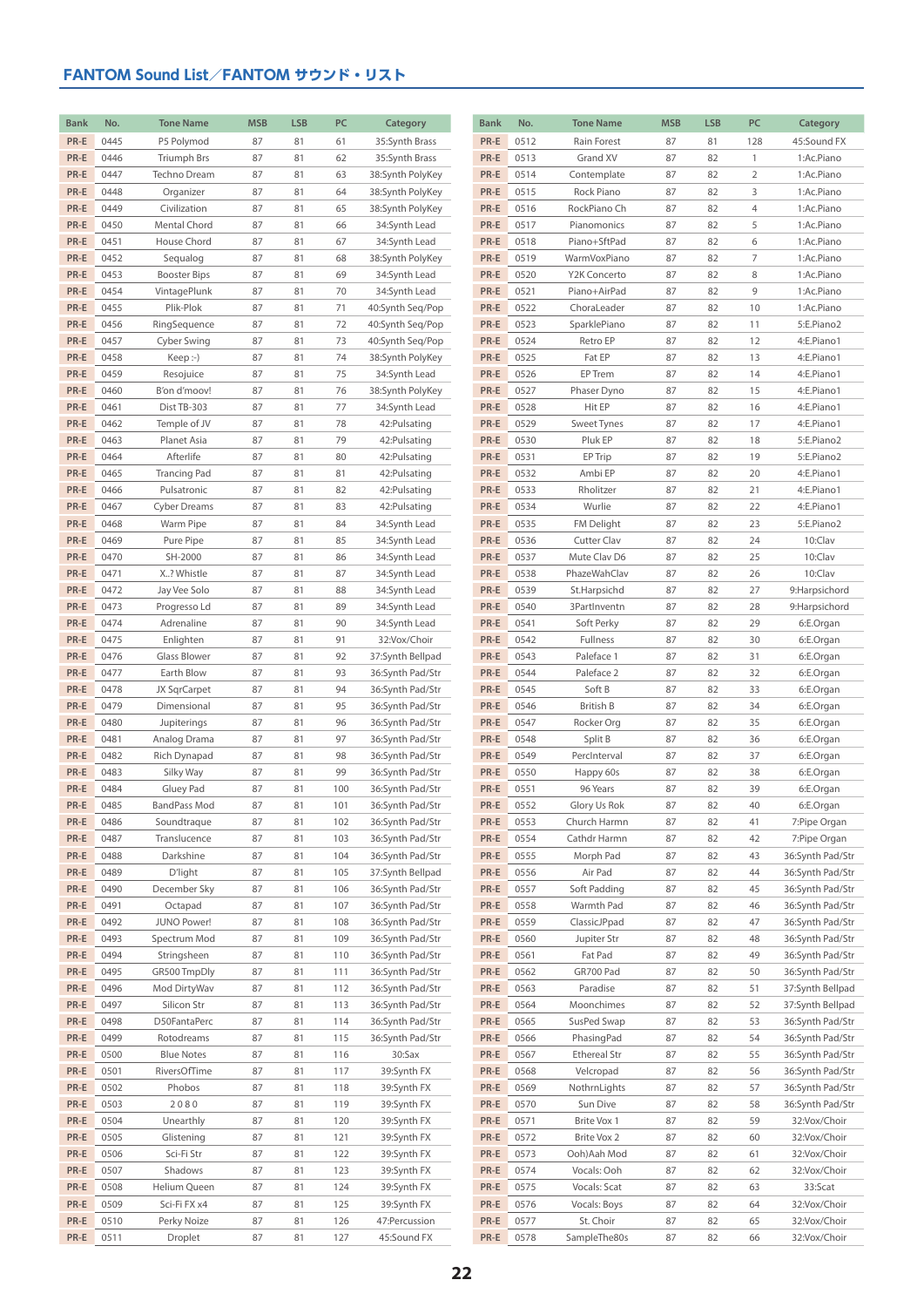| <b>Bank</b> | No.  | <b>Tone Name</b>    | <b>MSB</b> | <b>LSB</b> | PC  | Category               | <b>Bank</b> | No.  | <b>Tone Name</b>    | <b>MSB</b> | <b>LSB</b> | PC           | Category         |
|-------------|------|---------------------|------------|------------|-----|------------------------|-------------|------|---------------------|------------|------------|--------------|------------------|
|             |      |                     |            |            |     |                        |             |      |                     |            |            |              |                  |
| PR-E        | 0579 | Sacred Tree         | 87         | 82         | 67  | 32:Vox/Choir           | PR-E        | 0637 | SkinnyBounce        | 87         | 82         | 125          | 38:Synth PolyKey |
| PR-E        | 0580 | VP330 OctEko        | 87         | 82         | 68  | 32:Vox/Choir           | PR-E        | 0638 | SquareBounce        | 87         | 82         | 126          | 38:Synth PolyKey |
| PR-E        | 0581 | XV Strings          | 87         | 82         | 69  | 24:Ensemble            | PR-E        | 0639 | Galactic            | 87         | 82         | 127          | 38:Synth PolyKey |
|             |      |                     |            |            |     | Strings                | PR-E        | 0640 | Powerwiggle         | 87         | 82         | 128          | 38:Synth PolyKey |
| PR-E        | 0582 | <b>Fat Strings</b>  | 87         | 82         | 70  | 24:Ensemble<br>Strings | PR-E        | 0641 | 80s Retrosyn        | 87         | 83         | $\mathbf{1}$ | 38:Synth PolyKey |
|             |      |                     |            |            |     | 24:Ensemble            | PR-E        | 0642 | Power Stack         | 87         | 83         | 2            | 38:Synth PolyKey |
| PR-E        | 0583 | Dolce p/m/f         | 87         | 82         | 71  | Strings                | PR-E        | 0643 | Don't Jump          | 87         | 83         | 3            | 38:Synth PolyKey |
|             |      |                     |            |            |     | 24:Ensemble            | PR-E        | 0644 | <b>Big Bubbles</b>  | 87         | 83         | 4            | 38:Synth PolyKey |
| PR-E        | 0584 | Sad Strings         | 87         | 82         | 72  | Strings                | PR-E        | 0645 | X-mod Sweep         | 87         | 83         | 5            | 38:Synth PolyKey |
|             |      |                     |            |            |     | 24:Ensemble            | PR-E        | 0646 | Bag O'Bones         | 87         | 83         | 6            | 38:Synth PolyKey |
| PR-E        | 0585 | Lush Strings        | 87         | 82         | 73  | Strings                | PR-E        | 0647 | AirSoThin           | 87         | 83         | 7            | 38:Synth PolyKey |
|             |      |                     |            |            |     | 24:Ensemble            | PR-E        | 0648 | Analogical          | 87         | 83         | 8            | 38:Synth PolyKey |
| PR-E        | 0586 | Strings4Film        | 87         | 82         | 74  | Strings                | PR-E        | 0649 | <b>Waspy Pulse</b>  | 87         | 83         | 9            | 38:Synth PolyKey |
| PR-E        | 0587 | Marcato Str         | 87         | 82         | 75  | 24:Ensemble            | PR-E        | 0650 |                     |            | 83         | 10           |                  |
|             |      |                     |            |            |     | Strings                |             |      | Soaring Saws        | 87<br>87   |            |              | 34:Synth Lead    |
| PR-E        | 0588 | <b>End Titles</b>   | 87         | 82         | 76  | 24:Ensemble            | PR-E        | 0651 | Square Roots        |            | 83         | 11           | 34:Synth Lead    |
|             |      |                     |            |            |     | Strings                | PR-E        | 0652 | <b>BOG</b>          | 87         | 83         | 12           | 34:Synth Lead    |
| PR-E        | 0589 | ChmbrQuartet        | 87         | 82         | 77  | 24:Ensemble            | PR-E        | 0653 | Talking Box         | 87         | 83         | 13           | 34:Synth Lead    |
|             |      |                     |            |            |     | Strings                | PR-E        | 0654 | Retro Lead          | 87         | 83         | 14           | 34:Synth Lead    |
| PR-E        | 0590 | ChamberSect.        | 87         | 82         | 78  | 24:Ensemble<br>Strings | PR-E        | 0655 | LivingInSync        | 87         | 83         | 15           | 34:Synth Lead    |
|             |      |                     |            |            |     | 24:Ensemble            | PR-E        | 0656 | Leads United        | 87         | 83         | 16           | 34:Synth Lead    |
| PR-E        | 0591 | FullChmbrStr        | 87         | 82         | 79  | Strings                | PR-E        | 0657 | Dirty Sync          | 87         | 83         | 17           | 34:Synth Lead    |
|             |      |                     |            |            |     | 24:Ensemble            | PR-E        | 0658 | DistortaSync        | 87         | 83         | 18           | 34:Synth Lead    |
| PR-E        | 0592 | <b>Tape Strings</b> | 87         | 82         | 80  | Strings                | PR-E        | 0659 | Blistering          | 87         | 83         | 19           | 34:Synth Lead    |
| PR-E        | 0593 | Henry VIII          | 87         | 82         | 81  | 25:Orchestral          | PR-E        | 0660 | Guttural            | 87         | 83         | 20           | 34:Synth Lead    |
| PR-E        | 0594 | Prelude             | 87         | 82         | 82  | 25:Orchestral          | PR-E        | 0661 | Flyin' High         | 87         | 83         | 21           | 34:Synth Lead    |
| PR-E        | 0595 | Str&Brs Orch        | 87         | 82         | 83  | 25:Orchestral          | PR-E        | 0662 | Soft Tooth          | 87         | 83         | 22           | 34:Synth Lead    |
| PR-E        | 0596 | Hornz               | 87         | 82         | 84  | 25:Orchestral          | PR-E        | 0663 | Soaring Sqr         | 87         | 83         | 23           | 34:Synth Lead    |
| PR-E        | 0597 | TudorFanfare        | 87         | 82         | 85  | 25:Orchestral          | PR-E        | 0664 | Soaring Sync        | 87         | 83         | 24           | 34:Synth Lead    |
| PR-E        | 0598 | ChamberPlyrs        | 87         | 82         | 86  | 25:Orchestral          | PR-E        | 0665 | Nasal Spray         | 87         | 83         | 25           | 34:Synth Lead    |
| PR-E        | 0599 | Flute/Clari         | 87         | 82         | 87  | 28:Wind                | PR-E        | 0666 | Lamb Lead           | 87         | 83         | 26           | 34:Synth Lead    |
| PR-E        | 0600 |                     |            | 82         |     | 28:Wind                | PR-E        | 0667 | Creamer             | 87         | 83         | 27           | 34:Synth Lead    |
|             |      | Orch Reeds          | 87         |            | 88  |                        | PR-E        | 0668 | Sine System         | 87         | 83         | 28           | 34:Synth Lead    |
| PR-E        | 0601 | Dual Flutes         | 87         | 82         | 89  | 29:Flute               | PR-E        | 0669 | Soft Nylon          | 87         | 83         | 29           | 16:Ac.Guitar     |
| PR-E        | 0602 | Jazzer Flute        | 87         | 82         | 90  | 29:Flute               | PR-E        | 0670 | Nylozzicato         | 87         | 83         | 30           | 16:Ac.Guitar     |
| PR-E        | 0603 | LegatoBamboo        | 87         | 82         | 91  | 29:Flute               |             |      |                     |            |            |              |                  |
| PR-E        | 0604 | Ambience Flt        | 87         | 82         | 92  | 29:Flute               | PR-E        | 0671 | Mutezzicato         | 87         | 83         | 31           | 16:Ac.Guitar     |
| PR-E        | 0605 | The Andes           | 87         | 82         | 93  | 29:Flute               | PR-E        | 0672 | Hybrid Nylon        | 87         | 83         | 32           | 16:Ac.Guitar     |
| PR-E        | 0606 | Deja Vlute          | 87         | 82         | 94  | 29:Flute               | PR-E        | 0673 | XV SteelGt 1        | 87         | 83         | 33           | 16:Ac.Guitar     |
| PR-E        | 0607 | <b>Simply Brass</b> | 87         | 82         | 95  | 27:Ensemble Brass      | PR-E        | 0674 | XV SteelGt 2        | 87         | 83         | 34           | 16:Ac.Guitar     |
| PR-E        | 0608 | <b>FullSt Brass</b> | 87         | 82         | 96  | 27:Ensemble Brass      | PR-E        | 0675 | Comp'Steel          | 87         | 83         | 35           | 16:Ac.Guitar     |
| PR-E        | 0609 | Dragnet             | 87         | 82         | 97  | 27:Ensemble Brass      | PR-E        | 0676 | Double Steel        | 87         | 83         | 36           | 16:Ac.Guitar     |
| PR-E        | 0610 | NewR&RBrass         | 87         | 82         | 98  | 27:Ensemble Brass      | $PR-E$      | 0677 | Folk Guitar         | 87         | 83         | 37           | 16:Ac.Guitar     |
| PR-E        | 0611 | <b>Tower Trumps</b> | 87         | 82         | 99  | 27:Ensemble Brass      | PR-E        | 0678 | SpanishNight        | 87         | 83         | 38           | 16:Ac.Guitar     |
| PR-E        | 0612 | BigBrassBand        | 87         | 82         | 100 | 27:Ensemble Brass      | PR-E        | 0679 | Plug n' Play        | 87         | 83         | 39           | 17:E.Guitar      |
| PR-E        | 0613 | Lil'BigHornz        | 87         | 82         | 101 | 27:Ensemble Brass      | PR-E        | 0680 | Fab 4 Guitar        | 87         | 83         | 40           | 17:E.Guitar      |
| PR-E        | 0614 | VoyagerBrass        | 87         | 82         | 102 | 27:Ensemble Brass      | PR-E        | 0681 | Searing Lead        | 87         | 83         | 41           | 18:Dist.Guitar   |
| PR-E        | 0615 | Symph Horns         | 87         | 82         | 103 | 27:Ensemble Brass      | PR-E        | 0682 | Punker              | 87         | 83         | 42           | 18:Dist.Guitar   |
| PR-E        | 0616 | Trombone Atm        | 87         | 82         | 104 | 26:Solo Brass          | PR-E        | 0683 | LouderPlease        | 87         | 83         | 43           | 18:Dist.Guitar   |
| PR-E        | 0617 | XV Trombone         | 87         | 82         | 105 | 26:Solo Brass          | PR-E        | 0684 | XV Upright          | 87         | 83         | 44           | 19:Ac.Bass       |
| PR-E        | 0618 | XV Trumpet          | 87         | 82         | 106 | 26:Solo Brass          | PR-E        | 0685 | XV Ac.Bass          | 87         | 83         | 45           | 19:Ac.Bass       |
| PR-E        | 0619 | JupiterHorns        | 87         | 82         | 107 | 35:Synth Brass         | PR-E        | 0686 | LookMaNoFret        | 87         | 83         | 46           | 20:E.Bass        |
| PR-E        | 0620 | Solo SoprSax        | 87         | 82         | 108 | 30:Sax                 | PR-E        | 0687 | XV Fretless         | 87         | 83         | 47           | 20:E.Bass        |
| PR-E        | 0621 | Solo AltoSax        | 87         | 82         | 109 | 30:Sax                 | PR-E        | 0688 | <b>Basic F'less</b> | 87         | 83         | 48           | 20:E.Bass        |
| PR-E        | 0622 | XV DynoTenor        | 87         | 82         | 110 | 30:Sax                 | PR-E        | 0689 | 8-str F'less        | 87         | 83         | 49           | 20:E.Bass        |
| PR-E        | 0623 | Honker Bari         | 87         | 82         | 111 | 30:Sax                 | PR-E        | 0690 | Tap Bass            | 87         | 83         | 50           | 20:E.Bass        |
| PR-E        | 0624 | Full Saxz           | 87         | 82         | 112 | 30:Sax                 | PR-E        | 0691 | Pop Bass            | 87         | 83         | 51           | 20:E.Bass        |
| PR-E        | 0625 | Soaring Hrns        | 87         | 82         | 113 | 35:Synth Brass         | PR-E        | 0692 | P.Bs Chorus         | 87         | 83         | 52           | 20:E.Bass        |
| PR-E        | 0626 | Glass Orbit         | 87         | 82         | 114 | 37:Synth Bellpad       | PR-E        | 0693 | TremCho Bs          | 87         | 83         | 53           | 20:E.Bass        |
| PR-E        | 0627 | 5th Atm / Aft       | 87         | 82         | 115 | 36:Synth Pad/Str       | PR-E        | 0694 | Creamy Bass         | 87         | 83         | 54           | 21:Synth Bass    |
| PR-E        | 0628 | Lo-fi Sweep         | 87         | 82         | 116 | 36:Synth Pad/Str       | PR-E        | 0695 | <b>Buster Bass</b>  | 87         | 83         | 55           | 21:Synth Bass    |
|             |      |                     |            |            |     |                        | PR-E        | 0696 | TB Squelch          | 87         | 83         | 56           | 21:Synth Bass    |
| PR-E        | 0629 | Modular Life        | 87         | 82         | 117 | 36:Synth Pad/Str       | PR-E        | 0697 | <b>Ticker Bass</b>  | 87         | 83         | 57           | 21:Synth Bass    |
| PR-E        | 0630 | Oscillations        | 87         | 82         | 118 | 38:Synth PolyKey       |             |      |                     |            |            |              |                  |
| PR-E        | 0631 | Combing             | 87         | 82         | 119 | 36:Synth Pad/Str       | PR-E        | 0698 | Muscle Bass         | 87         | 83         | 58           | 21:Synth Bass    |
| PR-E        | 0632 | Rolling 5ths        | 87         | 82         | 120 | 36:Synth Pad/Str       | PR-E        | 0699 | Grounded Bs         | 87         | 83         | 59           | 21:Synth Bass    |
| PR-E        | 0633 | Analogue Str        | 87         | 82         | 121 | 36:Synth Pad/Str       | PR-E        | 0700 | West End Bs         | 87         | 83         | 60           | 21:Synth Bass    |
| PR-E        | 0634 | Lunar Strngs        | 87         | 82         | 122 | 36:Synth Pad/Str       | PR-E        | 0701 | Snap Bass           | 87         | 83         | 61           | 21:Synth Bass    |
| PR-E        | 0635 | <b>BPFsweep Mod</b> | 87         | 82         | 123 | 38:Synth PolyKey       | PR-E        | 0702 | 700 Bassboy         | 87         | 83         | 62           | 21:Synth Bass    |
| PR-E        | 0636 | Queen V             | 87         | 82         | 124 | 38:Synth PolyKey       | PR-E        | 0703 | 8VCO MonoSyn        | 87         | 83         | 63           | 21:Synth Bass    |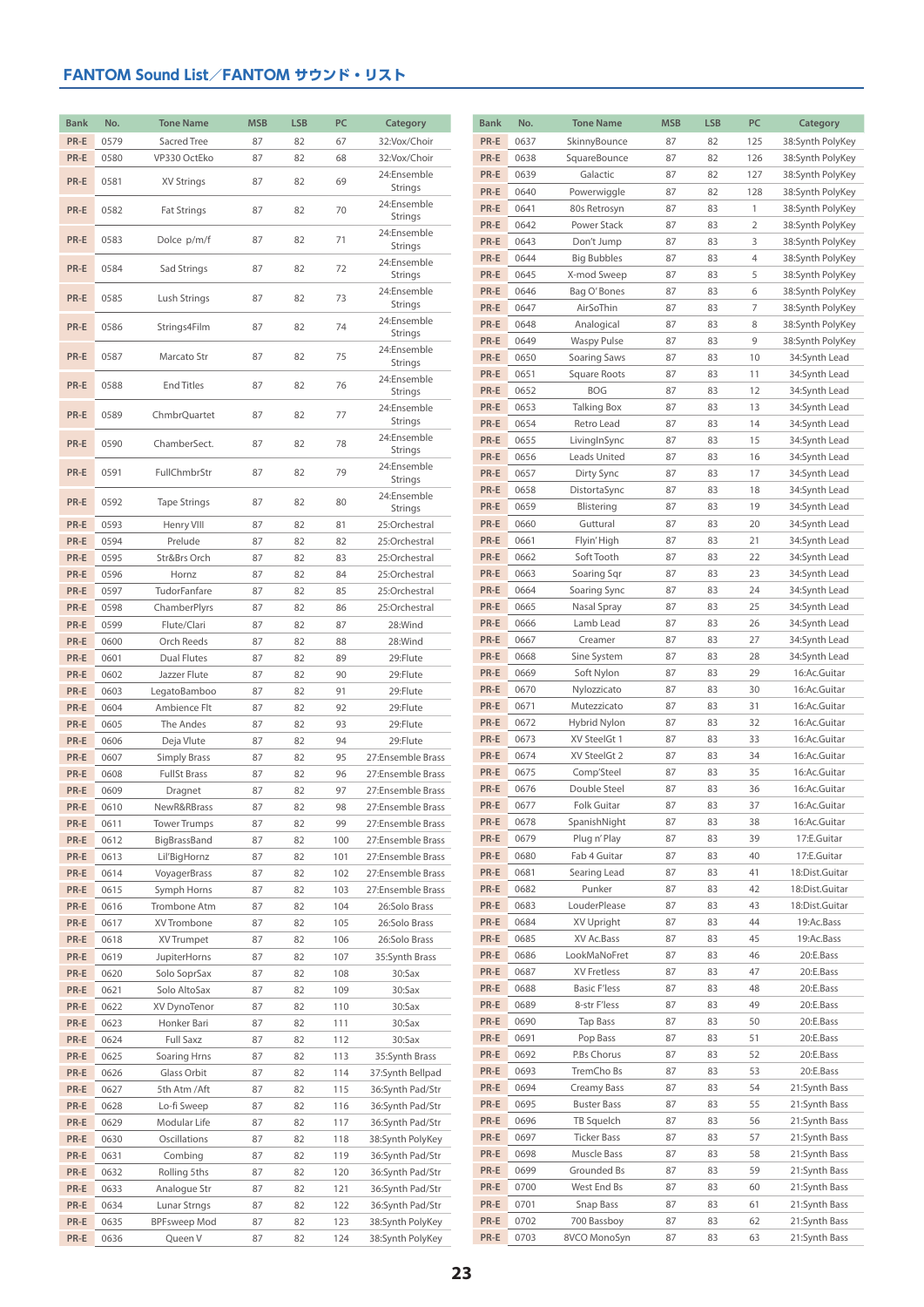| <b>Bank</b>  | No.          | <b>Tone Name</b>             | <b>MSB</b> | <b>LSB</b> | PC             | Category                             | <b>Bank</b>    | No.          | <b>Tone Name</b>          | <b>MSB</b> | <b>LSB</b> | PC             | Category                             |
|--------------|--------------|------------------------------|------------|------------|----------------|--------------------------------------|----------------|--------------|---------------------------|------------|------------|----------------|--------------------------------------|
| PR-E         | 0704         | ResoMoist Bs                 | 87         | 83         | 64             | 21:Synth Bass                        | PR-E           | 0771         | Swimming EP               | 87         | 84         | 3              | 5:E.Piano2                           |
| PR-E         | 0705         | Kickin' Bass                 | 87         | 83         | 65             | 21:Synth Bass                        | PR-E           | 0772         | XV Crystal                | 87         | 84         | $\overline{4}$ | 5:E.Piano2                           |
| PR-E         | 0706         | Sub Zero                     | 87         | 83         | 66             | 21:Synth Bass                        | PR-E           | 0773         | Cold Roadz                | 87         | 84         | 5              | 5:E.Piano2                           |
| PR-E         | 0707         | Liquid Bass                  | 87         | 83         | 67             | 21:Synth Bass                        | PR-E           | 0774         | Back EP                   | 87         | 84         | 6              | 4:E.Piano1                           |
| PR-E         | 0708         | <b>Hefty Bass</b>            | 87         | 83         | 68             | 21:Synth Bass                        | PR-E           | 0775         | Amped Wurlie              | 87         | 84         | $\overline{7}$ | 4:E.Piano1                           |
| PR-E         | 0709         | Severe Ow Bs                 | 87         | 83         | 69             | 21:Synth Bass                        | PR-E           | 0776         | Dirty Wurlie              | 87         | 84         | 8              | 4:E.Piano1                           |
| PR-E         | 0710         | Chime Bells                  | 87         | 83         | 70             | 14:Bell                              | PR-E           | 0777         | Musicbox XV               | 87         | 84         | 9              | 14:Bell                              |
| PR-E         | 0711         | Celestabox                   | 87         | 83         | 71             | 11:Celesta                           | PR-E           | 0778         | Klubb Organ               | 87         | 84         | 10             | 6:E.Organ                            |
| PR-E         | 0712         | <b>Brass Tubes</b>           | 87         | 83         | 72             | 26:Solo Brass                        | PR-E           | 0779         | Drew's Bee                | 87         | 84         | 11             | 6:E.Organ                            |
| PR-E         | 0713         | <b>Dreams East</b>           | 87         | 83         | 73             | 38:Synth PolyKey                     | PR-E           | 0780         | Velvet Organ              | 87         | 84         | 12             | 6:E.Organ                            |
| PR-E         | 0714         | Synergistic                  | 87         | 83         | 74             | 38:Synth PolyKey                     | PR-E           | 0781         | Distorted B               | 87         | 84         | 13             | 6:E.Organ                            |
| PR-E         | 0715         | Andreas Cave                 | 87         | 83         | 75             | 22:Plucked/Stroke                    | PR-E           | 0782         | Radikal B                 | 87         | 84         | 14             | 6:E.Organ                            |
| PR-E         | 0716         | AmbiPizza                    | 87         | 83         | 76             | 22:Plucked/Stroke                    | PR-E           | 0783         | Boogie Organ              | 87         | 84         | 15             | 6:E.Organ                            |
| PR-E         | 0717         | Voxy Nylon                   | 87         | 83         | 77             | 22:Plucked/Stroke                    | PR-E           | 0784         | Mood Ringz                | 87         | 84         | 16             | 42: Pulsating                        |
| PR-E         | 0718         | EastrnEurope                 | 87         | 83         | 78             | 22:Plucked/Stroke                    | PR-E           | 0785         | Wedo-Wodo                 | 87         | 84         | 17             | 42: Pulsating                        |
| PR-E         | 0719         | Celtic Harp                  | 87         | 83         | 79             | 22:Plucked/Stroke                    | PR-E           | 0786         | S.O.S.trings              | 87         | 84         | 18             | 42: Pulsating                        |
| PR-E         | 0720         | Reso Sitar                   | 87         | 83         | 80             | 22:Plucked/Stroke                    | PR-E           | 0787         | Syncronicity              | 87         | 84         | 19             | 42: Pulsating                        |
| PR-E         | 0721         | The Ganges                   | 87         | 83         | 81             | 22:Plucked/Stroke                    | PR-E           | 0788         | DanceMachina              | 87         | 84         | 20             | 42: Pulsating                        |
| PR-E         | 0722         | MountainFolk                 | 87         | 83         | 82             | 22:Plucked/Stroke                    | PR-E           | 0789         | Vox Chopper               | 87         | 84         | 21             | 42: Pulsating                        |
| PR-E         | 0723         | Byzantine                    | 87         | 83         | 83             | 22:Plucked/Stroke                    | PR-E           | 0790         | SlicingSyVox              | 87         | 84         | 22             | 42: Pulsating                        |
| PR-E         | 0724         | AsiaPlectrum                 | 87         | 83         | 84             | 22:Plucked/Stroke                    | PR-E           | 0791         | PressureDome              | 87         | 84         | 23             | 42: Pulsating                        |
| PR-E         | 0725         | VelHarp)Harm                 | 87         | 83         | 85             | 22:Plucked/Stroke                    | PR-E           | 0792         | Quasar/Aft                | 87         | 84         | 24             | 42: Pulsating                        |
| PR-E         | 0726         | Pluckaphone                  | 87         | 83         | 86             | 22:Plucked/Stroke                    | PR-E           | 0793         | lonizer                   | 87         | 84         | 25             | 42: Pulsating                        |
| PR-E         | 0727         | Slap Timps                   | 87         | 83         | 87             | 47:Percussion                        | PR-E           | 0794         | MilleniumStr              | 87         | 84         | 26             | 42: Pulsating                        |
| PR-E         | 0728         | Suite Combo                  | 87         | 83         | 88             | 32:Vox/Choir                         | PR-E           | 0795         | Bounce Baby!              | 87         | 84         | 27             | 42: Pulsating                        |
| PR-E         | 0729         | Jet Voxs                     | 87         | 83         | 89             | 32:Vox/Choir                         | PR-E           | 0796         | <b>Bounce Daddy</b>       | 87         | 84         | 28             | 42: Pulsating                        |
| PR-E         | 0730         | Dirty Hit                    | 87         | 83         | 90             | 44:Hit                               | PR-E           | 0797         | Bounce Mama!              | 87         | 84         | 29             | 42: Pulsating                        |
| PR-E         | 0731         | MOVE!                        | 87         | 83         | 91             | 44:Hit                               | PR-E           | 0798         | <b>Bounce Noize</b>       | 87         | 84         | 30             | 42: Pulsating                        |
| PR-E         | 0732         | Reel Slam                    | 87         | 83         | 92             | 44:Hit                               | PR-E           | 0799         | What a Gate!              | 87         | 84         | 31             | 42: Pulsating                        |
| PR-E         | 0733         | OffTheRecord                 | 87         | 83         | 93             | 44:Hit                               | PR-E           | 0800         | Mini Sequenz              | 87         | 84         | 32             | 42: Pulsating                        |
| PR-E         | 0734         | 2ndRateChord                 | 87         | 83         | 94             | 34:Synth Lead                        | PR-E           | 0801         | Slice & Dice              | 87         | 84         | 33             | 42: Pulsating                        |
| PR-E         | 0735         | RageInYouth                  | 87         | 83         | 95             | 34:Synth Lead                        | PR-E           | 0802         | BrushingSaw1              | 87         | 84         | 34             | 42: Pulsating                        |
| PR-E         | 0736         | MinorIncidnt                 | 87         | 83         | 96             | 34:Synth Lead                        | PR-E           | 0803         | BrushingSaw2              | 87         | 84         | 35             | 42: Pulsating                        |
| PR-E         | 0737         | Phunky DC                    | 87         | 83         | 97             | 34:Synth Lead                        | PR-E           | 0804         | Cultivate                 | 87         | 84         | 36             | 42: Pulsating                        |
| PR-E         | 0738         | Agent X                      | 87         | 83         | 98             | 34:Synth Lead                        | PR-E           | 0805         | 5080 Random               | 87         | 84         | 37             | 42: Pulsating                        |
| PR-E         | 0739         | Winky                        | 87         | 83         | 99             | 40:Synth Seq/Pop                     | PR-E           | 0806         | XV Stepping               | 87         | 84         | 38             | 36:Synth Pad/Str                     |
| PR-E         | 0740         | Looney 2nz                   | 87         | 83         | 100            | 34:Synth Lead                        | PR-E           | 0807         | India Garden              | 87         | 84         | 39             | 36:Synth Pad/Str                     |
| PR-E         | 0741         | Shortrave                    | 87         | 83         | 101            | 38:Synth PolyKey                     | PR-E           | 0808         | <b>Belly Pad</b>          | 87         | 84         | 40             | 37:Synth Bellpad                     |
| PR-E<br>PR-E | 0742<br>0743 | DeeperBeeper                 | 87<br>87   | 83<br>83   | 102<br>103     | 34:Synth Lead                        | PR-E           | 0809<br>0810 | Spectre                   | 87<br>87   | 84<br>84   | 41             | 37:Synth Bellpad                     |
| PR-E         |              | Percolator                   |            |            |                | 38:Synth PolyKey                     | PR-E           |              | SoaringHrns2              |            |            | 42             | 35:Synth Brass                       |
| PR-E         | 0744<br>0745 | Filter Morph<br>Choir Bounce | 87         | 83<br>83   | 104<br>105     | 38:Synth PolyKey<br>38:Synth PolyKey | $PR-E$<br>PR-E | 0811         | Sabbath Day<br>XV BlowPad | 87<br>87   | 84         | 43             | 36:Synth Pad/Str                     |
| PR-E         | 0746         | Rippling                     | 87<br>87   | 83         | 106            | 42: Pulsating                        | PR-E           | 0812<br>0813 | White Arcade              | 87         | 84<br>84   | 44<br>45       | 36:Synth Pad/Str<br>36:Synth Pad/Str |
| PR-E         | 0747         | SteppingPhsr                 | 87         | 83         | 107            | 42: Pulsating                        | PR-E           | 0814         | <b>Borealis</b>           | 87         | 84         | 46             | 36:Synth Pad/Str                     |
| PR-E         | 0748         | Trance Fair                  | 87         | 83         | 108            | 42: Pulsating                        | PR-E           | 0815         | OvertoneScan              | 87         | 84         | 47             | 36:Synth Pad/Str                     |
| PR-E         | 0749         | GermanBounce                 | 87         | 83         | 109            | 42: Pulsating                        | PR-E           | 0816         | Whisper Vox               | 87         | 84         | 48             | 32:Vox/Choir                         |
| PR-E         | 0750         | Acid JaZZ                    | 87         | 83         | 110            | 42: Pulsating                        |                |              |                           |            |            |                | 24:Ensemble                          |
| PR-E         | 0751         | Cutter>ModWh                 | 87         | 83         | 111            | 42: Pulsating                        | PR-E           | 0817         | Jupiter 21                | 87         | 84         | 49             | Strings                              |
| PR-E         | 0752         | Blades                       | 87         | 83         | 112            | 42: Pulsating                        | PR-E           | 0818         | <b>Filt Strings</b>       | 87         | 84         | 50             | 24:Ensemble                          |
| PR-E         | 0753         | Mad Bender                   | 87         | 83         | 113            | 42: Pulsating                        |                |              |                           |            |            |                | Strings                              |
| PR-E         | 0754         | Shapeshifter                 | 87         | 83         | 114            | 39:Synth FX                          | PR-E           | 0819         | HybStringsXV              | 87         | 84         | 51             | 24:Ensemble                          |
| PR-E         | 0755         | ForestMoon                   | 87         | 83         | 115            | 39:Synth FX                          | PR-E           | 0820         | Soft Symphny              | 87         | 84         | 52             | Strings<br>25:Orchestral             |
| PR-E         | 0756         | Predator 2                   | 87         | 83         | 116            | 39:Synth FX                          | PR-E           | 0821         | Wood Symphny              | 87         | 84         | 53             | 25:Orchestral                        |
| PR-E         | 0757         | Dark Side                    | 87         | 83         | 117            | 39:Synth FX                          | PR-E           | 0822         | HybOrchestra              | 87         | 84         | 54             | 25:Orchestral                        |
| PR-E         | 0758         | The Beast                    | 87         | 83         | 118            | 39:Synth FX                          | PR-E           | 0823         | <b>Brassy Symph</b>       | 87         | 84         | 55             | 25:Orchestral                        |
| PR-E         | 0759         | X-mod Reso                   | 87         | 83         | 119            | 39:Synth FX                          | PR-E           | 0824         | <b>Biggie Brass</b>       | 87         | 84         | 56             | 27:Ensemble Brass                    |
| PR-E         | 0760         | Planet Meta                  | 87         | 83         | 120            | 39:Synth FX                          | PR-E           | 0825         | BiggieBrass2              | 87         | 84         | 57             | 27:Ensemble Brass                    |
| PR-E         | 0761         | Nexus                        | 87         | 83         | 121            | 39:Synth FX                          | PR-E           | 0826         | LA Sax's                  | 87         | 84         | 58             | 30:Sax                               |
| PR-E         | 0762         | Halographix                  | 87         | 83         | 122            | 39:Synth FX                          | PR-E           | 0827         | Wind Wood                 | 87         | 84         | 59             | 28:Wind                              |
| PR-E         | 0763         | Moon Rise                    | 87         | 83         | 123            | 39:Synth FX                          | PR-E           | 0828         | Lonely Oboe               | 87         | 84         | 60             | 28:Wind                              |
| PR-E         | 0764         | Gruvacious                   | 87         | 83         | 124            | 39:Synth FX                          | PR-E           | 0829         | Harmonica XV              | 87         | 84         | 61             | 13: Harmonica                        |
| PR-E         | 0765         | <b>Windy Dunes</b>           | 87         | 83         | 125            | 39:Synth FX                          | PR-E           | 0830         | <b>Tooters Lead</b>       | 87         | 84         | 62             | 29:Flute                             |
| PR-E         | 0766         | Ice Blasts                   | 87         | 83         | 126            | 39:Synth FX                          | PR-E           | 0831         | Digi Phased               | 87         | 84         | 63             | 38:Synth PolyKey                     |
| PR-E         | 0767         | Ringy Thingy                 | 87         | 83         | 127            | 39:Synth FX                          | PR-E           | 0832         | Synth Ethics              | 87         | 84         | 64             | 38:Synth PolyKey                     |
| PR-E         | 0768         | Atmospherics                 | 87         | 83         | 128            | 39:Synth FX                          | PR-E           | 0833         | Harm is Fine              | 87         | 84         | 65             | 38:Synth PolyKey                     |
| PR-E         | 0769         | Power Octs                   | 87         | 84         | $\mathbf{1}$   | 1:Ac.Piano                           | PR-E           | 0834         | D-2000                    | 87         | 84         | 66             | 37:Synth Bellpad                     |
| PR-E         | 0770         | WaterPiano2                  | 87         | 84         | $\overline{2}$ | 2:Pop Piano                          | PR-E           | 0835         | <b>Ackward East</b>       | 87         | 84         | 67             | 38:Synth PolyKey                     |
|              |              |                              |            |            |                |                                      |                |              |                           |            |            |                |                                      |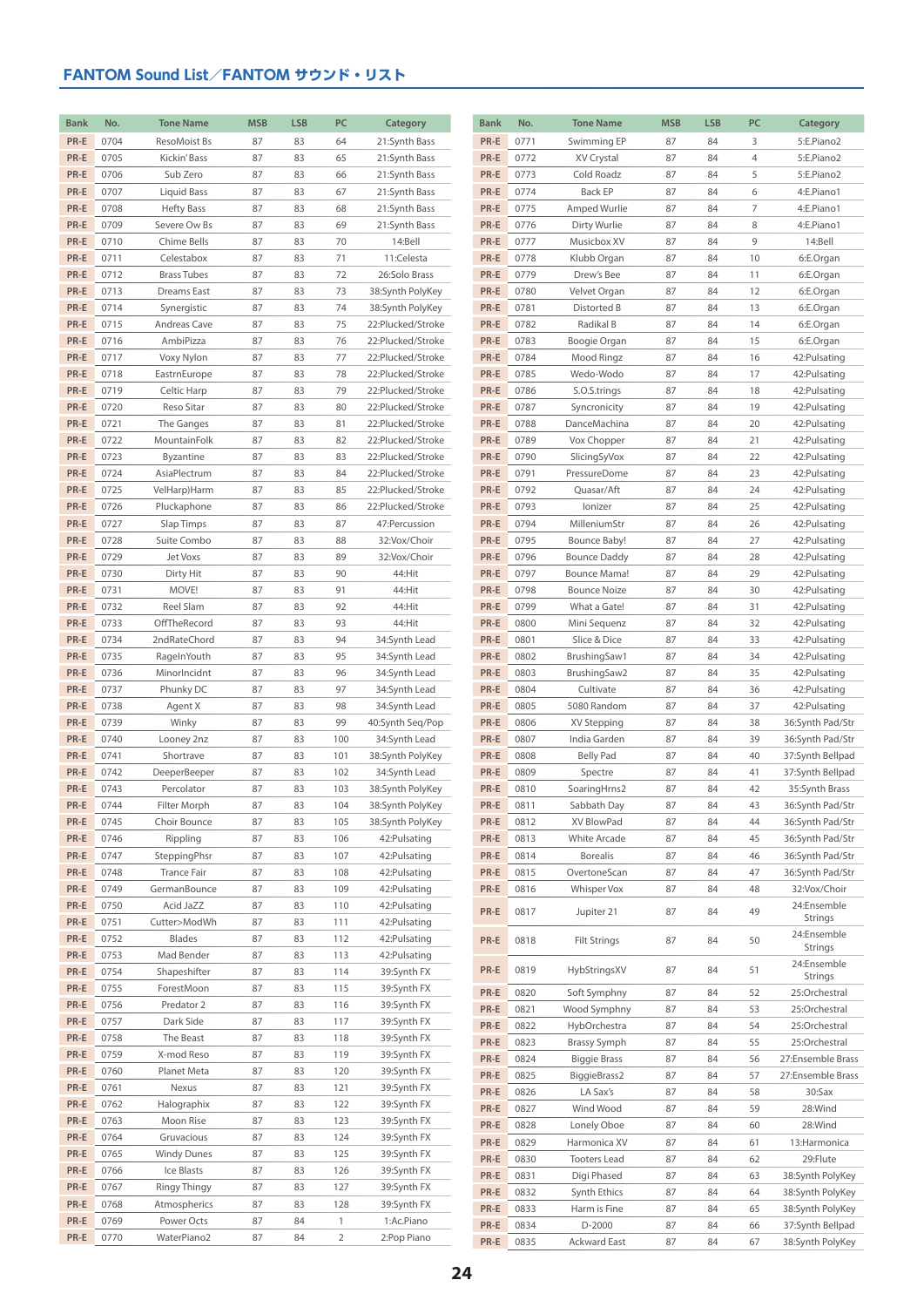| <b>Bank</b> | No.  | <b>Tone Name</b>    | <b>MSB</b> | <b>LSB</b> | PC             | Category          | <b>Bank</b> | No.  | <b>Tone Name</b>   | <b>MSB</b> | <b>LSB</b> | PC | Category          |
|-------------|------|---------------------|------------|------------|----------------|-------------------|-------------|------|--------------------|------------|------------|----|-------------------|
| PR-E        | 0836 | Powersoaker         | 87         | 84         | 68             | 34:Synth Lead     | <b>CMN</b>  | 0005 | Piano 1 Amp        | 87         | 85         | 5  | 1:Ac.Piano        |
| PR-E        | 0837 | Mean Thing          | 87         | 84         | 69             | 34:Synth Lead     | <b>CMN</b>  | 0006 | Piano 1 w 2        | 87         | 85         | 6  | 1:Ac.Piano        |
| PR-E        | 0838 | Jet Sync            | 87         | 84         | 70             | 34:Synth Lead     | <b>CMN</b>  | 0007 | Piano + Str 1      | 87         | 85         | 7  | 1:Ac.Piano        |
| PR-E        | 0839 | Crying Solo         | 87         | 84         | 71             | 18:Dist.Guitar    | <b>CMN</b>  | 0008 | Piano + Str 2      | 87         | 85         | 8  | 1:Ac.Piano        |
| PR-E        | 0840 | Southern Fry        | 87         | 84         | 72             | 18:Dist.Guitar    | <b>CMN</b>  | 0009 | Piano + Choir 1    | 87         | 85         | 9  | 1:Ac.Piano        |
| PR-E        | 0841 | <b>Strum Distrt</b> | 87         | 84         | 73             | 18:Dist.Guitar    | <b>CMN</b>  | 0010 | Piano + Choir 2    | 87         | 85         | 10 | 1:Ac.Piano        |
| PR-E        | 0842 | Match Drive         | 87         | 84         | 74             | 18:Dist.Guitar    | <b>CMN</b>  | 0011 | Piano + Pad 1      | 87         | 85         | 11 | 1:Ac.Piano        |
| PR-E        | 0843 | Stacked             | 87         | 84         | 75             | 18:Dist.Guitar    | <b>CMN</b>  | 0012 | Piano + Pad 2      | 87         | 85         | 12 | 1:Ac.Piano        |
| PR-E        | 0844 | 2-Stack Over        | 87         | 84         | 76             | 18:Dist.Guitar    | <b>CMN</b>  | 0013 | Healing Piano      | 87         | 85         | 13 | 1:Ac.Piano        |
| PR-E        | 0845 | <b>COSM Searing</b> | 87         | 84         | 77             | 18:Dist.Guitar    | <b>CMN</b>  | 0014 | Piano Vib          | 87         | 85         | 14 | 1:Ac.Piano        |
| PR-E        | 0846 | COSM Loud Gt        | 87         | 84         | 78             | 18:Dist.Guitar    | <b>CMN</b>  | 0015 | Piano Dly          | 87         | 85         | 15 | 1:Ac.Piano        |
| PR-E        | 0847 | <b>Blue Mutes</b>   | 87         | 84         | 79             | 18:Dist.Guitar    | <b>CMN</b>  | 0016 | Piano 2            | 87         | 85         | 16 | 1:Ac.Piano        |
| PR-E        | 0848 | Metal 5150          | 87         | 84         | 80             | 18:Dist.Guitar    | <b>CMN</b>  | 0017 | Piano 2 w          | 87         | 85         | 17 | 1:Ac.Piano        |
| PR-E        | 0849 | Crunch Phase        | 87         | 84         | 81             | 18:Dist.Guitar    | <b>CMN</b>  | 0018 | JD Piano           | 87         | 85         | 18 | 1:Ac.Piano        |
| PR-E        | 0850 | Alt Dist Gtr        | 87         | 84         | 82             | 18:Dist.Guitar    | <b>CMN</b>  | 0019 | JD Piano w         | 87         | 85         | 19 | 1:Ac.Piano        |
| PR-E        | 0851 | So nice!            | 87         | 84         | 83             | 16:Ac.Guitar      | <b>CMN</b>  | 0020 | Piano 3            | 87         | 85         | 20 | 3:E.Grand Piano   |
| PR-E        | 0852 | Punch Bass          | 87         | 84         | 84             | 19:Ac.Bass        | <b>CMN</b>  | 0021 | Piano 3 w          | 87         | 85         | 21 | 3:E.Grand Piano   |
| PR-E        | 0853 | <b>COSM Bass</b>    | 87         | 84         | 85             | 20:E.Bass         | <b>CMN</b>  | 0022 | Piano 3 w 2        | 87         | 85         | 22 | 3:E.Grand Piano   |
| PR-E        | 0854 | Stream Bell         | 87         | 84         | 86             | 14:Bell           | <b>CMN</b>  | 0023 | Honky-tonk         | 87         | 85         | 23 | 2:Pop Piano       |
| PR-E        | 0855 | Shuffle Bell        | 87         | 84         | 87             | 14:Bell           | <b>CMN</b>  | 0024 | Honky-tonk w       | 87         | 85         | 24 | 2:Pop Piano       |
| PR-E        | 0856 | Echo Vibe           | 87         | 84         | 88             | 15:Mallet         | <b>CMN</b>  | 0025 | Honky-tonk w 2     | 87         | 85         | 25 | 2:Pop Piano       |
| PR-E        | 0857 | Tremolo Vibe        | 87         | 84         | 89             | 15:Mallet         | <b>CMN</b>  | 0026 | E.Piano 1          | 87         | 85         | 26 | 4:E.Piano1        |
| PR-E        | 0858 | True Vibe           | 87         | 84         | 90             | 15:Mallet         | <b>CMN</b>  | 0027 | E.Piano 1 w        | 87         | 85         | 27 | 4:E.Piano1        |
| PR-E        | 0859 | Marimbula           | 87         | 84         | 91             | 15:Mallet         | <b>CMN</b>  | 0028 | E.Piano 1 Trem     | 87         | 85         | 28 | 4:E.Piano1        |
| PR-E        | 0860 | <b>Hit Bitz</b>     | 87         | 84         | 92             | 44:Hit            | <b>CMN</b>  | 0029 | Detuned EP 1       | 87         | 85         | 29 | 4:E.Piano1        |
| PR-E        | 0861 | 80s LoFi Hit        | 87         | 84         | 93             | 44:Hit            | <b>CMN</b>  | 0030 | Vintage EP         | 87         | 85         | 30 | 4:E.Piano1        |
| PR-E        | 0862 | Auto Chord          | 87         | 84         | 94             | 44:Hit            | <b>CMN</b>  | 0031 | 60s E.Piano        | 87         | 85         | 31 | 4:E.Piano1        |
| PR-E        | 0863 | 3rdTeenChord        | 87         | 84         | 95             | 44:Hit            | <b>CMN</b>  | 0032 | 60s E.Piano w      | 87         | 85         | 32 | 4:E.Piano1        |
| PR-E        | 0864 | Bend a Chord        | 87         | 84         | 96             | 44:Hit            | <b>CMN</b>  | 0033 | 60s E.Piano Trem   | 87         | 85         | 33 | 4:E.Piano1        |
| PR-E        | 0865 | DiscreteChrd        | 87         | 84         | 97             | 44:Hit            | <b>CMN</b>  | 0034 | Tremolo EP         | 87         | 85         | 34 | 4:E.Piano1        |
| PR-E        | 0866 | Ambi Voices         | 87         | 84         | 98             | 40:Synth Seq/Pop  | <b>CMN</b>  | 0035 | Tremolo EP w       | 87         | 85         | 35 | 4:E.Piano1        |
| PR-E        | 0867 | Say Yeah!           | 87         | 84         | 99             | 38:Synth PolyKey  | <b>CMN</b>  | 0036 | Curly Wurly        | 87         | 85         | 36 | 4:E.Piano1        |
| PR-E        | 0868 | Xcuse me            | 87         | 84         | 100            | 39:Synth FX       | <b>CMN</b>  | 0037 | Sinus EP           | 87         | 85         | 37 | 4:E.Piano1        |
| PR-E        | 0869 | 5ths in 4ths        | 87         | 84         | 101            | 39:Synth FX       | <b>CMN</b>  | 0038 | E.Piano 2          | 87         | 85         | 38 | 5:E.Piano2        |
| PR-E        | 0870 | Pretty Ugly         | 87         | 84         | 102            | 38:Synth PolyKey  | <b>CMN</b>  | 0039 | E.Piano 2 w        | 87         | 85         | 39 | 5:E.Piano2        |
| PR-E        | 0871 | Con Sequence        | 87         | 84         | 103            | 40:Synth Seq/Pop  | <b>CMN</b>  | 0040 | Detuned EP 2       | 87         | 85         | 40 | 5:E.Piano2        |
| PR-E        | 0872 | BermudaShort        | 87         | 84         | 104            | 40:Synth Seq/Pop  | <b>CMN</b>  | 0041 | St.FM EP           | 87         | 85         | 41 | 5:E.Piano2        |
| PR-E        | 0873 | Saw n' 202          | 87         | 84         | 105            | 38:Synth PolyKey  | <b>CMN</b>  | 0042 | St.FM EP w         | 87         | 85         | 42 | 5:E.Piano2        |
| PR-E        | 0874 | Technoheadz         | 87         | 84         | 106            | 38:Synth PolyKey  | <b>CMN</b>  | 0043 | EP Legend          | 87         | 85         | 43 | 5:E.Piano2        |
| PR-E        | 0875 | Boss'd Synth        | 87         | 84         | 107            | 34:Synth Lead     | <b>CMN</b>  | 0044 | EP Legend w        | 87         | 85         | 44 | 5:E.Piano2        |
| PR-E        | 0876 | Cross Fire          | 87         | 84         | 108            | 34:Synth Lead     | <b>CMN</b>  | 0045 | EP Phaser 1        | 87         | 85         | 45 | 5:E.Piano2        |
| PR-E        | 0877 | Techno Cave         | 87         | 84         | 109            | 34:Synth Lead     | <b>CMN</b>  | 0046 | EP Phaser 2        | 87         | 85         | 46 | 5:E.Piano2        |
| PR-E        | 0878 | Generator           | 87         | 84         | 110            | 34:Synth Lead     | <b>CMN</b>  | 0047 | EP Phaser 3        | 87         | 85         | 47 | 5:E.Piano2        |
| PR-E        | 0879 | GenderBender        | 87         | 84         | 111            | 34:Synth Lead     | <b>CMN</b>  | 0048 | EP Belle           | 87         | 85         | 48 | 5:E.Piano2        |
| PR-E        | 0880 | Xtremities          | 87         | 84         | 112            | 34:Synth Lead     | <b>CMN</b>  | 0049 | Harpsichord        | 87         | 85         | 49 | 9:Harpsichord     |
| PR-E        | 0881 | AM 05:59            | 87         | 84         | 113            | 34:Synth Lead     | <b>CMN</b>  | 0050 | Coupled Harpsi.    | 87         | 85         | 50 | 9:Harpsichord     |
| PR-E        | 0882 | Happy Brass         | 87         | 84         | 114            | 27:Ensemble Brass | <b>CMN</b>  | 0051 | Harpsichord w      | 87         | 85         | 51 | 9:Harpsichord     |
| PR-E        | 0883 | Runaway Rez         | 87         | 84         | 115            | 39:Synth FX       | <b>CMN</b>  | 0052 | Harpsichord w 2    | 87         | 85         | 52 | 9:Harpsichord     |
| PR-E        | 0884 | Dropplets           | 87         | 84         | 116            | 39:Synth FX       | <b>CMN</b>  | 0053 | Harpsichord o      | 87         | 85         | 53 | 9:Harpsichord     |
| PR-E        | 0885 | Indian Guru         | 87         | 84         | 117            | 39:Synth FX       | <b>CMN</b>  | 0054 | Clav 1             | 87         | 85         | 54 | 10:Clav           |
| PR-E        | 0886 | Cosmic Rain         | 87         | 84         | 118            | 39:Synth FX       | <b>CMN</b>  | 0055 | Clav 1 w           | 87         | 85         | 55 | 10:Clav           |
| PR-E        | 0887 | <b>Trying Winds</b> | 87         | 84         | 119            | 39:Synth FX       | <b>CMN</b>  | 0056 | Clav 1 Phaser      | 87         | 85         | 56 | 10:Clav           |
| PR-E        | 0888 | Space Whiz          | 87         | 84         | 120            | 39:Synth FX       | <b>CMN</b>  | 0057 | Clav <sub>2</sub>  | 87         | 85         | 57 | 10:Clav           |
| PR-E        | 0889 | DigitalDrone        | 87         | 84         | 121            | 39:Synth FX       | <b>CMN</b>  | 0058 | Clav 2 w           | 87         | 85         | 58 | 10:Clav           |
| PR-E        | 0890 | Space Race          | 87         | 84         | 122            | 39:Synth FX       | <b>CMN</b>  | 0059 | Pulse Clav 1       | 87         | 85         | 59 | 10:Clav           |
| PR-E        | 0891 | <b>Bowed Bell</b>   | 87         | 84         | 123            | 39:Synth FX       | <b>CMN</b>  | 0060 | Pulse Clav 1 w     | 87         | 85         | 60 | 10:Clav           |
| PR-E        | 0892 | X-Tension           | 87         | 84         | 124            | 39:Synth FX       | <b>CMN</b>  | 0061 | Pulse Clav 1 w 2   | 87         | 85         | 61 | 10:Clav           |
| PR-E        | 0893 | DUB!!!              | 87         | 84         | 125            | 39:Synth FX       | <b>CMN</b>  | 0062 | Pulse Clav 2       | 87         | 85         | 62 | 10:Clav           |
| PR-E        | 0894 | Dream Diver         | 87         | 84         | 126            | 39:Synth FX       | <b>CMN</b>  | 0063 | <b>Biting Clav</b> | 87         | 85         | 63 | 10:Clav           |
| PR-E        | 0895 | Flashback           | 87         | 84         | 127            | 39:Synth FX       | <b>CMN</b>  | 0064 | Analog Clav        | 87         | 85         | 64 | 10:Clav           |
| PR-E        | 0896 | St.LoFiNoise        | 87         | 84         | 128            | 4:E.Piano1        | <b>CMN</b>  | 0065 | Celesta            | 87         | 85         | 65 | 11:Celesta        |
|             |      |                     |            |            |                |                   | <b>CMN</b>  | 0066 | Celesta w          | 87         | 85         | 66 | 11:Celesta        |
| <b>Bank</b> | No.  | <b>Tone Name</b>    | <b>MSB</b> | <b>LSB</b> | PC             | Category          | <b>CMN</b>  | 0067 | Glockenspiel       | 87         | 85         | 67 | 15:Mallet         |
| <b>CMN</b>  | 0001 | Piano 1             | 87         | 85         | $\mathbf{1}$   | 1:Ac.Piano        | <b>CMN</b>  | 0068 | Glockenspiel w     | 87         | 85         | 68 | 15:Mallet         |
| <b>CMN</b>  | 0002 | Piano 1 w           | 87         | 85         | $\overline{2}$ | 1:Ac.Piano        | <b>CMN</b>  | 0069 | Music Box          | 87         | 85         | 69 | 22:Plucked/Stroke |
| <b>CMN</b>  | 0003 | Piano 1 d           | 87         | 85         | 3              | 1:Ac.Piano        | <b>CMN</b>  | 0070 | Music Box w        | 87         | 85         | 70 | 22:Plucked/Stroke |
| <b>CMN</b>  | 0004 | Piano 1 Bright      | 87         | 85         | $\overline{4}$ | 1:Ac.Piano        | <b>CMN</b>  | 0071 | Pops Seq 1         | 87         | 85         | 71 | 22:Plucked/Stroke |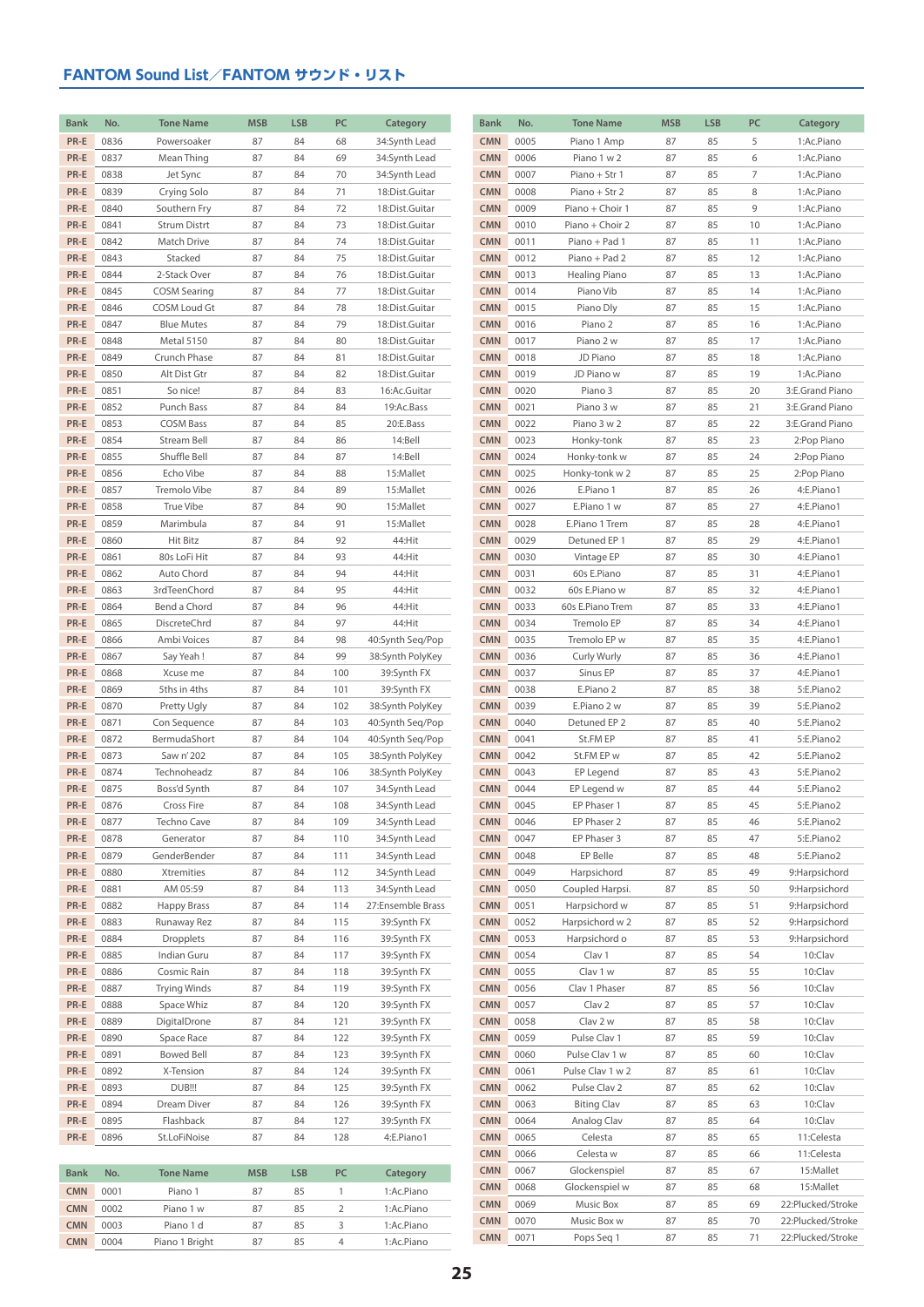| <b>Bank</b>              | No.          | <b>Tone Name</b>     | <b>MSB</b> | <b>LSB</b> | PC           | Category               | <b>Bank</b>              | No.          | <b>Tone Name</b>                 | <b>MSB</b> | <b>LSB</b> | PC       | Category                     |
|--------------------------|--------------|----------------------|------------|------------|--------------|------------------------|--------------------------|--------------|----------------------------------|------------|------------|----------|------------------------------|
| <b>CMN</b>               | 0072         | Pops Seq 1 Atk       | 87         | 85         | 72           | 22:Plucked/Stroke      | <b>CMN</b>               | 0139         | Church Organ 2                   | 87         | 86         | 11       | 7:Pipe Organ                 |
| <b>CMN</b>               | 0073         | Vibraphone           | 87         | 85         | 73           | 15:Mallet              | <b>CMN</b>               | 0140         | Church Organ 2 w                 | 87         | 86         | 12       | 7:Pipe Organ                 |
| <b>CMN</b>               | 0074         | Vibraphone w         | 87         | 85         | 74           | 15:Mallet              | <b>CMN</b>               | 0141         | Church Organ 3                   | 87         | 86         | 13       | 7:Pipe Organ                 |
| <b>CMN</b>               | 0075         | Vibraphone w 2       | 87         | 85         | 75           | 15:Mallet              | <b>CMN</b>               | 0142         | Church Organ 3 w                 | 87         | 86         | 14       | 7:Pipe Organ                 |
| <b>CMN</b>               | 0076         | Vibraphone Trem      | 87         | 85         | 76           | 15:Mallet              | <b>CMN</b>               | 0143         | Reed Organ                       | 87         | 86         | 15       | 8:Reed Organ                 |
| <b>CMN</b>               | 0077         | Jazz Vib             | 87         | 85         | 77           | 15:Mallet              | <b>CMN</b>               | 0144         | Reed Organ w                     | 87         | 86         | 16       | 8:Reed Organ                 |
| <b>CMN</b>               | 0078         | Jazz Vib w           | 87         | 85         | 78           | 15:Mallet              | <b>CMN</b>               | 0145         | Puff Organ                       | 87         | 86         | 17       | 7:Pipe Organ                 |
| <b>CMN</b>               | 0079         | Marimba              | 87         | 85         | 79           | 15:Mallet              | <b>CMN</b>               | 0146         | Puff Organ w                     | 87         | 86         | 18       | 7:Pipe Organ                 |
| <b>CMN</b>               | 0080         | Marimba w            | 87         | 85         | 80           | 15:Mallet              | <b>CMN</b>               | 0147         | Accordion 1                      | 87         | 86         | 19       | 12:Accordion                 |
| <b>CMN</b>               | 0081         | Marimba w 2          | 87         | 85         | 81           | 15:Mallet              | <b>CMN</b>               | 0148         | Accordion 1 w                    | 87         | 86         | 20       | 12:Accordion                 |
| <b>CMN</b>               | 0082         | Bs Marimba 1         | 87         | 85         | 82           | 15:Mallet              | <b>CMN</b>               | 0149         | Accordion 2                      | 87         | 86         | 21       | 12:Accordion                 |
| <b>CMN</b>               | 0083         | Bs Marimba 2         | 87         | 85         | 83           | 15:Mallet              | <b>CMN</b>               | 0150         | Accordion It                     | 87         | 86         | 22       | 12:Accordion                 |
| <b>CMN</b>               | 0084         | Xylophone 1          | 87         | 85         | 84           | 15:Mallet              | <b>CMN</b>               | 0151         | Vodkakordion                     | 87         | 86         | 23       | 12:Accordion                 |
| <b>CMN</b>               | 0085         | Xylophone 1 w        | 87         | 85         | 85           | 15:Mallet              | <b>CMN</b>               | 0152         | Harmonica                        | 87         | 86         | 24       | 13: Harmonica                |
| <b>CMN</b>               | 0086         | Xylophone 1 w 2      | 87         | 85         | 86           | 15:Mallet              | <b>CMN</b>               | 0153         | Harmonica w                      | 87         | 86         | 25       | 13: Harmonica                |
| <b>CMN</b>               | 0087         | Xylophone 2          | 87         | 85         | 87           | 15:Mallet              | <b>CMN</b>               | 0154         | Bandoneon                        | 87         | 86         | 26       | 12:Accordion                 |
| <b>CMN</b>               | 0088         | Kalimbells           | 87         | 85         | 88           | 15:Mallet              | <b>CMN</b>               | 0155         | Bandoneon w                      | 87         | 86         | 27       | 12:Accordion                 |
| <b>CMN</b>               | 0089         | Pops Seq 2           | 87         | 85         | 89           | 15:Mallet              | <b>CMN</b>               | 0156         | Nylon Gtr 1                      | 87         | 86         | 28       | 16:Ac.Guitar                 |
| <b>CMN</b>               | 0090         | Pops Seq 2 w         | 87         | 85         | 90           | 15:Mallet              | <b>CMN</b>               | 0157         | Ukulele                          | 87         | 86         | 29       | 16:Ac.Guitar                 |
| <b>CMN</b>               | 0091         | Pops Seq 2 Atk       | 87         | 85         | 91           | 15:Mallet              | <b>CMN</b>               | 0158         | Nylon Gtr o                      | 87         | 86         | 30       | 16:Ac.Guitar                 |
| <b>CMN</b>               | 0092         | Pops Seq 3           | 87         | 85         | 92           | 15:Mallet              | <b>CMN</b>               | 0159         | Nylon Gtr 2                      | 87         | 86         | 31       | 16:Ac.Guitar                 |
| <b>CMN</b>               | 0093         | Pops Seg 3 Atk       | 87         | 85         | 93           | 15:Mallet              | <b>CMN</b>               | 0160         | Nylon Gtr w                      | 87         | 86         | 32       | 16:Ac.Guitar                 |
| <b>CMN</b>               | 0094         | Ethno Keys           | 87         | 85         | 94           | 15:Mallet              | <b>CMN</b>               | 0161         | Nylon Gtr Amp                    | 87         | 86         | 33       | 16:Ac.Guitar                 |
| <b>CMN</b>               | 0095         | Ethno Keys Dly       | 87         | 85         | 95           | 15:Mallet              | <b>CMN</b>               | 0162         | Steel-str.Gtr                    | 87         | 86         | 34       | 16:Ac.Guitar                 |
| <b>CMN</b>               | 0096         | <b>Toy Box</b>       | 87         | 85         | 96           | 15:Mallet              | <b>CMN</b>               | 0163         | Steel-str.Gtr w                  | 87         | 86         | 35       | 16:Ac.Guitar                 |
| <b>CMN</b>               | 0097         | <b>Tubular Bells</b> | 87         | 85         | 97           | 14:Bell                | <b>CMN</b>               | 0164         | Steel-str.GtrAmp                 | 87         | 86         | 36       | 16:Ac.Guitar                 |
| <b>CMN</b>               | 0098         | Tubular Bells w      | 87         | 85         | 98           | 14:Bell                | <b>CMN</b>               | 0165         | Steel-str.GtrDst                 | 87         | 86         | 37       | 16:Ac.Guitar                 |
| <b>CMN</b>               | 0099         | Church Bell          | 87         | 85         | 99           | 14:Bell                | <b>CMN</b>               | 0166         | Stl Gtr Trem                     | 87         | 86         | 38       | 16:Ac.Guitar                 |
| <b>CMN</b>               | 0100         | Church Bell w        | 87         | 85         | 100          | 14:Bell                | <b>CMN</b>               | 0167         | 12-str.Guitar                    | 87         | 86         | 39       | 16:Ac.Guitar                 |
| <b>CMN</b>               | 0101         | Carillon             | 87         | 85         | 101          | 14:Bell                | <b>CMN</b>               | 0168         | 12-str.Guitar w                  | 87         | 86         | 40       | 16:Ac.Guitar                 |
| <b>CMN</b>               | 0102         | Carillon w           | 87         | 85         | 102          | 14:Bell                | <b>CMN</b>               | 0169         | Mandolin                         | 87         | 86         | 41       | 16:Ac.Guitar                 |
| <b>CMN</b>               | 0103         | Santur               | 87         | 85<br>85   | 103          | 15:Mallet              | <b>CMN</b><br><b>CMN</b> | 0170         | Steel+Body                       | 87         | 86         | 42       | 16:Ac.Guitar                 |
| <b>CMN</b><br><b>CMN</b> | 0104<br>0105 | Santur w<br>Organ 1  | 87<br>87   | 85         | 104<br>105   | 15:Mallet<br>6:E.Organ | <b>CMN</b>               | 0171<br>0172 | Reso Guitar w<br>Reso Guitar Amp | 87<br>87   | 86<br>86   | 43<br>44 | 16:Ac.Guitar<br>16:Ac.Guitar |
| <b>CMN</b>               | 0106         | Organ 1 Rtry         | 87         | 85         | 106          | 6:E.Organ              | <b>CMN</b>               | 0173         | Jazz Guitar                      | 87         | 86         | 45       | 17:E.Guitar                  |
| <b>CMN</b>               | 0107         | Tremolo Organ        | 87         | 85         | 107          | 6:E.Organ              | <b>CMN</b>               | 0174         | Jazz Guitar w                    | 87         | 86         | 46       | 17:E.Guitar                  |
| <b>CMN</b>               | 0108         | Tremolo Organ w      | 87         | 85         | 108          | 6:E.Organ              | <b>CMN</b>               | 0175         | Jazz Guitar Atk                  | 87         | 86         | 47       | 17:E.Guitar                  |
| <b>CMN</b>               | 0109         | 60s Organ            | 87         | 85         | 109          | 6:E.Organ              | <b>CMN</b>               | 0176         | Hawaiian Gtr                     | 87         | 86         | 48       | 17:E.Guitar                  |
| <b>CMN</b>               | 0110         | 60s Organ Cho        | 87         | 85         | 110          | 6:E.Organ              | <b>CMN</b>               | 0177         | Clean Guitar                     | 87         | 86         | 49       | 17:E.Guitar                  |
| <b>CMN</b>               | 0111         | Organ 2              | 87         | 85         | 111          | 6:E.Organ              | <b>CMN</b>               | 0178         | Clean Guitar w                   | 87         | 86         | 50       | 17:E.Guitar                  |
| <b>CMN</b>               | 0112         | Organ 2 Rtry         | 87         | 85         | 112          | 6:E.Organ              | <b>CMN</b>               | 0179         | Clean Gtr Chorus                 | 87         | 86         | 51       | 17:E.Guitar                  |
| <b>CMN</b>               | 0113         | Ana Organ 1          | 87         | 85         | 113          | 6:E.Organ              | <b>CMN</b>               | 0180         | Chorus Gtr 1                     | 87         | 86         | 52       | 17:E.Guitar                  |
| <b>CMN</b>               | 0114         | Ana Organ 1 Rtry     | 87         | 85         | 114          | 6:E.Organ              | <b>CMN</b>               | 0181         | Soft Clean Gtr                   | 87         | 86         | 53       | 17:E.Guitar                  |
| <b>CMN</b>               | 0115         | Ana Organ 2          | 87         | 85         | 115          | 6:E.Organ              | <b>CMN</b>               | 0182         | Soft Clean Gtr w                 | 87         | 86         | 54       | 17:E.Guitar                  |
| <b>CMN</b>               | 0116         | Ana Organ 3          | 87         | 85         | 116          | 6:E.Organ              | <b>CMN</b>               | 0183         | Soft Clean Atk                   | 87         | 86         | 55       | 17:E.Guitar                  |
| <b>CMN</b>               | 0117         | Ana Organ 4          | 87         | 85         | 117          | 6:E.Organ              | <b>CMN</b>               | 0184         | Soft Dist Gtr                    | 87         | 86         | 56       | 17:E.Guitar                  |
| <b>CMN</b>               | 0118         | Perc.Organ 1         | 87         | 85         | 118          | 6:E.Organ              | <b>CMN</b>               | 0185         | Mid Tone Gtr                     | 87         | 86         | 57       | 17:E.Guitar                  |
| <b>CMN</b>               | 0119         | Perc.Organ 1Rtry     | 87         | 85         | 119          | 6:E.Organ              | <b>CMN</b>               | 0186         | Mid Tone Gtr Dly                 | 87         | 86         | 58       | 17:E.Guitar                  |
| <b>CMN</b>               | 0120         | Chorus Organ         | 87         | 85         | 120          | 6:E.Organ              | <b>CMN</b>               | 0187         | Mid Tone GtrTrem                 | 87         | 86         | 59       | 17:E.Guitar                  |
| <b>CMN</b>               | 0121         | Perc.Organ 2         | 87         | 85         | 121          | 6:E.Organ              | <b>CMN</b>               | 0188         | Muted Guitar                     | 87         | 86         | 60       | 17:E.Guitar                  |
| <b>CMN</b>               | 0122         | E.Organ 1            | 87         | 85         | 122          | 6:E.Organ              | <b>CMN</b>               | 0189         | Muted Guitar w                   | 87         | 86         | 61       | 17:E.Guitar                  |
| <b>CMN</b>               | 0123         | E.Organ 1 w          | 87         | 85         | 123          | 6:E.Organ              | <b>CMN</b>               | 0190         | Muted Guitar Atk                 | 87         | 86         | 62       | 17:E.Guitar                  |
| <b>CMN</b>               | 0124         | E.Organ 1 Rtry       | 87         | 85         | 124          | 6:E.Organ              | <b>CMN</b>               | 0191         | Muted Guitar Dst                 | 87         | 86         | 63       | 17:E.Guitar                  |
| <b>CMN</b>               | 0125         | E.Organ 2            | 87         | 85         | 125          | 6:E.Organ              | <b>CMN</b>               | 0192         | Funk Guitar 1                    | 87         | 86         | 64       | 17:E.Guitar                  |
| <b>CMN</b>               | 0126         | E.Organ 2 Trem       | 87         | 85         | 126          | 6:E.Organ              | <b>CMN</b>               | 0193         | Funk Guitar 2                    | 87         | 86         | 65       | 17:E.Guitar                  |
| <b>CMN</b>               | 0127         | E.Organ 3            | 87         | 85         | 127          | 6:E.Organ              | <b>CMN</b>               | 0194         | Chorus Gtr 2                     | 87         | 86         | 66       | 17:E.Guitar                  |
| <b>CMN</b>               | 0128         | Mad Organ            | 87         | 85         | 128          | 6:E.Organ              | <b>CMN</b>               | 0195         | Chorus Gtr2 Echo                 | 87         | 86         | 67       | 17:E.Guitar                  |
| <b>CMN</b>               | 0129         | Rock Organ 1         | 87         | 86         | $\mathbf{1}$ | 6:E.Organ              | <b>CMN</b>               | 0196         | Chorus Gtr2 Step                 | 87         | 86         | 68       | 17:E.Guitar                  |
| <b>CMN</b>               | 0130         | Rock Organ Amp       | 87         | 86         | 2            | 6:E.Organ              | <b>CMN</b>               | 0197         | Overdrive Gtr 1                  | 87         | 86         | 69       | 18:Dist.Guitar               |
| <b>CMN</b>               | 0131         | Rock Organ 2         | 87         | 86         | 3            | 6:E.Organ              | <b>CMN</b>               | 0198         | Overdrive Gtr 2                  | 87         | 86         | 70       | 18:Dist.Guitar               |
| <b>CMN</b>               | 0132         | Rock Organ w         | 87         | 86         | 4            | 6:E.Organ              | <b>CMN</b>               | 0199         | Overdrive Chorus                 | 87         | 86         | 71       | 18:Dist.Guitar               |
| <b>CMN</b>               | 0133         | Full Organ Rtry      | 87         | 86         | 5            | 6:E.Organ              | <b>CMN</b>               | 0200         | Guitar Pinch                     | 87         | 86         | 72       | 18:Dist.Guitar               |
| <b>CMN</b>               | 0134         | Full Organ OD        | 87         | 86         | 6            | 6:E.Organ              | <b>CMN</b>               | 0201         | Distortion Gtr 1                 | 87         | 86         | 73       | 18:Dist.Guitar               |
| <b>CMN</b>               | 0135         | Rotary Organ         | 87         | 86         | 7            | 6:E.Organ              | <b>CMN</b>               | 0202         | Distortion Gtr 2                 | 87         | 86         | 74       | 18:Dist.Guitar               |
| <b>CMN</b>               | 0136         | Rotary Organ Cho     | 87         | 86         | 8            | 6:E.Organ              | <b>CMN</b>               | 0203         | Distortion Gtr 3                 | 87         | 86         | 75       | 18:Dist.Guitar               |
| <b>CMN</b>               | 0137         | Church Organ 1       | 87         | 86         | 9            | 7:Pipe Organ           | <b>CMN</b>               | 0204         | Distortion Gtr 4                 | 87         | 86         | 76       | 18:Dist.Guitar               |
| <b>CMN</b>               | 0138         | Church Organ 1 w     | 87         | 86         | 10           | 7:Pipe Organ           | <b>CMN</b>               | 0205         | Distortion Gtr 5                 | 87         | 86         | 77       | 18:Dist.Guitar               |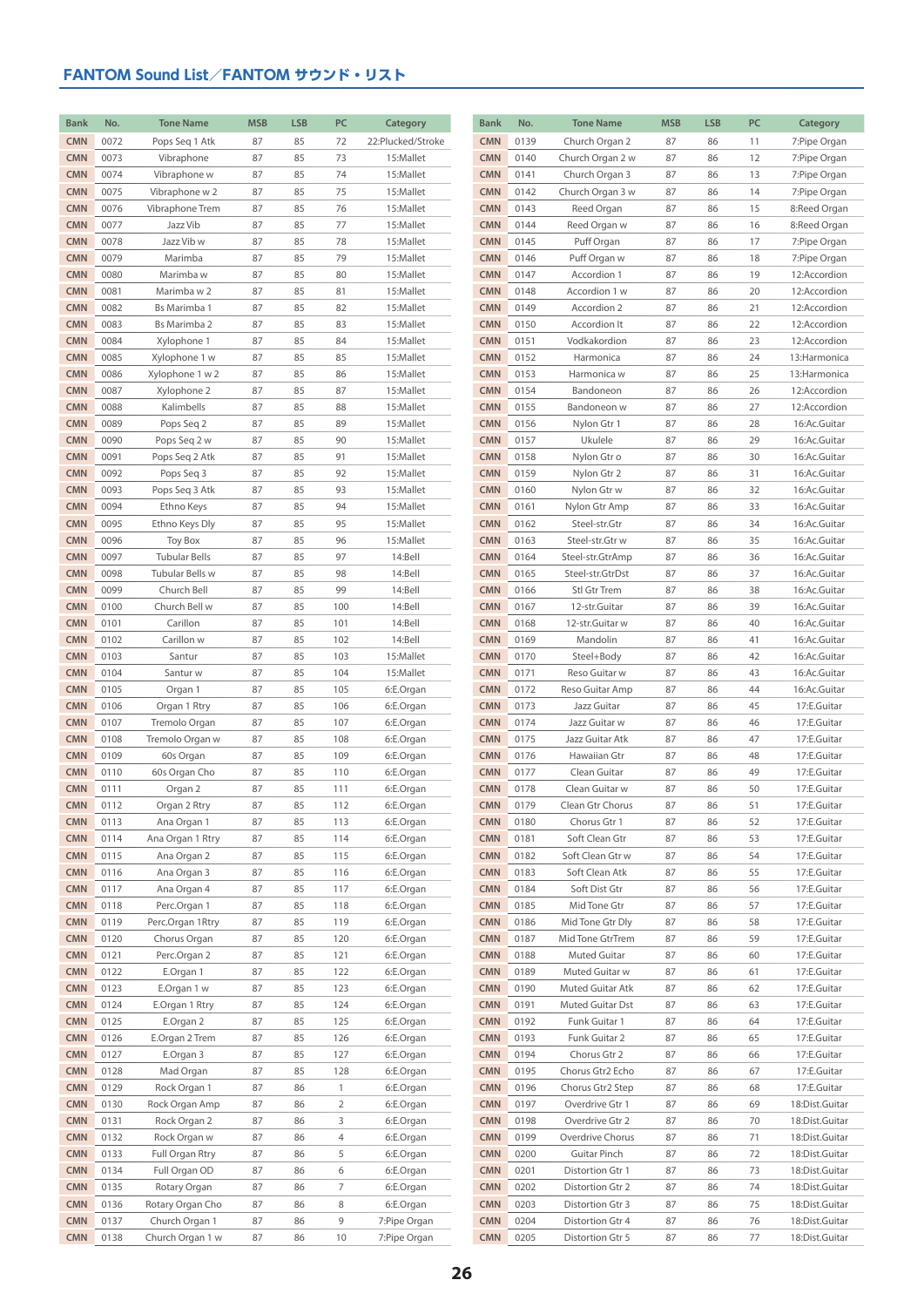| <b>Bank</b>              | No.          | <b>Tone Name</b>                        | <b>MSB</b> | <b>LSB</b> | PC                  | Category                       | <b>Bank</b>              | No.          | <b>Tone Name</b>              | <b>MSB</b> | <b>LSB</b> | PC       | Category                       |
|--------------------------|--------------|-----------------------------------------|------------|------------|---------------------|--------------------------------|--------------------------|--------------|-------------------------------|------------|------------|----------|--------------------------------|
| <b>CMN</b>               | 0206         | Gtr Feedback 1                          | 87         | 86         | 78                  | 18:Dist.Guitar                 | <b>CMN</b>               | 0272         | Flat Bass                     | 87         | 87         | 16       | 21:Synth Bass                  |
| <b>CMN</b>               | 0207         | Dist.Rhy Gtr                            | 87         | 86         | 79                  | 18:Dist.Guitar                 | <b>CMN</b>               | 0273         | Sub Bass                      | 87         | 87         | 17       | 21:Synth Bass                  |
| <b>CMN</b>               | 0208         | Dist.Rhy Gtr Amp                        | 87         | 86         | 80                  | 18:Dist.Guitar                 | <b>CMN</b>               | 0274         | Sub Bass Atk                  | 87         | 87         | 18       | 21:Synth Bass                  |
| <b>CMN</b>               | 0209         | <b>Gtr Harmonics</b>                    | 87         | 86         | 81                  | 18:Dist.Guitar                 | <b>CMN</b>               | 0275         | Garage Bass                   | 87         | 87         | 19       | 21:Synth Bass                  |
| <b>CMN</b>               | 0210         | Gtr Harmonics w                         | 87         | 86         | 82                  | 18:Dist.Guitar                 | <b>CMN</b>               | 0276         | Synth Bass 2                  | 87         | 87         | 20       | 21:Synth Bass                  |
| <b>CMN</b>               | 0211         | Gtr Feedback 2                          | 87         | 86         | 83                  | 18:Dist.Guitar                 | <b>CMN</b>               | 0277         | Synth Bass 5                  | 87         | 87         | 21       | 21:Synth Bass                  |
| <b>CMN</b>               | 0212         | Gtr Feedback 2 w                        | 87         | 86         | 84                  | 18:Dist.Guitar                 | <b>CMN</b>               | 0278         | Synth Bass 4                  | 87         | 87         | 22       | 21:Synth Bass                  |
| <b>CMN</b>               | 0213         | <b>Acoustic Bass</b>                    | 87         | 86<br>86   | 85                  | 19:Ac.Bass                     | <b>CMN</b><br><b>CMN</b> | 0279         | Synth Bass 6                  | 87         | 87         | 23       | 21:Synth Bass                  |
| <b>CMN</b><br><b>CMN</b> | 0214<br>0215 | Acoustic Bass w<br><b>Fingered Bass</b> | 87<br>87   | 86         | 86<br>87            | 19:Ac.Bass<br>20:E.Bass        | <b>CMN</b>               | 0280<br>0281 | Rubber Syn Bs<br>Attack Pulse | 87<br>87   | 87<br>87   | 24<br>25 | 21:Synth Bass<br>21:Synth Bass |
|                          |              |                                         |            |            |                     |                                | <b>CMN</b>               | 0282         | Seq Bass                      | 87         | 87         | 26       | 21:Synth Bass                  |
| <b>CMN</b>               | 0216         | FingeredBass Atk                        | 87         | 86         | 88                  | 20:E.Bass                      | <b>CMN</b>               | 0283         | 106 Bass 1                    | 87         | 87         | 27       | 21:Synth Bass                  |
| <b>CMN</b>               | 0217         | Finger Slap                             | 87         | 86         | 89                  | 20:E.Bass                      | <b>CMN</b>               | 0284         | 106 Bass 2                    | 87         | 87         | 28       | 21:Synth Bass                  |
| <b>CMN</b>               | 0218         | Finger Slap Atk                         | 87         | 86         | 90                  | 20:E.Bass                      | <b>CMN</b>               | 0285         | Juno Bass                     | 87         | 87         | 29       | 21:Synth Bass                  |
| <b>CMN</b>               | 0219         | Picked Bass                             | 87         | 86         | 91                  | 20:E.Bass                      | <b>CMN</b>               | 0286         | Filter Env Bs                 | 87         | 87         | 30       | 21:Synth Bass                  |
| <b>CMN</b>               | 0220         | Picked Bass Atk1                        | 87         | 86         | 92                  | 20:E.Bass                      | <b>CMN</b>               | 0287         | Unison Syn Bs                 | 87         | 87         | 31       | 21:Synth Bass                  |
| <b>CMN</b>               | 0221         | Picked Bass Atk2                        | 87         | 86         | 93                  | 20:E.Bass                      | <b>CMN</b>               | 0288         | Unison Syn Bs w               | 87         | 87         | 32       | 21:Synth Bass                  |
| <b>CMN</b><br><b>CMN</b> | 0222<br>0223 | <b>Fretless Bass</b><br>Fretless Bass w | 87<br>87   | 86<br>86   | 94<br>95            | 20:E.Bass<br>20:E.Bass         | <b>CMN</b>               | 0289         | Alpha Bass                    | 87         | 87         | 33       | 21:Synth Bass                  |
| <b>CMN</b>               | 0224         | Slap Bass 1                             | 87         | 86         | 96                  | 20:E.Bass                      | <b>CMN</b>               | 0290         | Alpha Bass w                  | 87         | 87         | 34       | 21:Synth Bass                  |
| <b>CMN</b>               | 0225         | Slap Bass 1 Atk                         | 87         | 86         | 97                  | 20:E.Bass                      | <b>CMN</b>               | 0291         | Detune Bs                     | 87         | 87         | 35       | 21:Synth Bass                  |
| <b>CMN</b>               | 0226         | Slap Bass 2                             | 87         | 86         | 98                  | 20:E.Bass                      | <b>CMN</b><br><b>CMN</b> | 0292<br>0293 | Detune Bs w                   | 87<br>87   | 87<br>87   | 36<br>37 | 21:Synth Bass                  |
| <b>CMN</b>               | 0227         | Slap Bass 2 Amp                         | 87         | 86         | 99                  | 20:E.Bass                      | <b>CMN</b>               | 0294         | Ramp Bass<br>Ramp Bass Atk    | 87         | 87         | 38       | 21:Synth Bass<br>21:Synth Bass |
| <b>CMN</b>               | 0228         | Synth Bass 1                            | 87         | 86         | 100                 | 21:Synth Bass                  | <b>CMN</b>               | 0295         | Pedal Bass 1                  | 87         | 87         | 39       | 21:Synth Bass                  |
| <b>CMN</b>               | 0229         | Synth Bass 1 w                          | 87         | 86         | 101                 | 21:Synth Bass                  | <b>CMN</b>               | 0296         | Pedal Bass 2                  | 87         | 87         | 40       | 21:Synth Bass                  |
| <b>CMN</b>               | 0230         | Warm Syn Bass                           | 87         | 86         | 102                 | 21:Synth Bass                  | <b>CMN</b>               | 0297         | Compu Bass 2                  | 87         | 87         | 41       | 21:Synth Bass                  |
| <b>CMN</b>               | 0231         | Synth Bass 3                            | 87         | 86         | 103                 | 21:Synth Bass                  | <b>CMN</b>               | 0298         | Sqr Bass w                    | 87         | 87         | 42       | 21:Synth Bass                  |
| <b>CMN</b>               | 0232         | Clav.Bass                               | 87         | 86         | 104                 | 21:Synth Bass                  | <b>CMN</b>               | 0299         | Modular Bs 1                  | 87         | 87         | 43       | 21:Synth Bass                  |
| <b>CMN</b>               | 0233         | Clav.Bass w                             | 87         | 86         | 105                 | 21:Synth Bass                  | <b>CMN</b>               | 0300         | Modular Bs 2                  | 87         | 87         | 44       | 21:Synth Bass                  |
| <b>CMN</b>               | 0234         | Hammer Bass                             | 87         | 86         | 106                 | 21:Synth Bass                  | <b>CMN</b>               | 0301         | Synth Bass 7                  | 87         | 87         | 45       | 21:Synth Bass                  |
| <b>CMN</b><br><b>CMN</b> | 0235<br>0236 | Hammer Bass Atk<br>Juno Sqr Bass        | 87<br>87   | 86<br>86   | 107<br>108          | 21:Synth Bass<br>21:Synth Bass | <b>CMN</b>               | 0302         | Pedal Bass 3                  | 87         | 87         | 46       | 21:Synth Bass                  |
| <b>CMN</b>               | 0237         | MKS-50 Bass                             | 87         | 86         | 109                 | 21:Synth Bass                  | <b>CMN</b>               | 0303         | Monster Bass 1                | 87         | 87         | 47       | 21:Synth Bass                  |
| <b>CMN</b>               | 0238         | R&B Bass 1                              | 87         | 86         | 110                 | 21:Synth Bass                  | <b>CMN</b><br><b>CMN</b> | 0304         | Monster Bass 2                | 87         | 87         | 48       | 21:Synth Bass                  |
| <b>CMN</b>               | 0239         | R&B Bass 1 w                            | 87         | 86         | 111                 | 21:Synth Bass                  | <b>CMN</b>               | 0305<br>0306 | Growl Bass 1<br>Growl Bass 2  | 87<br>87   | 87<br>87   | 49<br>50 | 21:Synth Bass<br>21:Synth Bass |
| <b>CMN</b>               | 0240         | R&B Bass 1 Atk                          | 87         | 86         | 112                 | 21:Synth Bass                  | <b>CMN</b>               | 0307         | Violin                        | 87         | 87         | 51       | 23:Solo Strings                |
| <b>CMN</b>               | 0241         | MC202 Bass                              | 87         | 86         | 113                 | 21:Synth Bass                  | <b>CMN</b>               | 0308         | Slow Violin                   | 87         | 87         | 52       | 23:Solo Strings                |
| <b>CMN</b>               | 0242         | Compu Bass 1                            | 87         | 86         | 114                 | 21:Synth Bass                  | <b>CMN</b>               | 0309         | Violin w                      | 87         | 87         | 53       | 23:Solo Strings                |
| <b>CMN</b>               | 0243         | Compu Bass 1 Atk                        | 87         | 86         | 115                 | 21:Synth Bass                  | <b>CMN</b>               | 0310         | Violin Amp                    | 87         | 87         | 54       | 23:Solo Strings                |
| <b>CMN</b>               | 0244         | <b>Muffled Bass</b>                     | 87         | 86         | 116                 | 21:Synth Bass                  | <b>CMN</b>               | 0311         | Viola                         | 87         | 87         | 55       | 23:Solo Strings                |
| <b>CMN</b>               | 0245         | R&B Bass 2                              | 87         | 86         | 117                 | 21:Synth Bass                  | <b>CMN</b>               | 0312         | Viola Amp                     | 87         | 87         | 56       | 23:Solo Strings                |
| <b>CMN</b><br><b>CMN</b> | 0246<br>0247 | R&B Bass 2 w<br>R&B Bass 2 Atk          | 87<br>87   | 86<br>86   | 118<br>119          | 21:Synth Bass                  | <b>CMN</b>               | 0313         | Cello                         | 87         | 87         | 57       | 23:Solo Strings                |
| <b>CMN</b>               | 0248         | R&B Bass 3                              | 87         | 86         | 120                 | 21:Synth Bass<br>21:Synth Bass | <b>CMN</b>               | 0314         | Cello Amp                     | 87         | 87         | 58       | 23:Solo Strings                |
| <b>CMN</b>               | 0249         | R&B Bass 3 w                            | 87         | 86         | 121                 | 21:Synth Bass                  | <b>CMN</b>               | 0315         | Contrabass                    | 87         | 87         | 59       | 23:Solo Strings                |
| <b>CMN</b>               | 0250         | R&B Bass 4                              | 87         | 86         | 122                 | 21:Synth Bass                  | <b>CMN</b>               | 0316         | Contrabass Amp                | 87         | 87         | 60       | 23:Solo Strings<br>24:Ensemble |
| <b>CMN</b>               | 0251         | MG Bass 1                               | 87         | 86         | 123                 | 21:Synth Bass                  | <b>CMN</b>               | 0317         | Tremolo Str                   | 87         | 87         | 61       | Strings                        |
| <b>CMN</b>               | 0252         | MG Bass 1 w                             | 87         | 86         | 124                 | 21:Synth Bass                  | <b>CMN</b>               | 0318         | Pizzicato Str                 | 87         | 87         | 62       | 24:Ensemble                    |
| <b>CMN</b>               | 0253         | MG Bass 1 Atk                           | 87         | 86         | 125                 | 21:Synth Bass                  |                          |              |                               |            |            |          | <b>Strings</b>                 |
| <b>CMN</b>               | 0254         | MG Bass 2                               | 87         | 86         | 126                 | 21:Synth Bass                  | <b>CMN</b>               | 0319         | Pizzicato Str w               | 87         | 87         | 63       | 24:Ensemble<br>Strings         |
| <b>CMN</b>               | 0255         | MG Bass 2 w                             | 87         | 86         | 127                 | 21:Synth Bass                  |                          |              |                               |            |            |          | 24:Ensemble                    |
| <b>CMN</b>               | 0256         | MG Bass 3                               | 87         | 86         | 128                 | 21:Synth Bass                  | <b>CMN</b>               | 0320         | Pizz                          | 87         | 87         | 64       | Strings                        |
| <b>CMN</b>               | 0257         | MG Bass 4                               | 87         | 87         | 1                   | 21:Synth Bass                  | <b>CMN</b>               | 0321         | Pops Seq 4                    | 87         | 87         | 65       | 24:Ensemble                    |
| <b>CMN</b><br><b>CMN</b> | 0258<br>0259 | MG Bass 5<br>New Reso Bs 1              | 87<br>87   | 87<br>87   | $\overline{2}$<br>3 | 21:Synth Bass                  |                          |              |                               |            |            |          | Strings<br>24:Ensemble         |
| <b>CMN</b>               | 0260         | New Reso Bs 1 w                         | 87         | 87         | 4                   | 21:Synth Bass<br>21:Synth Bass | <b>CMN</b>               | 0322         | Pops Seg 4 w                  | 87         | 87         | 66       | Strings                        |
| <b>CMN</b>               | 0261         | New Reso Bs 2                           | 87         | 87         | 5                   | 21:Synth Bass                  | <b>CMN</b>               | 0323         | Harp                          | 87         | 87         | 67       | 22:Plucked/Stroke              |
| <b>CMN</b>               | 0262         | Reso Bass 1                             | 87         | 87         | 6                   | 21:Synth Bass                  | <b>CMN</b>               | 0324         | Aerial Harp                   | 87         | 87         | 68       | 22:Plucked/Stroke              |
| <b>CMN</b>               | 0263         | Rubber Bass                             | 87         | 87         | 7                   | 21:Synth Bass                  | <b>CMN</b>               | 0325         | Yang Qin                      | 87         | 87         | 69       | 15:Mallet                      |
| <b>CMN</b>               | 0264         | Reso Bass 2                             | 87         | 87         | 8                   | 21:Synth Bass                  | <b>CMN</b>               | 0326         | Yang Qin w                    | 87         | 87         | 70       | 15:Mallet                      |
| <b>CMN</b>               | 0265         | Reso Bass 3                             | 87         | 87         | 9                   | 21:Synth Bass                  | <b>CMN</b>               | 0327         | Timpani                       | 87         | 87         | 71       | 47:Percussion                  |
| <b>CMN</b>               | 0266         | Reso Bass 4                             | 87         | 87         | 10                  | 21:Synth Bass                  | <b>CMN</b>               | 0328         | Timpani w                     | 87         | 87         | 72       | 47:Percussion                  |
| <b>CMN</b>               | 0267         | Acid Bass 1                             | 87         | 87         | 11                  | 21:Synth Bass                  | <b>CMN</b>               | 0329         | Timpani Low                   | 87         | 87         | 73       | 47:Percussion                  |
| <b>CMN</b>               | 0268         | Acid Bass 2                             | 87         | 87         | 12                  | 21:Synth Bass                  | <b>CMN</b>               | 0330         | Timpani Atk                   | 87         | 87         | 74       | 47:Percussion                  |
| <b>CMN</b>               | 0269         | Acid Bass 3                             | 87         | 87         | 13                  | 21:Synth Bass                  | <b>CMN</b>               | 0331         | Strings                       | 87         | 87         | 75       | 24:Ensemble<br>Strings         |
| <b>CMN</b>               | 0270         | TB Bass 1                               | 87         | 87         | 14                  | 21:Synth Bass                  | <b>CMN</b>               | 0332         | Orchestra                     |            |            | 76       | 24:Ensemble                    |
| <b>CMN</b>               | 0271         | TB Bass 2                               | 87         | 87         | 15                  | 21:Synth Bass                  |                          |              |                               | 87         | 87         |          | Strings                        |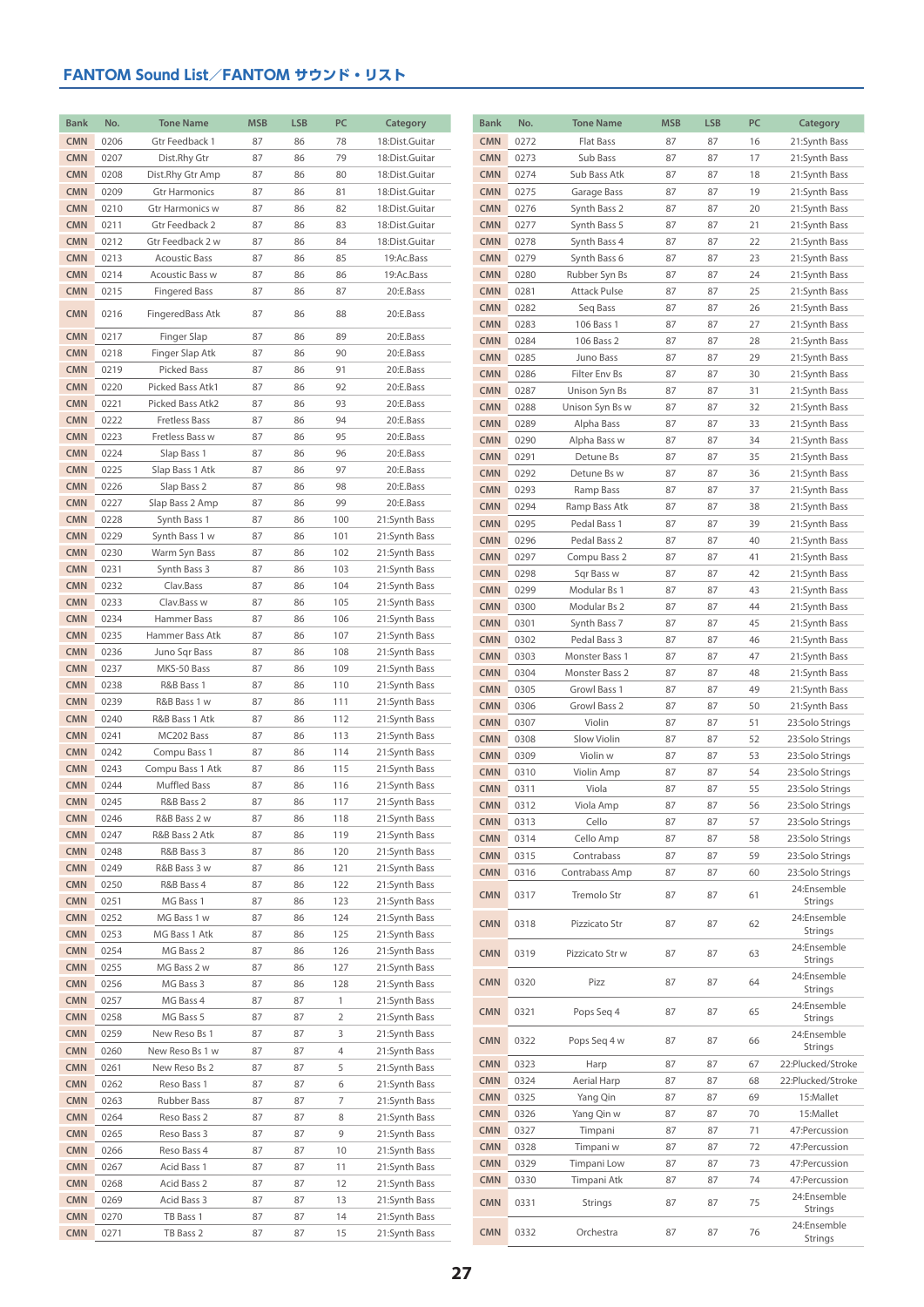| <b>Bank</b>              | No.          | <b>Tone Name</b>                | <b>MSB</b> | <b>LSB</b> | PC                  | Category                       | <b>Bank</b>              | No.          | <b>Tone Name</b>                      | <b>MSB</b> | <b>LSB</b> | PC       | Category                               |
|--------------------------|--------------|---------------------------------|------------|------------|---------------------|--------------------------------|--------------------------|--------------|---------------------------------------|------------|------------|----------|----------------------------------------|
|                          |              |                                 |            |            |                     | 24:Ensemble                    | <b>CMN</b>               | 0393         | Tuba                                  | 87         | 88         | 9        | 26:Solo Brass                          |
| <b>CMN</b>               | 0333         | 60s Strings                     | 87         | 87         | 77                  | Strings                        | <b>CMN</b>               | 0394         | Tuba Atk                              | 87         | 88         | 10       | 26:Solo Brass                          |
| <b>CMN</b>               | 0334         | Small Strings                   | 87         | 87         | 78                  | 24:Ensemble                    | <b>CMN</b>               | 0395         | Mute Trumpet 1                        | 87         | 88         | 11       | 26:Solo Brass                          |
|                          |              |                                 |            |            |                     | Strings                        | <b>CMN</b>               | 0396         | Mute Trumpet 1 w                      | 87         | 88         | 12       | 26:Solo Brass                          |
| <b>CMN</b>               | 0335         | <b>Hybrid Strings</b>           | 87         | 87         | 79                  | 24:Ensemble<br>Strings         | <b>CMN</b>               | 0397         | Mute Trumpet 2                        | 87         | 88         | 13       | 26:Solo Brass                          |
|                          |              |                                 |            |            |                     | 24:Ensemble                    | <b>CMN</b>               | 0398         | Mute Trumpet 2 w                      | 87         | 88         | 14       | 26:Solo Brass                          |
| <b>CMN</b>               | 0336         | Small Str Stacc                 | 87         | 87         | 80                  | Strings                        | <b>CMN</b>               | 0399         | French Horn 1                         | 87         | 88         | 15       | 27:Ensemble Brass                      |
| <b>CMN</b>               | 0337         | <b>Strings Stacc</b>            | 87         | 87         | 81                  | 24:Ensemble                    | <b>CMN</b>               | 0400         | French Horn 1 w                       | 87         | 88         | 16       | 27:Ensemble Brass                      |
|                          |              |                                 |            |            |                     | Strings                        | <b>CMN</b>               | 0401         | French Horn 2                         | 87         | 88         | 17       | 26:Solo Brass                          |
| <b>CMN</b>               | 0338         | <b>Strings Stacc w</b>          | 87         | 87         | 82                  | 24:Ensemble<br>Strings         | <b>CMN</b>               | 0402         | FrenchHorn2 Echo                      | 87         | 88         | 18       | 26:Solo Brass                          |
|                          |              |                                 |            |            |                     | 24:Ensemble                    | <b>CMN</b>               | 0403         | Brass 1                               | 87         | 88         | 19       | 27:Ensemble Brass                      |
| <b>CMN</b>               | 0339         | <b>Strings Amp</b>              | 87         | 87         | 83                  | Strings                        | <b>CMN</b>               | 0404         | Brass 1 w                             | 87         | 88         | 20       | 27:Ensemble Brass                      |
| <b>CMN</b>               | 0340         | Slow Strings                    | 87         | 87         | 84                  | 24:Ensemble                    | <b>CMN</b>               | 0405         | Brass 2                               | 87         | 88         | 21       | 27:Ensemble Brass                      |
|                          |              |                                 |            |            |                     | Strings                        | <b>CMN</b><br><b>CMN</b> | 0406<br>0407 | <b>Brass Atk</b><br>Brass Atk w       | 87<br>87   | 88<br>88   | 22<br>23 | 27:Ensemble Brass<br>27:Ensemble Brass |
| <b>CMN</b>               | 0341         | Mood Strings                    | 87         | 87         | 85                  | 24:Ensemble<br>Strings         | <b>CMN</b>               | 0408         | Synth Brass 1                         | 87         | 88         | 24       | 35:Synth Brass                         |
| <b>CMN</b>               | 0342         | Syn Strings 1                   | 87         | 87         | 86                  | 36:Synth Pad/Str               | <b>CMN</b>               | 0409         | Synth Brass 3                         | 87         | 88         | 25       | 35:Synth Brass                         |
| <b>CMN</b>               | 0343         | Syn Strings 1 w                 | 87         | 87         | 87                  | 36:Synth Pad/Str               | <b>CMN</b>               | 0410         | Synth Brass 3 w                       | 87         | 88         | 26       | 35:Synth Brass                         |
| <b>CMN</b>               | 0344         | Syn Strings 3                   | 87         | 87         | 88                  | 36:Synth Pad/Str               | <b>CMN</b>               | 0411         | Analog Brass 1                        | 87         | 88         | 27       | 35:Synth Brass                         |
| <b>CMN</b>               | 0345         | Syn Strings 3 w                 | 87         | 87         | 89                  | 36:Synth Pad/Str               | <b>CMN</b>               | 0412         | Analog Brass 1 w                      | 87         | 88         | 28       | 35:Synth Brass                         |
| <b>CMN</b>               | 0346         | Syn Strings 2                   | 87         | 87         | 90                  | 36:Synth Pad/Str               | <b>CMN</b>               | 0413         | Analog Brs 1 w 2                      | 87         | 88         | 29       | 35:Synth Brass                         |
| <b>CMN</b>               | 0347         | Syn Strings 2 w                 | 87         | 87         | 91                  | 36:Synth Pad/Str               | <b>CMN</b>               | 0414         | Jump Brass                            | 87         | 88         | 30       | 35:Synth Brass                         |
| <b>CMN</b>               | 0348         | Choir 1                         | 87         | 87         | 92                  | 32:Vox/Choir                   | <b>CMN</b>               | 0415         | Jump Brass Amp                        | 87         | 88         | 31       | 35:Synth Brass                         |
| <b>CMN</b>               | 0349         | Choir 2                         | 87         | 87         | 93                  | 32:Vox/Choir                   | <b>CMN</b>               | 0416         | JP8 Brass 1                           | 87         | 88         | 32       | 35:Synth Brass                         |
| <b>CMN</b>               | 0350         | Choir 3                         | 87         | 87         | 94                  | 32:Vox/Choir                   | <b>CMN</b>               | 0417         | JP8 Brass 1 w                         | 87         | 88         | 33       | 35:Synth Brass                         |
| <b>CMN</b>               | 0351         | Voice Doos                      | 87         | 87         | 95                  | 33:Scat                        | <b>CMN</b>               | 0418         | Syn Brass                             | 87         | 88         | 34       | 35:Synth Brass                         |
| <b>CMN</b>               | 0352         | Humming                         | 87         | 87         | 96                  | 32:Vox/Choir                   | <b>CMN</b>               | 0419         | Syn Brass w                           | 87         | 88         | 35       | 35:Synth Brass                         |
| <b>CMN</b><br><b>CMN</b> | 0353<br>0354 | Synth Voice<br>Analog Voice 1   | 87<br>87   | 87<br>87   | 97<br>98            | 32:Vox/Choir<br>32:Vox/Choir   | <b>CMN</b>               | 0420         | JP8 Brass 2                           | 87         | 88         | 36       | 35:Synth Brass                         |
| <b>CMN</b>               | 0355         | Analog Voice 2                  | 87         | 87         | 99                  | 32:Vox/Choir                   | <b>CMN</b>               | 0421         | 80's Brass 1                          | 87         | 88         | 37       | 35:Synth Brass                         |
| <b>CMN</b>               | 0356         | Jazz Scat                       | 87         | 87         | 100                 | 33:Scat                        | <b>CMN</b><br><b>CMN</b> | 0422<br>0423 | 80's Brass 2                          | 87         | 88<br>88   | 38<br>39 | 35:Synth Brass                         |
| <b>CMN</b>               | 0357         | Jazz Scat w                     | 87         | 87         | 101                 | 33:Scat                        | <b>CMN</b>               | 0424         | Synth Brass 2<br>Synth Brass 4        | 87<br>87   | 88         | 40       | 35:Synth Brass<br>35:Synth Brass       |
| <b>CMN</b>               | 0358         | Aerial Choir                    | 87         | 87         | 102                 | 32:Vox/Choir                   | <b>CMN</b>               | 0425         | Analog Brass 2                        | 87         | 88         | 41       | 35:Synth Brass                         |
| <b>CMN</b>               | 0359         | Aerial Choir w                  | 87         | 87         | 103                 | 32:Vox/Choir                   | <b>CMN</b>               | 0426         | Analog Brass 3                        | 87         | 88         | 42       | 35:Synth Brass                         |
| <b>CMN</b>               | 0360         | DJ Soft Vox                     | 87         | 87         | 104                 | 32:Vox/Choir                   | <b>CMN</b>               | 0427         | Analog Brass 3 w                      | 87         | 88         | 43       | 35:Synth Brass                         |
| <b>CMN</b>               | 0361         | DJ Soft Vox w                   | 87         | 87         | 105                 | 32:Vox/Choir                   | <b>CMN</b>               | 0428         | Reso Brass                            | 87         | 88         | 44       | 35:Synth Brass                         |
| <b>CMN</b>               | 0362         | Syn Vox                         | 87         | 87         | 106                 | 32:Vox/Choir                   | <b>CMN</b>               | 0429         | Poly Brass                            | 87         | 88         | 45       | 35:Synth Brass                         |
| <b>CMN</b>               | 0363         | Syn Vox w                       | 87         | 87         | 107                 | 32:Vox/Choir                   | <b>CMN</b>               | 0430         | Soft Brass                            | 87         | 88         | 46       | 35:Synth Brass                         |
| <b>CMN</b>               | 0364         | VP-330 Choir                    | 87         | 87         | 108                 | 32:Vox/Choir                   | <b>CMN</b>               | 0431         | FM Brass                              | 87         | 88         | 47       | 35:Synth Brass                         |
| <b>CMN</b>               | 0365         | VP-330 Choir w                  | 87         | 87         | 109                 | 32:Vox/Choir                   | <b>CMN</b>               | 0432         | Warm Syn Brass                        | 87         | 88         | 48       | 35:Synth Brass                         |
| <b>CMN</b>               | 0366         | <b>FXM Voice</b>                | 87         | 87         | 110                 | 32:Vox/Choir                   | <b>CMN</b>               | 0433         | Dual Saw Brass                        | 87         | 88         | 49       | 35:Synth Brass                         |
| <b>CMN</b>               | 0367         | Cat Voice                       | 87         | 87         | 111                 | 32:Vox/Choir                   | <b>CMN</b>               | 0434         | Soft Syn Brass                        | 87         | 88         | 50       | 35:Synth Brass                         |
| <b>CMN</b><br><b>CMN</b> | 0368<br>0369 | Cat Voice Wah<br>Orchestra Hit  | 87<br>87   | 87<br>87   | 112<br>113          | 32:Vox/Choir<br>44:Hit         | <b>CMN</b>               | 0435         | Vintage Brass                         | 87         | 88         | 51       | 35:Synth Brass                         |
| <b>CMN</b>               | 0370         | Bass Hit                        | 87         | 87         | 114                 | 44:Hit                         | <b>CMN</b>               | 0436         | Vintage Brass w                       | 87         | 88         | 52       | 35:Synth Brass                         |
| <b>CMN</b>               | 0371         | Bass Hit w                      | 87         | 87         | 115                 | 44:Hit                         | <b>CMN</b>               | 0437         | Euro Express                          | 87         | 88         | 53       | 35:Synth Brass                         |
| <b>CMN</b>               | 0372         | 6th Hit                         | 87         | 87         | 116                 | 44:Hit                         | <b>CMN</b>               | 0438<br>0439 | Mix Brass                             | 87         | 88<br>88   | 54<br>55 | 35:Synth Brass                         |
| <b>CMN</b>               | 0373         | 6th Hit w                       | 87         | 87         | 117                 | 44:Hit                         | <b>CMN</b><br><b>CMN</b> | 0440         | <b>Brite Syn Brass</b><br>JP8 Brass 3 | 87<br>87   | 88         | 56       | 35:Synth Brass<br>35:Synth Brass       |
| <b>CMN</b>               | 0374         | Euro Hit                        | 87         | 87         | 118                 | 44:Hit                         | <b>CMN</b>               | 0441         | Synth Brass 5                         | 87         | 88         | 57       | 35:Synth Brass                         |
| <b>CMN</b>               | 0375         | Euro Hit w                      | 87         | 87         | 119                 | 44:Hit                         | <b>CMN</b>               | 0442         | 80's Brass 3                          | 87         | 88         | 58       | 35:Synth Brass                         |
| <b>CMN</b>               | 0376         | Cheezy Movie                    | 87         | 87         | 120                 | 44:Hit                         | <b>CMN</b>               | 0443         | 80's Brass 4                          | 87         | 88         | 59       | 35:Synth Brass                         |
| <b>CMN</b>               | 0377         | Cheezy Movie w                  | 87         | 87         | 121                 | 44:Hit                         | <b>CMN</b>               | 0444         | Soprano Sax                           | 87         | 88         | 60       | 30:Sax                                 |
| <b>CMN</b>               | 0378         | Tao Hit                         | 87         | 87         | 122                 | 44:Hit                         | <b>CMN</b>               | 0445         | Soprano Sax Amp                       | 87         | 88         | 61       | 30:Sax                                 |
| <b>CMN</b>               | 0379         | Tao Hit w                       | 87         | 87         | 123                 | 44:Hit                         | <b>CMN</b>               | 0446         | Alto Sax                              | 87         | 88         | 62       | 30:Sax                                 |
| <b>CMN</b>               | 0380         | House Hit                       | 87         | 87         | 124                 | 44:Hit                         | <b>CMN</b>               | 0447         | Alto Sax Amp                          | 87         | 88         | 63       | 30:Sax                                 |
| <b>CMN</b>               | 0381         | House Hit w                     | 87         | 87         | 125                 | 44:Hit                         | <b>CMN</b>               | 0448         | <b>Tenor Sax</b>                      | 87         | 88         | 64       | 30:Sax                                 |
| <b>CMN</b>               | 0382         | Trumpet                         | 87         | 87         | 126                 | 26:Solo Brass                  | <b>CMN</b>               | 0449         | Tenor Sax Amp                         | 87         | 88         | 65       | 30:Sax                                 |
| <b>CMN</b>               | 0383         | Trumpet Echo                    | 87         | 87         | 127                 | 26:Solo Brass                  | <b>CMN</b>               | 0450         | <b>Baritone Sax</b>                   | 87         | 88         | 66       | 30:Sax                                 |
| <b>CMN</b>               | 0384         | Dark Trumpet                    | 87         | 87         | 128                 | 26:Solo Brass                  | <b>CMN</b>               | 0451         | <b>Baritone Sax Atk</b>               | 87         | 88         | 67       | 30:Sax                                 |
| <b>CMN</b><br><b>CMN</b> | 0385         | Dark Trumpet w                  | 87         | 88         | $\mathbf{1}$        | 26:Solo Brass                  | <b>CMN</b>               | 0452         | Oboe                                  | 87         | 88         | 68       | 28:Wind                                |
| <b>CMN</b>               | 0386<br>0387 | Romantic Tp<br>Romantic Tp Echo | 87<br>87   | 88<br>88   | $\overline{2}$<br>3 | 26:Solo Brass<br>26:Solo Brass | <b>CMN</b>               | 0453         | Oboe w                                | 87         | 88         | 69       | 28:Wind                                |
| <b>CMN</b>               | 0388         | Trombone 1                      | 87         | 88         | $\overline{4}$      | 26:Solo Brass                  | <b>CMN</b>               | 0454         | English Horn                          | 87         | 88         | 70       | 28:Wind                                |
| <b>CMN</b>               | 0389         | Trombone 1 w                    | 87         | 88         | 5                   | 26:Solo Brass                  | <b>CMN</b><br><b>CMN</b> | 0455<br>0456 | Bassoon<br>Clarinet                   | 87<br>87   | 88<br>88   | 71       | 28:Wind<br>28:Wind                     |
| <b>CMN</b>               | 0390         | Trombone 2                      | 87         | 88         | 6                   | 26:Solo Brass                  | <b>CMN</b>               | 0457         | Piccolo                               | 87         | 88         | 72<br>73 | 29:Flute                               |
| <b>CMN</b>               | 0391         | Bright Tb                       | 87         | 88         | 7                   | 26:Solo Brass                  | <b>CMN</b>               | 0458         | Flute                                 | 87         | 88         | 74       | 29:Flute                               |
| <b>CMN</b>               | 0392         | Bright Tb w                     | 87         | 88         | $\,$ 8 $\,$         | 26:Solo Brass                  | <b>CMN</b>               | 0459         | Flute w                               | 87         | 88         | 75       | 29:Flute                               |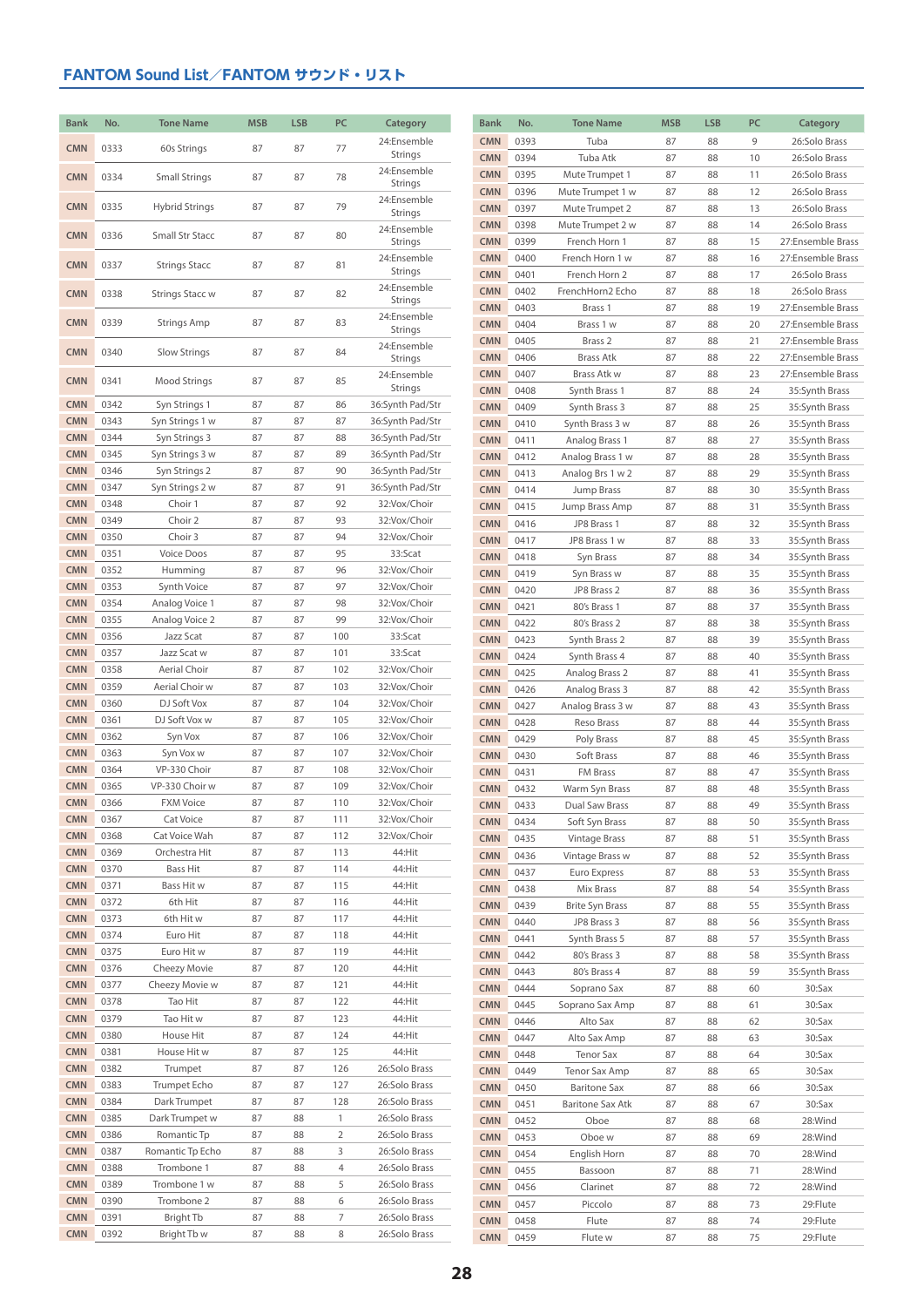| <b>Bank</b> | No.  | <b>Tone Name</b>       | <b>MSB</b> | <b>LSB</b> | PC             | Category      | <b>Bank</b> | No.  | <b>Tone Name</b> | <b>MSB</b> | <b>LSB</b> | PC | Category         |
|-------------|------|------------------------|------------|------------|----------------|---------------|-------------|------|------------------|------------|------------|----|------------------|
| <b>CMN</b>  | 0460 | Flute Echo             | 87         | 88         | 76             | 29:Flute      | <b>CMN</b>  | 0527 | Jupiter Lead 1   | 87         | 89         | 15 | 34:Synth Lead    |
| <b>CMN</b>  | 0461 | Recorder               | 87         | 88         | 77             | 31:Recorder   | <b>CMN</b>  | 0528 | JupiterLead1 Atk | 87         | 89         | 16 | 34:Synth Lead    |
| <b>CMN</b>  | 0462 | Pan Flute              | 87         | 88         | 78             | 29:Flute      | <b>CMN</b>  | 0529 | Jupiter Lead 2   | 87         | 89         | 17 | 34:Synth Lead    |
| <b>CMN</b>  | 0463 | Pan Flute w            | 87         | 88         | 79             | 29:Flute      | <b>CMN</b>  | 0530 | Saw Lead 6       | 87         | 89         | 18 | 34:Synth Lead    |
| <b>CMN</b>  | 0464 | Pan Flute Dly          | 87         | 88         | 80             | 29:Flute      | <b>CMN</b>  | 0531 | On Air           | 87         | 89         | 19 | 34:Synth Lead    |
| <b>CMN</b>  | 0465 | <b>Bottle Blow</b>     | 87         | 88         | 81             | 29:Flute      | <b>CMN</b>  | 0532 | Saw Lead 7       | 87         | 89         | 20 | 34:Synth Lead    |
| <b>CMN</b>  | 0466 | Bottle Blow w          | 87         | 88         | 82             | 29:Flute      | <b>CMN</b>  | 0533 | Saw Lead 8       | 87         | 89         | 21 | 34:Synth Lead    |
| <b>CMN</b>  | 0467 | <b>Bottle Blow Dly</b> | 87         | 88         | 83             | 29:Flute      | <b>CMN</b>  | 0534 | Warm Lead        | 87         | 89         | 22 | 34:Synth Lead    |
| <b>CMN</b>  | 0468 | Shakuhachi             | 87         | 88         | 84             | 29:Flute      | <b>CMN</b>  | 0535 | Saw Lead 9       | 87         | 89         | 23 | 34:Synth Lead    |
| <b>CMN</b>  | 0469 | Shakuhachi w           | 87         | 88         | 85             | 29:Flute      | <b>CMN</b>  | 0536 | Saw Lead 10      | 87         | 89         | 24 | 34:Synth Lead    |
| <b>CMN</b>  | 0470 | Shakuhachi Amp         | 87         | 88         | 86             | 29:Flute      | <b>CMN</b>  | 0537 | EQ Lead          | 87         | 89         | 25 | 34:Synth Lead    |
| <b>CMN</b>  | 0471 | Whistle                | 87         | 88         | 87             | 31:Recorder   | <b>CMN</b>  | 0538 | Saw Lead 11      | 87         | 89         | 26 | 34:Synth Lead    |
| <b>CMN</b>  | 0472 | Whistle Dly            | 87         | 88         | 88             | 31:Recorder   | <b>CMN</b>  | 0539 | Saw Lead 12      | 87         | 89         | 27 | 34:Synth Lead    |
| <b>CMN</b>  | 0473 | Ocarina                | 87         | 88         | 89             | 31:Recorder   | <b>CMN</b>  | 0540 | Waspy Lead       | 87         | 89         | 28 | 34:Synth Lead    |
| <b>CMN</b>  | 0474 | Ocarina Echo           | 87         | 88         | 90             | 31:Recorder   | <b>CMN</b>  | 0541 | Octa Square      | 87         | 89         | 29 | 34:Synth Lead    |
| <b>CMN</b>  | 0475 | Square Lead 1          | 87         | 88         | 91             | 34:Synth Lead | <b>CMN</b>  | 0542 | Octa Juice       | 87         | 89         | 30 | 34:Synth Lead    |
| <b>CMN</b>  | 0476 | Square Lead 2          | 87         | 88         | 92             | 34:Synth Lead | <b>CMN</b>  | 0543 | Fat GR Lead      | 87         | 89         | 31 | 34:Synth Lead    |
| <b>CMN</b>  | 0477 | Sine Lead              | 87         | 88         | 93             | 34:Synth Lead | <b>CMN</b>  | 0544 | Octa Saw         | 87         | 89         | 32 | 34:Synth Lead    |
| <b>CMN</b>  | 0478 | Porta Sine Lead        | 87         | 88         | 94             | 34:Synth Lead | <b>CMN</b>  | 0545 | Juicy Lead       | 87         | 89         | 33 | 34:Synth Lead    |
| <b>CMN</b>  | 0479 | Pure Lead Dly          | 87         | 88         | 95             | 34:Synth Lead | <b>CMN</b>  | 0546 | OSC-Sync Ld 2    | 87         | 89         | 34 | 34:Synth Lead    |
| <b>CMN</b>  | 0480 | Dist Flt TB 2          | 87         | 88         | 96             | 34:Synth Lead | <b>CMN</b>  | 0547 | OSC-Sync Ld 3    | 87         | 89         | 35 | 34:Synth Lead    |
| <b>CMN</b>  | 0481 | Dist Flt TB 1          | 87         | 88         | 97             | 34:Synth Lead | <b>CMN</b>  | 0548 | Syn.Calliope     | 87         | 89         | 36 | 34:Synth Lead    |
| <b>CMN</b>  | 0482 | DistFlt TB 1 Dly       | 87         | 88         | 98             | 34:Synth Lead | <b>CMN</b>  | 0549 | Syn.Calliope w   | 87         | 89         | 37 | 34:Synth Lead    |
| <b>CMN</b>  | 0483 | 80's Tech Lead         | 87         | 88         | 99             | 34:Synth Lead | <b>CMN</b>  | 0550 | Syn.Calliope Dly | 87         | 89         | 38 | 34:Synth Lead    |
| <b>CMN</b>  | 0484 | Sqr Buzz Lead          | 87         | 88         | 100            | 34:Synth Lead | <b>CMN</b>  | 0551 | Chiffer Lead     | 87         | 89         | 39 | 34:Synth Lead    |
| <b>CMN</b>  | 0485 | Ana Vox Lead           | 87         | 88         | 101            | 34:Synth Lead | <b>CMN</b>  | 0552 | Chiffer Lead w   | 87         | 89         | 40 | 34:Synth Lead    |
| <b>CMN</b>  | 0486 | CS Lead                | 87         | 88         | 102            | 34:Synth Lead | <b>CMN</b>  | 0553 | Charang          | 87         | 89         | 41 | 34:Synth Lead    |
| <b>CMN</b>  | 0487 | Classic GR             | 87         | 88         | 103            | 34:Synth Lead | <b>CMN</b>  | 0554 | Wire Lead        | 87         | 89         | 42 | 34:Synth Lead    |
| <b>CMN</b>  | 0488 | Therasaw               | 87         | 88         | 104            | 34:Synth Lead | <b>CMN</b>  | 0555 | Wire Lead Cho    | 87         | 89         | 43 | 34:Synth Lead    |
| <b>CMN</b>  | 0489 | <b>Bell Lead</b>       | 87         | 88         | 105            | 34:Synth Lead | <b>CMN</b>  | 0556 | Solo Vox         | 87         | 89         | 44 | 34:Synth Lead    |
| <b>CMN</b>  | 0490 | Bell Lead w            | 87         | 88         | 106            | 34:Synth Lead | <b>CMN</b>  | 0557 | Solo Vox w       | 87         | 89         | 45 | 34:Synth Lead    |
| <b>CMN</b>  | 0491 | Simple Tri             | 87         | 88         | 107            | 34:Synth Lead | <b>CMN</b>  | 0558 | Solo Vox Cho     | 87         | 89         | 46 | 34:Synth Lead    |
| <b>CMN</b>  | 0492 | Spooky Lead            | 87         | 88         | 108            | 34:Synth Lead | <b>CMN</b>  | 0559 | OB Lead          | 87         | 89         | 47 | 34:Synth Lead    |
| <b>CMN</b>  | 0493 | Soft Lead              | 87         | 88         | 109            | 34:Synth Lead | <b>CMN</b>  | 0560 | 5th Saw Lead     | 87         | 89         | 48 | 34:Synth Lead    |
| <b>CMN</b>  | 0494 | Sqr Lead 1             | 87         | 88         | 110            | 34:Synth Lead | <b>CMN</b>  | 0561 | 5th Saw Lead Dly | 87         | 89         | 49 | 34:Synth Lead    |
| <b>CMN</b>  | 0495 | Sqr Lead 2             | 87         | 88         | 111            | 34:Synth Lead | <b>CMN</b>  | 0562 | Housechord       | 87         | 89         | 50 | 34:Synth Lead    |
| <b>CMN</b>  | 0496 | Sqr Lead 3             | 87         | 88         | 112            | 34:Synth Lead | <b>CMN</b>  | 0563 | Ju-D Fifths      | 87         | 89         | 51 | 34:Synth Lead    |
| <b>CMN</b>  | 0497 | Saw Lead 1             | 87         | 88         | 113            | 34:Synth Lead | <b>CMN</b>  | 0564 | Major 7          | 87         | 89         | 52 | 34:Synth Lead    |
| <b>CMN</b>  | 0498 | Saw Lead 1 w           | 87         | 88         | 114            | 34:Synth Lead | <b>CMN</b>  | 0565 | Dance Saws 1     | 87         | 89         | 53 | 34:Synth Lead    |
| <b>CMN</b>  | 0499 | Saw Lead 2             | 87         | 88         | 115            | 34:Synth Lead | <b>CMN</b>  | 0566 | Bass+Lead        | 87         | 89         | 54 | 34:Synth Lead    |
| <b>CMN</b>  | 0500 | Doctor Solo            | 87         | 88         | 116            | 34:Synth Lead | <b>CMN</b>  | 0567 | Bass+Lead w      | 87         | 89         | 55 | 34:Synth Lead    |
| <b>CMN</b>  | 0501 | Natural Lead           | 87         | 88         | 117            | 34:Synth Lead | <b>CMN</b>  | 0568 | Delayed Lead     | 87         | 89         | 56 | 34:Synth Lead    |
| <b>CMN</b>  | 0502 | Sequenced Saw          | 87         | 88         | 118            | 34:Synth Lead | <b>CMN</b>  | 0569 | Delayed Lead w   | 87         | 89         | 57 | 34:Synth Lead    |
| <b>CMN</b>  | 0503 | Sequenced Saw w        | 87         | 88         | 119            | 34:Synth Lead | <b>CMN</b>  | 0570 | Delayed Lead Cho | 87         | 89         | 58 | 34:Synth Lead    |
| <b>CMN</b>  | 0504 | Ah Super Saw           | 87         | 88         | 120            | 34:Synth Lead | <b>CMN</b>  | 0571 | Fantasia         | 87         | 89         | 59 | 37:Synth Bellpad |
| <b>CMN</b>  | 0505 | Ah SuperSaw Dst1       | 87         | 88         | 121            | 34:Synth Lead | <b>CMN</b>  | 0572 | D50 Bell         | 87         | 89         | 60 | 37:Synth Bellpad |
| <b>CMN</b>  | 0506 | Ah SuperSaw Dst2       | 87         | 88         | 122            | 34:Synth Lead | <b>CMN</b>  | 0573 | D50 Bell w       | 87         | 89         | 61 | 37:Synth Bellpad |
| <b>CMN</b>  | 0507 | Porta Super Saw        | 87         | 88         | 123            | 34:Synth Lead | <b>CMN</b>  | 0574 | Fantasy 1        | 87         | 89         | 62 | 37:Synth Bellpad |
| <b>CMN</b>  | 0508 | S-Saw Stac Ld          | 87         | 88         | 124            | 34:Synth Lead | <b>CMN</b>  | 0575 | D50 Fantasy      | 87         | 89         | 63 | 37:Synth Bellpad |
| <b>CMN</b>  | 0509 | S-Saw Stac Ld w        | 87         | 88         | 125            | 34:Synth Lead | <b>CMN</b>  | 0576 | D50 Fantasy w    | 87         | 89         | 64 | 37:Synth Bellpad |
| <b>CMN</b>  | 0510 | Tekno Lead 1 Atk       | 87         | 88         | 126            | 34:Synth Lead | <b>CMN</b>  | 0577 | Soft Bell        | 87         | 89         | 65 | 37:Synth Bellpad |
| <b>CMN</b>  | 0511 | Tekno Lead 1 Bit       | 87         | 88         | 127            | 34:Synth Lead | <b>CMN</b>  | 0578 | Dreambell        | 87         | 89         | 66 | 37:Synth Bellpad |
| <b>CMN</b>  | 0512 | OSC-Sync Ld 1          | 87         | 88         | 128            | 34:Synth Lead | <b>CMN</b>  | 0579 | Dreambell w      | 87         | 89         | 67 | 37:Synth Bellpad |
| <b>CMN</b>  | 0513 | Wave Shape Ld          | 87         | 89         | $\mathbf{1}$   | 34:Synth Lead | <b>CMN</b>  | 0580 | Dreaming Box     | 87         | 89         | 68 | 37:Synth Bellpad |
| <b>CMN</b>  | 0514 | Wave Shape Ld w        | 87         | 89         | $\overline{2}$ | 34:Synth Lead | <b>CMN</b>  | 0581 | Dreaming Box w   | 87         | 89         | 69 | 37:Synth Bellpad |
| <b>CMN</b>  | 0515 | Legato Tkno            | 87         | 89         | 3              | 34:Synth Lead | <b>CMN</b>  | 0582 | Fantasy 2        | 87         | 89         | 70 | 37:Synth Bellpad |
| <b>CMN</b>  | 0516 | Legato Tkno w          | 87         | 89         | 4              | 34:Synth Lead | <b>CMN</b>  | 0583 | Fantasy 2 w      | 87         | 89         | 71 | 37:Synth Bellpad |
| <b>CMN</b>  | 0517 | Tekno Lead 2           | 87         | 89         | 5              | 34:Synth Lead | <b>CMN</b>  | 0584 | Stacc Heaven     | 87         | 89         | 72 | 37:Synth Bellpad |
| <b>CMN</b>  | 0518 | <b>Buzz Lead</b>       | 87         | 89         | 6              | 34:Synth Lead | <b>CMN</b>  | 0585 | Stacc Heaven w   | 87         | 89         | 73 | 37:Synth Bellpad |
| <b>CMN</b>  | 0519 | <b>Buzz Lead Dist</b>  | 87         | 89         | 7              | 34:Synth Lead | <b>CMN</b>  | 0586 | Warm Pad         | 87         | 89         | 74 | 36:Synth Pad/Str |
| <b>CMN</b>  | 0520 | Saw Buzz Ld            | 87         | 89         | 8              | 34:Synth Lead | <b>CMN</b>  | 0587 | Warm Pad Dly     | 87         | 89         | 75 | 36:Synth Pad/Str |
| <b>CMN</b>  | 0521 | Saw Buzz Ld w          | 87         | 89         | 9              | 34:Synth Lead | <b>CMN</b>  | 0588 | Sine Pad         | 87         | 89         | 76 | 36:Synth Pad/Str |
| <b>CMN</b>  | 0522 | Saw Lead 3             | 87         | 89         | 10             | 34:Synth Lead | <b>CMN</b>  | 0589 | JP8 Strings 1    | 87         | 89         | 77 | 36:Synth Pad/Str |
| <b>CMN</b>  | 0523 | Saw Lead 4             | 87         | 89         | 11             | 34:Synth Lead | <b>CMN</b>  | 0590 | Soft Pad         | 87         | 89         | 78 | 36:Synth Pad/Str |
| <b>CMN</b>  | 0524 | Classic Lead           | 87         | 89         | 12             | 34:Synth Lead | <b>CMN</b>  | 0591 | JP8 Strings 2    | 87         | 89         | 79 | 36:Synth Pad/Str |
| <b>CMN</b>  | 0525 | Ramp Lead              | 87         | 89         | 13             | 34:Synth Lead | <b>CMN</b>  | 0592 | <b>JUNO Str</b>  | 87         | 89         | 80 | 36:Synth Pad/Str |
| <b>CMN</b>  | 0526 | Saw Lead 5             | 87         | 89         | 14             | 34:Synth Lead | <b>CMN</b>  | 0593 | JUNO Str w       | 87         | 89         | 81 | 36:Synth Pad/Str |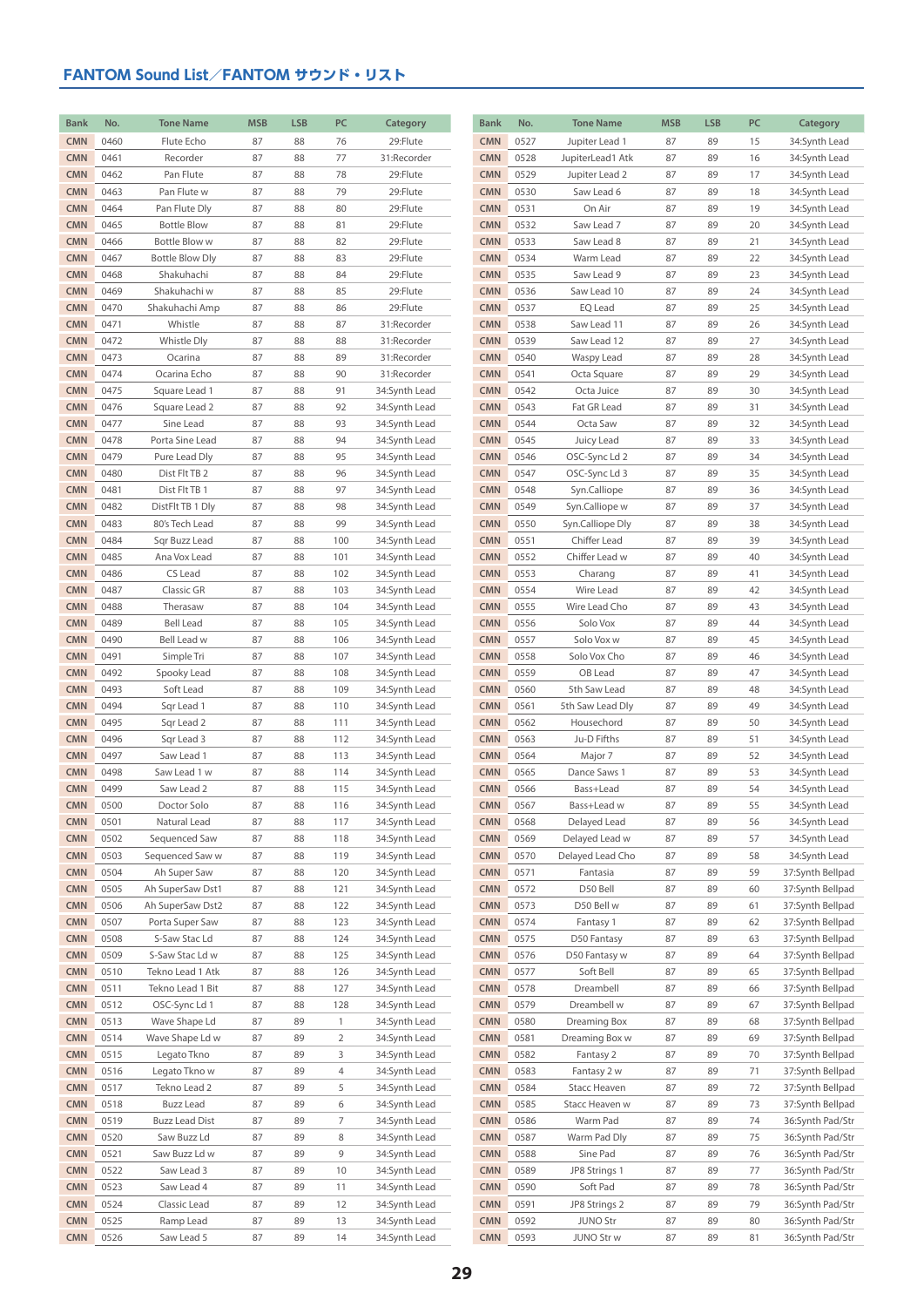| <b>Bank</b>              | No.          | <b>Tone Name</b>                     | <b>MSB</b> | <b>LSB</b> | PC             | Category                             | Bank                     | No.          | <b>Tone Name</b>               | <b>MSB</b> | <b>LSB</b> | PC       | Category                             |
|--------------------------|--------------|--------------------------------------|------------|------------|----------------|--------------------------------------|--------------------------|--------------|--------------------------------|------------|------------|----------|--------------------------------------|
| <b>CMN</b>               | 0594         | Oct Strings                          | 87         | 89         | 82             | 36:Synth Pad/Str                     | <b>CMN</b>               | 0661         | Synth Mallet w                 | 87         | 90         | 21       | 40:Synth Seq/Pop                     |
| <b>CMN</b>               | 0595         | <b>Brite Str</b>                     | 87         | 89         | 83             | 36:Synth Pad/Str                     | <b>CMN</b>               | 0662         | Synth Mallet Dly               | 87         | 90         | 22       | 40:Synth Seq/Pop                     |
| <b>CMN</b>               | 0596         | Voyager                              | 87         | 89         | 84             | 36:Synth Pad/Str                     | <b>CMN</b>               | 0663         | Sine Mallet                    | 87         | 90         | 23       | 40:Synth Seq/Pop                     |
| <b>CMN</b>               | 0597         | Voyager w                            | 87         | 89         | 85             | 36:Synth Pad/Str                     | <b>CMN</b>               | 0664         | Seq Saw                        | 87         | 90         | 24       | 40:Synth Seq/Pop                     |
| <b>CMN</b>               | 0598         | JP8 Strings 3                        | 87         | 89         | 86             | 36:Synth Pad/Str                     | <b>CMN</b>               | 0665         | Seq 1                          | 87         | 90         | 25       | 40:Synth Seq/Pop                     |
| <b>CMN</b>               | 0599         | PWM Str 1                            | 87         | 89         | 87             | 36:Synth Pad/Str                     | <b>CMN</b>               | 0666         | Seq 1 w                        | 87         | 90         | 26       | 40:Synth Seq/Pop                     |
| <b>CMN</b>               | 0600         | PWM Str 2                            | 87         | 89         | 88             | 36:Synth Pad/Str                     | <b>CMN</b>               | 0667         | Seq 2                          | 87         | 90         | 27       | 40:Synth Seq/Pop                     |
| <b>CMN</b>               | 0601         | Fading Str                           | 87         | 89         | 89             | 36:Synth Pad/Str                     | <b>CMN</b>               | 0668         | Seq 3                          | 87         | 90         | 28       | 40:Synth Seq/Pop                     |
| <b>CMN</b>               | 0602         | Vintage Str                          | 87         | 89         | 90             | 36:Synth Pad/Str                     | <b>CMN</b>               | 0669         | Seq Sqr 1                      | 87         | 90         | 29       | 40:Synth Seq/Pop                     |
| <b>CMN</b>               | 0603         | Vintage Str Amp                      | 87         | 89         | 91             | 36:Synth Pad/Str                     | <b>CMN</b>               | 0670         | Seg Sqr 1 Atk                  | 87         | 90         | 30       | 40:Synth Seq/Pop                     |
| <b>CMN</b>               | 0604         | Analog Str                           | 87         | 89         | 92             | 36:Synth Pad/Str                     | <b>CMN</b>               | 0671         | Seq Sqr 2                      | 87         | 90         | 31       | 40:Synth Seq/Pop                     |
| <b>CMN</b>               | 0605         | Polysynth                            | 87         | 89         | 93             | 38:Synth PolyKey                     | <b>CMN</b>               | 0672         | Seq Tri                        | 87         | 90         | 32       | 40:Synth Seq/Pop                     |
| <b>CMN</b>               | 0606         | Polysynth Dly                        | 87         | 89         | 94             | 38:Synth PolyKey                     | <b>CMN</b>               | 0673         | Seq Tri w                      | 87         | 90         | 33       | 40:Synth Seq/Pop                     |
| <b>CMN</b>               | 0607         | Digitaless                           | 87         | 89         | 95             | 38:Synth PolyKey                     | <b>CMN</b>               | 0674         | Synth Seq 1                    | 87         | 90         | 34       | 40:Synth Seq/Pop                     |
| <b>CMN</b>               | 0608         | Analog Saws                          | 87         | 89         | 96             | 38:Synth PolyKey                     | <b>CMN</b>               | 0675         | Synth Seq 2                    | 87         | 90         | 35       | 40:Synth Seq/Pop                     |
| <b>CMN</b>               | 0609         | Super Saws                           | 87         | 89         | 97             | 38:Synth PolyKey                     | <b>CMN</b>               | 0676         | Synth Seq 3                    | 87         | 90         | 36       | 40:Synth Seq/Pop                     |
| <b>CMN</b>               | 0610         | Super Saws Atk                       | 87         | 89         | 98             | 38:Synth PolyKey                     | <b>CMN</b>               | 0677         | Analog Seq                     | 87         | 90         | 37       | 40:Synth Seq/Pop                     |
| <b>CMN</b>               | 0611         | Dance Saws 2                         | 87         | 89         | 99             | 38:Synth PolyKey                     | <b>CMN</b>               | 0678         | Detune Seq                     | 87         | 90         | 38       | 40:Synth Seq/Pop                     |
| <b>CMN</b>               | 0612         | S-Saw Pad                            | 87         | 89         | 100            | 38:Synth PolyKey                     | <b>CMN</b>               | 0679         | Uni-G                          | 87         | 90         | 39       | 40:Synth Seq/Pop                     |
| <b>CMN</b>               | 0613         | S-Saw Pad w                          | 87         | 89         | 101            | 38:Synth PolyKey                     | <b>CMN</b>               | 0680         | Seq 4                          | 87         | 90         | 40       | 40:Synth Seq/Pop                     |
| <b>CMN</b>               | 0614         | DOC Stack                            | 87         | 89         | 102            | 38:Synth PolyKey                     | <b>CMN</b>               | 0681         | Analog Poly                    | 87         | 90         | 41       | 40:Synth Seg/Pop                     |
| <b>CMN</b>               | 0615         | <b>Trance Saws</b>                   | 87         | 89         | 103            | 38:Synth PolyKey                     | <b>CMN</b>               | 0682         | Analog Poly Dly                | 87         | 90         | 42       | 40:Synth Seq/Pop                     |
| <b>CMN</b>               | 0616         | Trance Saws w                        | 87         | 89         | 104            | 38:Synth PolyKey                     | <b>CMN</b>               | 0683         | Saws Key                       | 87         | 90         | 43       | 40:Synth Seq/Pop                     |
| <b>CMN</b>               | 0617         | PWM Pad                              | 87         | 89         | 105            | 38:Synth PolyKey                     | <b>CMN</b>               | 0684         | Vintage Key                    | 87         | 90         | 44       | 40:Synth Seq/Pop                     |
| <b>CMN</b>               | 0618         | Space Voice                          | 87         | 89         | 106            | 36:Synth Pad/Str                     | <b>CMN</b>               | 0685         | Analog Key w                   | 87         | 90         | 45       | 40:Synth Seq/Pop                     |
| <b>CMN</b>               | 0619         | Space Voice Dly                      | 87         | 89         | 107            | 36:Synth Pad/Str                     | <b>CMN</b>               | 0686         | Analog Key                     | 87         | 90         | 46       | 40:Synth Seq/Pop                     |
| <b>CMN</b>               | 0620         | Itopia                               | 87         | 89         | 108            | 36:Synth Pad/Str                     | <b>CMN</b>               | 0687         | Bell 1                         | 87         | 90         | 47       | 40:Synth Seq/Pop                     |
| <b>CMN</b>               | 0621         | Itopia Dly                           | 87         | 89         | 109            | 36:Synth Pad/Str                     | <b>CMN</b>               | 0688         | Bell 1 Atk                     | 87         | 90         | 48       | 40:Synth Seq/Pop                     |
| <b>CMN</b>               | 0622         | JP8 Hollow 1                         | 87         | 89         | 110            | 36:Synth Pad/Str                     | <b>CMN</b>               | 0689         | Bell 2                         | 87         | 90         | 49       | 40:Synth Seq/Pop                     |
| <b>CMN</b>               | 0623         | JP8 Hollow 2                         | 87         | 89         | 111            | 36:Synth Pad/Str                     | <b>CMN</b>               | 0690         | Bell 3                         | 87         | 90         | 50       | 40:Synth Seq/Pop                     |
| <b>CMN</b>               | 0624         | <b>Hollow Pad</b>                    | 87         | 89         | 112            | 36:Synth Pad/Str                     | <b>CMN</b>               | 0691         | Bell 3 Amp                     | 87         | 90         | 51       | 40:Synth Seq/Pop                     |
| <b>CMN</b>               | 0625         | Strobe Pad                           | 87         | 89         | 113            | 36:Synth Pad/Str                     | <b>CMN</b>               | 0692         | MusicBox Key w                 | 87         | 90         | 52       | 40:Synth Seq/Pop                     |
| <b>CMN</b>               | 0626         | Heaven Pad                           | 87         | 89         | 114            | 36:Synth Pad/Str                     | <b>CMN</b>               | 0693         | MusicBox Key                   | 87         | 90         | 53       | 40:Synth Seq/Pop                     |
| <b>CMN</b>               | 0627         | Itopia w                             | 87         | 89         | 115            | 36:Synth Pad/Str                     | <b>CMN</b>               | 0694         | Music Bells                    | 87         | 90         | 54       | 40:Synth Seq/Pop                     |
| <b>CMN</b>               | 0628         | <b>Bowed Glass</b>                   | 87         | 89         | 116            | 36:Synth Pad/Str                     | <b>CMN</b>               | 0695         | Music Bells w                  | 87         | 90         | 55       | 40:Synth Seq/Pop                     |
| <b>CMN</b>               | 0629         | <b>Bowed Glass Dly</b>               | 87         | 89         | 117            | 36:Synth Pad/Str                     | <b>CMN</b>               | 0696         | Dreaming Bell                  | 87         | 90         | 56       | 40:Synth Seq/Pop                     |
| <b>CMN</b><br><b>CMN</b> | 0630<br>0631 | <b>Brite Wine</b><br><b>Bell Pad</b> | 87<br>87   | 89<br>89   | 118<br>119     | 36:Synth Pad/Str                     | <b>CMN</b><br><b>CMN</b> | 0697<br>0698 | FingBell Key<br>FingBell Key w | 87<br>87   | 90<br>90   | 57<br>58 | 40:Synth Seq/Pop                     |
| <b>CMN</b>               | 0632         | Wine Pad                             | 87         | 89         | 120            | 36:Synth Pad/Str<br>36:Synth Pad/Str | <b>CMN</b>               | 0699         | Org Bell                       | 87         | 90         | 59       | 40:Synth Seq/Pop<br>40:Synth Seq/Pop |
| <b>CMN</b>               | 0633         | Fine Wine Pad                        | 87         | 89         | 121            | 36:Synth Pad/Str                     | <b>CMN</b>               | 0700         | Pluck Synth                    | 87         | 90         | 60       | 40:Synth Seq/Pop                     |
| <b>CMN</b>               | 0634         | Organ Pad                            | 87         | 89         | 122            | 36:Synth Pad/Str                     | <b>CMN</b>               | 0701         | Atmosphere                     | 87         | 90         | 61       | 38:Synth PolyKey                     |
| <b>CMN</b>               | 0635         | Brite Wine w                         | 87         | 89         | 123            | 36:Synth Pad/Str                     | <b>CMN</b>               | 0702         | Atmosphere Cho                 | 87         | 90         | 62       | 38:Synth PolyKey                     |
| <b>CMN</b>               | 0636         | Metallic Pad                         | 87         | 89         | 124            | 36:Synth Pad/Str                     | CMN                      | 0703         | Analog Dream                   | 87         | 90         | 63       | 38:Synth PolyKey                     |
| <b>CMN</b>               | 0637         | Metallic Pad Dly                     | 87         | 89         | 125            | 36:Synth Pad/Str                     | <b>CMN</b>               | 0704         | Analog Dream Atk               | 87         | 90         | 64       | 38:Synth PolyKey                     |
| <b>CMN</b>               | 0638         | Chime Pad                            | 87         | 89         | 126            | 36:Synth Pad/Str                     | <b>CMN</b>               | 0705         | Choir Key                      | 87         | 90         | 65       | 38:Synth PolyKey                     |
| <b>CMN</b>               | 0639         | Halo Pad                             | 87         | 89         | 127            | 36:Synth Pad/Str                     | <b>CMN</b>               | 0706         | Choir Key Echo                 | 87         | 90         | 66       | 38:Synth PolyKey                     |
| <b>CMN</b>               | 0640         | Halo Pad w                           | 87         | 89         | 128            | 36:Synth Pad/Str                     | <b>CMN</b>               | 0707         | <b>Brass Key</b>               | 87         | 90         | 67       | 38:Synth PolyKey                     |
| <b>CMN</b>               | 0641         | Halo Pad Dly                         | 87         | 90         | $\mathbf{1}$   | 36:Synth Pad/Str                     | <b>CMN</b>               | 0708         | Harpsi Key                     | 87         | 90         | 68       | 38:Synth PolyKey                     |
| <b>CMN</b>               | 0642         | Sweep Pad 1                          | 87         | 90         | $\overline{2}$ | 36:Synth Pad/Str                     | <b>CMN</b>               | 0709         | Harpsi Key w                   | 87         | 90         | 69       | 38:Synth PolyKey                     |
| <b>CMN</b>               | 0643         | Sweep Pad 1 Dly                      | 87         | 90         | 3              | 36:Synth Pad/Str                     | <b>CMN</b>               | 0710         | Brightness                     | 87         | 90         | 70       | 38:Synth PolyKey                     |
| <b>CMN</b>               | 0644         | Trns Sweep Pad w                     | 87         | 90         | 4              | 36:Synth Pad/Str                     | <b>CMN</b>               | 0711         | <b>Brightness Cho</b>          | 87         | 90         | 71       | 38:Synth PolyKey                     |
| <b>CMN</b>               | 0645         | Trns Sweep Pad                       | 87         | 90         | 5              | 36:Synth Pad/Str                     | <b>CMN</b>               | 0712         | Vox Key                        | 87         | 90         | 72       | 38:Synth PolyKey                     |
| <b>CMN</b>               | 0646         | Giant Sweep                          | 87         | 90         | 6              | 36:Synth Pad/Str                     | <b>CMN</b>               | 0713         | Air Key 1                      | 87         | 90         | 73       | 38:Synth PolyKey                     |
| <b>CMN</b>               | 0647         | Sweep Pad 2 w                        | 87         | 90         | 7              | 36:Synth Pad/Str                     | <b>CMN</b>               | 0714         | Air Key 2                      | 87         | 90         | 74       | 38:Synth PolyKey                     |
| <b>CMN</b>               | 0648         | Sweep Pad 2                          | 87         | 90         | 8              | 36:Synth Pad/Str                     | <b>CMN</b>               | 0715         | Digital Key                    | 87         | 90         | 75       | 38:Synth PolyKey                     |
| <b>CMN</b>               | 0649         | Reso Pad                             | 87         | 90         | 9              | 36:Synth Pad/Str                     | <b>CMN</b>               | 0716         | Dreamheaven 1                  | 87         | 90         | 76       | 38:Synth PolyKey                     |
| <b>CMN</b>               | 0650         | Ice Rain                             | 87         | 90         | 10             | 36:Synth Pad/Str                     | CMN                      | 0717         | Dreamheaven 2                  | 87         | 90         | 77       | 38:Synth PolyKey                     |
| <b>CMN</b>               | 0651         | Ice Rain Dly                         | 87         | 90         | 11             | 36:Synth Pad/Str                     | <b>CMN</b>               | 0718         | Goblins                        | 87         | 90         | 78       | 39:Synth FX                          |
| <b>CMN</b>               | 0652         | <b>Healing Pad</b>                   | 87         | 90         | 12             | 36:Synth Pad/Str                     | <b>CMN</b>               | 0719         | <b>Cosmic Drops</b>            | 87         | 90         | 79       | 39:Synth FX                          |
| <b>CMN</b>               | 0653         | Healing Pad w                        | 87         | 90         | 13             | 36:Synth Pad/Str                     | <b>CMN</b>               | 0720         | Echo Drops                     | 87         | 90         | 80       | 39:Synth FX                          |
| <b>CMN</b>               | 0654         | Soundtrack                           | 87         | 90         | 14             | 36:Synth Pad/Str                     | <b>CMN</b>               | 0721         | Echo Drops Cho                 | 87         | 90         | 81       | 39:Synth FX                          |
| <b>CMN</b>               | 0655         | Soundtrack Dly                       | 87         | 90         | 15             | 36:Synth Pad/Str                     | <b>CMN</b>               | 0722         | Echo Bell                      | 87         | 90         | 82       | 39:Synth FX                          |
| <b>CMN</b>               | 0656         | Random Str                           | 87         | 90         | 16             | 36:Synth Pad/Str                     | <b>CMN</b>               | 0723         | Echo Bell Cho                  | 87         | 90         | 83       | 39:Synth FX                          |
| <b>CMN</b>               | 0657         | Fairy's Song                         | 87         | 90         | 17             | 36:Synth Pad/Str                     | <b>CMN</b>               | 0724         | Echo Bell Dly                  | 87         | 90         | 84       | 39:Synth FX                          |
| <b>CMN</b>               | 0658         | Crystal                              | 87         | 90         | 18             | 40:Synth Seq/Pop                     | <b>CMN</b>               | 0725         | Echo Pan                       | 87         | 90         | 85       | 39:Synth FX                          |
| <b>CMN</b>               | 0659         | Crystal w                            | 87         | 90         | 19             | 40:Synth Seq/Pop                     | <b>CMN</b>               | 0726         | Echo Pan Cho                   | 87         | 90         | 86       | 39:Synth FX                          |
| <b>CMN</b>               | 0660         | Synth Mallet                         | 87         | 90         | 20             | 40:Synth Seq/Pop                     | <b>CMN</b>               | 0727         | LFO Saw                        | 87         | 90         | 87       | 39:Synth FX                          |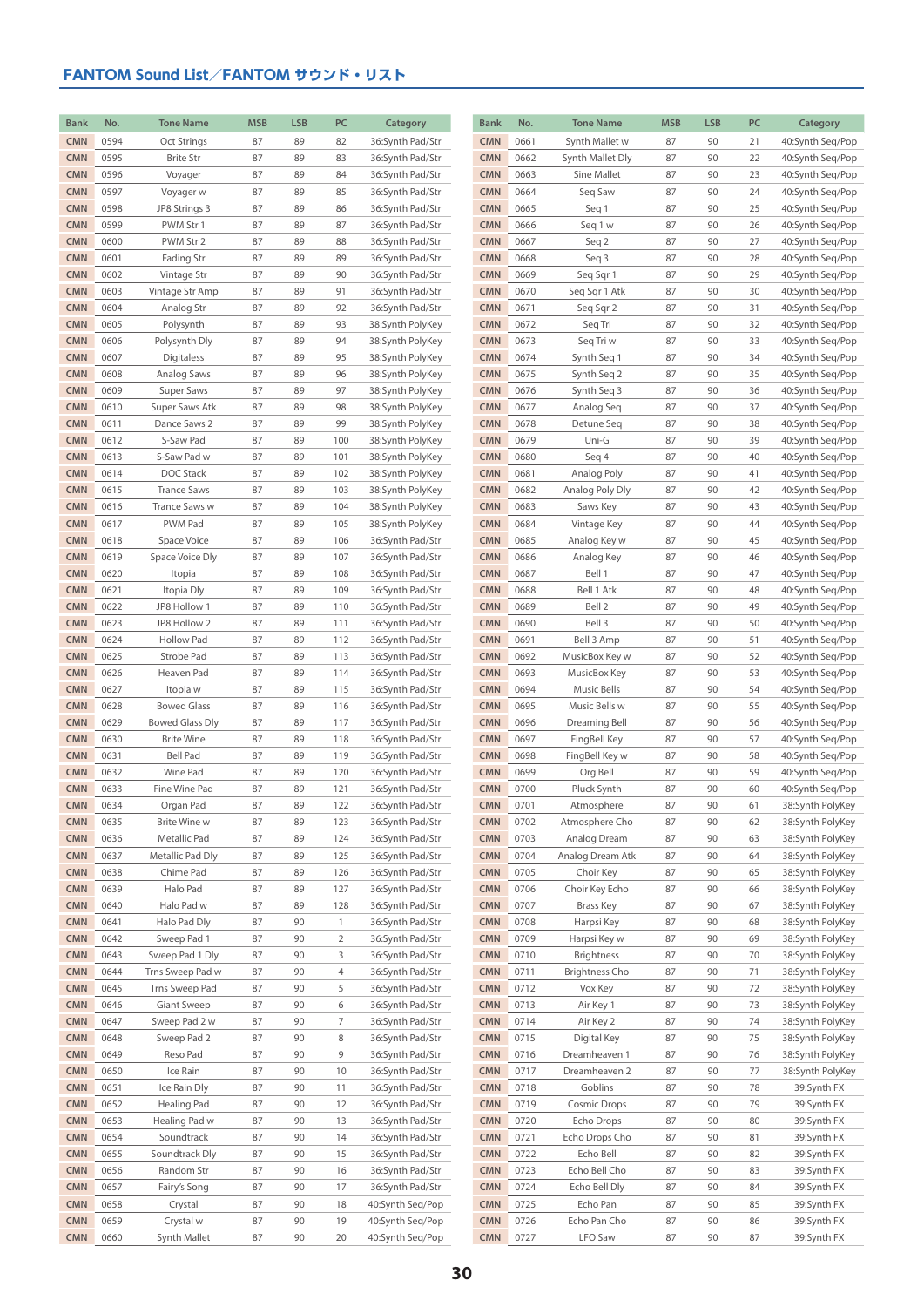| <b>Bank</b>              | No.          | <b>Tone Name</b>                    | <b>MSB</b> | <b>LSB</b> | PC           | Category                               | <b>Bank</b>              | No.          | <b>Tone Name</b>       | <b>MSB</b> | <b>LSB</b> | PC       | Category                   |
|--------------------------|--------------|-------------------------------------|------------|------------|--------------|----------------------------------------|--------------------------|--------------|------------------------|------------|------------|----------|----------------------------|
| <b>CMN</b>               | 0728         | Keep Going                          | 87         | 90         | 88           | 39:Synth FX                            | <b>CMN</b>               | 0795         | Horse Gallop           | 87         | 91         | 27       | 45:Sound FX                |
| <b>CMN</b>               | 0729         | Electrostar                         | 87         | 90         | 89           | 39:Synth FX                            | <b>CMN</b>               | 0796         | Bird 2                 | 87         | 91         | 28       | 45:Sound FX                |
| <b>CMN</b>               | 0730         | Scream at me                        | 87         | 90         | 90           | 39:Synth FX                            | <b>CMN</b>               | 0797         | Telephone 1            | 87         | 91         | 29       | 45:Sound FX                |
| <b>CMN</b>               | 0731         | Scream at me w                      | 87         | 90         | 91           | 39:Synth FX                            | <b>CMN</b>               | 0798         | Telephone 2            | 87         | 91         | 30       | 45:Sound FX                |
| <b>CMN</b>               | 0732         | Star Theme                          | 87         | 90         | 92           | 36:Synth Pad/Str                       | <b>CMN</b>               | 0799         | Door Creaking          | 87         | 91         | 31       | 45:Sound FX                |
| <b>CMN</b>               | 0733         | Star Theme Dly                      | 87         | 90         | 93           | 36:Synth Pad/Str                       | <b>CMN</b>               | 0800         | Door                   | 87         | 91         | 32       | 45:Sound FX                |
| <b>CMN</b>               | 0734         | Sitar 1                             | 87         | 90         | 94           | 22:Plucked/Stroke                      | <b>CMN</b>               | 0801         | Scratch                | 87         | 91         | 33       | 45:Sound FX                |
| <b>CMN</b>               | 0735         | Sitar 1 w                           | 87         | 90         | 95           | 22:Plucked/Stroke                      | <b>CMN</b>               | 0802         | Wind Chimes            | 87         | 91         | 34       | 45:Sound FX                |
| <b>CMN</b>               | 0736         | Sitar 2                             | 87         | 90         | 96           | 22:Plucked/Stroke                      | <b>CMN</b>               | 0803         | <b>FX Close</b>        | 87         | 91         | 35       | 45:Sound FX                |
| <b>CMN</b>               | 0737         | Sitar 2 w                           | 87         | 90         | 97           | 22:Plucked/Stroke                      | <b>CMN</b>               | 0804         | Helicopter             | 87         | 91         | 36       | 45:Sound FX                |
| <b>CMN</b>               | 0738         | Banjo                               | 87         | 90         | 98           | 22:Plucked/Stroke                      | <b>CMN</b>               | 0805         | Car Engine             | 87         | 91         | 37       | 45:Sound FX                |
| <b>CMN</b>               | 0739         | Banjo w                             | 87         | 90         | 99           | 22:Plucked/Stroke                      | <b>CMN</b>               | 0806         | Car Stop               | 87         | 91         | 38       | 45:Sound FX                |
| <b>CMN</b>               | 0740         | Shamisen                            | 87         | 90         | 100          | 22:Plucked/Stroke                      | <b>CMN</b>               | 0807         | Car Pass               | 87         | 91         | 39       | 45:Sound FX                |
| <b>CMN</b><br><b>CMN</b> | 0741<br>0742 | Shamisen w<br>Koto                  | 87<br>87   | 90<br>90   | 101<br>102   | 22:Plucked/Stroke<br>22:Plucked/Stroke | <b>CMN</b><br><b>CMN</b> | 0808<br>0809 | Car Crash<br>Siren     | 87<br>87   | 91<br>91   | 40<br>41 | 45:Sound FX<br>45:Sound FX |
| <b>CMN</b>               | 0743         | Koto w                              | 87         | 90         | 103          | 22:Plucked/Stroke                      | <b>CMN</b>               | 0810         | Train                  | 87         | 91         | 42       | 45:Sound FX                |
| <b>CMN</b>               | 0744         | Taisho Koto                         | 87         | 90         | 104          | 22:Plucked/Stroke                      | <b>CMN</b>               | 0811         | Jetplane               | 87         | 91         | 43       | 45:Sound FX                |
| <b>CMN</b>               | 0745         | Taisho Koto w                       | 87         | 90         | 105          | 22:Plucked/Stroke                      | <b>CMN</b>               | 0812         | Jetplane Dly           | 87         | 91         | 44       | 45:Sound FX                |
| <b>CMN</b>               | 0746         | Kalimba                             | 87         | 90         | 106          | 22:Plucked/Stroke                      | <b>CMN</b>               | 0813         | Starship               | 87         | 91         | 45       | 45:Sound FX                |
| <b>CMN</b>               | 0747         | Kalimba w                           | 87         | 90         | 107          | 22:Plucked/Stroke                      | <b>CMN</b>               | 0814         | Starship Dly           | 87         | 91         | 46       | 45:Sound FX                |
| <b>CMN</b>               | 0748         | Bagpipe                             | 87         | 90         | 108          | 28:Wind                                | <b>CMN</b>               | 0815         | <b>Burst Noise</b>     | 87         | 91         | 47       | 45:Sound FX                |
| <b>CMN</b>               | 0749         | Bagpipe w                           | 87         | 90         | 109          | 28:Wind                                | <b>CMN</b>               | 0816         | Passing By             | 87         | 91         | 48       | 45:Sound FX                |
| <b>CMN</b>               | 0750         | Fiddle                              | 87         | 90         | 110          | 23:Solo Strings                        | <b>CMN</b>               | 0817         | FX Pass 1              | 87         | 91         | 49       | 45:Sound FX                |
| <b>CMN</b>               | 0751         | Fiddle w                            | 87         | 90         | 111          | 23:Solo Strings                        | <b>CMN</b>               | 0818         | FX Pass 2              | 87         | 91         | 50       | 45:Sound FX                |
| <b>CMN</b>               | 0752         | Shanai                              | 87         | 90         | 112          | 28:Wind                                | <b>CMN</b>               | 0819         | FX Pass 3              | 87         | 91         | 51       | 45:Sound FX                |
| <b>CMN</b>               | 0753         | Shanai w                            | 87         | 90         | 113          | 28:Wind                                | <b>CMN</b>               | 0820         | FX Pass 4              | 87         | 91         | 52       | 45:Sound FX                |
| <b>CMN</b>               | 0754         | <b>Tinkle Bell</b>                  | 87         | 90         | 114          | 14:Bell                                | <b>CMN</b>               | 0821         | FX Pass 5              | 87         | 91         | 53       | 45:Sound FX                |
| <b>CMN</b>               | 0755         | Tinkle Bell w                       | 87         | 90         | 115          | 14:Bell                                | <b>CMN</b>               | 0822         | Poly Sweep Nz          | 87         | 91         | 54       | 45:Sound FX                |
| <b>CMN</b>               | 0756         | Agogo                               | 87         | 90         | 116          | 14:Bell                                | <b>CMN</b>               | 0823         | Reso Sweep Dn          | 87         | 91         | 55       | 45:Sound FX                |
| <b>CMN</b>               | 0757         | Agogo w                             | 87         | 90         | 117          | 14:Bell                                | <b>CMN</b>               | 0824         | Applause               | 87         | 91         | 56       | 45:Sound FX                |
| <b>CMN</b><br><b>CMN</b> | 0758<br>0759 | <b>Steel Drums</b><br>Steel Drums w | 87<br>87   | 90<br>90   | 118<br>119   | 47: Percussion<br>47: Percussion       | <b>CMN</b><br><b>CMN</b> | 0825<br>0826 | Applause w<br>Laughing | 87<br>87   | 91<br>91   | 57<br>58 | 45:Sound FX<br>45:Sound FX |
| <b>CMN</b>               | 0760         | Steel Drums w 2                     | 87         | 90         | 120          | 47: Percussion                         | <b>CMN</b>               | 0827         | Screaming              | 87         | 91         | 59       | 45:Sound FX                |
| <b>CMN</b>               | 0761         | Woodblock                           | 87         | 90         | 121          | 47: Percussion                         | <b>CMN</b>               | 0828         | Punch                  | 87         | 91         | 60       | 45:Sound FX                |
| <b>CMN</b>               | 0762         | Castanets                           | 87         | 90         | 122          | 47:Percussion                          | <b>CMN</b>               | 0829         | Heart Beat             | 87         | 91         | 61       | 45:Sound FX                |
| <b>CMN</b>               | 0763         | Taiko                               | 87         | 90         | 123          | 47:Percussion                          | <b>CMN</b>               | 0830         | Footsteps              | 87         | 91         | 62       | 45:Sound FX                |
| <b>CMN</b>               | 0764         | Concert BD                          | 87         | 90         | 124          | 47:Percussion                          | <b>CMN</b>               | 0831         | Gun Shot               | 87         | 91         | 63       | 45:Sound FX                |
| <b>CMN</b>               | 0765         | Concert BD w                        | 87         | 90         | 125          | 47:Percussion                          | <b>CMN</b>               | 0832         | Machine Gun            | 87         | 91         | 64       | 45:Sound FX                |
| <b>CMN</b>               | 0766         | Melodic Tom 1                       | 87         | 90         | 126          | 47:Percussion                          | <b>CMN</b>               | 0833         | Laser Gun              | 87         | 91         | 65       | 45:Sound FX                |
| <b>CMN</b>               | 0767         | Melodic Tom 2                       | 87         | 90         | 127          | 47: Percussion                         | <b>CMN</b>               | 0834         | Explosion              | 87         | 91         | 66       | 45:Sound FX                |
| <b>CMN</b>               | 0768         | Synth Drum                          | 87         | 90         | 128          | 47:Percussion                          | <b>CMN</b>               | 0835         | <b>Explosion Dly</b>   | 87         | 91         | 67       | 45:Sound FX                |
| <b>CMN</b>               | 0769         | Synth Drum w                        | 87         | 91         | $\mathbf{1}$ | 47:Percussion                          | <b>CMN</b>               | 0836         | <b>Explosion Dist</b>  | 87         | 91         | 68       | 45:Sound FX                |
| <b>CMN</b>               | 0770         | <b>TR-808 Tom</b>                   | 87         | 91         | 2            | 47:Percussion                          | <b>CMN</b>               | 0837         | FX Hit w               | 87         | 91         | 69       | 45:Sound FX                |
| <b>CMN</b>               | 0771         | Elec.Perc.                          | 87         | 91         | 3            | 47: Percussion                         |                          |              |                        |            |            |          |                            |
| <b>CMN</b><br><b>CMN</b> | 0772<br>0773 | Reverse Cym<br>Reverse Cym Atk      | 87<br>87   | 91<br>91   | 4<br>5       | 47:Percussion<br>47:Percussion         |                          |              |                        |            |            |          |                            |
| <b>CMN</b>               | 0774         | <b>Gtr Fret Noise</b>               | 87         | 91         | 6            | 45:Sound FX                            |                          |              |                        |            |            |          |                            |
| <b>CMN</b>               | 0775         | Gtr Cut Noise                       | 87         | 91         | 7            | 45:Sound FX                            |                          |              |                        |            |            |          |                            |
| <b>CMN</b>               | 0776         | Bass String Slap                    | 87         | 91         | 8            | 45:Sound FX                            |                          |              |                        |            |            |          |                            |
| <b>CMN</b>               | 0777         | <b>Breath Noise</b>                 | 87         | 91         | 9            | 45:Sound FX                            |                          |              |                        |            |            |          |                            |
| <b>CMN</b>               | 0778         | Flute Key Click                     | 87         | 91         | 10           | 45:Sound FX                            |                          |              |                        |            |            |          |                            |
| <b>CMN</b>               | 0779         | Seashore                            | 87         | 91         | 11           | 45:Sound FX                            |                          |              |                        |            |            |          |                            |
| <b>CMN</b>               | 0780         | Rain                                | 87         | 91         | 12           | 45:Sound FX                            |                          |              |                        |            |            |          |                            |
| <b>CMN</b>               | 0781         | Thunder                             | 87         | 91         | 13           | 45:Sound FX                            |                          |              |                        |            |            |          |                            |
| <b>CMN</b>               | 0782         | Thunder Dly                         | 87         | 91         | 14           | 45:Sound FX                            |                          |              |                        |            |            |          |                            |
| <b>CMN</b>               | 0783         | Wind                                | 87         | 91         | 15           | 45:Sound FX                            |                          |              |                        |            |            |          |                            |
| <b>CMN</b>               | 0784         | Stream                              | 87         | 91         | 16           | 45:Sound FX                            |                          |              |                        |            |            |          |                            |
| <b>CMN</b>               | 0785         | Stream w                            | 87         | 91         | 17           | 45:Sound FX                            |                          |              |                        |            |            |          |                            |
| <b>CMN</b>               | 0786         | Bubble 1                            | 87         | 91         | 18           | 45:Sound FX                            |                          |              |                        |            |            |          |                            |
| <b>CMN</b>               | 0787         | Bubble 1 w                          | 87         | 91         | 19           | 45:Sound FX                            |                          |              |                        |            |            |          |                            |
| <b>CMN</b><br><b>CMN</b> | 0788<br>0789 | Bubble 2<br>FX Scene                | 87<br>87   | 91<br>91   | 20<br>21     | 45:Sound FX<br>45:Sound FX             |                          |              |                        |            |            |          |                            |
| <b>CMN</b>               | 0790         | <b>Tuned Winds</b>                  | 87         | 91         | 22           | 45:Sound FX                            |                          |              |                        |            |            |          |                            |
| <b>CMN</b>               | 0791         | Tuned Winds w                       | 87         | 91         | 23           | 45:Sound FX                            |                          |              |                        |            |            |          |                            |
| <b>CMN</b>               | 0792         | Sand Noise                          | 87         | 91         | 24           | 45:Sound FX                            |                          |              |                        |            |            |          |                            |
| <b>CMN</b>               | 0793         | Bird 1                              | 87         | 91         | 25           | 45:Sound FX                            |                          |              |                        |            |            |          |                            |
| <b>CMN</b>               | 0794         | Dog                                 | 87         | 91         | 26           | 45:Sound FX                            |                          |              |                        |            |            |          |                            |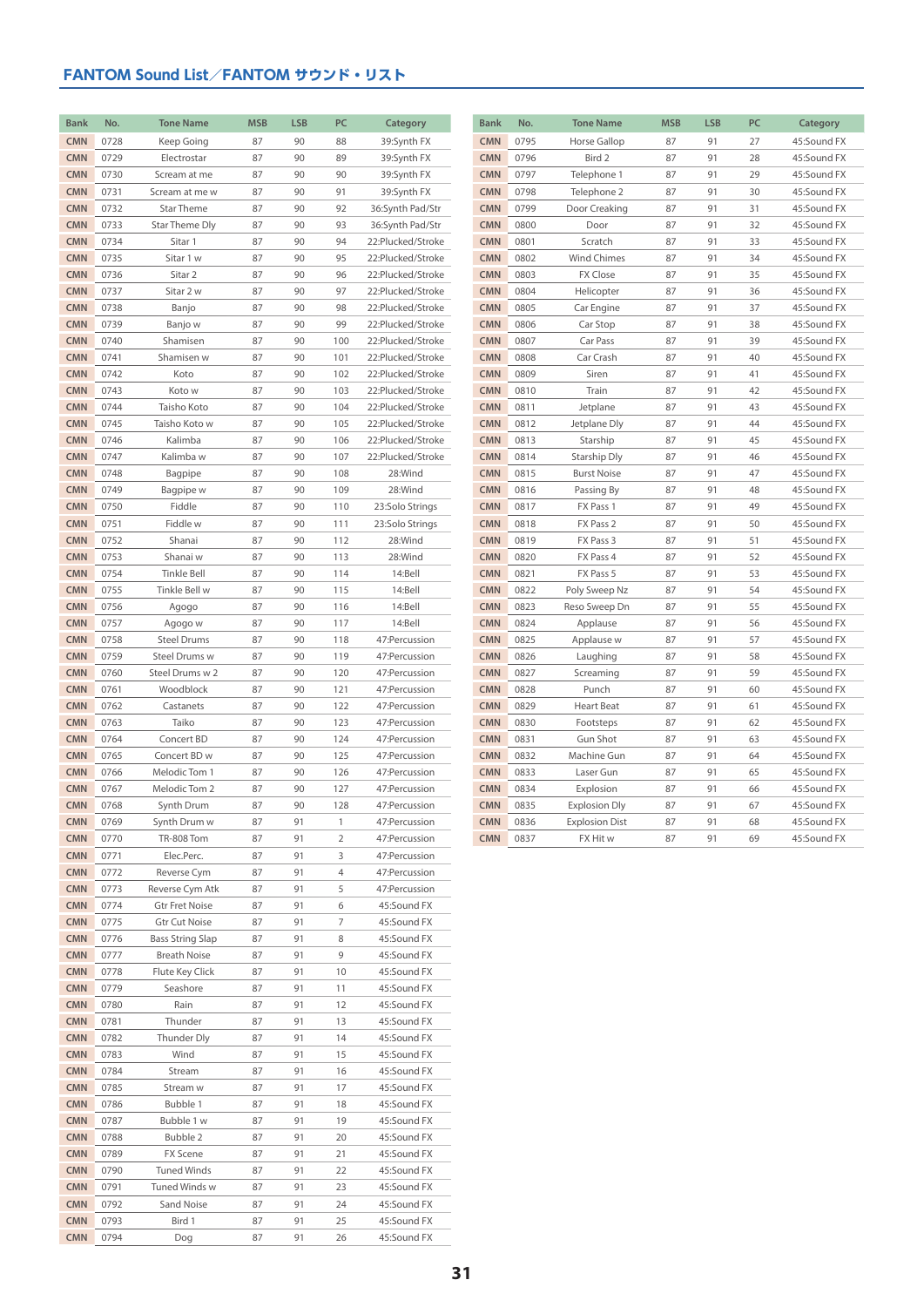# Drum Kit Tone

| <b>Bank</b>              | No.          | <b>Tone Name</b>           | <b>MSB</b> | <b>LSB</b> | PC       | <b>Category</b> |
|--------------------------|--------------|----------------------------|------------|------------|----------|-----------------|
| PR-A                     | 0001         | LD Std Kit 1               | 86         | 64         | 1        | Drums           |
| PR-A                     | 0002         | LD Std Kit 2               | 86         | 64         | 2        | Drums           |
| PR-A                     | 0003         | Me Shell Kit 1             | 86         | 64         | 3        | Drums           |
| PR-A                     | 0004         | Me Shell Kit 2             | 86         | 64         | 4        | Drums           |
| PR-A                     | 0005         | WD Std Kit 1               | 86         | 64         | 5        | Drums           |
| PR-A                     | 0006         | WD Std Kit 2               | 86         | 64         | 6        | Drums           |
| PR-A                     | 0007         | SF Std Kit 1               | 86         | 64         | 7        | Drums           |
| PR-A                     | 0008         | SF Std Kit 2               | 86         | 64         | 8        | Drums           |
| PR-A                     | 0009         | Rock Kit 1                 | 86         | 64         | 9        | Drums           |
| PR-A                     | 0010         | Rock Kit 2                 | 86         | 64         | 10       | Drums           |
| PR-A                     | 0011         | Brush Jz Kit 1             | 86         | 64         | 11       | Drums           |
| PR-A                     | 0012         | Brush Jz Kit 2             | 86         | 64         | 12       | Drums           |
| PR-A                     | 0013         | Standard Kit 1             | 86         | 64         | 13       | Drums           |
| PR-A                     | 0014         | Standard Kit 2             | 86         | 64         | 14       | Drums           |
| PR-A                     | 0015         | Standard Kit 3             | 86         | 64         | 15       | Drums           |
| PR-A                     | 0016         | Standard Kit 4             | 86         | 64         | 16       | Drums           |
| PR-A                     | 0017         | Standard Kit 5             | 86         | 64         | 17       | Drums           |
| <b>CMN</b>               | 0001         | <b>Standard Kit</b>        | 86         | 65         | 1        | Drums           |
| <b>CMN</b>               | 0002         | Room Kit                   | 86         | 65         | 2        | Drums           |
| <b>CMN</b>               | 0003         | Power Kit                  | 86         | 65         | 3        | Drums           |
| <b>CMN</b>               | 0004         | Electric Kit               | 86         | 65         | 4        | Drums           |
| <b>CMN</b>               | 0005         | Analog Kit                 | 86         | 65         | 5        | Drums           |
| <b>CMN</b>               | 0006         | Jazz Kit                   | 86         | 65         | 6        | Drums           |
| <b>CMN</b>               | 0007         | Brush Kit                  | 86         | 65         | 7        | Drums           |
| <b>CMN</b>               | 0008         | Orchestra Kit              | 86         | 65         | 8        | Drums           |
| <b>CMN</b>               | 0009         | <b>SFX Kit</b>             | 86         | 65         | 9        | Drums           |
| <b>CMN</b>               | 0010         | Standard Kit w             | 86         | 65         | 10       | Drums           |
| <b>CMN</b>               | 0011         | Room Kit w                 | 86         | 65         | 11       | Drums           |
| <b>CMN</b>               | 0012         | Power Kit w                | 86         | 65         | 12       | Drums           |
| <b>CMN</b>               | 0013         | Electric Kit w             | 86         | 65         | 13       | Drums           |
| <b>CMN</b>               | 0014         | Analog Kit w               | 86         | 65         | 14       | Drums           |
| <b>CMN</b>               | 0015         | Jazz Kit w                 | 86         | 65         | 15       | Drums           |
| <b>CMN</b>               | 0016         | Brush Kit w                | 86         | 65         | 16       | Drums           |
| <b>CMN</b>               | 0017         | Orchestra Kit w            | 86         | 65         | 17       | Drums           |
| <b>CMN</b>               | 0018         | SFX Kit w                  | 86         | 65         | 18       | Drums           |
| <b>CMN</b><br><b>CMN</b> | 0019         | Studio Kit<br>Studio Kit w | 86         | 65         | 19       | Drums           |
| <b>CMN</b>               | 0020         |                            | 86<br>86   | 65<br>65   | 20       | Drums<br>Drums  |
| <b>CMN</b>               | 0021<br>0022 | Pop Kit<br>Pop Kit w       | 86         | 65         | 21<br>22 | Drums           |
| <b>CMN</b>               | 0023         | Pop Kit Lim                | 86         | 65         | 23       | Drums           |
| <b>CMN</b>               | 0024         | 90's Kit                   | 86         | 65         | 24       | Drums           |
| <b>CMN</b>               | 0025         | 90's Kit comp              | 86         | 65         | 25       | Drums           |
| <b>CMN</b>               | 0026         | 90's Kit w comp            | 86         | 65         | 26       | Drums           |
| <b>CMN</b>               | 0027         | 80's Kit                   | 86         | 65         | 27       | Drums           |
| <b>CMN</b>               | 0028         | 80's Kit comp              | 86         | 65         | 28       | Drums           |
| <b>CMN</b>               | 0029         | 80's Kit w comp            | 86         | 65         | 29       | Drums           |
| <b>CMN</b>               | 0030         | <b>EDM Kit</b>             | 86         | 65         | 30       | Drums           |
| <b>CMN</b>               | 0031         | EDM Kit w                  | 86         | 65         | 31       | Drums           |
| <b>CMN</b>               | 0032         | EDM Kit Lim                | 86         | 65         | 32       | Drums           |
| <b>CMN</b>               | 0033         | Drum&Bass Kit              | 86         | 65         | 33       | Drums           |
| <b>CMN</b>               | 0034         | Drum&Bass Kit w            | 86         | 65         | 34       | Drums           |
| <b>CMN</b>               | 0035         | Drum&Bass KitLim           | 86         | 65         | 35       | Drums           |
| <b>CMN</b>               | 0036         | Techno Kit                 | 86         | 65         | 36       | Drums           |
| <b>CMN</b>               | 0037         | Techno Kit w               | 86         | 65         | 37       | Drums           |
| <b>CMN</b>               | 0038         | House Kit                  | 86         | 65         | 38       | Drums           |
| <b>CMN</b>               | 0039         | House Kit w                | 86         | 65         | 39       | Drums           |
| <b>CMN</b>               | 0040         | HipHop Kit                 | 86         | 65         | 40       | Drums           |
| <b>CMN</b>               | 0041         | HipHop Kit comp            | 86         | 65         | 41       | Drums           |
| <b>CMN</b>               | 0042         | HipHop Kit w cmp           | 86         | 65         | 42       | Drums           |
| <b>CMN</b>               | 0043         | R&B Kit                    | 86         | 65         | 43       | Drums           |
| <b>CMN</b>               | 0044         | R&B Kit w                  | 86         | 65         | 44       | Drums           |
| <b>CMN</b>               | 0045         | TR-909                     | 86         | 65         | 45       | Drums           |
| <b>CMN</b>               | 0046         | TR-909 comp                | 86         | 65         | 46       | Drums           |
| <b>CMN</b>               | 0047         | TR-909 w comp              | 86         | 65         | 47       | Drums           |

| <b>Bank</b> | No.  | <b>Tone Name</b> | <b>MSB</b> | <b>LSB</b> | PC | Category |
|-------------|------|------------------|------------|------------|----|----------|
| <b>CMN</b>  | 0048 | <b>TR-808</b>    | 86         | 65         | 48 | Drums    |
| <b>CMN</b>  | 0049 | TR-808 comp      | 86         | 65         | 49 | Drums    |
| <b>CMN</b>  | 0050 | TR-808 w comp    | 86         | 65         | 50 | Drums    |
| <b>CMN</b>  | 0051 | TR-707&727       | 86         | 65         | 51 | Drums    |
| <b>CMN</b>  | 0052 | TR-707&727 comp  | 86         | 65         | 52 | Drums    |
| <b>CMN</b>  | 0053 | TR-707&727 w cmp | 86         | 65         | 53 | Drums    |
| <b>CMN</b>  | 0054 | <b>CR-78</b>     | 86         | 65         | 54 | Drums    |
| <b>CMN</b>  | 0055 | CR-78 comp       | 86         | 65         | 55 | Drums    |
| <b>CMN</b>  | 0056 | CR-78 w comp     | 86         | 65         | 56 | Drums    |
| <b>CMN</b>  | 0057 | TR-606           | 86         | 65         | 57 | Drums    |
| <b>CMN</b>  | 0058 | TR-606 comp      | 86         | 65         | 58 | Drums    |
| <b>CMN</b>  | 0059 | TR-606 w comp    | 86         | 65         | 59 | Drums    |
| <b>CMN</b>  | 0060 | TR-626           | 86         | 65         | 60 | Drums    |
| <b>CMN</b>  | 0061 | TR-626 comp      | 86         | 65         | 61 | Drums    |
| <b>CMN</b>  | 0062 | TR-626 w comp    | 86         | 65         | 62 | Drums    |
| <b>CMN</b>  | 0063 | Kick             | 86         | 65         | 63 | Drums    |
| <b>CMN</b>  | 0064 | Kick w           | 86         | 65         | 64 | Drums    |
| <b>CMN</b>  | 0065 | Snare            | 86         | 65         | 65 | Drums    |
| <b>CMN</b>  | 0066 | Snare w          | 86         | 65         | 66 | Drums    |
| <b>CMN</b>  | 0067 | RimStickClapTom  | 86         | 65         | 67 | Drums    |
| <b>CMN</b>  | 0068 | RimStickClapTm w | 86         | 65         | 68 | Drums    |
| <b>CMN</b>  | 0069 | HiHat Cymbal     | 86         | 65         | 69 | Drums    |
| <b>CMN</b>  | 0070 | HiHat Cymbal w   | 86         | 65         | 70 | Drums    |
| <b>CMN</b>  | 0071 | Other Perc 1     | 86         | 65         | 71 | Drums    |
| <b>CMN</b>  | 0072 | Other Perc 1 w   | 86         | 65         | 72 | Drums    |
| <b>CMN</b>  | 0073 | Other Perc 2     | 86         | 65         | 73 | Drums    |
| <b>CMN</b>  | 0074 | Other Perc 2 w   | 86         | 65         | 74 | Drums    |

# V-Piano Tone

| <b>Bank</b> | No.  | <b>Tone Name</b>   | <b>MSB</b> | <b>LSB</b> | PC             | Category   |
|-------------|------|--------------------|------------|------------|----------------|------------|
| <b>PRST</b> | 0001 | Stage Grand        | 90         | 64         | 1              | 1:Ac.Piano |
| <b>PRST</b> | 0002 | Deep Concert       | 90         | 64         | $\overline{2}$ | 1:Ac.Piano |
| <b>PRST</b> | 0003 | Eastcoast Studio   | 90         | 64         | 3              | 1:Ac.Piano |
| <b>PRST</b> | 0004 | Contemp Concerto   | 90         | 64         | $\overline{4}$ | 1:Ac.Piano |
| <b>PRST</b> | 0005 | Symphony Hall      | 90         | 64         | 5              | 1:Ac.Piano |
| <b>PRST</b> | 0006 | <b>Bold Beauty</b> | 90         | 64         | 6              | 1:Ac.Piano |
| <b>PRST</b> | 0007 | Aco Grand1         | 90         | 64         | 7              | 1:Ac.Piano |
| <b>PRST</b> | 0008 | Aco Grand2         | 90         | 64         | 8              | 1:Ac.Piano |
| <b>PRST</b> | 0009 | Aco Grand3         | 90         | 64         | 9              | 1:Ac.Piano |
| <b>PRST</b> | 0010 | Aco Grand4         | 90         | 64         | 10             | 1:Ac.Piano |
| <b>PRST</b> | 0011 | Aco Grand5         | 90         | 64         | 11             | 1:Ac.Piano |
| <b>PRST</b> | 0012 | Aco Grand6         | 90         | 64         | 12             | 1:Ac.Piano |
| <b>PRST</b> | 0013 | Aco Grand7         | 90         | 64         | 13             | 1:Ac.Piano |
| <b>PRST</b> | 0014 | Aco Grand8         | 90         | 64         | 14             | 1:Ac.Piano |
| <b>PRST</b> | 0015 | Aco Grand9         | 90         | 64         | 15             | 1:Ac.Piano |
| <b>PRST</b> | 0016 | Aco Grand10        | 90         | 64         | 16             | 1:Ac.Piano |
| <b>PRST</b> | 0017 | at Stage           | 90         | 64         | 17             | 1:Ac.Piano |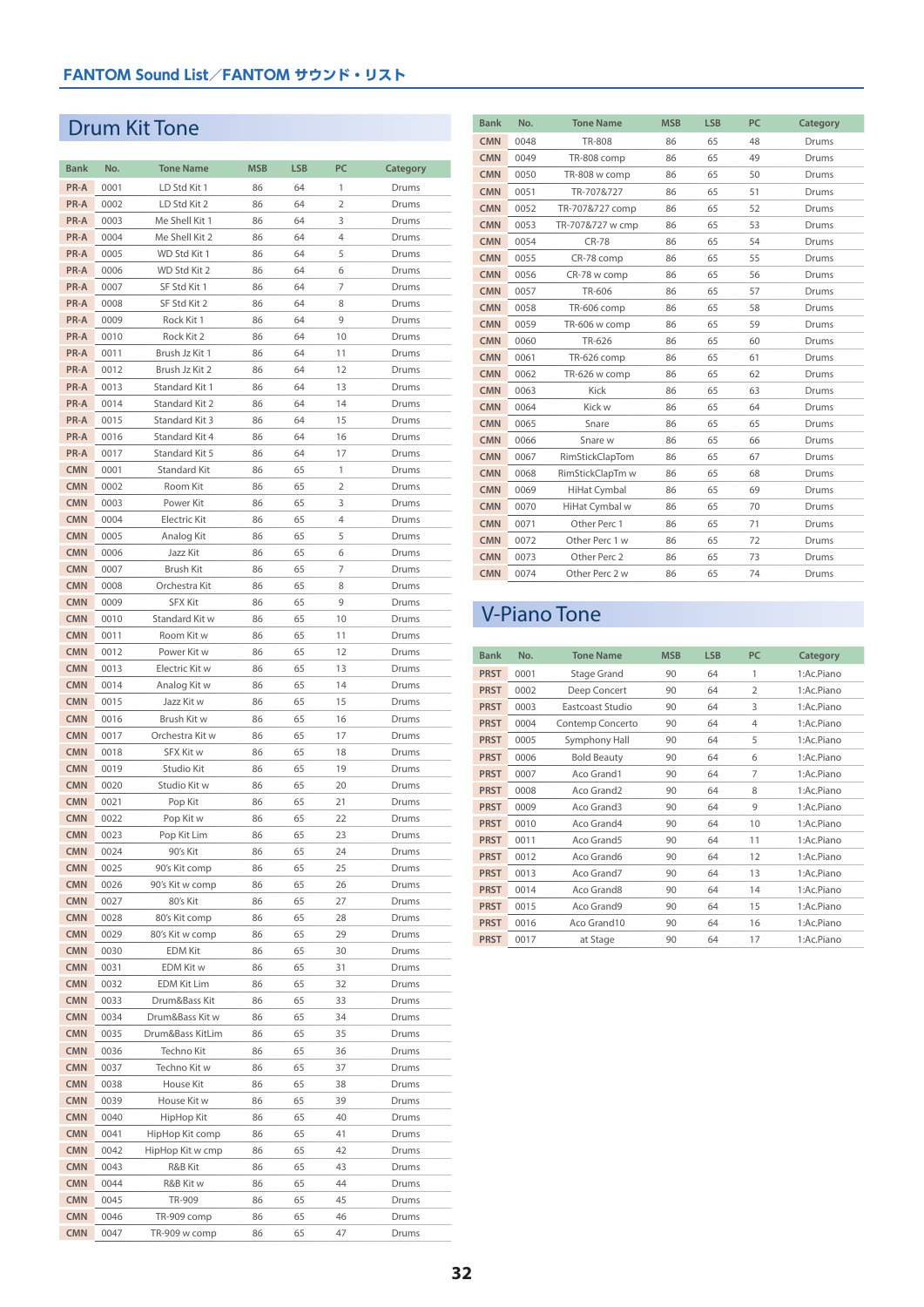# Preset Drum Inst List

| <b>Inst Group ID</b> | Inst No. | <b>Drum Inst Name</b>   | Category     |
|----------------------|----------|-------------------------|--------------|
| A                    | 000      | Off                     | 00:No Assign |
| A                    | 001      | Jazz Kick 1             | 01:Kick      |
| A                    | 002      | Jazz Kick 2             | 01:Kick      |
| A                    | 003      | Kick Drum 1             | 01:Kick      |
| $\mathsf A$          | 004      | Kick Drum 2             | 01:Kick      |
| A                    | 005      | Kick Drum 3             | 01:Kick      |
| Α                    | 006      | Kick Drum 4             | 01:Kick      |
| A                    | 007      | Kick Drum 5             | 01:Kick      |
| A                    | 008      | Kick Drum 6             | 01:Kick      |
| Α                    | 009      | Kick Drum 7             | 01:Kick      |
| A                    | 010      | Pop Kick 1              | 01:Kick      |
| Α                    | 011      | Vint Kick P             | 01:Kick      |
| $\mathsf A$          | 012      | Warm Kick P             | 01:Kick      |
| $\mathsf A$          | 013      | Studio Kick 1           | 01:Kick      |
| A                    | 014      | Studio Kick 2           | 01:Kick      |
| Α                    | 015      | Concert BD 1            | 01:Kick      |
| Α                    | 016      | Concert BD <sub>2</sub> | 01:Kick      |
| A                    | 017      | Kick Drum 8             | 01:Kick      |
| Α                    | 018      | Lo-Bit Kick 1 P         | 01:Kick      |
| $\overline{A}$       | 019      | Reg.Kick ffP            | 01:Kick      |
| Α                    | 020      | Lo-Bit Kick 2 P         | 01:Kick      |
| A                    | 021      | HashKick 1 P            | 01:Kick      |
| $\mathsf A$          | 022      | HipHop Kick             | 01:Kick      |
| A                    | 023      | Jungle Kick P           | 01:Kick      |
| A                    | 024      | Kick Drum 9             | 01:Kick      |
| Α                    | 025      | Mix Kick 1              | 01:Kick      |
| A                    | 026      | Mix Kick 2              | 01:Kick      |
| Α                    | 027      | Mix Kick 3              | 01:Kick      |
| A                    | 028      | Mix Kick 4              | 01:Kick      |
| Α                    | 029      | PurePhat Kick P         | 01:Kick      |
| Α                    | 030      | TM-2 Kick               | 01:Kick      |
| A                    | 031      | Lite Kick P             | 01:Kick      |
| A                    | 032      | TR-808 Kick 1aP         | 02:Elec Kick |
| A                    | 033      | TR-808 Kick 1bP         | 02:Elec Kick |
| Α                    | 034      | TR-808 Kick 1cP         | 02:Elec Kick |
| A                    | 035      | TR-808 Kick 2aP         | 02:Elec Kick |
| Α                    | 036      | TR-808 Kick 2bP         | 02:Elec Kick |
| A                    | 037      | TR-808 Kick 2cP         | 02:Elec Kick |
| A                    | 038      | TR-808 Kick 2Lp         | 02:Elec Kick |
| A                    | 039      | TR-808 Kick 3aP         | 02:Elec Kick |
| A                    | 040      | TR-808 Kick 3bP         | 02:Elec Kick |
| Α                    | 041      | TR-808 Kick 3cP         | 02:Elec Kick |
| Α                    | 042      | TR-808 Kick 4aP         | 02:Elec Kick |
| Α                    | 043      | TR-808 Kick 4bP         | 02:Elec Kick |
| Α                    | 044      | TR-808 Kick 4cP         | 02:Elec Kick |
| Α                    | 045      | TR-909 DistKickP        | 02:Elec Kick |
| Α                    | 046      | TR-909 Kick 1aP         | 02:Elec Kick |
| Α                    | 047      | TR-909 Kick 1bP         | 02:Elec Kick |
| A                    | 048      | TR-909 Kick 1cP         | 02:Elec Kick |
| Α                    | 049      | TR-909 Kick 2bP         | 02:Elec Kick |
| Α                    | 050      | TR-909 Kick 2cP1        | 02:Elec Kick |
| Α                    | 051      | TR-909 Kick 2cP2        | 02:Elec Kick |
| Α                    | 052      | TR-909 Kick 3P 1        | 02:Elec Kick |
| Α                    | 053      | TR-909 Kick 3P 2        | 02:Elec Kick |
| Α                    | 054      | TR-909 Kick 4           | 02:Elec Kick |
| Α                    | 055      | TR-909 Kick Lp          | 02:Elec Kick |
| Α                    | 056      | TR-606 Kick P 1         | 02:Elec Kick |
| A                    | 057      | TR-606 Kick P 2         | 02:Elec Kick |
| Α                    | 058      | TR-626 Kick 1 P         | 02:Elec Kick |
| Α                    | 059      | TR-626 Kick 2 P         | 02:Elec Kick |
| Α                    | 060      | TR-707 Kick 1 P         | 02:Elec Kick |
| Α                    | 061      | TR-707 Kick 2 P         | 02:Elec Kick |
| Α                    | 062      | CR-78 Kick P            | 02:Elec Kick |
| Α                    | 063      | Analog Kick P           | 02:Elec Kick |

| <b>Inst Group ID</b> | Inst No.   | <b>Drum Inst Name</b>        | Category                     |
|----------------------|------------|------------------------------|------------------------------|
| $\overline{A}$       | 064        | Elec.Kick                    | 02:Elec Kick                 |
| A                    | 065        | HashKick 2 P                 | 02:Elec Kick                 |
| $\overline{A}$       | 066        | Kick Drum 10                 | 02:Elec Kick                 |
| $\mathsf A$          | 067        | Kick Drum 11                 | 02:Elec Kick                 |
| $\mathsf A$          | 068        | Plastic BD P                 | 02:Elec Kick                 |
| A                    | 069        | Pop Kick 2                   | 02:Elec Kick                 |
| Α                    | 070        | Synth Kick 1                 | 02:Elec Kick                 |
| Α                    | 071        | Synth Kick 2                 | 02:Elec Kick                 |
| Α                    | 072        | Synth Kick 3                 | 02:Elec Kick                 |
| A                    | 073        | Synth Kick 4                 | 02:Elec Kick                 |
| Α                    | 074        | Synth Kick 5                 | 02:Elec Kick                 |
| A                    | 075        | Synth Kick 6                 | 02:Elec Kick                 |
| $\mathsf A$<br>A     | 076<br>077 | Synth Kick 7                 | 02:Elec Kick<br>02:Elec Kick |
| A                    | 078        | Synth Kick 8<br>Synth Kick 9 | 02:Elec Kick                 |
| A                    | 079        | TR-909 DstKickRv             | 02:Elec Kick                 |
| A                    | 080        | TR-909 Kick Rev              | 02:Elec Kick                 |
| A                    | 081        | Reg.Snr 1                    | 03:Snare                     |
| A                    | 082        | Reg.Snr 2                    | 03:Snare                     |
| A                    | 083        | Reg.Snr 3                    | 03:Snare                     |
| Α                    | 084        | Reg.Snr 4                    | 03:Snare                     |
| A                    | 085        | Reg.Snr ff 1                 | 03:Snare                     |
| A                    | 086        | Reg.Snr ff 2                 | 03:Snare                     |
| A                    | 087        | Room Snr 1                   | 03:Snare                     |
| A                    | 088        | Room Snr 2                   | 03:Snare                     |
| A                    | 089        | Room Snr 3                   | 03:Snare                     |
| A                    | 090        | Room Snr 4                   | 03:Snare                     |
| A                    | 091        | Jazz Rim                     | 03:Snare                     |
| A                    | 092        | Jazz Snr 1                   | 03:Snare                     |
| Α                    | 093        | Jazz Snr 2                   | 03:Snare                     |
| A                    | 094        | Studio Snr 1                 | 03:Snare                     |
| A                    | 095        | Studio Snr 2                 | 03:Snare                     |
| A                    | 096        | Ragga Snr                    | 03:Snare                     |
| A                    | 097        | DanceHallSnr 1               | 03:Snare                     |
| A<br>A               | 098<br>099 | DanceHallSnr 2<br>TM-2 Snr   | 03:Snare<br>03:Snare         |
| A                    | 100        | Concert SD 1                 | 03:Snare                     |
| A                    | 101        | Concert SD 2                 | 03:Snare                     |
| A                    | 102        | Brush Swish                  | 03:Snare                     |
| A                    | 103        | <b>Brush Tap</b>             | 03:Snare                     |
| Α                    | 104        | Swish&Turn                   | 03:Snare                     |
| Α                    | 105        | <b>Break Snr</b>             | 03:Snare                     |
| Α                    | 106        | HphpJazzSnrP                 | 03:Snare                     |
| A                    | 107        | Jungle Snr                   | 03:Snare                     |
| Α                    | 108        | Jungle Snr P                 | 03:Snare                     |
| Α                    | 109        | Lo-Bit Snr1P                 | 03:Snare                     |
| Α                    | 110        | Lo-Bit Snr2P                 | 03:Snare                     |
| Α                    | 111        | Lo-Fi Snr                    | 03:Snare                     |
| Α                    | 112        | PurePhat Snr P               | 03:Snare                     |
| Α<br>A               | 113<br>114 | Reg.Snr ff P<br>Rock Snr f P | 03:Snare<br>03:Snare         |
| Α                    | 115        | TR-808 Snr 1a P1             | 04:Elec Snare                |
| A                    | 116        | TR-808 Snr 1a P2             | 04:Elec Snare                |
| Α                    | 117        | TR-808 Snr 1a P3             | 04:Elec Snare                |
| Α                    | 118        | TR-808 Snr 1b P              | 04:Elec Snare                |
| Α                    | 119        | TR-808 Snr 1c P              | 04:Elec Snare                |
| Α                    | 120        | TR-808 Snr 2a P              | 04:Elec Snare                |
| Α                    | 121        | TR-808 Snr 2b P1             | 04:Elec Snare                |
| Α                    | 122        | TR-808 Snr 2b P2             | 04:Elec Snare                |
| A                    | 123        | TR-808 Snr 2c P              | 04:Elec Snare                |
| Α                    | 124        | TR-808 Snr 3a P              | 04:Elec Snare                |
| Α                    | 125        | TR-808 Snr 3b P1             | 04:Elec Snare                |
| Α                    | 126        | TR-808 Snr 3b P2             | 04:Elec Snare                |
| Α                    | 127        | TR-808 Snr 3c P1             | 04:Elec Snare                |
| Α                    | 128        | TR-808 Snr 3c P2             | 04:Elec Snare                |
| Α                    | 129        | TR-909 DstSnr1P1             | 04:Elec Snare                |
| Α                    | 130        | TR-909 DstSnr1P2             | 04:Elec Snare                |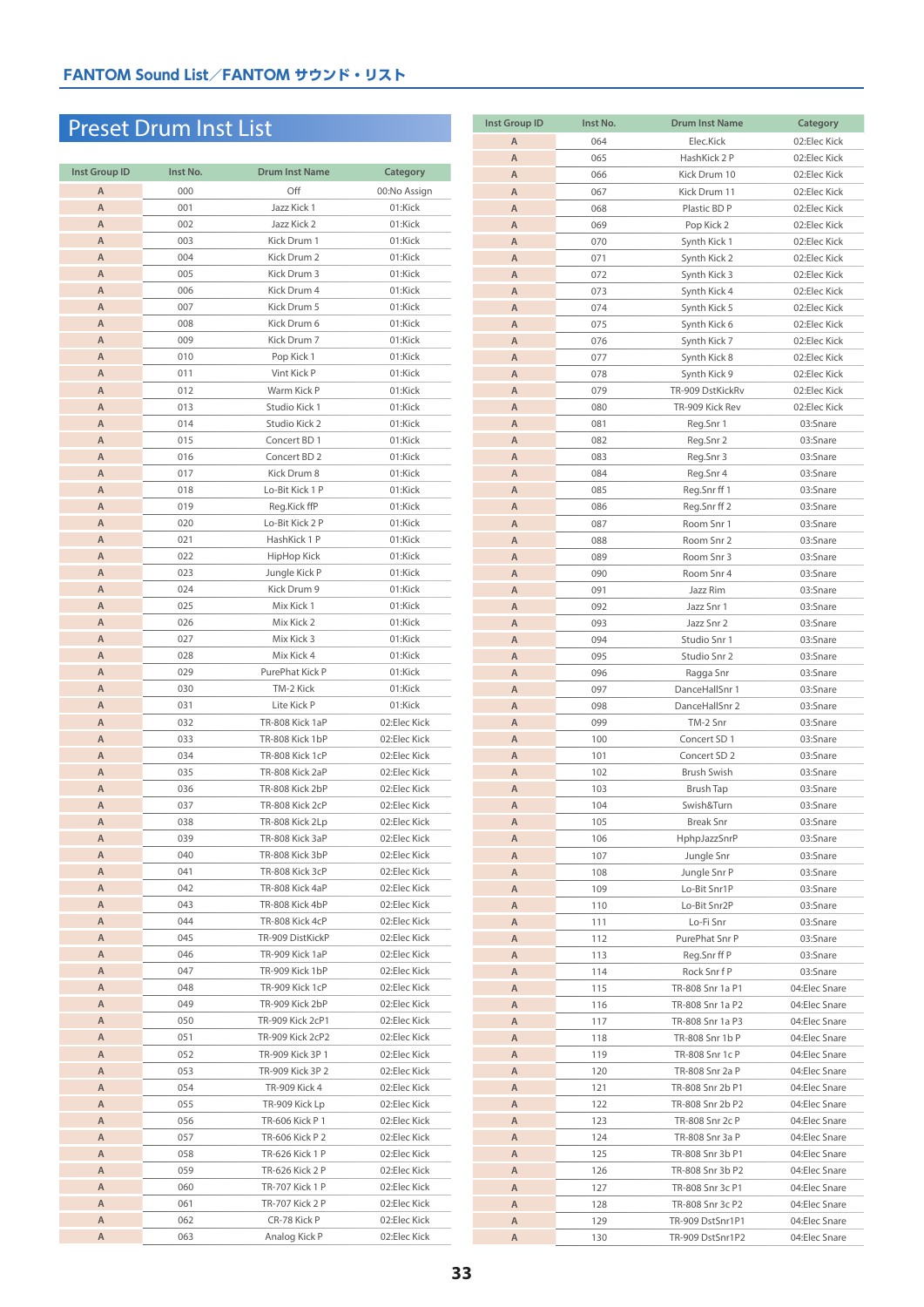| <b>Inst Group ID</b> | Inst No. | <b>Drum Inst Name</b> | Category       | <b>Inst Group ID</b> | Inst No. | <b>Drum Inst Name</b> | Category       |
|----------------------|----------|-----------------------|----------------|----------------------|----------|-----------------------|----------------|
| $\overline{A}$       | 131      | TR-909 DstSnr2P1      | 04:Elec Snare  | $\overline{A}$       | 198      | Elec Stick 1          | 05:Stick&Click |
|                      |          |                       |                |                      |          |                       |                |
| $\overline{A}$       | 132      | TR-909 DstSnr2P2      | 04:Elec Snare  | $\overline{A}$       | 199      | Elec Stick 2          | 05:Stick&Click |
| $\overline{A}$       | 133      | TR-909 DstSnr2P3      | 04:Elec Snare  | $\overline{A}$       | 200      | Elec Stick 3          | 05:Stick&Click |
| A                    | 134      | TR-909 Snr 1a P       | 04:Elec Snare  | $\overline{A}$       | 201      | Elec Stick 4          | 05:Stick&Click |
| A                    | 135      | TR-909 Snr 1b P       | 04:Elec Snare  | A                    | 202      | Elec Stick 5          | 05:Stick&Click |
| A                    | 136      | TR-909 Snr 1c P       | 04:Elec Snare  | $\overline{A}$       | 203      | Square Click          | 05:Stick&Click |
| A                    | 137      | TR-909 Snr 1d P       | 04:Elec Snare  | A                    | 204      | High Q                | 05:Stick&Click |
|                      |          |                       |                |                      |          |                       |                |
| A                    | 138      | TR-909 Snr 2a P       | 04:Elec Snare  | $\overline{A}$       | 205      | Metronome Bell        | 05:Stick&Click |
| A                    | 139      | TR-909 Snr 2b P       | 04:Elec Snare  | $\overline{A}$       | 206      | Metronome Click       | 05:Stick&Click |
| A                    | 140      | TR-909 Snr 2c P       | 04:Elec Snare  | $\overline{A}$       | 207      | <b>Bright Clap</b>    | 06:Clap        |
| $\overline{A}$       | 141      | TR-909 Snr 2d P       | 04:Elec Snare  | $\overline{A}$       | 208      | Club FinSnap          | 06:Clap        |
| Α                    | 142      | TR-909 Snr 3a P       | 04:Elec Snare  | A                    | 209      | Club FinSnap w        | 06:Clap        |
| A                    | 143      | TR-909 Snr 3b P       | 04:Elec Snare  | $\overline{A}$       | 210      | Gospel Clap 1         | 06:Clap        |
| A                    | 144      | TR-909 Snr 3c P       | 04:Elec Snare  | A                    | 211      | Studio Clap           | 06:Clap        |
|                      |          |                       |                |                      |          |                       |                |
| A                    | 145      | TR-909 Snr 3d P       | 04:Elec Snare  | A                    | 212      | Gospel Clap 2         | 06:Clap        |
| A                    | 146      | JUNO-106 Snr 1        | 04:Elec Snare  | A                    | 213      | Real Clap             | 06:Clap        |
| $\overline{A}$       | 147      | JUNO-106 Snr 2        | 04:Elec Snare  | $\overline{A}$       | 214      | R8 Clap 1             | 06:Clap        |
| A                    | 148      | TR-606 Snr 1 P        | 04:Elec Snare  | $\overline{A}$       | 215      | R8 Clap 2             | 06:Clap        |
| A                    | 149      | TR-606 Snr 2 P        | 04:Elec Snare  | $\overline{A}$       | 216      | Old Clap P            | 06:Clap        |
| A                    | 150      | TR-626 Snr 1 1        | 04:Elec Snare  | $\overline{A}$       | 217      | Pop Clap              | 06:Clap        |
|                      |          |                       |                |                      |          |                       |                |
| Α                    | 151      | TR-626 Snr 1 2        | 04:Elec Snare  | A                    | 218      | Dist Clap 1           | 06:Clap        |
| A                    | 152      | TR-626 Snr 1 3        | 04:Elec Snare  | $\overline{A}$       | 219      | Dist Clap 2           | 06:Clap        |
| A                    | 153      | TR-626 Snr 14         | 04:Elec Snare  | $\overline{A}$       | 220      | TR-808 ClapL1 P       | 06:Clap        |
| A                    | 154      | TR-626 Snr 1 5        | 04:Elec Snare  | $\overline{A}$       | 221      | TR-808 ClapL2 P       | 06:Clap        |
| A                    | 155      | TR-626 Snr 1a P       | 04:Elec Snare  | A                    | 222      | TR-808 ClapS1 P1      | 06:Clap        |
| $\overline{A}$       | 156      | TR-626 Snr 1b P1      | 04:Elec Snare  | $\overline{A}$       | 223      | TR-808 ClapS1 P2      | 06:Clap        |
| A                    | 157      | TR-626 Snr 1b P2      | 04:Elec Snare  | $\overline{A}$       | 224      | TR-808 ClapS1 P3      | 06:Clap        |
|                      |          |                       |                |                      |          |                       |                |
| A                    | 158      | TR-626 Snr 1b P3      | 04:Elec Snare  | $\overline{A}$       | 225      | TR-808 ClapS2 P       | 06:Clap        |
| A                    | 159      | TR-626 Snr 2          | 04:Elec Snare  | $\overline{A}$       | 226      | TR-808 Clap 1         | 06:Clap        |
| Α                    | 160      | TR-626 Snr 3          | 04:Elec Snare  | A                    | 227      | TR-808 Clap 2         | 06:Clap        |
| A                    | 161      | TR-707 Snr 1a P       | 04:Elec Snare  | A                    | 228      | TR-909 Clap 1 P       | 06:Clap        |
| A                    | 162      | TR-707 Snr 1b P       | 04:Elec Snare  | $\overline{A}$       | 229      | TR-909 Clap 2 P       | 06:Clap        |
| A                    | 163      | TR-707 Snr 2a P       | 04:Elec Snare  | A                    | 230      | TR-909 Clap 3 P       | 06:Clap        |
|                      |          |                       |                |                      |          |                       |                |
| $\overline{A}$       | 164      | TR-707 Snr 2b P       | 04:Elec Snare  | $\overline{A}$       | 231      | TR-909 DistClapP      | 06:Clap        |
| Α                    | 165      | CR-78 Snr             | 04:Elec Snare  | A                    | 232      | TR-626 Clap           | 06:Clap        |
| A                    | 166      | Elec Snr 1            | 04:Elec Snare  | $\overline{A}$       | 233      | TR-707 Clap P         | 06:Clap        |
| A                    | 167      | Analog Snr 1          | 04:Elec Snare  | $\overline{A}$       | 234      | Elec Clap             | 06:Clap        |
| A                    | 168      | Analog Snr 2          | 04:Elec Snare  | $\overline{A}$       | 235      | Closed Hi-hat 1       | 07:Hi-Hat      |
| A                    | 169      | Analog Snr 3          | 04:Elec Snare  | A                    | 236      | Closed Hi-hat 2       | 07:Hi-Hat      |
| $\overline{A}$       | 170      | Elec Snr 2            | 04:Elec Snare  | $\overline{A}$       | 237      | Closed Hi-hat 3       | 07:Hi-Hat      |
|                      |          |                       |                |                      |          |                       |                |
| A                    | 171      | Elec Snr 3            | 04:Elec Snare  | A                    | 238      | Closed Hi-hat 4       | 07:Hi-Hat      |
| A                    | 172      | Elec Snr 4            | 04:Elec Snare  | A                    | 239      | Open Hi-hat 1         | 07:Hi-Hat      |
| A                    | 173      | Elec Snr 5            | 04:Elec Snare  | $\overline{A}$       | 240      | Open Hi-hat 2         | 07:Hi-Hat      |
| A                    | 174      | Elec Snr 6            | 04:Elec Snare  | A                    | 241      | Open Hi-hat 3         | 07:Hi-Hat      |
| A                    | 175      | Lite Snr              | 04:Elec Snare  | A                    | 242      | Open Hi-hat 4         | 07:Hi-Hat      |
| A                    | 176      | Elec Snr 7            | 04:Elec Snare  | A                    | 243      | Open Hi-hat 5         | 07:Hi-Hat      |
|                      |          |                       |                |                      |          |                       |                |
| A                    | 177      | Elec Snr 8            | 04:Elec Snare  | A                    | 244      | Pedal Hi-hat 1        | 07:Hi-Hat      |
| A                    | 178      | Pop Snr 1             | 04:Elec Snare  | A                    | 245      | Pedal Hi-hat 2        | 07:Hi-Hat      |
| A                    | 179      | Pop Snr 2             | 04:Elec Snare  | A                    | 246      | Pedal Hi-hat 3        | 07:Hi-Hat      |
| A                    | 180      | Sim Snr               | 04:Elec Snare  | A                    | 247      | S13 CIHH Tip 1        | 07:Hi-Hat      |
| A                    | 181      | Synth Snr 1           | 04:Elec Snare  | A                    | 248      | S13 CIHH Tip 2        | 07:Hi-Hat      |
| A                    | 182      | Synth Snr 2           | 04:Elec Snare  | A                    | 249      | S13 OpHH              | 07:Hi-Hat      |
| A                    | 183      | Elec Slap             | 04:Elec Snare  | A                    | 250      |                       | 07:Hi-Hat      |
|                      |          |                       |                |                      |          | S13 PHH 1             |                |
| Α                    | 184      | Side Stick 1          | 05:Stick&Click | A                    | 251      | <b>S13 PHH 2</b>      | 07:Hi-Hat      |
| A                    | 185      | Side Stick 2          | 05:Stick&Click | $\mathsf{A}$         | 252      | Studio CIHH           | 07:Hi-Hat      |
| A                    | 186      | Studio Stick          | 05:Stick&Click | A                    | 253      | Studio OpHH           | 07:Hi-Hat      |
| A                    | 187      | TY Crs Stk            | 05:Stick&Click | A                    | 254      | Studio PHH            | 07:Hi-Hat      |
| A                    | 188      | WD Crs Stk            | 05:Stick&Click | A                    | 255      | HipHop PHH            | 07:Hi-Hat      |
|                      |          |                       |                |                      |          |                       |                |
| A                    | 189      | Lo-Bit Stk P          | 05:Stick&Click | A                    | 256      | HipHop CIHH           | 07:Hi-Hat      |
| A                    | 190      | Wild Stick P 1        | 05:Stick&Click | A                    | 257      | HipHop OpHH           | 07:Hi-Hat      |
| A                    | 191      | Wild Stick P 2        | 05:Stick&Click | A                    | 258      | <b>TR-808 CIHH 1</b>  | 08:Elec Hi-Hat |
| A                    | 192      | Vint Stick P          | 05:Stick&Click | A                    | 259      | TR-808 CIHH 2         | 08:Elec Hi-Hat |
| A                    | 193      | TR-808 Rimshot P      | 05:Stick&Click | A                    | 260      | TR-808 CIHH 3         | 08:Elec Hi-Hat |
| A                    | 194      | TR-909 Rimshot P      | 05:Stick&Click | A                    | 261      | <b>TR-808 CIHH 4</b>  | 08:Elec Hi-Hat |
|                      |          |                       |                |                      |          |                       |                |
| A                    | 195      | TR-626 Rimshot        | 05:Stick&Click | A                    | 262      | TR-808 OpHH           | 08:Elec Hi-Hat |
| A                    | 196      | TR-707 Rimshot        | 05:Stick&Click | A                    | 263      | TR-909 CIHH 1         | 08:Elec Hi-Hat |
| Α                    | 197      | CR-78 Rimshot         | 05:Stick&Click | $\mathsf A$          | 264      | TR-909 CIHH 2         | 08:Elec Hi-Hat |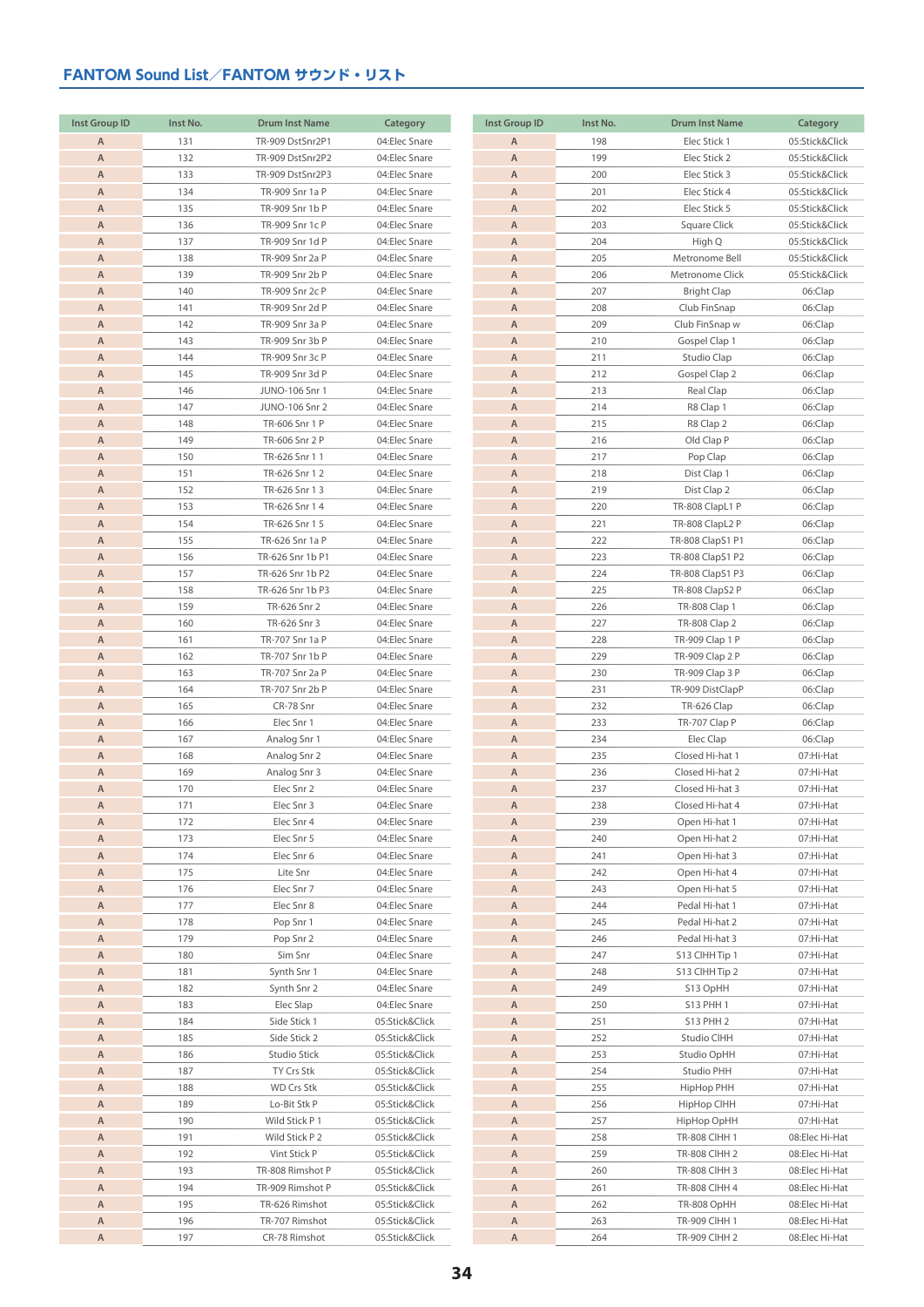| <b>Inst Group ID</b> | Inst No. | <b>Drum Inst Name</b> | Category       |
|----------------------|----------|-----------------------|----------------|
| A                    | 265      | TR-909 OpHH           | 08:Elec Hi-Hat |
| $\mathsf A$          | 266      | <b>TR-606 CIHH 1</b>  | 08:Elec Hi-Hat |
| $\mathsf A$          | 267      | <b>TR-606 CIHH 2</b>  | 08:Elec Hi-Hat |
| A                    | 268      | TR-606 OpHH           | 08:Elec Hi-Hat |
| A                    | 269      | TR-626 CIHH           | 08:Elec Hi-Hat |
| Α                    | 270      | TR-626 OpHH 1         | 08:Elec Hi-Hat |
| A                    | 271      | TR-626 OpHH 2         | 08:Elec Hi-Hat |
| Α                    | 272      | TR-707 CIHH           | 08:Elec Hi-Hat |
| Α                    | 273      | TR-707 OpHH 1         | 08:Elec Hi-Hat |
| Α                    | 274      | TR-707 OpHH 2         | 08:Elec Hi-Hat |
| Α                    | 275      | CR-78 Hi-hat          | 08:Elec Hi-Hat |
| A                    | 276      | Elec CIHH             | 08:Elec Hi-Hat |
| A                    | 277      | Elec OpHH 1           | 08:Elec Hi-Hat |
| A                    | 278      | Elec PHH 1            | 08:Elec Hi-Hat |
| Α                    | 279      | Elec OpHH 2           | 08:Elec Hi-Hat |
| Α                    | 280      | Elec PHH 2            | 08:Elec Hi-Hat |
| Α                    | 281      | Pop Nz 1              | 08:Elec Hi-Hat |
| Α                    | 282      | Pop Nz 2              | 08:Elec Hi-Hat |
| Α                    | 283      | Pop Nz 3              | 08:Elec Hi-Hat |
| Α                    | 284      | Pop Nz 4              | 08:Elec Hi-Hat |
| Α                    | 285      | Pop Nz 5              | 08:Elec Hi-Hat |
| Α                    | 286      | Pop Nz 6              | 08:Elec Hi-Hat |
| A                    | 287      | Ride Bell             | 09:Ride        |
| Α                    | 288      | Ride Cymbal 1         | 09:Ride        |
| Α                    | 289      | Ride Cymbal 2         | 09:Ride        |
| Α                    | 290      | Ride Cymbal 3         | 09:Ride        |
| Α                    | 291      | Ride Cymbal 4         | 09:Ride        |
| A                    | 292      |                       | 09:Ride        |
|                      |          | Ride Cymbal 5         |                |
| Α                    | 293      | Ride Cymbal 6         | 09:Ride        |
| A                    | 294      | Ride Cymbal 7         | 09:Ride        |
| A                    | 295      | TR-909 RideCym 1      | 09:Ride        |
| A                    | 296      | TR-909 RideCym 3      | 09:Ride        |
| Α                    | 297      | TR-909 RideCym 2      | 09:Ride        |
| Α                    | 298      | TR-909 RideCym 4      | 09:Ride        |
| Α                    | 299      | TR-626 RideCym 1      | 09:Ride        |
| Α                    | 300      | TR-626 RideCym 2      | 09:Ride        |
| A                    | 301      | TR-626 RideCym 3      | 09:Ride        |
| Α                    | 302      | TR-626 RideCup        | 09:Ride        |
| A                    | 303      | TR-707 RideCym 1      | 09:Ride        |
| A                    | 304      | TR-707 RideCym 2      | 09:Ride        |
| A                    | 305      | TR-707 RideCym 3      | 09:Ride        |
| Α                    | 306      | Elec Ride 1           | 09:Ride        |
| A                    | 307      | Elec Ride 2           | 09:Ride        |
| Α                    | 308      | Elec Ride 3           | 09:Ride        |
| Α                    | 309      | TR-909 Ride Rev1      | 09:Ride        |
| Α                    | 310      | TR-909 Ride Rev2      | 09:Ride        |
| A                    | 311      | Crash Cym 1           | 10:Cymbal      |
| A                    | 312      | Crash Cym 2           | 10:Cymbal      |
| A                    | 313      | Crash Cym 3           | 10:Cymbal      |
| Α                    | 314      | Crash Cym 4           | 10:Cymbal      |
| Α                    | 315      | P17 CrashTip 1        | 10:Cymbal      |
| Α                    | 316      | P17 CrashTip 2        | 10:Cymbal      |
| A                    | 317      | Rock Crash            | 10:Cymbal      |
| A                    | 318      | Z18kCrashSoft         | 10:Cymbal      |
| A                    | 319      | S18 Crash             | 10:Cymbal      |
| Α                    | 320      | SplashCymbal 1        | 10:Cymbal      |
| Α                    | 321      | SplashCymbal 2        | 10:Cymbal      |
| Α                    | 322      | SplashCymbal 3        | 10:Cymbal      |
| Α                    | 323      | China Cym 1           | 10:Cymbal      |
| Α                    | 324      | China Cym 2           | 10:Cymbal      |
| Α                    | 325      | Concert Cym1          | 10:Cymbal      |
| A                    | 326      | Concert Cym2          | 10:Cymbal      |
| A                    | 327      | TR-808 Cymbal 1       | 10:Cymbal      |
| A                    | 328      | TR-808 Cymbal 2       | 10:Cymbal      |
| Α                    | 329      | TR-808 Cymbal 3       | 10:Cymbal      |
| A                    | 330      | TR-808 Cymbal 4       | 10:Cymbal      |
| $\overline{A}$       | 331      | TR-808 Cymbal 5       | 10:Cymbal      |

| <b>Inst Group ID</b> | Inst No.   | <b>Drum Inst Name</b>                | Category               |
|----------------------|------------|--------------------------------------|------------------------|
| A                    | 332        | TR-808 Cymbal 6                      | 10:Cymbal              |
| A                    | 333        | TR-808 Cymbal 7                      | 10:Cymbal              |
| A                    | 334        | TR-909 Crash 1                       | 10:Cymbal              |
| A                    | 335        | TR-909 Crash 2                       | 10:Cymbal              |
| Α                    | 336        | TR-909 Crash 3                       | 10:Cymbal              |
| A                    | 337        | TR-909 Crash 4                       | 10:Cymbal              |
| Α                    | 338        | TR-909 Crash 5                       | 10:Cymbal              |
| Α                    | 339        | TR-606 Cymbal 1                      | 10:Cymbal              |
| Α                    | 340        | TR-606 Cymbal 2                      | 10:Cymbal              |
| Α                    | 341        | TR-606 Cymbal 3                      | 10:Cymbal              |
| A                    | 342        | TR-606 Cymbal 4                      | 10:Cymbal              |
| Α                    | 343        | TR-626 ChinaCym                      | 10:Cymbal              |
| Α                    | 344        | TR-626 CrashCym1                     | 10:Cymbal              |
| Α<br>A               | 345        | TR-626 CrashCym2                     | 10:Cymbal              |
| Α                    | 346<br>347 | TR-626 CrashCym3<br>TR-626 CrashCym4 | 10:Cymbal<br>10:Cymbal |
| Α                    | 348        | TR-707 CrashCym1                     | 10:Cymbal              |
| Α                    | 349        | TR-707 CrashCym2                     | 10:Cymbal              |
| Α                    | 350        | TR-707 CrashCym3                     | 10:Cymbal              |
| Α                    | 351        | TR-707 CrashCym4                     | 10:Cymbal              |
| Α                    | 352        | CR-78 Cymbal 1                       | 10:Cymbal              |
| Α                    | 353        | CR-78 Cymbal 2                       | 10:Cymbal              |
| Α                    | 354        | CR-78 Cymbal 3                       | 10:Cymbal              |
| A                    | 355        | CR-78 Cymbal 4                       | 10:Cymbal              |
| Α                    | 356        | CR-78 Cymbal 5                       | 10:Cymbal              |
| Α                    | 357        | CrashCymbal 1                        | 10:Cymbal              |
| Α                    | 358        | CrashCymbal 2                        | 10:Cymbal              |
| Α                    | 359        | MG Nz Cym 1                          | 10:Cymbal              |
| A                    | 360        | MG Nz Cym 2                          | 10:Cymbal              |
| Α                    | 361        | MG Nz Cym 3                          | 10:Cymbal              |
| Α                    | 362        | MG Nz Cym 4                          | 10:Cymbal              |
| Α                    | 363        | MG Nz Cym 5                          | 10:Cymbal              |
| A                    | 364        | MG Nz Cym 6                          | 10:Cymbal              |
| Α                    | 365        | MG Nz Cym 7                          | 10:Cymbal              |
| Α                    | 366        | Reverse Cym                          | 10:Cymbal              |
| A                    | 367        | TR-808 Rev Cym                       | 10:Cymbal              |
| Α                    | 368        | TR-909 Rev Cym 1                     | 10:Cymbal              |
| Α<br>Α               | 369<br>370 | TR-909 Rev Cym 2<br>CR-78 Rev Cym    | 10:Cymbal<br>10:Cymbal |
| A                    | 371        | TR-606 Rev Cym                       | 10:Cymbal              |
| A                    | 372        | TR-626 Rev Cym                       | 10:Cymbal              |
| Α                    | 373        | TR-707 Rev Cym                       | 10:Cymbal              |
| A                    | 374        | MG Nz Rev Cym                        | 10:Cymbal              |
| A                    | 375        | Low Tom 1                            | 11:Tom                 |
| A                    | 376        | Low Tom 2                            | 11:Tom                 |
| Α                    | 377        | Low Tom 3                            | 11:Tom                 |
| A                    | 378        | Low Tom 4                            | 11:Tom                 |
| A                    | 379        | Low Tom 5                            | 11:Tom                 |
| A                    | 380        | Mid Tom 1                            | 11:Tom                 |
| A                    | 381        | Mid Tom 2                            | 11:Tom                 |
| Α                    | 382        | Mid Tom 3                            | 11:Tom                 |
| Α                    | 383        | Mid Tom 4                            | 11:Tom                 |
| A                    | 384        | Mid Tom 5                            | 11:Tom                 |
| A                    | 385        | Mid Tom 6                            | 11:Tom                 |
| A<br>A               | 386        | Mid Tom 7                            | 11:Tom                 |
| A                    | 387<br>388 | High Tom 1<br>High Tom 2             | 11:Tom<br>11:Tom       |
| A                    | 389        | High Tom 3                           | 11:Tom                 |
| A                    | 390        | High Tom 4                           | 11:Tom                 |
| Α                    | 391        | High Tom 5                           | 11:Tom                 |
| Α                    | 392        | High Tom 6                           | 11:Tom                 |
| A                    | 393        | High Tom 7                           | 11:Tom                 |
| A                    | 394        | High Tom 8                           | 11:Tom                 |
| A                    | 395        | PowerLowTom 1                        | 11:Tom                 |
| A                    | 396        | PowerLowTom 2                        | 11:Tom                 |
| A                    | 397        | PowerMidTom 1                        | 11:Tom                 |
| A                    | 398        | PowerMidTom 2                        | 11:Tom                 |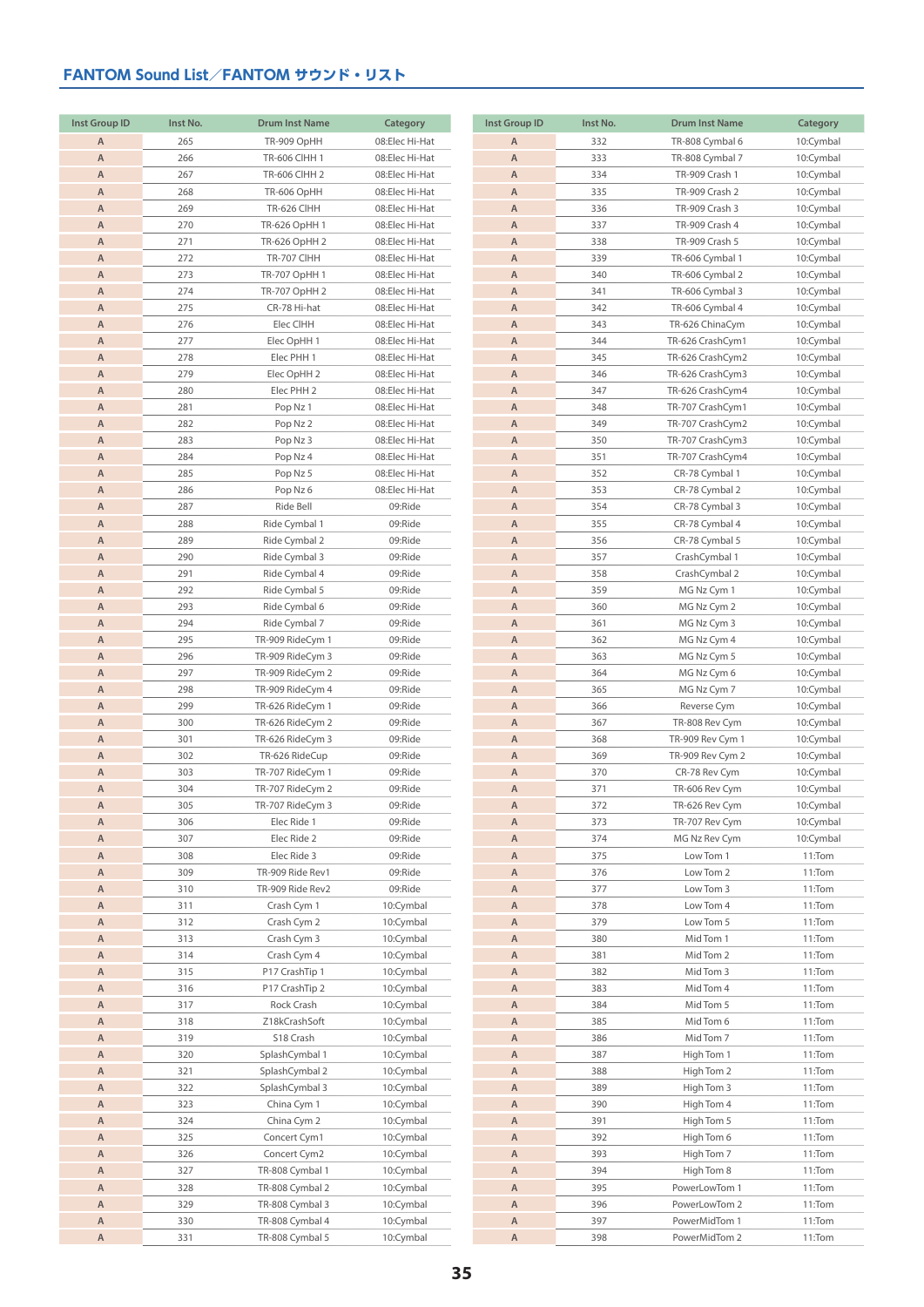| <b>Inst Group ID</b> | Inst No.   | <b>Drum Inst Name</b>                | Category                 |
|----------------------|------------|--------------------------------------|--------------------------|
| Α                    | 399        | PowerMidTom 3                        | 11:Tom                   |
| A                    | 400        | PowerMidTom 4                        | 11:Tom                   |
| A                    | 401        | PowerMidTom 5                        | 11:Tom                   |
| Α                    | 402        | PowerMidTom 6                        | 11:Tom                   |
| A                    | 403        | Power HiTom 1                        | 11:Tom                   |
| A                    | 404        | Power HiTom 2                        | 11:Tom                   |
| A                    | 405        | Power HiTom 3                        | 11:Tom                   |
| A                    | 406        | Power HiTom 4                        | 11:Tom                   |
| A                    | 407        | Room LowTom 1                        | 11:Tom                   |
| Α                    | 408        | Room LowTom 2                        | 11:Tom                   |
| Α                    | 409        | Room MidTom 1                        | 11:Tom                   |
| A                    | 410        | Room MidTom 2                        | 11:Tom                   |
| Α                    | 411        | Room Hi Tom 1                        | 11:Tom                   |
| A                    | 412        | Room Hi Tom 2                        | 11:Tom                   |
| A                    | 413        | Studio Tom 1                         | 11:Tom                   |
| A                    | 414        | Studio Tom 2                         | 11:Tom                   |
| A                    | 415        | Studio Tom 3                         | 11:Tom                   |
| Α                    | 416        | Studio Tom 4                         | 11:Tom                   |
| Α                    | 417        | Studio Tom 5                         | 11:Tom                   |
| Α                    | 418        | Studio Tom 6                         | 11:Tom                   |
| A                    | 419        | TR-808 LoTom P 1                     | 12:ElecTom               |
| Α                    | 420        | TR-808 LoTom P 2                     | 12:ElecTom               |
| A                    | 421        | TR-808 MidTom P1                     | 12:ElecTom               |
| A                    | 422        | TR-808 MidTom P2                     | 12:ElecTom               |
| A                    | 423        | TR-808 HiTom P 1                     | 12:ElecTom               |
| A                    | 424        | TR-808 HiTom P 2                     | 12:ElecTom               |
| Α                    | 425        | TR-909 LoTom P 1                     | 12:ElecTom               |
| A                    | 426        | TR-909 LoTom P 2                     | 12:ElecTom               |
| A                    | 427        | TR-909 MidTom P1                     | 12:ElecTom               |
| A                    | 428        | TR-909 MidTom P2                     | 12:ElecTom               |
| A                    | 429        | TR-909 HiTom P 1                     | 12:ElecTom               |
| Α                    | 430        | TR-909 HiTom P 2                     | 12:ElecTom               |
| Α                    | 431        | TR-606 LoTom P 1                     | 12:ElecTom               |
| Α                    | 432        | TR-606 LoTom P 2                     | 12:ElecTom               |
| A                    | 433        | TR-606 LoTom P 3                     | 12:ElecTom               |
| Α                    | 434        | TR-606 LoTom P 4                     | 12:ElecTom               |
| A                    | 435        | TR-606 HiTom P 1                     | 12:ElecTom               |
| A                    | 436        | TR-606 HiTom P 2                     | 12:ElecTom               |
| A                    | 437        | TR-626 Lo Tom 1                      | 12:ElecTom               |
| Α                    | 438        | TR-626 Lo Tom 2                      | 12:ElecTom               |
| A                    | 439        | TR-626 Mid Tom 1                     | 12:ElecTom               |
| Α                    | 440        | TR-626 Mid Tom 2                     | 12:ElecTom               |
| A                    | 441        | TR-626 Hi Tom 1                      | 12:ElecTom               |
| Α                    | 442        | TR-626 Hi Tom 2                      | 12:ElecTom               |
| Α                    | 443        | TR-707 LoTom P 1                     | 12:ElecTom               |
| A                    | 444        | TR-707 LoTom P 2                     | 12:ElecTom               |
| Α                    | 445        | TR-707 MidTom P1                     | 12:ElecTom               |
| Α                    | 446        | TR-707 MidTom P2                     | 12:ElecTom               |
| Α                    | 447        | TR-707 HiTom P 1<br>TR-707 HiTom P 2 | 12:ElecTom               |
| Α                    | 448        |                                      | 12:ElecTom               |
| Α<br>Α               | 449<br>450 | Deep Tom 1<br>Deep Tom 2             | 12:ElecTom               |
| Α                    | 451        | Deep Tom 3                           | 12:ElecTom<br>12:ElecTom |
| Α                    | 452        | Deep Tom 4                           | 12:ElecTom               |
| Α                    | 453        | Deep Tom 5                           | 12:ElecTom               |
| Α                    | 454        | Deep Tom 6                           | 12:ElecTom               |
| Α                    | 455        | Elec Tom 1                           | 12:ElecTom               |
| Α                    | 456        | Elec Tom 2                           | 12:ElecTom               |
| Α                    | 457        | Elec Tom 3                           | 12:ElecTom               |
| Α                    | 458        | Elec Tom 4                           | 12:ElecTom               |
| Α                    | 459        | Elec Tom 5                           | 12:ElecTom               |
| Α                    | 460        | Elec Tom 6                           | 12:ElecTom               |
| Α                    | 461        | Soft Elec Tom 1                      | 12:ElecTom               |
| Α                    | 462        | Soft Elec Tom 2                      | 12:ElecTom               |
| Α                    | 463        | Soft Elec Tom 3                      | 12:ElecTom               |
| Α                    | 464        | Soft Elec Tom 4                      | 12:ElecTom               |
| A                    | 465        | Soft Elec Tom 5                      | 12:ElecTom               |

| <b>Inst Group ID</b> | Inst No.   | <b>Drum Inst Name</b>          | Category               |
|----------------------|------------|--------------------------------|------------------------|
| Α                    | 466        | Soft Elec Tom 6                | 12:Elec Tom            |
| A                    | 467        | SimV Tom 1 P 1                 | 12:Elec Tom            |
| A                    | 468        | SimV Tom 1 P 2                 | 12:Elec Tom            |
| $\overline{A}$       | 469        | SimV Tom 2 P 1                 | 12:Elec Tom            |
| $\mathsf A$          | 470        | SimV Tom 2 P 2                 | 12:Elec Tom            |
| A                    | 471        | SimV Tom 3 P 1                 | 12:Elec Tom            |
| $\mathsf A$          | 472        | SimV Tom 3 P 2                 | 12:Elec Tom            |
| A                    | 473        | Low Bongo                      | 13:Perc 1              |
| A                    | 474        | High Bongo                     | 13:Perc 1              |
| Α                    | 475        | Bongo Hi Op                    | 13:Perc 1              |
| A                    | 476        | Bongo Lo Op 1                  | 13:Perc 1              |
| $\mathsf A$          | 477        | Bongo Lo Op 2                  | 13:Perc 1              |
| $\mathsf A$          | 478        | Bongo Lo Op 3                  | 13:Perc 1              |
| $\mathsf A$          | 479        | Bongo Hi Mt                    | 13:Perc 1              |
| A                    | 480        | Bongo Hi Slp                   | 13:Perc 1              |
| A<br>A               | 481        | Conga Lo Op 1                  | 13:Perc 1              |
| Α                    | 482<br>483 | Conga Lo Op 2                  | 13:Perc 1              |
| Α                    | 484        | Conga Hi Op 1<br>Conga Hi Op 2 | 13:Perc 1<br>13:Perc 1 |
| A                    | 485        | Conga Slap                     | 13:Perc 1              |
| A                    | 486        | Conga Hi Mt 1                  | 13:Perc 1              |
| $\mathsf A$          | 487        | Conga Hi Mt 2                  | 13:Perc 1              |
| $\mathsf A$          | 488        | Low Timbale 1                  | 13:Perc 1              |
| A                    | 489        | Low Timbale 2                  | 13:Perc 1              |
| Α                    | 490        | High Timbale 1                 | 13:Perc 1              |
| A                    | 491        | High Timbale 2                 | 13:Perc 1              |
| A                    | 492        | Open Surdo                     | 13:Perc 1              |
| A                    | 493        | Mute Surdo                     | 13:Perc 1              |
| Α                    | 494        | TablaBayam 1                   | 13:Perc 1              |
| $\mathsf A$          | 495        | TablaBayam 2                   | 13:Perc 1              |
| A                    | 496        | TablaBayam 3                   | 13:Perc 1              |
| A                    | 497        | TablaBayam 4                   | 13:Perc 1              |
| A                    | 498        | TablaBayam 5                   | 13:Perc 1              |
| A                    | 499        | Timpani F                      | 13:Perc 1              |
| A                    | 500        | Timpani F#                     | 13:Perc 1              |
| A                    | 501        | Timpani G                      | 13:Perc 1              |
| A                    | 502        | Timpani G#                     | 13:Perc 1              |
| Α                    | 503        | Timpani A                      | 13:Perc 1              |
| Α                    | 504        | Timpani A#                     | 13:Perc 1              |
| A                    | 505        | Timpani B                      | 13:Perc 1              |
| A                    | 506        | Timpani c                      | 13:Perc 1              |
| Α                    | 507        | Timpani c#                     | 13:Perc 1              |
| A                    | 508        | Timpani d                      | 13: Perc 1             |
| A                    | 509        | Timpani d#                     | 13:Perc 1              |
| A<br>A               | 510<br>511 | Timpani e                      | 13:Perc 1              |
| A                    | 512        | Timpani f<br>CR-78 Bongo Lo P  | 13:Perc 1<br>13:Perc 1 |
| A                    | 513        | CR-78 Bongo Hi P               | 13:Perc 1              |
| A                    | 514        | TR-727 Bongo Lo                | 13:Perc 1              |
| A                    | 515        | TR-727 Bongo Hi                | 13:Perc 1              |
| A                    | 516        | TR-808 CongaLo P               | 13:Perc 1              |
| A                    | 517        | TR-808 CongaMidP               | 13:Perc 1              |
| A                    | 518        | TR-808 CongaHi P               | 13:Perc 1              |
| A                    | 519        | TR-626 Conga Lo                | 13:Perc 1              |
| Α                    | 520        | TR-626CongaOpHi1               | 13:Perc 1              |
| A                    | 521        | TR-626CongaOpHi2               | 13:Perc 1              |
| A                    | 522        | TR-626CongaMtHi1               | 13:Perc 1              |
| A                    | 523        | TR-626CongaMtHi2               | 13:Perc 1              |
| A                    | 524        | TR-727 CongaLoP1               | 13:Perc 1              |
| A                    | 525        | TR-727 CongaLoP2               | 13:Perc 1              |
| Α                    | 526        | TR-727CongaOpHiP               | 13:Perc 1              |
| Α                    | 527        | TR-727CongaMtHiP               | 13:Perc 1              |
| A                    | 528        | CR-78 Conga Lo P               | 13:Perc 1              |
| Α                    | 529        | TR-626 Timbal Lo               | 13:Perc 1              |
| Α                    | 530        | TR-626 Timbal Hi               | 13:Perc 1              |
| A                    | 531        | TR-727 Timbal Lo               | 13:Perc 1              |
| A                    | 532        | TR-727 Timbal Hi               | 13:Perc 1              |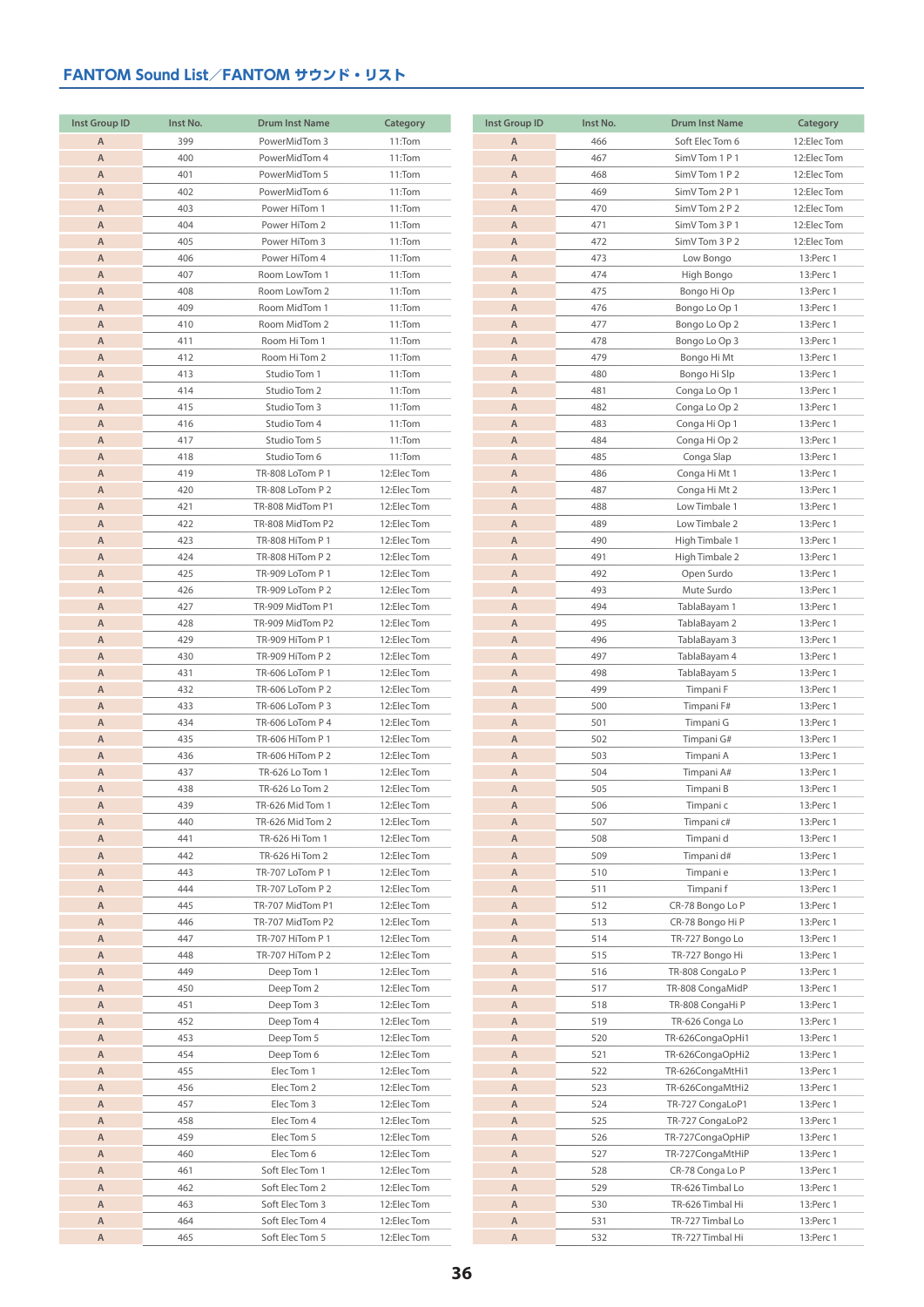| <b>Inst Group ID</b> | Inst No.   | <b>Drum Inst Name</b>            | Category               |
|----------------------|------------|----------------------------------|------------------------|
| Α                    | 533        | Elec Conga 1                     | 13:Perc 1              |
| Α                    | 534        | Elec Conga 2                     | 13:Perc 1              |
| $\mathsf A$          | 535        | Elec Conga 3                     | 13:Perc 1              |
| A                    | 536        | Cowbell 1                        | 14: Perc 2             |
| A                    | 537        | Cowbell 2                        | 14:Perc 2              |
| Α                    | 538        | Agogo Lo                         | 14:Perc 2              |
| $\mathsf A$          | 539        | Agogo Hi                         | 14:Perc 2              |
| A                    | 540        | Claves 1                         | 14:Perc 2              |
| Α                    | 541        | Claves <sub>2</sub>              | 14: Perc 2             |
| A                    | 542        | Wood Block Lo                    | 14:Perc 2              |
| A                    | 543        | Wood Block Hi                    | 14: Perc 2             |
| A                    | 544        | Castanets 1                      | 14:Perc 2              |
| A                    | 545        | Castanets 2                      | 14: Perc 2             |
| A                    | 546        | Triangle Op                      | 14:Perc 2              |
| A                    | 547        | Triangle Mt 1                    | 14:Perc 2              |
| A                    | 548        | Triangle Mt 2                    | 14:Perc 2              |
| A                    | 549        | Udu Pot                          | 14: Perc 2             |
| A                    | 550        | Udu Pot Hi                       | 14: Perc 2             |
| A                    | 551        | Udu Pot Slp                      | 14:Perc 2              |
| A                    | 552        | TR-808 Cowbell 1                 | 14:Perc 2              |
| A                    | 553        | TR-808 Cowbell 2                 | 14:Perc 2              |
| A                    | 554        | TR-626 Cowbell                   | 14:Perc 2              |
| A                    | 555        | TR-707 Cowbell 1                 | 14:Perc 2              |
| A                    | 556        | TR-707 Cowbell 2                 | 14: Perc 2             |
| A                    | 557        | TR-727 Agogo Lo                  | 14: Perc 2             |
| A                    | 558        | TR-727 Agogo Hi                  | 14: Perc 2             |
| A                    | 559        | TR-626 Agogo Lo                  | 14:Perc 2              |
| A                    | 560        | TR-626 Agogo Hi                  | 14:Perc 2              |
| Α                    | 561        | TR-626 Claves                    | 14: Perc 2             |
| A                    | 562        | TR-808 Claves P                  | 14: Perc 2             |
| A                    | 563        | CR-78 Claves P                   | 14:Perc 2              |
| A                    | 564        | CR-78 Metal Bt P                 | 14: Perc 2             |
| A                    | 565        | Nz Atk 1                         | 14:Perc 2              |
| A                    | 566        | Nz Atk 2                         | 14: Perc 2             |
| A                    | 567        | Nz Atk 3                         | 14: Perc 2             |
| A                    | 568        | Cabasa 1                         | 15:Perc 3              |
| A                    | 569        | Cabasa 2                         | 15:Perc 3              |
| A                    | 570        | Maracas 1                        | 15:Perc 3              |
| A<br>$\overline{A}$  | 571<br>572 | Maracas <sub>2</sub><br>Shaker 1 | 15:Perc 3              |
|                      |            |                                  | 15:Perc 3              |
| Α<br>Α               | 573<br>574 | Shaker 2<br>Shaker w             | 15:Perc 3<br>15:Perc 3 |
| A                    | 575        | Tamborine 1                      | 15:Perc 3              |
| Α                    | 576        | Tamborine 2                      | 15:Perc 3              |
| A                    | 577        | Tamborine 3                      | 15:Perc 3              |
| A                    | 578        | TM-2 Tamb                        | 15:Perc 3              |
| Α                    | 579        | Guiro 1                          | 15:Perc 3              |
| Α                    | 580        | Guiro 2                          | 15:Perc 3              |
| Α                    | 581        | Vibra-slap                       | 15:Perc 3              |
| Α                    | 582        | Jingle Bell 1                    | 15:Perc 3              |
| Α                    | 583        | Jingle Bell 2                    | 15:Perc 3              |
| Α                    | 584        | <b>Bell Tree</b>                 | 15:Perc 3              |
| A                    | 585        | TR-626 Shaker                    | 15:Perc 3              |
| Α                    | 586        | TR-626 Shaker w                  | 15:Perc 3              |
| Α                    | 587        | TR-727 Cabasa P                  | 15:Perc 3              |
| Α                    | 588        | TR-808 MaracasP                  | 15:Perc 3              |
| Α                    | 589        | TR-727 MaracasP1                 | 15:Perc 3              |
| A                    | 590        | TR-727 MaracasP2                 | 15:Perc 3              |
| Α                    | 591        | CR-78 Maracas P1                 | 15:Perc 3              |
| Α                    | 592        | CR-78 Maracas P2                 | 15:Perc 3              |
| Α                    | 593        | Nz Maracas                       | 15:Perc 3              |
| A                    | 594        | TR-626 Tamb                      | 15:Perc 3              |
| Α                    | 595        | TR-707 Tamb P                    | 15:Perc 3              |
| Α                    | 596        | CR-78 Tamb                       | 15:Perc 3              |
| Α                    | 597        | TR-727 Quijada                   | 15:Perc 3              |
| A                    | 598        | CR-78 Guiro 1                    | 15:Perc 3              |
| A                    | 599        | CR-78 Guiro 2                    | 15:Perc 3              |

| <b>Inst Group ID</b> | Inst No.   | <b>Drum Inst Name</b> | Category                       |
|----------------------|------------|-----------------------|--------------------------------|
| A                    | 600        | CR-78 Guiro 3         | 15:Perc 3                      |
| A                    | 601        | TR-727 Str Chime      | 15:Perc 3                      |
| $\mathsf A$          | 602        | Long Whistle          | 16:Perc 4                      |
| $\mathsf A$          | 603        | Short Whistle         | 16:Perc 4                      |
| A                    | 604        | TR-727 Whistle 1      | 16:Perc 4                      |
| $\overline{A}$       | 605        | TR-727 Whistle 2      | 16:Perc 4                      |
| $\overline{A}$       | 606        | TR-727 Whistle 3      | 16:Perc 4                      |
| A                    | 607        | Cuica Lo              | 16:Perc 4                      |
| A                    | 608        | Cuica Hi              | 16:Perc 4                      |
| A                    | 609        | Atmosphere            | 17:FX                          |
| $\mathsf A$          | 610        | MG Zap 1              | 17:FX                          |
| $\mathsf A$          | 611        | MG Zap 2              | 17:FX                          |
| A                    | 612        | MG Zap 3              | 17:FX                          |
| A                    | 613        | SH <sub>2</sub> Zap 1 | 17:FX                          |
| $\overline{A}$       | 614        | SH <sub>2</sub> Zap 2 | 17:FX                          |
| A                    | 615        | SH <sub>2</sub> Zap 3 | 17:FX                          |
| A                    | 616        | TB Blip               | 17:FX                          |
| A                    | 617        | White Nz 1            | 17:FX                          |
| A                    | 618        | White Nz 2            | 17:FX                          |
| $\mathsf A$          | 619        | White Nz 3            | 17:FX                          |
| A                    | 620        | White Nz 4            | 17:FX                          |
| A                    | 621        | Ac.Bass Body          | 18:Play Noise                  |
| $\overline{A}$       | 622        | Ac.Bass Nz 1          | 18:Play Noise                  |
| $\overline{A}$       | 623        | Ac.Bass Nz 2          | 18:Play Noise                  |
| $\overline{A}$       | 624        | El.Bass Nz 1          | 18:Play Noise                  |
| $\overline{A}$       | 625        | El.Bass Nz 1 w        | 18:Play Noise                  |
| $\overline{A}$       | 626        | El.Bass Nz 1 wRv      | 18:Play Noise                  |
| A                    | 627        | El.Bass Nz 2          | 18:Play Noise                  |
| $\overline{A}$       | 628        | El.Bass Nz 2 w        | 18:Play Noise                  |
| A                    | 629        | El.Bass Nz 2 wRv      | 18:Play Noise                  |
| $\overline{A}$       |            | Slap St.Bass          |                                |
| $\overline{A}$       | 630<br>631 | <b>GtFret Noise</b>   | 18:Play Noise<br>18:Play Noise |
| A                    | 632        | Gtr Fret Nz           | 18:Play Noise                  |
| A                    | 633        | SteelGtrNz 1          | 18:Play Noise                  |
| Α                    | 634        | SteelGtrNz 2          |                                |
| $\overline{A}$       | 635        | SteelGtrNz 3          | 18:Play Noise<br>18:Play Noise |
| A                    | 636        | SteelGtrNz 4          | 18:Play Noise                  |
| A                    | 637        | SteelGtrNz 5          | 18: Play Noise                 |
| A                    | 638        | SteelGtrNz 5 w        | 18:Play Noise                  |
| A                    | 639        | SteelGtrNz 6          | 18: Play Noise                 |
| A                    | 640        | SteelGtrNz 7          | 18:Play Noise                  |
| $\mathsf A$          | 641        | Cut Noise Dw          | 18:Play Noise                  |
| Α                    | 642        | Cut Noise Up          | 18:Play Noise                  |
| A                    | 643        | Cutting Nz            | 18:Play Noise                  |
| A                    | 644        | Dist Gtr Atk          | 18:Play Noise                  |
| A                    | 645        | DistGtr Nz 1          | 18:Play Noise                  |
| Α                    | 646        | DistGtr Nz 2          | 18:Play Noise                  |
| A                    | 647        | DistGtr Nz 3          | 18: Play Noise                 |
| A                    | 648        | DistGtr Nz 4          | 18:Play Noise                  |
| Α                    | 649        | Fl.Key Click          | 18:Play Noise                  |
| Α                    | 650        | Flute Pad Nz          | 18:Play Noise                  |
| A                    | 651        | Ahh M                 | 19:Voice                       |
| Α                    | 652        | C'mon Baby F          | 19:Voice                       |
| Α                    | 653        | Hah F                 | 19:Voice                       |
| Α                    | 654        | Wooh F                | 19:Voice                       |
| Α                    | 655        | Yeah F                | 19:Voice                       |
| A                    | 656        | ClassicHouseHit       | 20:Hit                         |
| A                    | 657        | Orch. Hit             | 20:Hit                         |
| Α                    | 658        | O'Skool Hit           | 20:Hit                         |
| Α                    | 659        | Perc Organ 1          | 20:Hit                         |
| A                    | 660        | Perc Organ 2          | 20:Hit                         |
| Α                    | 661        | Philly Hit            | 20:Hit                         |
| Α                    | 662        | Punch Hit             | 20:Hit                         |
| Α                    | 663        | Smear Hit             | 20:Hit                         |
| Α                    | 664        | Strings Hit           | 20:Hit                         |
| A                    | 665        | Tao Hit               | 20:Hit                         |
| Α                    | 666        | Birds                 | 21:SFX                         |
|                      |            |                       |                                |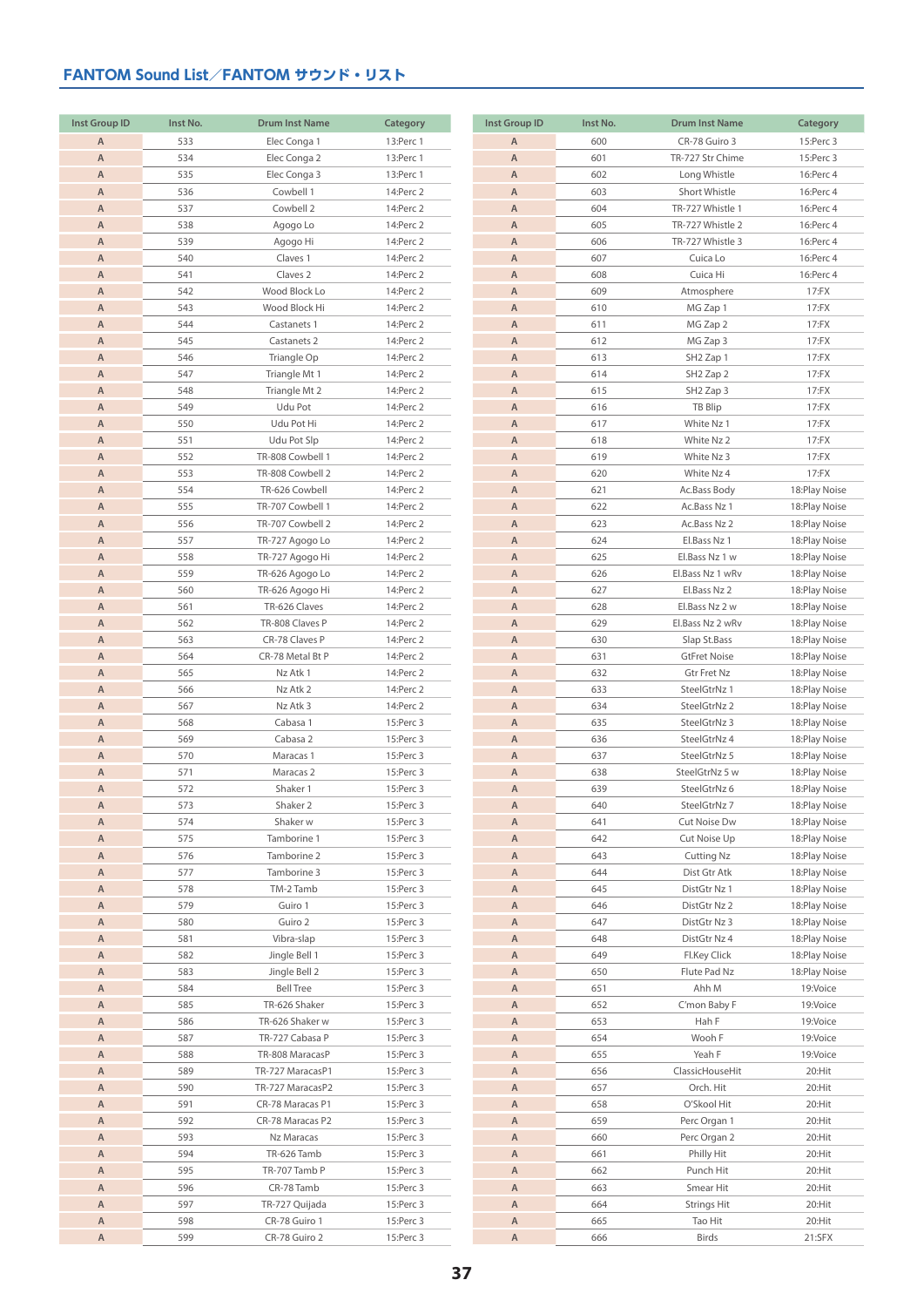| <b>Inst Group ID</b> | Inst No. | <b>Drum Inst Name</b> | Category      |
|----------------------|----------|-----------------------|---------------|
| $\overline{A}$       | 667      | Dog                   | 21:SFX        |
| $\overline{A}$       | 668      | <b>Wind Chimes</b>    | 21:SFX        |
| $\overline{A}$       | 669      | Bubble                | 21:SFX        |
| $\overline{A}$       | 670      | Stream                | 21:SFX        |
| $\overline{A}$       | 671      | Rain                  | 21:SFX        |
| $\overline{A}$       | 672      | Seashore              | 21:SFX        |
| $\overline{A}$       | 673      | Wind                  | 21:SFX        |
| $\overline{A}$       | 674      | Thunder               | 21:SFX        |
| $\overline{A}$       | 675      | Applause              | 21:SFX        |
| $\overline{A}$       | 676      | Laughing              | 21:SFX        |
| $\overline{A}$       | 677      | Scream                | 21:SFX        |
| $\overline{A}$       | 678      | Punch                 | 21:SFX        |
| $\overline{A}$       | 679      | <b>Heart Beat</b>     | 21:SFX        |
| $\overline{A}$       | 680      | Footsteps 1           | 21:SFX        |
| $\overline{A}$       | 681      | Footsteps 2           | 21:SFX        |
| $\overline{A}$       | 682      | Horse Gallop          | 21:SFX        |
| $\overline{A}$       | 683      | Car Engine            | 21:SFX        |
| $\overline{A}$       | 684      | Car Pass              | 21:SFX        |
| $\overline{A}$       | 685      | Car Stop              | 21:SFX        |
| $\overline{A}$       | 686      | Car Crash             | 21:SFX        |
| $\overline{A}$       | 687      | Siren                 | 21:SFX        |
| $\overline{A}$       | 688      | Train                 | 21:SFX        |
| $\overline{A}$       | 689      | Door                  | 21:SFX        |
| $\overline{A}$       | 690      | Door Creak            | 21:SFX        |
| $\overline{A}$       | 691      | Helicopter            | 21:SFX        |
| $\overline{A}$       | 692      | Jetplane              | 21:SFX        |
| $\overline{A}$       | 693      | Starship              | 21:SFX        |
| $\overline{A}$       | 694      | Flute Fx              | 21:SFX        |
| $\overline{A}$       | 695      | Scratch 1             | 21:SFX        |
| $\overline{A}$       | 696      | Scratch 2             | 21:SFX        |
| $\overline{A}$       | 697      | Scratch 3             | 21:SFX        |
| $\overline{A}$       | 698      | Scratch 4             | 21:SFX        |
| $\overline{A}$       | 699      | Scratch Pull          | 21:SFX        |
| $\overline{A}$       | 700      | Scratch Push          | 21:SFX        |
| $\overline{A}$       | 701      | <b>Gun Shot</b>       | 21:SFX        |
| $\overline{A}$       | 702      | Machine Gun           | 21:SFX        |
| $\overline{A}$       | 703      | Lasergun              | 21:SFX        |
| $\overline{A}$       | 704      | Explosion             | 21:SFX        |
| $\overline{A}$       | 705      | Synth Kick 10         | 02:Elec Kick  |
| $\overline{A}$       | 706      | Synth Kick 10Rev      | 02:Elec Kick  |
| $\overline{A}$       | 707      | Synth Snr 3           | 04:Elec Snare |
| $\overline{A}$       | 708      | Synth Snr 4           | 04:Elec Snare |
| A                    | 709      | Synth Snr 3 Rev       | 04:Elec Snare |
| $\overline{A}$       | 710      | Synth Snr 4 Rev       | 04:Elec Snare |

| <b>Inst Group ID</b> | Inst No.   | <b>Drum Inst Name</b>        | Category                |
|----------------------|------------|------------------------------|-------------------------|
| B                    | 000        | Off                          | 00:No Assign            |
| B                    | 001        | Dry Kick 1                   | 01:Kick                 |
| B                    | 002        | Dry Kick 2                   | 01:Kick                 |
| B                    | 003        | Dry Kick 3                   | 01:Kick                 |
| B                    | 004        | Jazz Kick 3                  | 01:Kick                 |
| B                    | 005        | Jazz Kick 4                  | 01:Kick                 |
| B                    | 006        | Old Kick 1                   | 01:Kick                 |
| B                    | 007        | Old Kick 2                   | 01:Kick                 |
| B                    | 008        | LD Kick 1                    | 01:Kick                 |
| B                    | 009        | Power Kick 1                 | 01:Kick                 |
| B                    | 010        | Power Kick 2                 | 01:Kick                 |
| B                    | 011        | R&B Kick 1                   | 01:Kick                 |
| B                    | 012        | R&B Kick 2                   | 01:Kick                 |
| B                    | 013        | R&B Kick 3                   | 01:Kick                 |
| B                    | 014        | Reg.Kick 1                   | 01:Kick                 |
| B                    | 015        | Reg.Kick 2                   | 01:Kick                 |
| B                    | 016        | Reg.Kick 3                   | 01:Kick                 |
| B                    | 017        | Reg.Kick 4                   | 01:Kick                 |
| B                    | 018        | Reg.Kick 5                   | 01:Kick                 |
| B                    | 019        | Reg.Kick 6                   | 01:Kick                 |
| B                    | 020        | Reg.Kick 7                   | 01:Kick                 |
| B                    | 021        | Reg.Kick 8                   | 01:Kick                 |
| B                    | 022        | Reg.Kick 9                   | 01:Kick                 |
| B                    | 023        | Reg.Kick 10                  | 01:Kick                 |
| B                    | 024        | SF Kick 1                    | 01:Kick                 |
| B                    | 025        | <b>TY Kick</b>               | 01:Kick                 |
| B                    | 026        | <b>WD Kick</b>               | 01:Kick                 |
| B                    | 027        | Concert BD 3                 | 01:Kick                 |
| B                    | 028        | Rk Comp Kick 1               | 01:Kick                 |
| B                    | 029        | Rk Comp Kick 2               | 01:Kick                 |
| B                    | 030        | Rk Comp Kick 3               | 01:Kick                 |
| B                    | 031        | Dance Kick                   | 01:Kick                 |
| B                    | 032        | HipHop Kick 2                | 01:Kick                 |
| B                    | 033        | MaxLow Kick                  | 01:Kick                 |
| B                    |            |                              |                         |
| B                    | 034<br>035 | Mix Kick 5<br>TR-909 Kick 5a | 01:Kick<br>02:Elec Kick |
| B                    | 036        | TR-909 Kick 5b               | 02:Elec Kick            |
| B                    | 037        | SH32 Kick                    | 02:Elec Kick            |
| B                    | 038        | Sweep Bass                   | 02:Elec Kick            |
| B                    | 039        | Amb.Snr 1                    | 03:Snare                |
| <sub>B</sub>         | 040        | Amb.Snr 2                    | 03:Snare                |
| B                    | 041        |                              | 03:Snare                |
| B                    | 042        | Amb.Snr 3                    |                         |
| B                    | 043        | Reg.Snr 5<br>Reg.Snr 6       | 03:Snare<br>03:Snare    |
| B                    | 044        |                              | 03:Snare                |
| B                    | 045        | Reg.Snr 7<br>Reg.Snr 8       | 03:Snare                |
| B                    | 046        | LD Snr                       | 03:Snare                |
| B                    | 047        |                              |                         |
| B                    |            | LD Rim                       | 03:Snare<br>03:Snare    |
| B                    | 048<br>049 | SF Snr                       | 03:Snare                |
| B                    | 050        | SF Rim<br>TY Snr 1           | 03:Snare                |
| B                    | 051        | TY Snr 2                     | 03:Snare                |
| B                    | 052        | TY Rim                       | 03:Snare                |
| B                    | 053        | WD Snr                       | 03:Snare                |
| B                    |            |                              |                         |
| B                    | 054<br>055 | WD Rim                       | 03:Snare                |
| B                    | 056        | Reg.Snr Gst1<br>Reg.Snr Gst2 | 03:Snare<br>03:Snare    |
| B                    | 057        | Reg.Snr Gst3                 | 03:Snare                |
| B                    | 058        | SF Snr Gst 1                 |                         |
|                      |            |                              | 03:Snare                |
| B                    | 059        | SF Snr Gst 2                 | 03:Snare                |
| B                    | 060        | Soft Snr Gst 1               | 03:Snare                |
| B                    | 061        | Soft Snr Gst 2               | 03:Snare                |
| B                    | 062        | Snr Roll 1                   | 03:Snare                |
| B                    | 063        | Snr Roll 2                   | 03:Snare                |
| B                    | 064        | Jazz Rim 2                   | 03:Snare                |
| B                    | 065        | Jazz Snr 3                   | 03:Snare                |
| B                    | 066        | Jz Brush Slap                | 03:Snare                |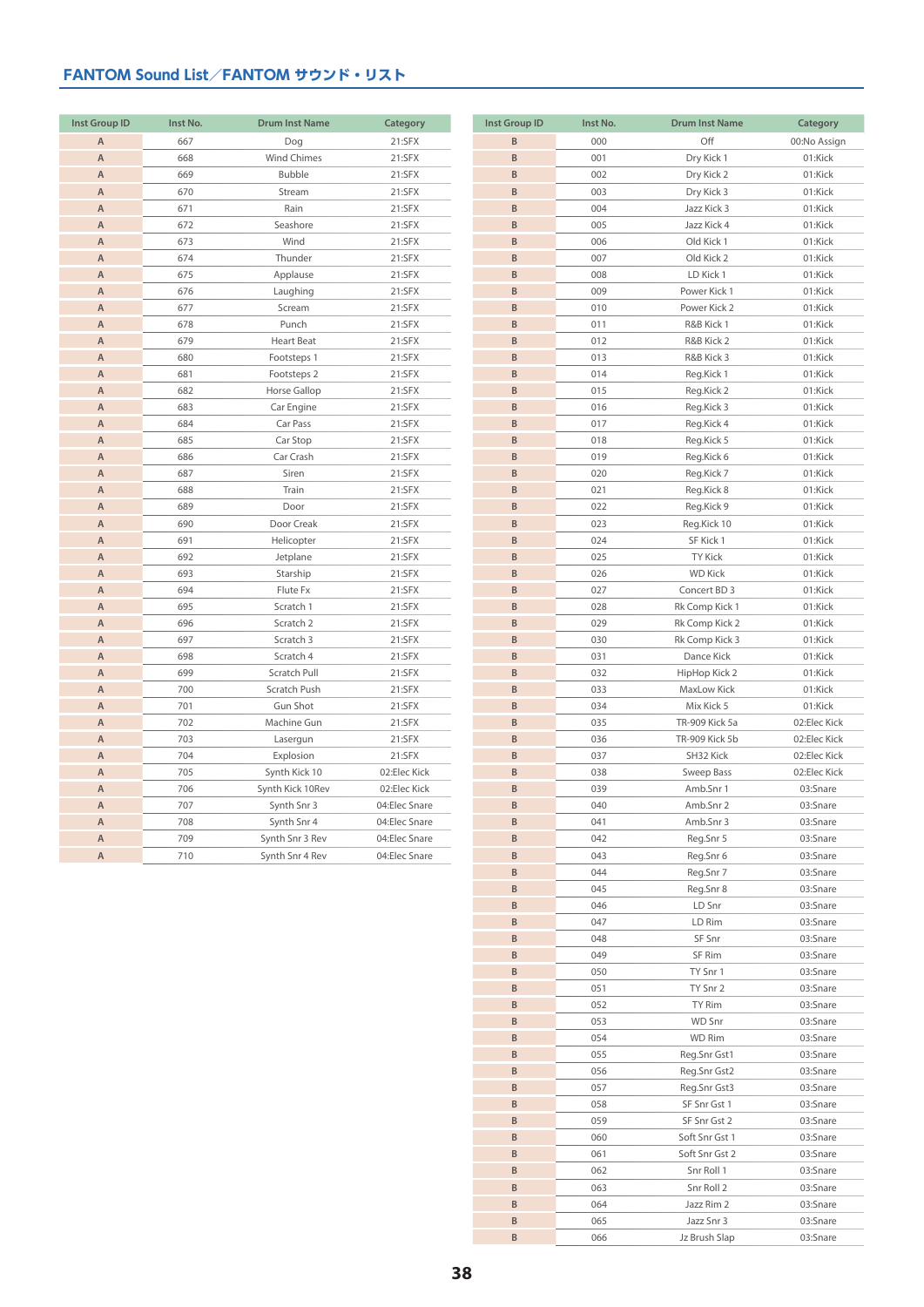| <b>Inst Group ID</b> | Inst No. | <b>Drum Inst Name</b> | Category       |
|----------------------|----------|-----------------------|----------------|
| B                    | 067      | Jz Brush Swsh         | 03:Snare       |
| B                    | 068      | Soft Jz Roll          | 03:Snare       |
| B                    | 069      | TR-Mix Snr            | 03:Snare       |
| B                    | 070      | LD Crs Stk            | 05:Stick&Click |
| B                    | 071      | Reg.Stick1            | 05:Stick&Click |
| B                    | 072      | Reg.Stick2            | 05:Stick&Click |
| B                    | 073      | Reg.Stick3            | 05:Stick&Click |
| B                    | 074      | SF Crs Stk            | 05:Stick&Click |
| B                    | 075      | TY Crs Stk 2          | 05:Stick&Click |
| B                    | 076      | WD Crs Stk 2          | 05:Stick&Click |
| B                    | 077      | Wild Stick            | 05:Stick&Click |
| B                    | 078      | Bright Clap 2         | 06:Clap        |
| B                    | 079      | Gospel Clap 3         | 06:Clap        |
| B                    | 080      | Gospel Clap 4         | 06:Clap        |
| B                    | 081      | Open Hi-hat 6         | 07:Hi-Hat      |
| B                    | 082      | Reg.ClHH 1            | 07:Hi-Hat      |
| B                    | 083      | Reg.CIHH 2            | 07:Hi-Hat      |
| B                    | 084      | Reg.ClHH 3            | 07:Hi-Hat      |
| B                    | 085      | Reg.CIHH 4            | 07:Hi-Hat      |
| $\sf{B}$             | 086      | Reg.CIHH 5            | 07:Hi-Hat      |
| B                    | 087      | Reg.ClHH 6            | 07:Hi-Hat      |
| B                    | 088      | Reg.ClHH 7            | 07:Hi-Hat      |
| B                    | 089      | Reg.ClHH 8            | 07:Hi-Hat      |
| B                    | 090      | Reg.ClHH 9            | 07:Hi-Hat      |
| B                    | 091      | Reg.CIHH 10           | 07:Hi-Hat      |
| B                    | 092      | Reg.OpHH 1            | 07:Hi-Hat      |
| $\sf{B}$             | 093      | Reg.OpHH 2            | 07:Hi-Hat      |
| B                    | 094      | Reg.OpHH 3            | 07:Hi-Hat      |
| $\sf{B}$             | 095      | Reg.OpHH 4            | 07:Hi-Hat      |
| B                    | 096      | Reg.PHH 1             | 07:Hi-Hat      |
| B                    | 097      | Reg.PHH 2             | 07:Hi-Hat      |
| B                    | 098      | S13 CIHH 1            | 07:Hi-Hat      |
| B                    | 099      | S13 CIHH 2            | 07:Hi-Hat      |
| B                    | 100      | S13 OpHH 2            | 07:Hi-Hat      |
| B                    | 101      | S13 PHH 3             | 07:Hi-Hat      |
| B                    | 102      | S14 CIHH 1            | 07:Hi-Hat      |
| B                    | 103      | S14 CIHH 2            | 07:Hi-Hat      |
| $\sf{B}$             | 104      | S14 OpHH              | 07:Hi-Hat      |
| B                    | 105      | S14 PHH               | 07:Hi-Hat      |
| B                    | 106      | Jazz Ride             | 09:Ride        |
| B                    | 107      | Ride Bell 2           | 09:Ride        |
| B                    | 108      | Ride Bell 3           | 09:Ride        |
| B                    | 109      | Ride Edge1            | 09:Ride        |
| B                    | 110      | Ride Edge2            | 09:Ride        |
| B                    | 111      | Rock Ride Cup         | 09:Ride        |
| B                    | 112      | Rock Ride 1           | 09:Ride        |
| B                    | 113      | Rock Ride 2           | 09:Ride        |
| B                    | 114      | Rock Ride 3           | 09:Ride        |
| B                    | 115      | Rock Ride 4           | 09:Ride        |
| B                    | 116      | S20 RideCym 1         | 09:Ride        |
| B                    | 117      | S20 RideCym 2         | 09:Ride        |
| B                    | 118      | Crash Cym 5           | 10:Cymbal      |
| B                    | 119      | Crash Cym 6           | 10:Cymbal      |
| B                    | 120      | Crash Cym 7           | 10:Cymbal      |
| B                    | 121      | Crash Cym 8           | 10:Cymbal      |
| B                    | 122      | Crash Cym 9           | 10:Cymbal      |
| B                    | 123      | Crash Cym 10          | 10:Cymbal      |
| B                    | 124      | Crash Cym 11          | 10:Cymbal      |
| B                    | 125      | Crash Cym 12          | 10:Cymbal      |
| B                    | 126      | Crash Cym 13          | 10:Cymbal      |
| B                    | 127      | Crash Cym 14          | 10:Cymbal      |
| B                    | 128      | Crash Cym 15          | 10:Cymbal      |
| B                    | 129      | Crash Cym 16          | 10:Cymbal      |
| B                    | 130      | Jazz Crash 1          | 10:Cymbal      |
| B                    | 131      | Jazz Crash 2          | 10:Cymbal      |
| B                    | 132      | P17 CrashTip 3        | 10:Cymbal      |
| B                    | 133      | P17 CrashTip 4        | 10:Cymbal      |

| <b>Inst Group ID</b> | Inst No.   | <b>Drum Inst Name</b>               | Category               |
|----------------------|------------|-------------------------------------|------------------------|
| B                    | 134        | Rock Crash 2                        | 10:Cymbal              |
| B                    | 135        | S18 Crash 2                         | 10:Cymbal              |
| B                    | 136        | SplashCymbal 4                      | 10:Cymbal              |
| B                    | 137        | China Cym 3                         | 10:Cymbal              |
| B                    | 138        | China Cym 4                         | 10:Cymbal              |
| B                    | 139        | China Cym 5                         | 10:Cymbal              |
| B                    | 140        | China Cym 6                         | 10:Cymbal              |
| B                    | 141        | LD L.Tom                            | 11:Tom                 |
| B                    | 142        | LD M.Tom                            | 11:Tom                 |
| B                    | 143        | LD H.Tom                            | 11:Tom                 |
| B                    | 144        | TY L.Tom                            | 11:Tom                 |
| B<br>B               | 145<br>146 | TY M.Tom 1<br>TY M.Tom 2            | 11:Tom                 |
| B                    | 147        | TY H.Tom                            | 11:Tom<br>11:Tom       |
| B                    | 148        | RR F.Tom 1                          | 11:Tom                 |
| B                    | 149        | RR F.Tom 2                          | 11:Tom                 |
| B                    | 150        | RR F.Tom 3                          | 11:Tom                 |
| B                    | 151        | SF L.Tom Flm                        | 11:Tom                 |
| B                    | 152        | SF M.Tom                            | 11:Tom                 |
| B                    | 153        | SF M.Tom Flm                        | 11:Tom                 |
| B                    | 154        | SF H.Tom                            | 11:Tom                 |
| B                    | 155        | SF H.Tom Flm                        | 11:Tom                 |
| B                    | 156        | Reg.F.Tom 1                         | 11:Tom                 |
| B                    | 157        | Reg.F.Tom 2                         | 11:Tom                 |
| B                    | 158        | Reg.F.Tom 3                         | 11:Tom                 |
| B                    | 159        | Reg.F.Tom 4                         | 11:Tom                 |
| B                    | 160        | Reg.F.Tom 5                         | 11:Tom                 |
| B                    | 161        | Reg.L.Tom 1                         | 11:Tom                 |
| B                    | 162        | Reg.L.Tom 2                         | 11:Tom                 |
| B                    | 163        | Reg.L.Tom 3                         | 11:Tom                 |
| B                    | 164        | Reg.L.Tom 4                         | 11:Tom                 |
| B<br>B               | 165        | Reg.M.Tom 1                         | 11:Tom                 |
| B                    | 166<br>167 | Reg.M.Tom 2<br>Reg.M.Tom 3          | 11:Tom<br>11:Tom       |
| B                    | 168        | Reg.M.Tom 4                         | 11:Tom                 |
| B                    | 169        | Reg.M.Tom Flm 1                     | 11:Tom                 |
| B                    | 170        | Reg.M.Tom Flm 2                     | 11:Tom                 |
| B                    | 171        | Reg.H.Tom 1                         | 11:Tom                 |
| B                    | 172        | Reg.H.Tom 2                         | 11:Tom                 |
| B                    | 173        | Reg.H.Tom 3                         | 11:Tom                 |
| B.                   | 174        | Reg.H.Tom 4                         | 11:Tom                 |
| B                    | 175        | Reg.H.Tom Flm 1                     | 11:Tom                 |
| B                    | 176        | Reg.H.Tom Flm 2                     | 11:Tom                 |
| B                    | 177        | Conga Lo Op 3                       | 13:Perc 1              |
| B                    | 178        | Conga Hi Op 3                       | 13:Perc 1              |
| B                    | 179        | Conga Hi Slap                       | 13:Perc 1              |
| B                    | 180        | Conga Lo Mt                         | 13:Perc 1              |
| B<br>B               | 181        | Conga Hi Mt 3                       | 13:Perc 1              |
| B                    | 182<br>183 | Low Timbale 3<br>High Timbale 3     | 13:Perc 1<br>13:Perc 1 |
| B                    | 184        | Cowbell 3                           | 14:Perc 2              |
| B                    | 185        | Cowbell 4                           | 14: Perc 2             |
| B                    | 186        | Cowbell 5                           | 14: Perc 2             |
| B                    | 187        | Cowbell 6                           | 14: Perc 2             |
| B                    | 188        | Cowbell 7                           | 14:Perc 2              |
| B                    | 189        | Cowbell 8                           | 14:Perc 2              |
| B                    | 190        | Cowbell 9                           | 14:Perc 2              |
| B                    | 191        | Cowbell 10                          | 14: Perc 2             |
| B                    | 192        | Cowbell 11                          | 14:Perc 2              |
| B                    | 193        | Cowbell 12                          | 14:Perc 2              |
| B                    | 194        | Agogo Lo 2                          | 14:Perc 2              |
| B                    | 195        | Agogo Hi 2                          | 14:Perc 2              |
| B                    | 196        | Claves 3                            | 14:Perc 2              |
| B                    | 197        | Wood Block 2 Lo                     | 14:Perc 2              |
| B<br>B               | 198        | Wood Block 2 Mid<br>Wood Block 2 Hi | 14:Perc 2              |
| B                    | 199<br>200 | Triangle Op 2                       | 14:Perc 2<br>14:Perc 2 |
|                      |            |                                     |                        |